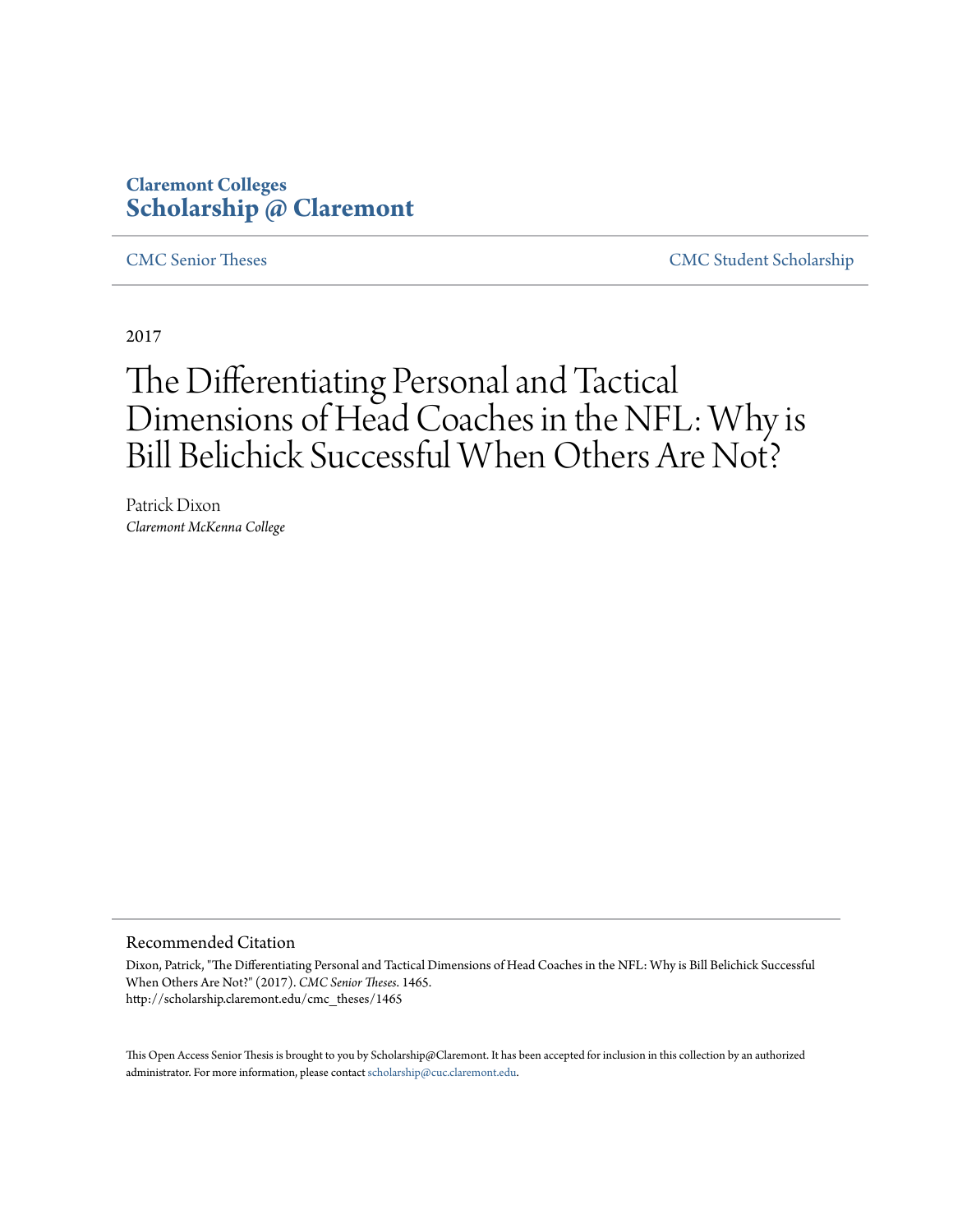Claremont McKenna College

**The Differentiating Personal and Tactical Dimensions of Head Coaches in the NFL: Why is Bill Belichick Successful When Others Are Not?**

> Submitted to Professor Jay Conger, D.B.A.

> > By

Patrick J. Dixon

For Senior Thesis Fall 2016 December  $5<sup>th</sup>$ , 2016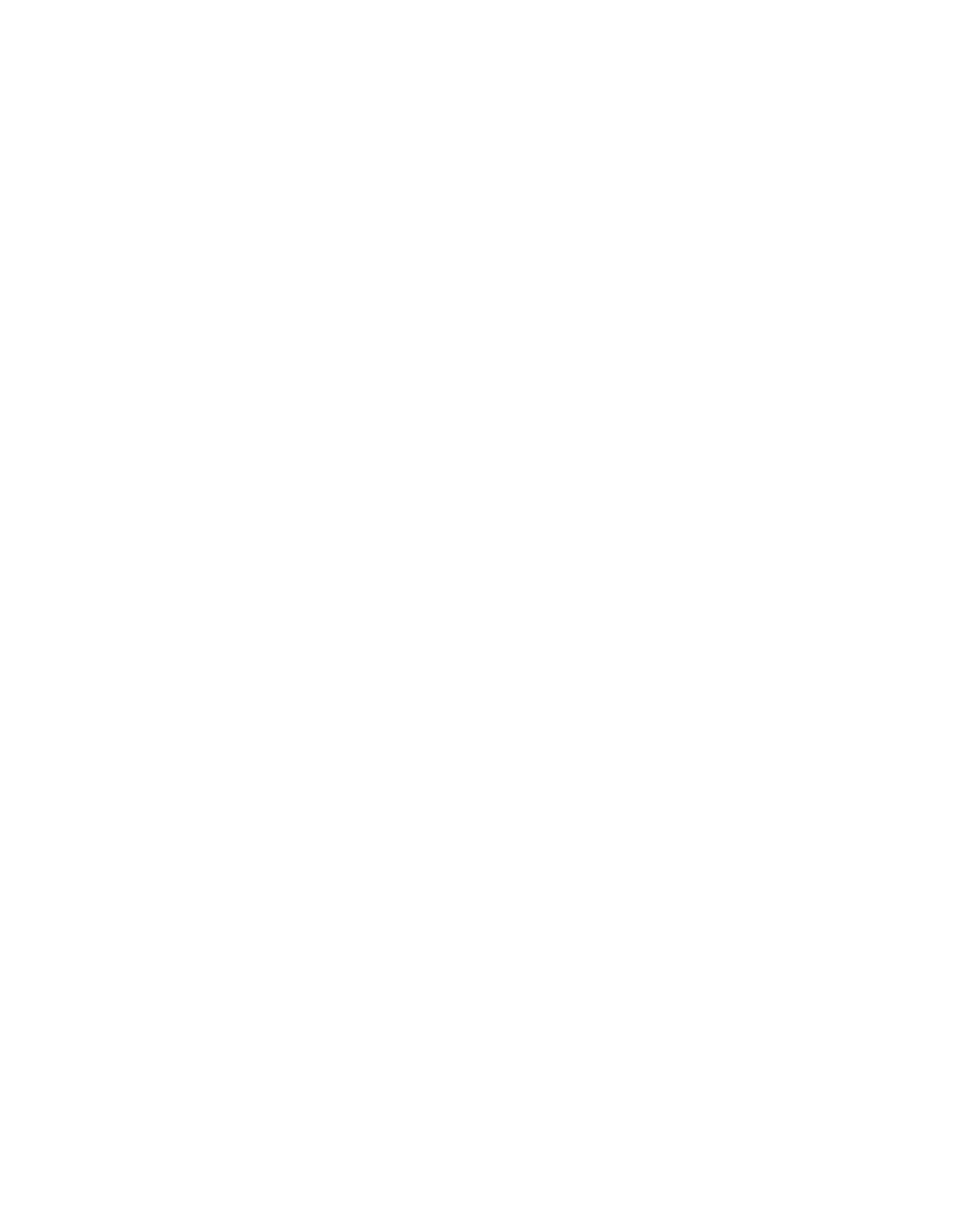| The Differentiating Tactical Dimensions of Their Coaching Methods 32              |
|-----------------------------------------------------------------------------------|
|                                                                                   |
| Team Management, Preparation, Assessment and Strategy 42                          |
|                                                                                   |
| Management of Assistant Coaches and the Front Office 50                           |
| The Differentiating Factors between Bill Belichick and Other NFL Coaches Today 53 |
|                                                                                   |
|                                                                                   |
|                                                                                   |
|                                                                                   |
|                                                                                   |
|                                                                                   |

### **Table of Contents**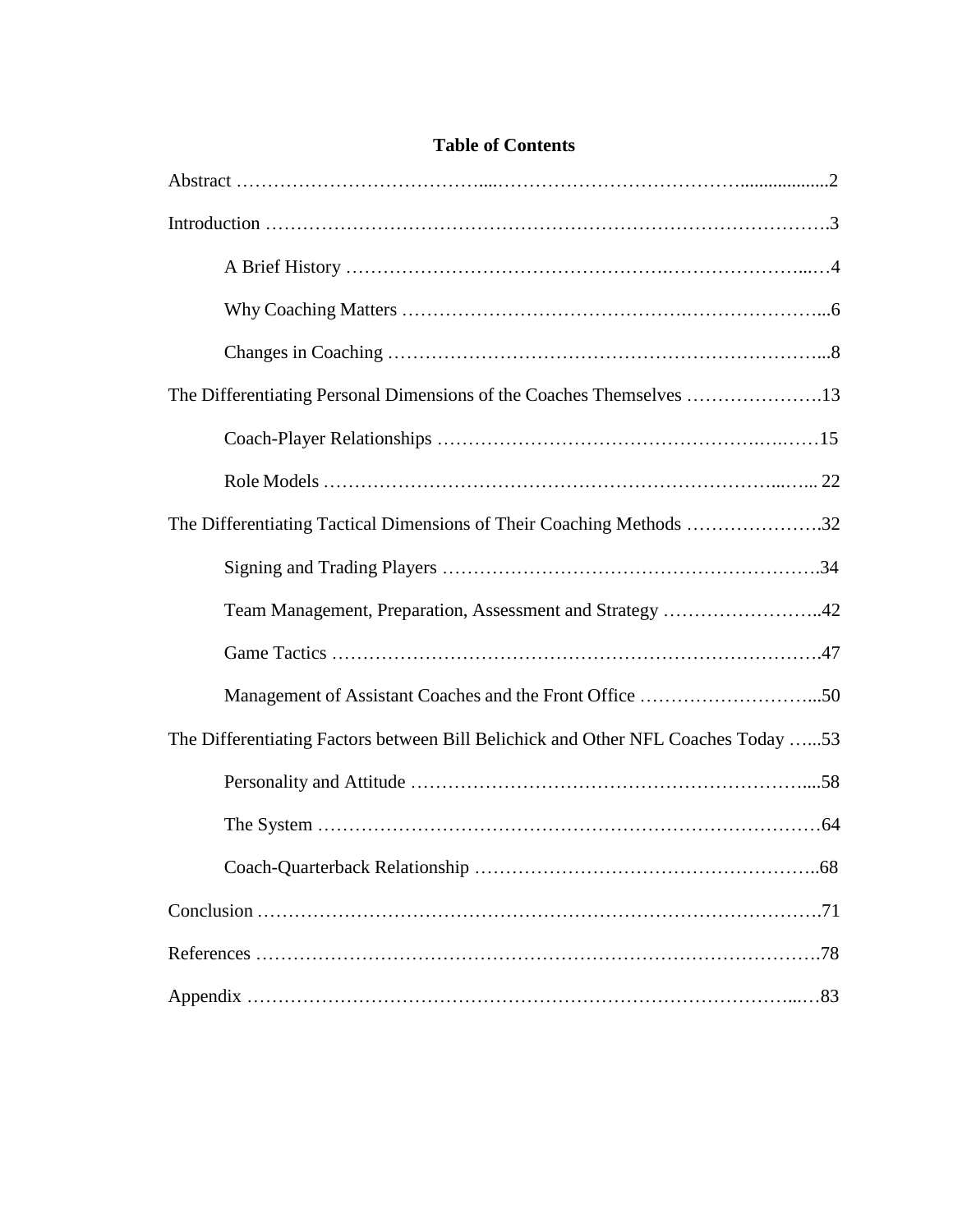The Differentiating Personal and Tactical Dimensions of Head Coaches in the NFL:

Why is Bill Belichick Successful When Others Are Not?

Patrick J. Dixon

Claremont McKenna College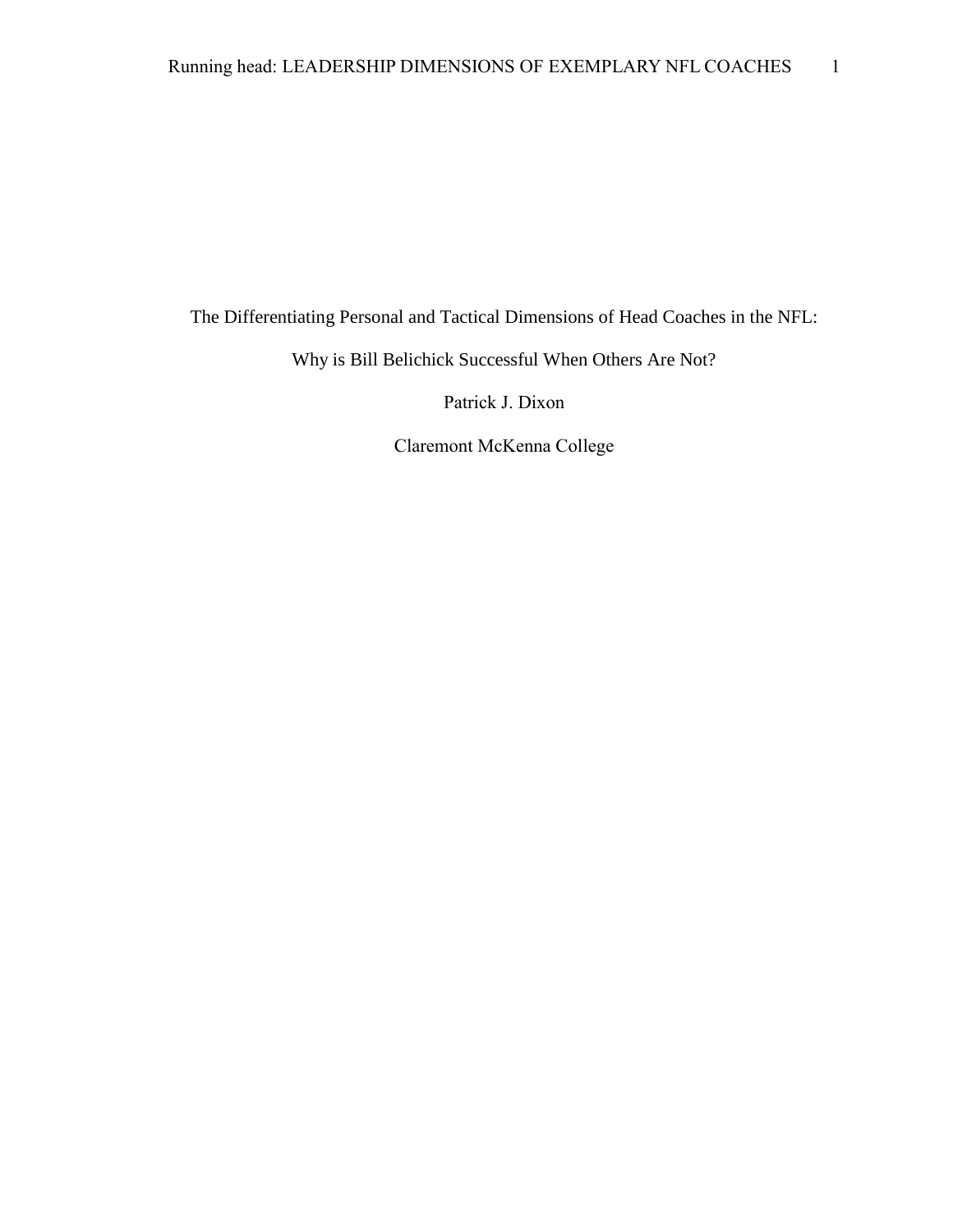#### Abstract

Throughout the history of the NFL, several head coaches have found significantly more success than their peers. The purpose of this paper is to provide a better understanding of what personal and tactical dimensions have set these coaches apart. This paper will study the most successful coaches of the past, as well as today's most successful coach, Bill Belichick. Through case studies, this paper identifies possible explanation for Belichick's current run of success in an NFL that grows more competitive each season. Specifically, this paper looks at the relationship between players and coaches, and how Leader-Member exchange plays a very important role in the success coaches will find. Leadermember exchange (LMX) has not been studied in the NFL, and this paper predicts that future research in this area will find the most important factors of LMX to be trust, respect, and predictability of actions. This paper also looks at the role of the head coach outside of his player relationships, and how vast football knowledge is not enough to lead an NFL team to success. Head coaches that are most successful differentiate themselves from others through the tactical side of the game, in many different aspects, including player acquisition, game preparation and tactics, personnel management and decisionmaking. Last, this paper examines the coaching career of Bill Belichick, and why he has found immense success in the NFL. Further research in the field of player-coach relationships would provide a clearer answer for successful coaches in the NFL.

*Keywords*: NFL coaches, coach-player relationships, Bill Belichick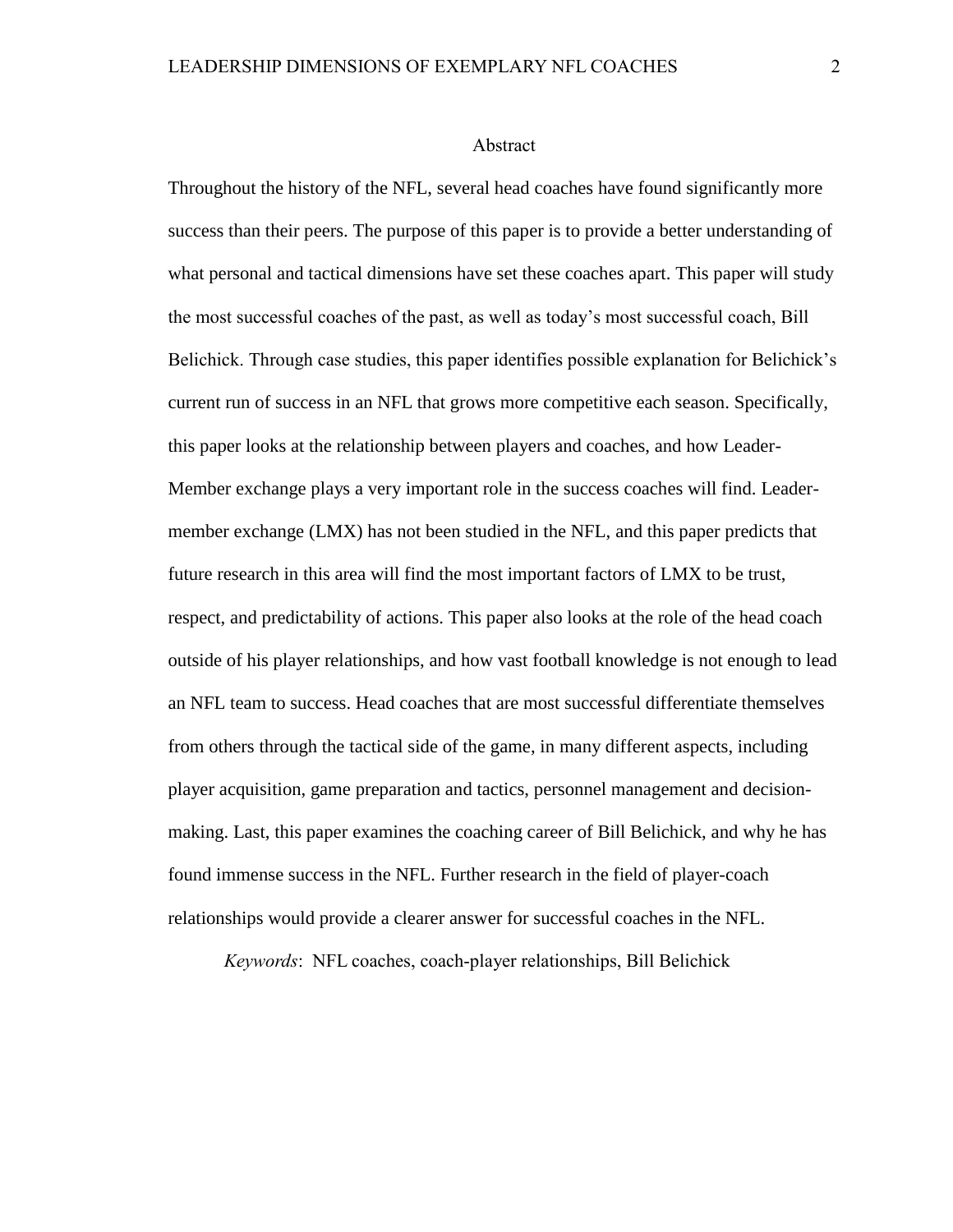# The Differentiating Personal and Tactical Dimensions of Head Coaches in the NFL: Why is Bill Belichick Successful When Others Are Not?

#### **Introduction**

There have been many incredibly successful head coaches throughout the history of professional football in the US. The goal of this thesis is to better understand the differentiating personal and tactical dimensions which separate successful head coaches from unsuccessful head coaches in the National Football League (NFL). On a personal level, coaches must have positive relationships with their players in order to garner the respect from their players that is needed to successfully coach a team of elite athletes. Aside from this positive relationship, most of the highly successful coaches in NFL history have acted as role models. Confidence and an industrious work ethic are just two examples of behaviors which the best head coaches model for their players on a daily basis. Paired with the respect that comes from a positive player-coach relationship, the impact of role modeled behaviors can greatly influence the mindset of an entire NFL team. Tactically, many coaches have been brilliant with football scheme and innovation of the game. The best football minds have been able to put together a roster of the right players and teach those players their brilliant scheme and tactics well enough for the team to be successful. At the same time, the best coaches must be able to surround themselves with the right people to get all of this done. Hiring the right assistant coaches and teaching those people how the team runs is a huge responsibility of the head coach, and one which is critical in the grand scheme of a team's success. Without the ability of a head coach to master the critical personal and tactical dimensions which successful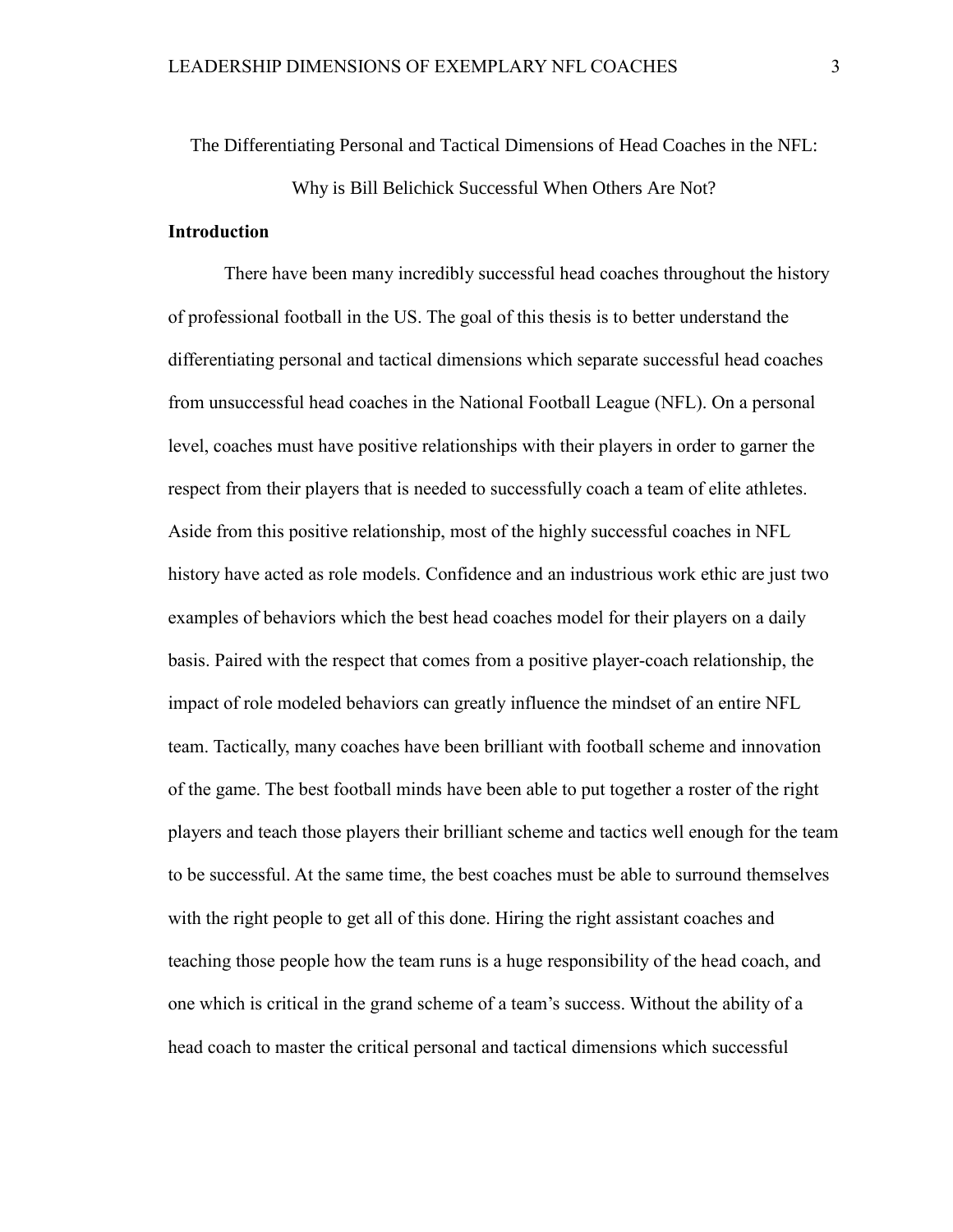coaches before them have already proven to work, that coach will not be able to find consistent success in the NFL.

The following sections of the introduction will provide a brief history of the NFL going back to its early beginnings, a basis upon which it can be argued that coaching is the most consequential factor in a team's success in the NFL, and an explanation of how the NFL has changed and how that impacts both players and coaches in their quests for success.

#### **A Brief History**

Football in the United States began as early as the late 1800's, originally as a modified version of rugby and soccer ("History of Football"). The first version of the sport that would be easily recognizable to someone today didn't exist until the turn of the century. In 1920, the American Professional Football Association (APFA) was created in Canton, Ohio to serve as the governing body to create uniform rules to be followed by each team within the new league. The APFA changed its name to the National Football League (NFL) in 1922 ("History of Football"). The NFL Draft did not begin until 1936. Football's popularity and stability had not yet come into play however, and unlike today, many players who were drafted chose another career to pursue upon graduating from college ("History of Football"). In its early years, football was "a precarious business investment" (McCaskey 5). Unlike the NFL today, which is projected to rake in over \$13 billion in revenue in 2016, the early professional teams sometimes struggled to come up with money to pay their players (Belzer; McCaskey 92). Former Chicago Bears coach, tight end, and Hall of Famer Mike Ditka spoke in an interview with ESPN's Kevin Stone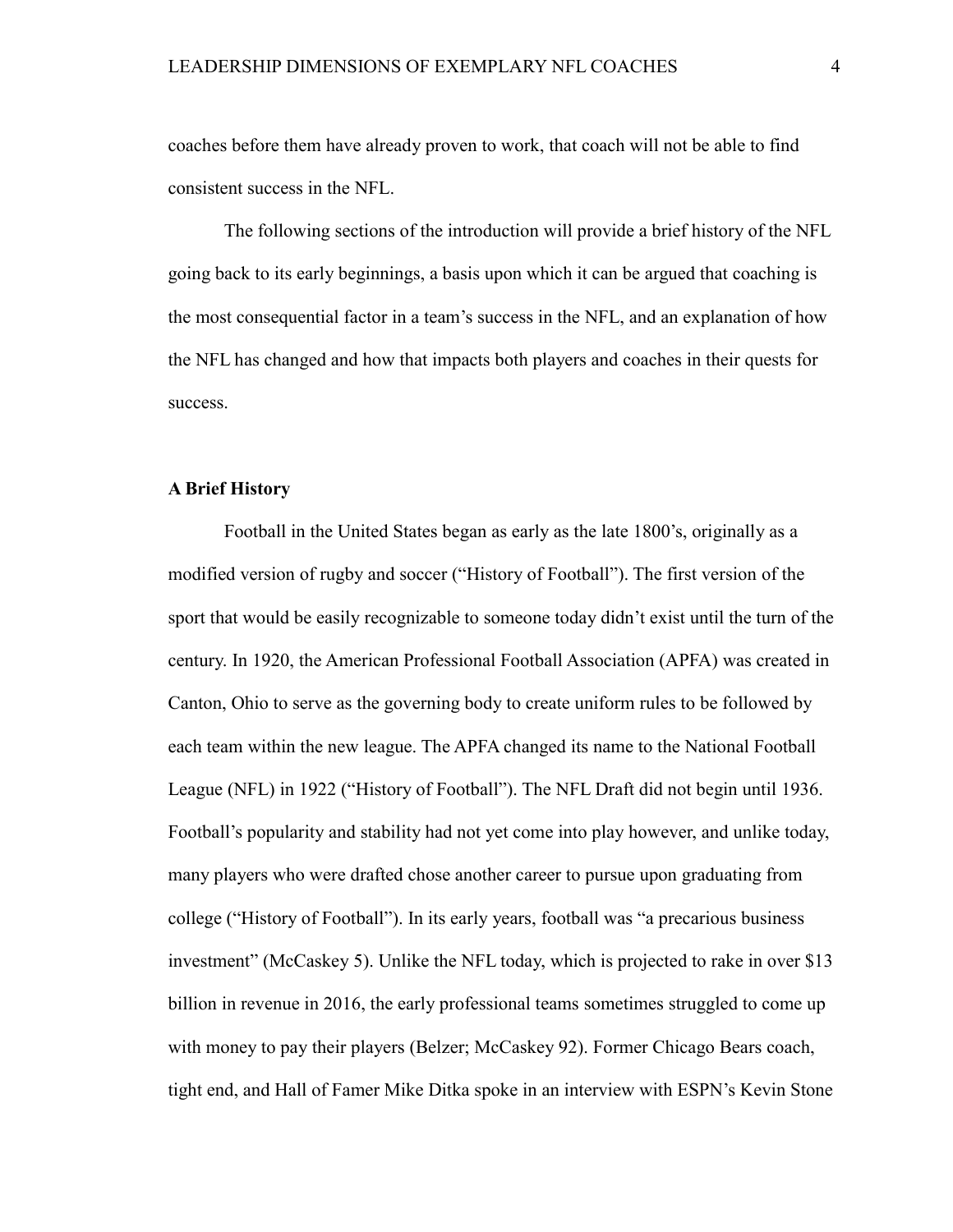about Bears founder George Halas, saying, "He's the founder of the National Football League, no matter how you look at it. Guys like George Halas and Art Rooney and Tim Mara, they started out and persevered… You don't have a game of football if you don't have those pioneers. There were a lot of lean years." Many of the "fathers" of the NFL, like George Halas, were player-coaches of the same teams for which they might also have been owners ("History of Football"). Despite its risky start, the NFL grew in popularity, size, and profits as the league continued to capture more and more of the public's attention ("History of Football").

In 1966, the NFL agreed to merge with the American Football League (AFL) to create the version of the NFL the world knows today. Over the last 96 seasons of professional football there have been many different teams, however some have been more dominant than others. Though the Super Bowl wasn't until 1967, championship teams have been named every year since the Akron Pro's had the only undefeated season in 1920 ("History of Football"). Since then, only 10 coaches have won 3 or more championships. These coaches are George Halas, Guy Chamberlin, Curly Lambeau, Paul Brown, Weeb Ewbank, Vince Lombardi, Chuck Noll, Bill Walsh, Joe Gibbs, and Bill Belichick (McCaskey 391). Several other coaches have won 2 or more championships, including Tom Landry, Don Shula, Bill Parcells, Jimmy Johnson, and Tom Coughlin (McCaskey 392). 23 coaches are responsible for 67 of the total 96 championships ever won (McCaskey) To put this into perspective, there have been 483 NFL coaches ("Pro Football Reference"). Since winning multiple championships is so rare and difficult to do, these coaches are widely considered the best professional football coaches there have ever been ("History of Football"). Most football critics agree on who the greatest coaches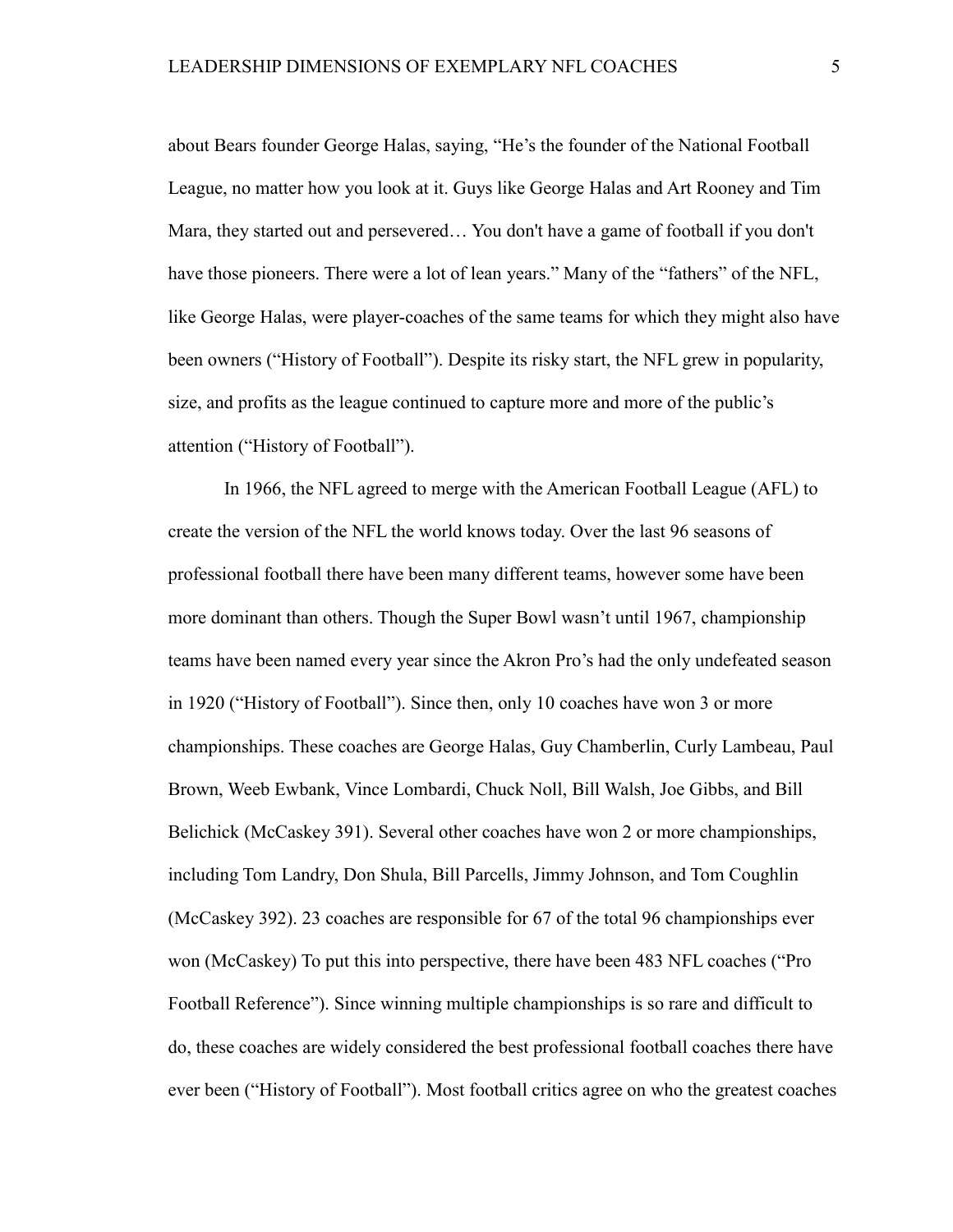in NFL history have been ("Greatest Coaches in NFL History"), and so this thesis will frequently reference examples from these coaches' lives and careers. The first 2 chapters of this thesis look specifically at the personal and tactical dimensions of these coaches through case studies, hoping to understand what qualities have made these men successful in the NFL. The only current coach who has won more than 2 Super Bowl championships is Bill Belichick (Super Bowl wins in 2001, 2003, 2004, and 2014), head coach of the New England Patriots (McCaskey 380-381). Because he is the only coach to find this amount of success since Chuck Noll retired in 1991, the  $3<sup>rd</sup>$  chapter of this thesis will be a case study examining Bill Belichick and his career, with the goal of uncovering why he has found so much success in the NFL.

#### **Why Coaching Matters**

There are many different dimensions which contribute to a team's performance. These can include everything from the owners, coaches, scouts, trainers, and players, to the fans, weather, field conditions and location of a game. Despite all these factors that may impact the outcome of a game, the most pivotal factor is the head coach. In 2003, Brad Adler published his book, *Coaching Matters*, which thoroughly examines who Adler considers to be the best 10 coaches up to that time. By examining many details of these coaches' careers, Adler comes to the conclusion that coaching is the most consequential factor involved in an NFL team's success (307). It is oftentimes easy for fans of the sport to claim that a team is only successful because of their star quarterback, or the team's ownership, or "luck" the team had throughout the season. Adler disproves all claims that the coach wasn't the most important factor in the team's success through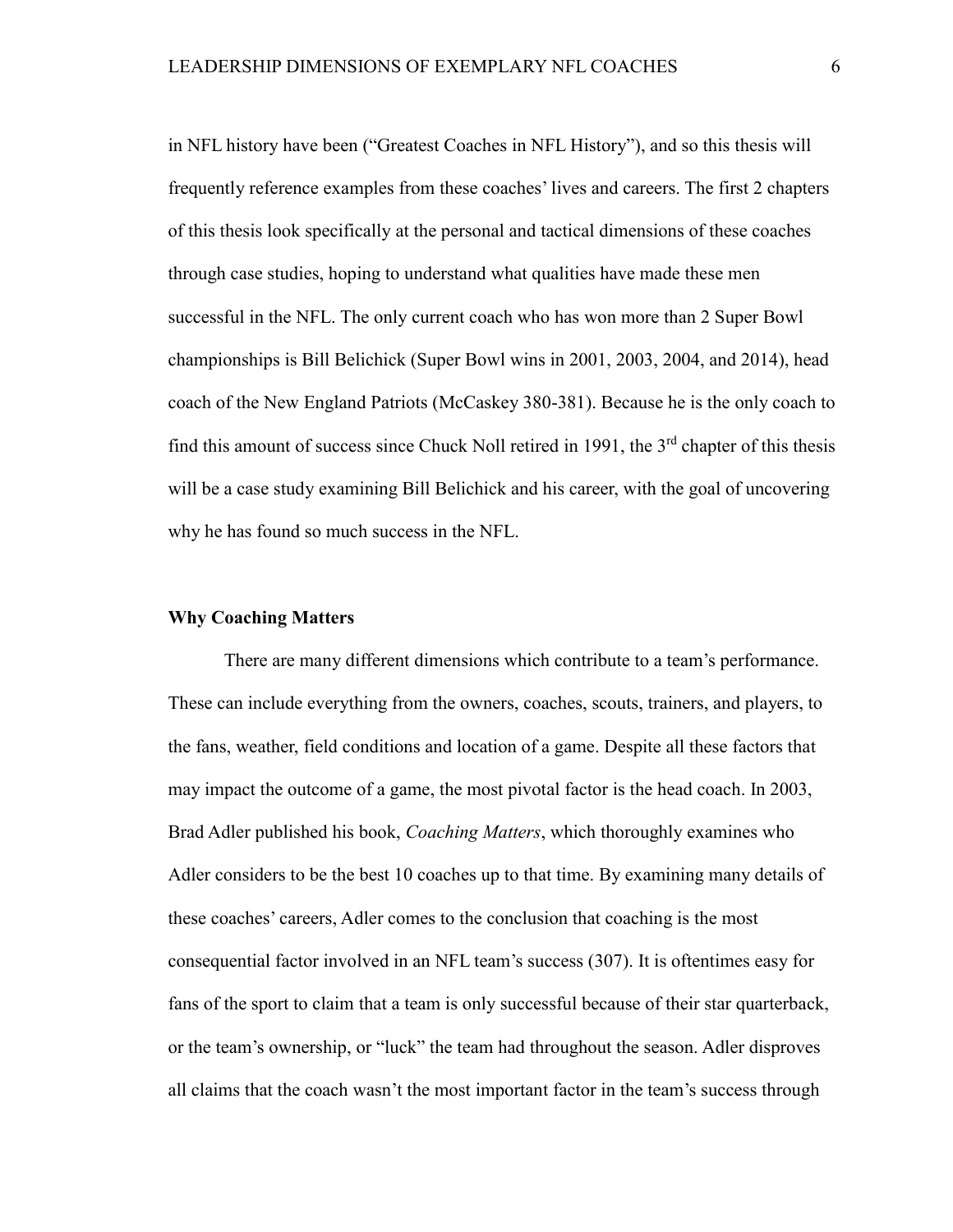multiple case studies throughout the NFL's history (310, 313, 332). Alongside Adler's research on the subject is research done by Michael Schottey which examines parity in the NFL. According to Schottey, the NFL is the most competitive league in all of sports because of the NFL Draft system, a hard salary cap, and revenue sharing. The NFL Draft awards the worst team in the league the first pick in the Draft the following year, ultimately allowing them the opportunity to improve most because they get to pick the best player for their team before anyone else. Likewise, the team that wins the Super Bowl will draft last  $(32<sup>nd</sup>)$ , putting them at a disadvantage to the rest of the NFL's teams. Through this system, the NFL has been able to somewhat regulate the amount of talent each team is able to hold each year (Schottey). The hard salary cap in the NFL does something very similar. By not allowing teams to spend risky amounts of cash to attract the best players, the NFL has essentially limited each team to a similar number of "star players" who want high-paying contracts. This salary cap is also an attempt at blocking dynasties. Successful players want to be paid large amounts of money that correspond with the amount of success they believe they helped bring to the team. With a hard salary cap, these successful teams are unable to please all the great players who have grown on their roster, opening up the window for less successful teams to pay these players a salary that they desire (Schottey). It is because if the NFL's revenue sharing policy that these less successful teams are able to do this. Each NFL team is guaranteed roughly the same portion of revenue, which allows them all to remain competitive financially (Schottey). Without revenue sharing, small market teams such as the New Orleans Saints would never be able to match the financial strength of a team like the New York Giants. Because of these three factors built into the NFL's structure, the talent of the players on each team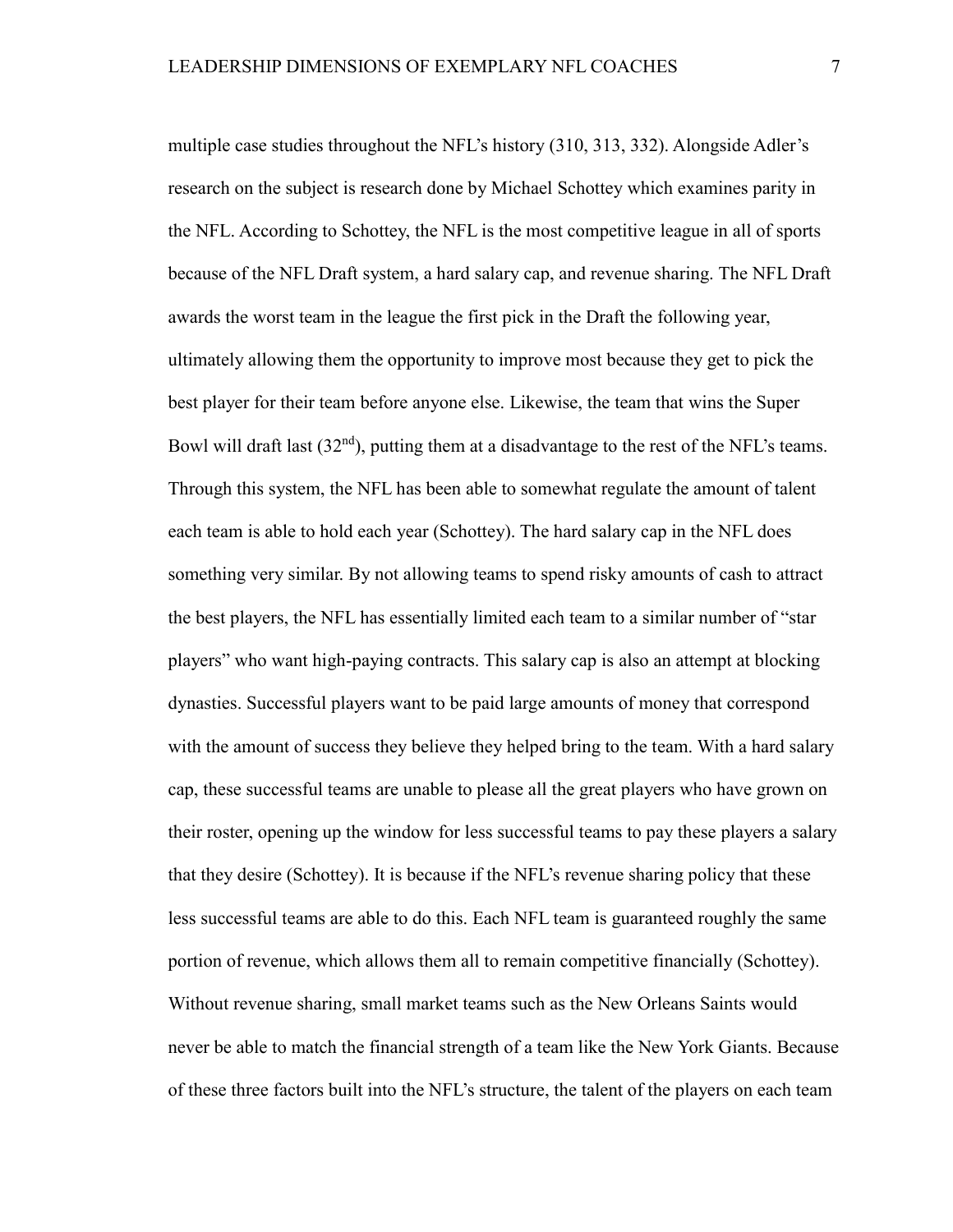is as equal as a league can maintain without major interference. In combining the parity of the NFL today with the Adler's research on the importance of coaching in the NFL, I firmly believe that head coaches in the NFL are the greatest reason for each team's success.

#### **Changes in Coaching**

Over the NFL's lifetime of nearly 100 years, the role of the head coach has never changed. The head coach's job is to win games. Something which has changed is the way the head coach has gone about achieving this goal. Originally, the NFL's head coaches were player-coaches (McCaskey 1, 53, 79). Because the NFL was considered a risky business at the time, most team owners couldn't afford to pay both coaches and players. These player-coaches were in charge of organizing their teams, scheduling games, and designing plays and teaching them to their teammates as well as they could, while maintaining their own physical ability to play. A few of the best player-coaches were George Halas, Guy Chamberlin, and Curly Lambeau. Each of these player-coaches found success despite the fact that they had a double-role within their franchise. As time went on and the NFL changed, it became incredibly unreasonable to expect a player to maintain the physical conditioning necessary to play in the NFL while simultaneously managing and coaching an entire football team.

Since the time of "player-coaches", there have been several distinct time periods during which several coaches have thrived more than others. From 1920 to 1968, there are 6 coaches who won 3 or more championships (McCaskey 391). George Halas was instrumental to the founding and development of the NFL (Kienzler). Vince Lombardi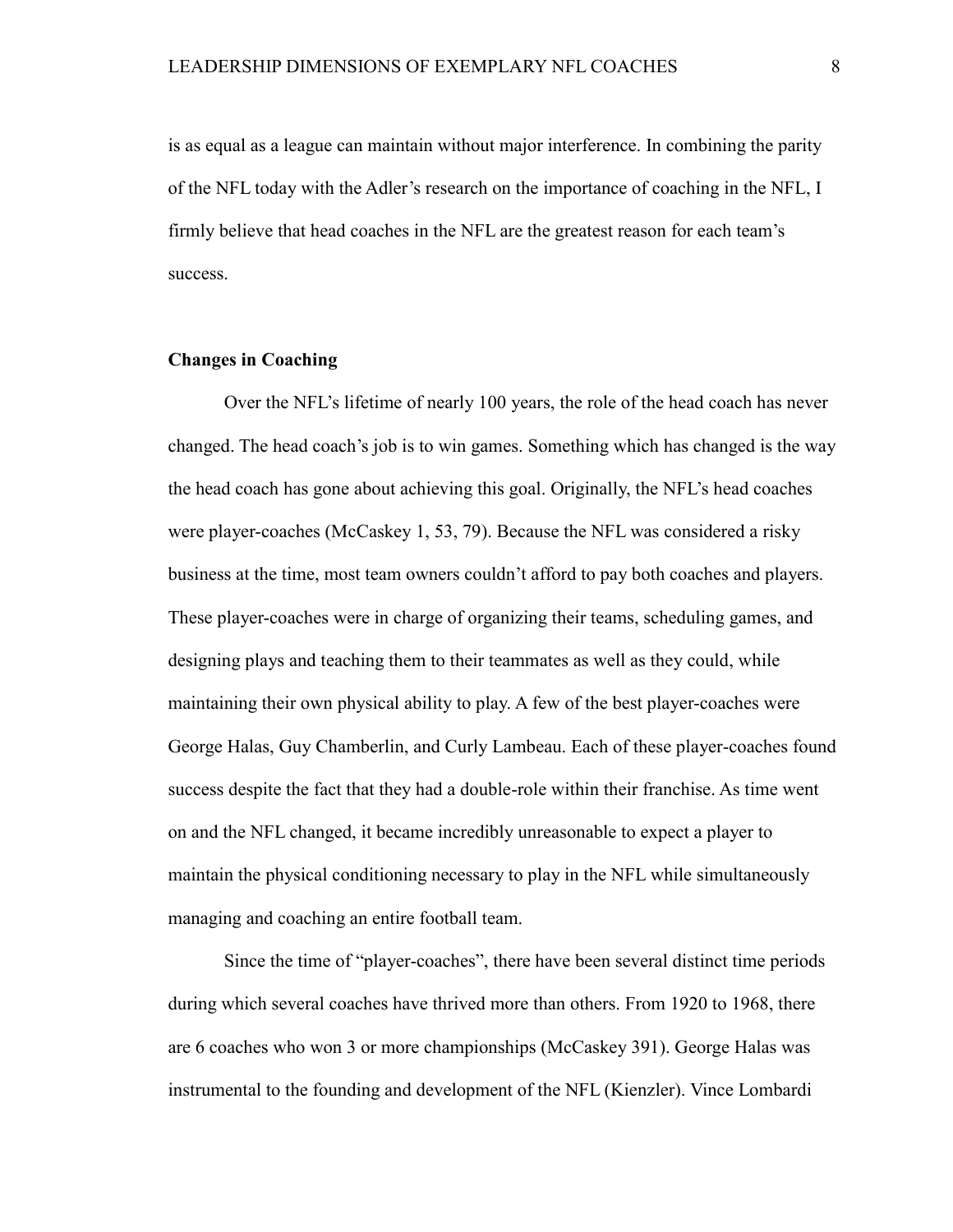was to coaching football what Halas was to the NFL. Lombardi never strayed from his ultimate goal of winning games. However, Lombardi changed how coaches would from that point on would go about achieving success on the field. Lombardi combined the military style of disciplinarian coaches more typically used in the past with the motivational styles of new coaches (McCaskey 205). This combination was not revolutionary, but no one had found so much success as Lombardi using it. In just 10 years of coaching, Lombardi won 5 championships (McCaskey 391). Since Lombardi, most coaches understand the importance of not only teaching their players the details of the game, but also understanding their players on a personal level in order to leverage every ounce of effort those players can give to their team.

The 1970's and 1980's mark the "modern era" of the NFL, which has been defined greatly by football's importance as a part of America's culture. Millions of Americans watch football every year, and coaches like Bill Walsh and Chuck Noll were some of the first to be able to capture the attention of viewers more than other team with their success. Walsh, dominant coach of the 1970's with the San Francisco 49ers, was one of the first coaches to integrate the Lombardi coaching style with a new offensive scheme, the West Coast Offense. Walsh set the bar high for future NFL coaches. Since then, football scheme and tactics have grown more and more complicated every year. Coaches with the ability to master and teach these complex schemes while also connecting with their players have been the most successful, though none more than Bill Belichick. Belichick's mastery of these two vitally important aspects of coaching professional football have made him the most successful coach of his generation. In today's NFL, which is cluttered with "superstar" players, no coaches have been able to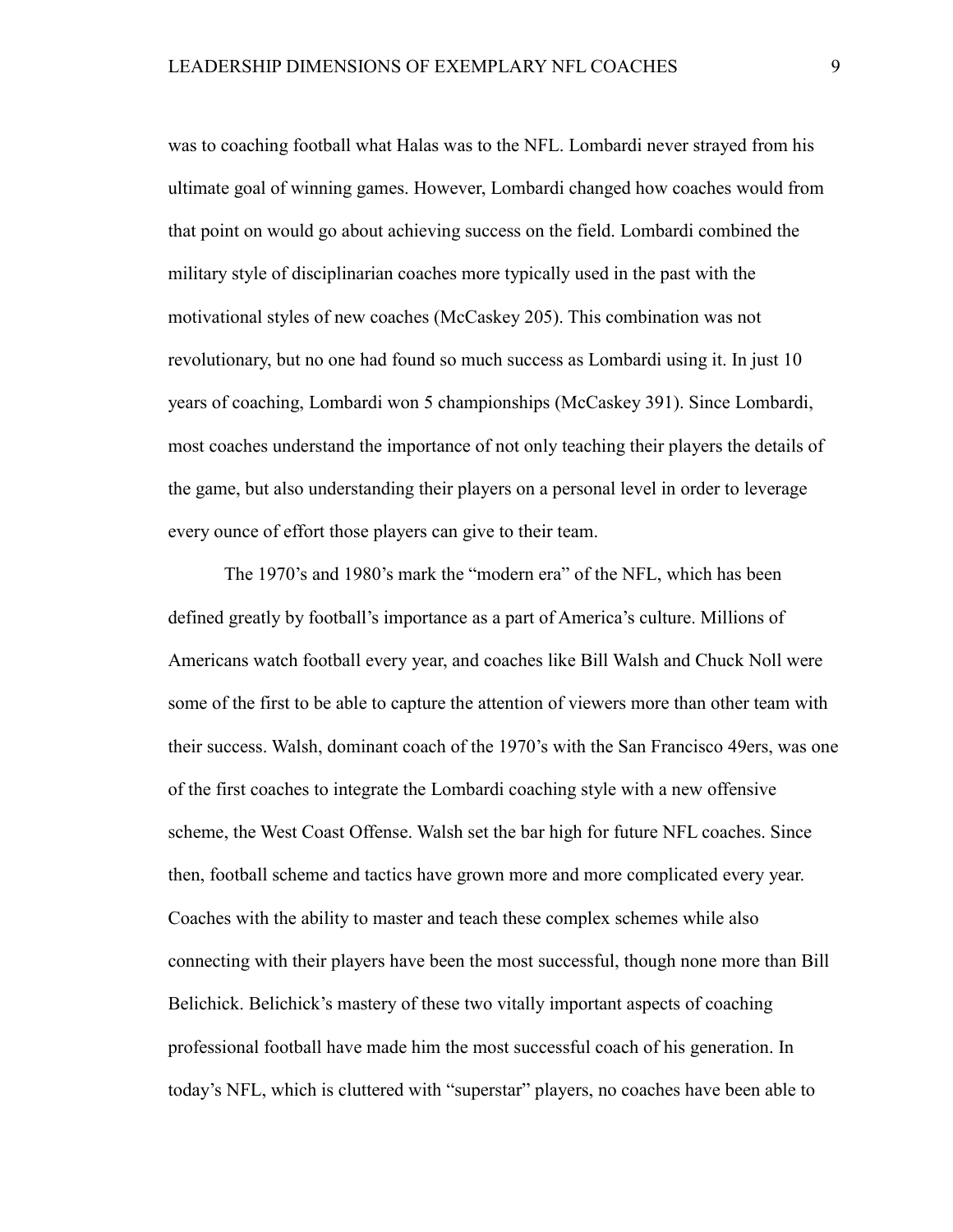find the kind of consistent success Belichick has found in New England. As of Week 12 of the 2016 NFL season, the New England Patriots have not had a losing season since 2000 ("Game Notes"). This ties the Patriots for the  $2<sup>nd</sup>$  longest winning season streak of all time in the NFL with San Francisco (1983-1998) and Oakland (1965-1980) ("Game Notes").

Another changing aspect of the game has to do with the amount of money and talent the NFL has attracted in the past several decades. The increases in both NFL revenue and athlete talent play a large role in changes to coaching. The NFL has seen rapidly increasing revenues each year. As is seen in the graph below, the total revenue of the NFL has increased by \$7.88 billion in the last 14 years.



Figure 1.

Source: Forbes. "Total Revenue of All National Football League Teams from 2001 to 2015 (in Billion U.S. Dollars) \*." *Statista - The Statistics Portal*. Statista. September 2016. Web. 28 Nov 2016.

\*Note: Total NFL revenue is calculated from each of the 32 team revenues.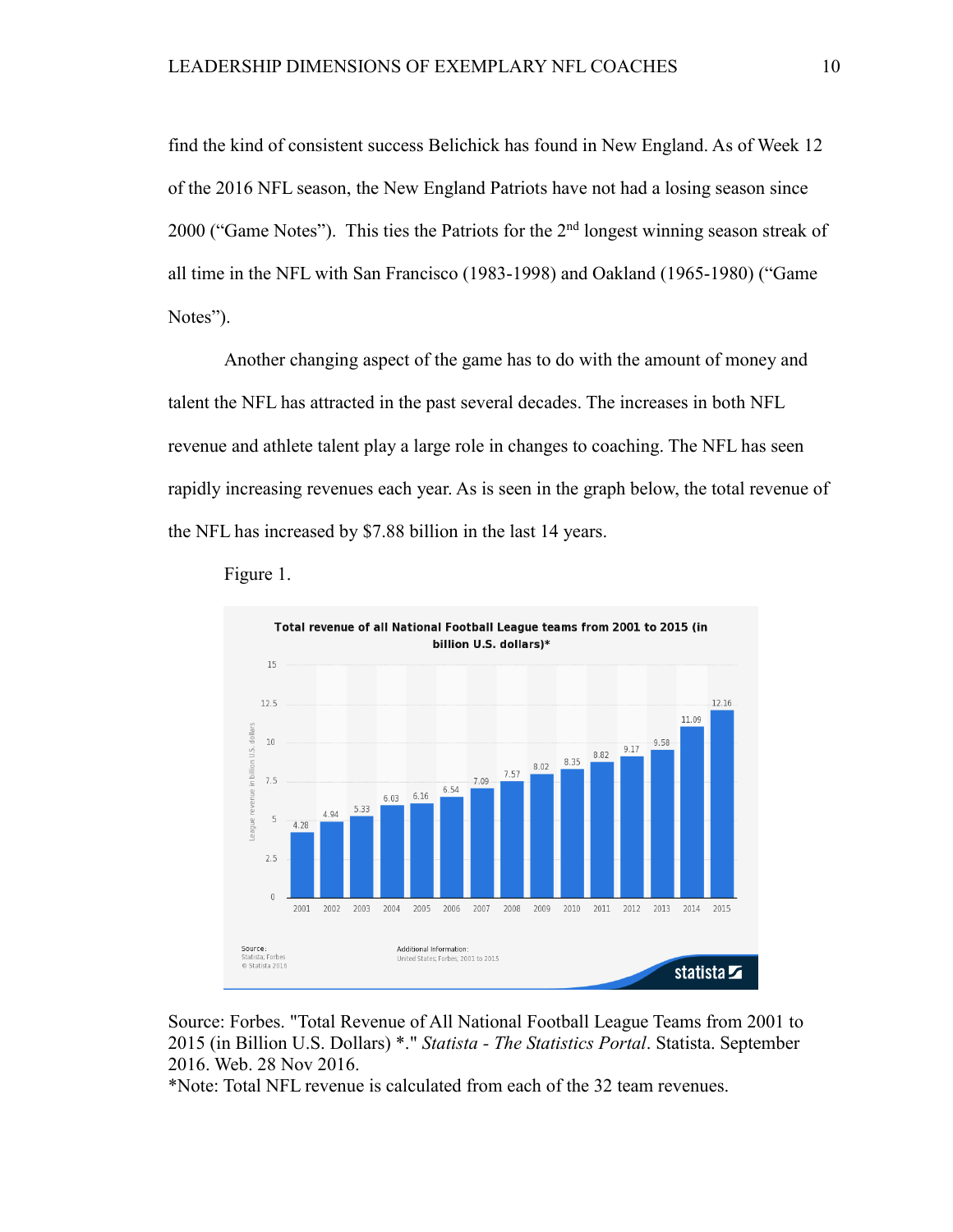The amount of revenue the NFL brings in is a direct reflection of the popularity the NFL has gained. A huge part of this has to do with incredibly large television rights contracts which have been growing each year (Belzer). Because of such high revenue, stakes have also become much higher. Some of the stakeholders in the NFL today are: the fans who pay for access to view games as well as for merchandise and other goods, the television networks who pay large sums of money to the NFL to be granted rights to broadcast NFL games, the owners of each team who are making money based on the success of the NFL in terms of profits made, the players who are paid 47-48% of the NFL's total revenue each year as is stated in the NFL's collective bargaining agreement (Belzer), the coaches whose jobs are on the line if they do not produce a winning team (or possibly a winning team, but not to the satisfaction of the team's owner), and executives within the NFL itself who have become incredibly wealthy because of the profitability of all the other stakeholders. Because of the increased pressure on each of the potential revenue earning stakeholders in the NFL, head coaches and players are always the first people to be fired when a team is unsuccessful. With so much potential revenue riding on the ability of the head coach to produce winning seasons, hiring a head coach has become a multi-million-dollar decision for ownership to make. If the owner(s) of each team understood what differentiates a great head coach from the rest, that owner would be placing their franchise in an advantageous position to be successful in the future.

As the revenue in the NFL rises, more and more talent is drawn to professional football. When the NFL began, almost every player had a "real job" upon which they relied for sustainable income. Players in the NFL in the 1920's earned next to nothing compared to what players earn today ("Evolution of the NFL Player"). It was not really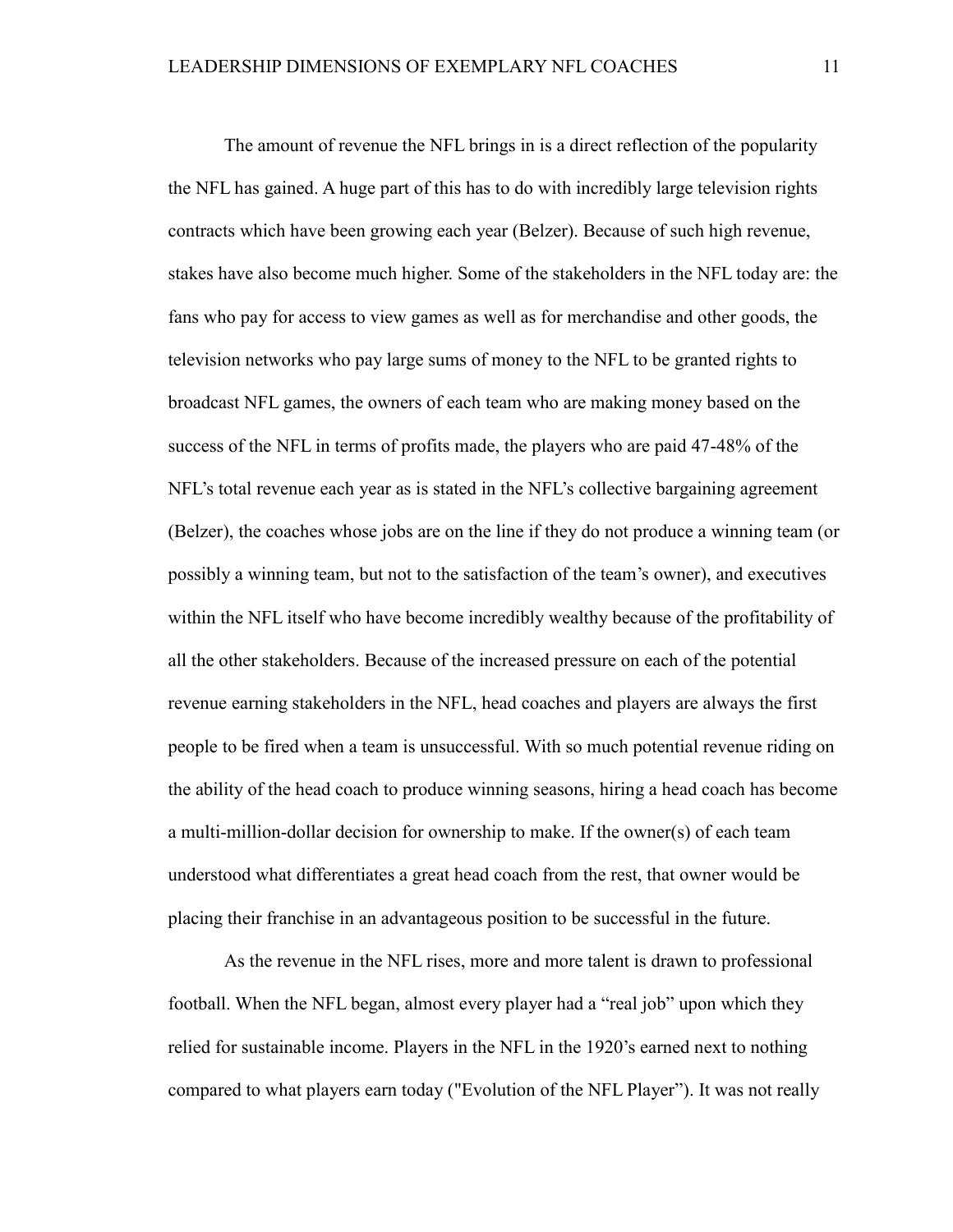until the 1970's, when football surpassed baseball as the nation's favorite sport, that revenue in the NFL became great enough to lure players away from other jobs in their spare time to become full-time professional football players ("Evolution of the NFL Player"). In the US today, the best athletes are filtered through several levels of football before they get a shot at the NFL, and even then, less than 1% of college players will ever land on a professional football roster ("Evolution of the NFL Player"). With such an increase in talent, head coaches are given a great amount of responsibility to mold this talent together to create championship teams. The best coaches are the ones who have been able to do this multiple times.

This thesis is organized into 3 chapters. The first chapter, The Differentiating Personal Dimensions of the Coaches Themselves, focuses on the personal qualities of the head coach that set them apart from their competition and how these qualities affect the relationship between the coach and each player. The head coach acting as a role model of valuable behaviors is critical. The second chapter, The Differentiating Tactical Dimensions of Their Coaching Methods, examines the many responsibilities and roles head coaches have had to take on throughout the history of the NFL, and how exceptionally high ability to perform specific aspects of the job leads certain coaches' teams to much higher rates of success. This chapter identifies the specific job functions which are vital to the coach's success, which include several aspects of actual coaching, building the right team each year, and managing the people surrounding them (assistants, owners, etc…). The third chapter of this thesis, The Differentiating Factors between Bill Belichick and Other NFL's Coaches Today, looks at a specific case study of Bill Belichick, identifying what about his personal qualities and coaching qualities sets him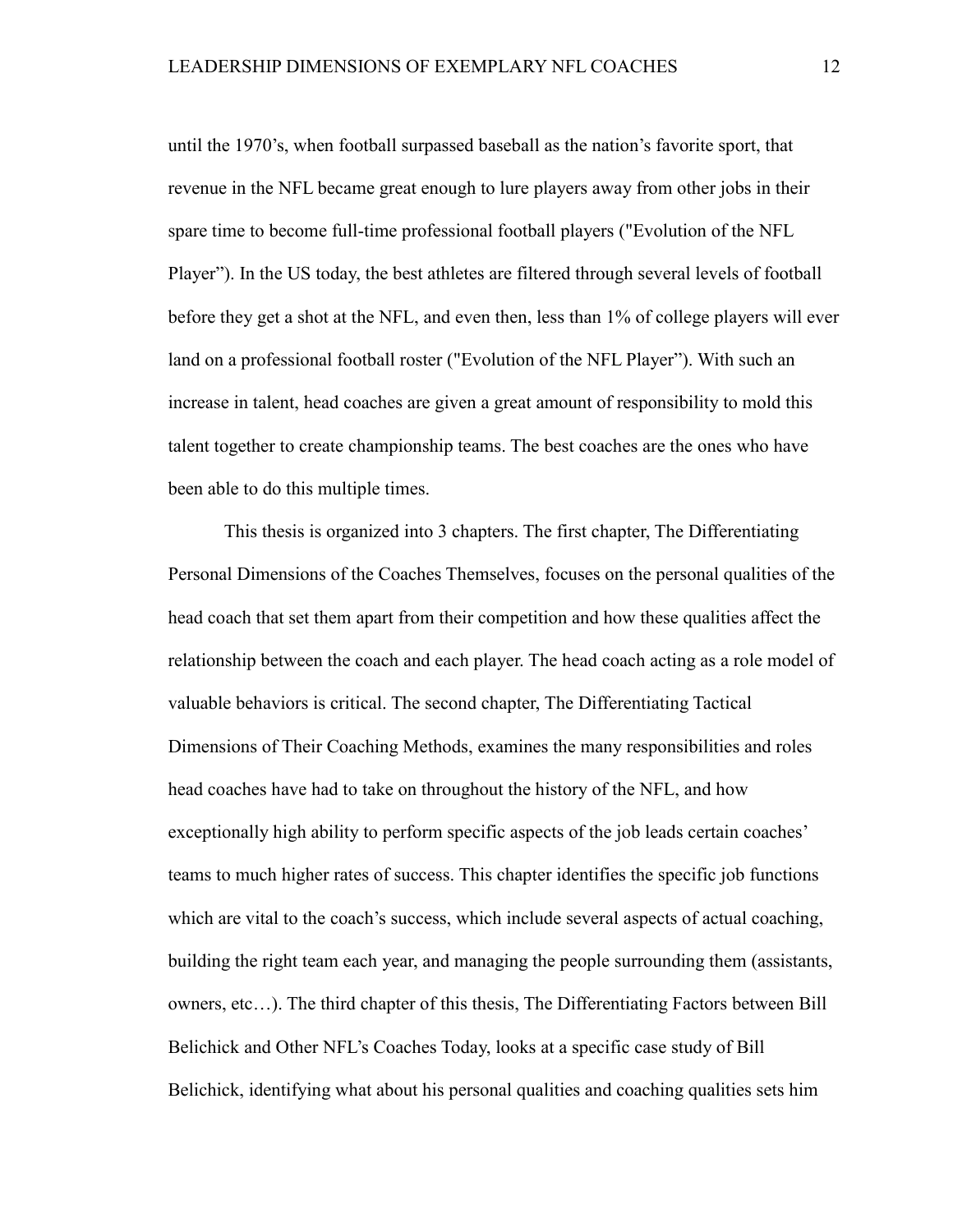apart from every other active NFL coach. Belichick's success has been paralleled by few in NFL history, and with his entrance into the discussion of the greatest coaches of all time, it is necessary to understand his time with the New England Patriots in order to grasp what it takes to consistently win in the NFL today.

#### **The Differentiating Personal Dimensions of the Coaches Themselves**

The relationship between a coach and their players is an intense and highly interpersonal one, and therefore the personality of the coach can have a profound impact on the players. As in most careers, the relationships between head coach and players is one similar to that of a boss and his employees. In every career there are differing degrees to how important this relationship is. In an advertising firm, for example, the manager within the office may have limited relationships with his or her employees, or he or she may have very close relationships with them. Within the game of football however, a significantly more intense and personal relationship is created between players and coaches. The similarities and differences detailed below show exactly why the relationships between coaches and players in the NFL can be somewhat understood by psychological literature. However, the differences, which will be discussed below, will be great enough that coach-player relationship must be examined through a different lens than that which psychologists examine boss-employee relationships.

There are some similarities between being the head coach of an NFL team and being a traditional "boss" in an office, for example. In both cases, both people are typically expected to lead the group down a successful path. Both the coach and the boss are also hoping to maximize the abilities of their employees in order to better their team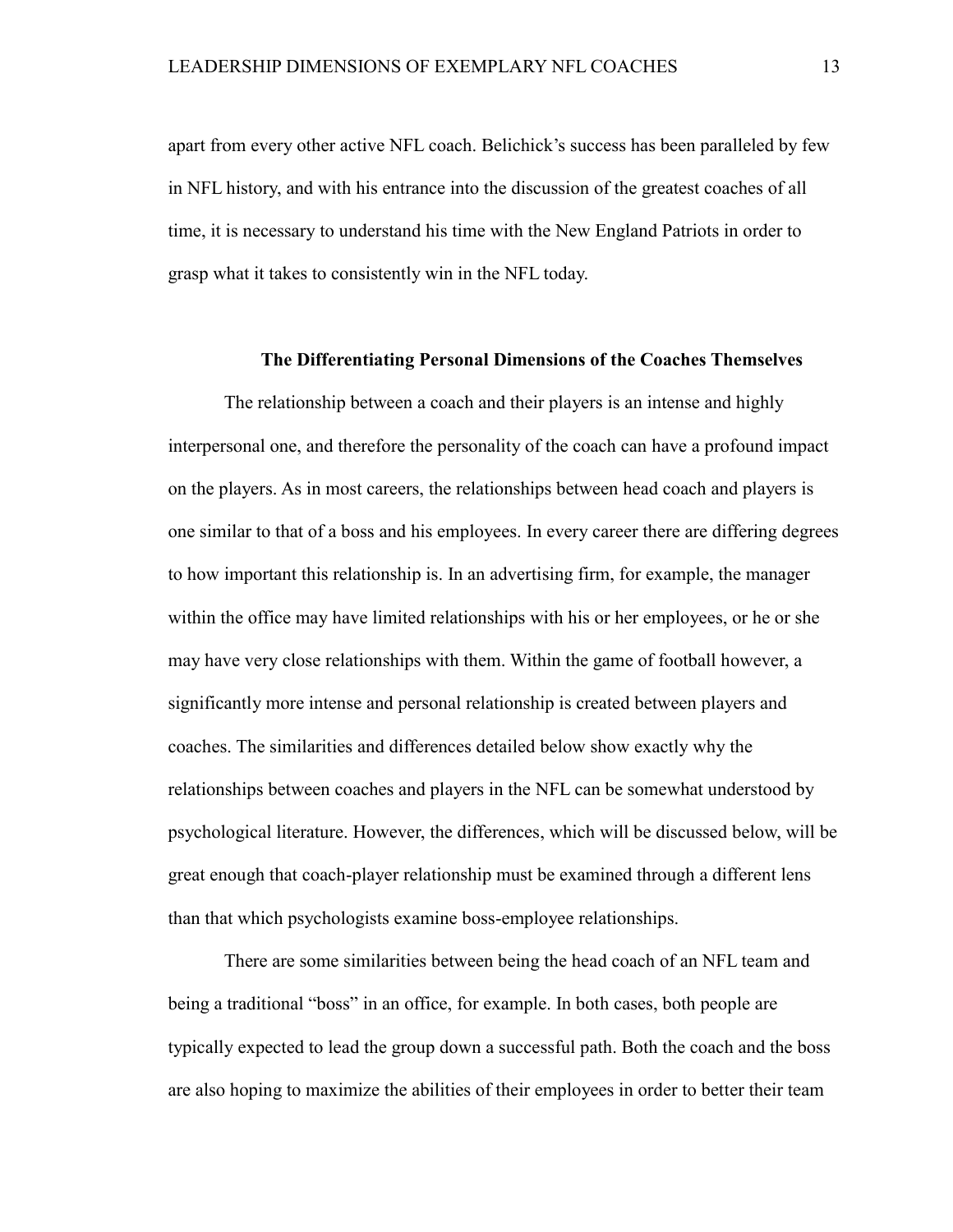or company as a whole, and so both people will want to leverage their relationship with their employees in order to get the most out of them. This is where being a head coach in the NFL becomes incredibly different from being a more traditional boss. The relationship which these coaches have with their players is so much deeper that the coach has much more leverage than the average traditional boss.

The differences in the relationship are numerous, but the most important of them involve the amount of time spent together, the direct tie between the coach's ability to teach and the players ability to execute on the field, and physical nature of the task at hand which bonds people together. In a traditional office job, employees oftentimes do not see their boss on a daily basis, let alone speak with them. In the NFL however, and in football at all levels, the head coach is visible to his players a majority of the time, and he spends a good amount of that time talking directly to his players and assistant coaches. The visibility and constant contact in this relationship intensify almost all aspects of the relationship itself. Another reason why the player-coach relationship might be more intense is that for at least 16 weeks, the head coach and players endure a 3 to 4-hour contest at the highest level of athletic performance and physical contact in the world, and they rely on each other to act correctly in order for the group as a whole to come out of that competition successful. Lastly, there is an aspect of trust in the relationship between coach and player which affects them both. The coach has given assignments to each player and must trust them to execute those assignments. Failure to execute is oftentimes blamed on the coach and is given as a reason for them being fired. On each play of the game, players must have complete trust that what their coach is telling them to do will be what is best for the team. They also have to trust that their coach to prepare them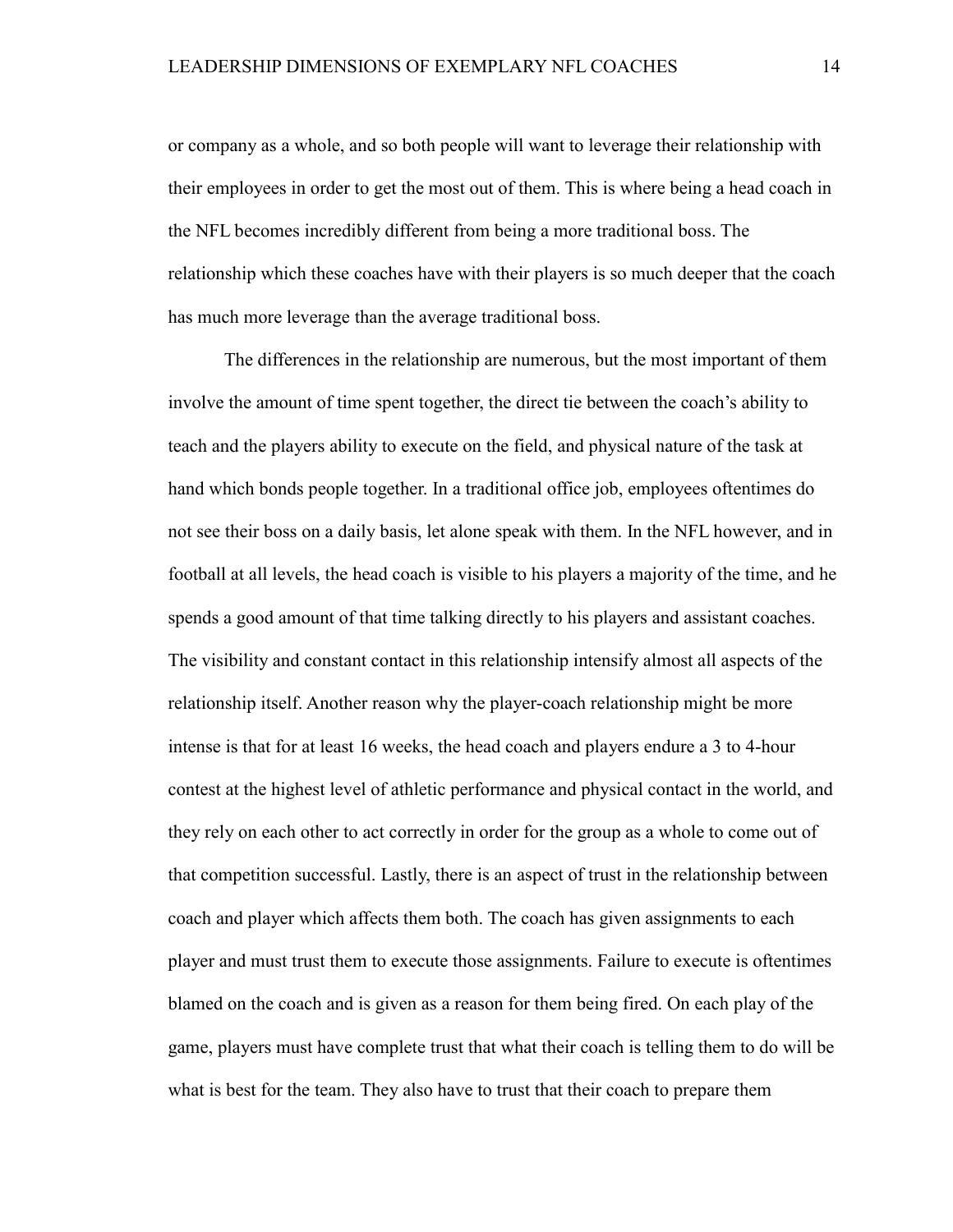properly. In a game as violent and dangerous as football, players are trusting their coaches and teammates with their own health on the field, and need to have confidence that everyone is going to do their job. On top of their health and job security, the NFL is a multi-billion-dollar industry, and mistakes made by players can cost both coaches and players millions of dollars. Another reason that the relationship between coaches and players is so intense is because of the stardom involved in playing professional football today. When millions of people may love or hate you because of your performance during games each week, there is another level of importance to execute well added to the equation. Because of all this, the intensity of the relationship between the head coach and players is very frequently going to be much higher than that of a traditional bosssubordinate relationship.

#### **Coach-Player Relationships**

To understand the relationship between the coaches and their players, it is helpful to turn to the leadership research literature. One particular theory provides insights into how leader-member exchange (LMX) theory describes "the dyadic process by which roles and expectations are developed for a leader with each subordinate" (Yukl, et al). Research in 1997 by Gerstner and Day found that LMX "was correlated positively with subordinate performance, satisfaction and supervision, overall job satisfaction, organizational commitment, and role clarity" (Yukl, et al). Based on this research, the overall success of the team should be improved if there is high LMX within the team. Other research by Graen and Uhl-Bien proposed that it is best for the group's success when the leader attempts to create and develop high LMX with as many subordinates as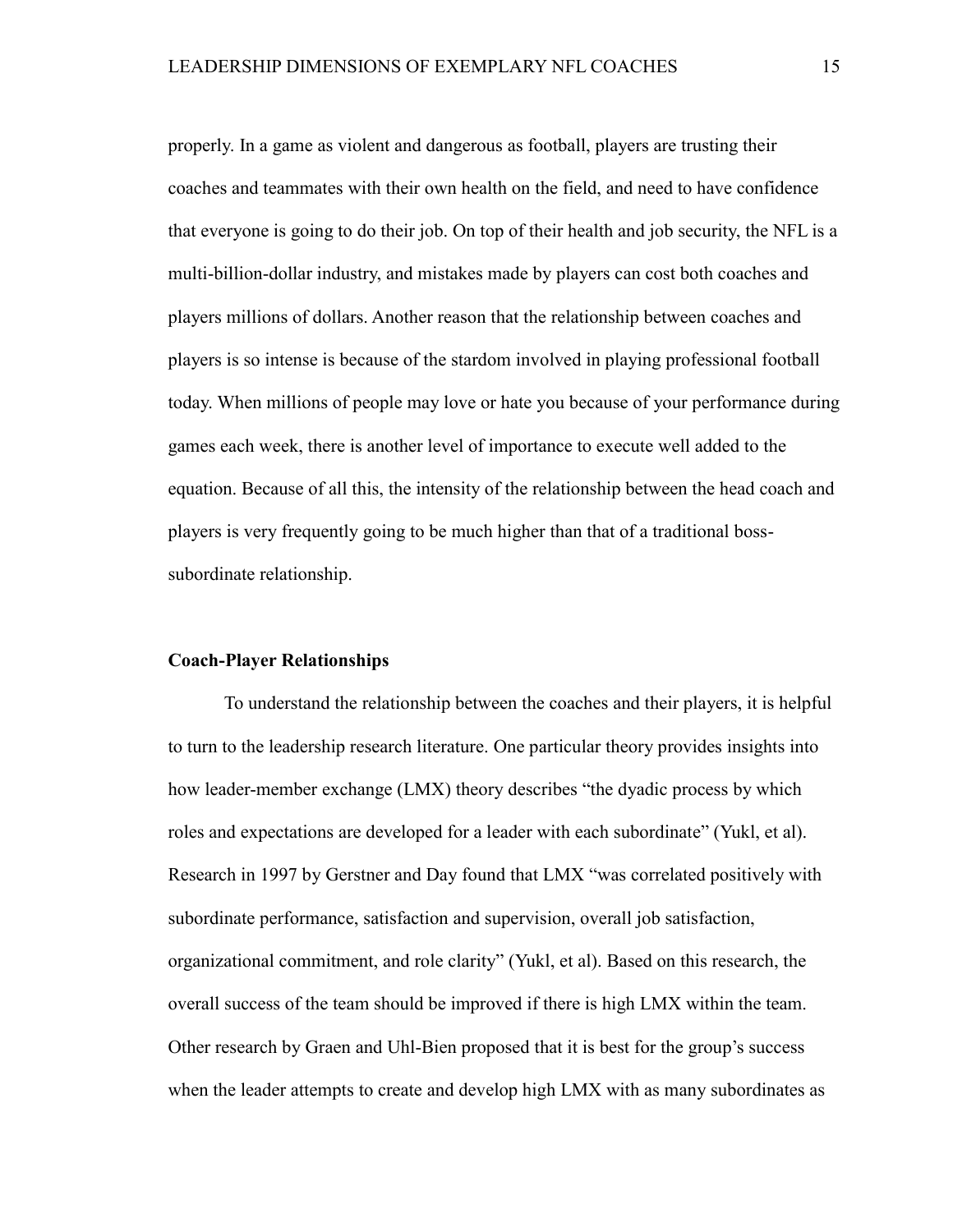possible. On a football team, this would mean that the head coach makes an effort to get to know each one of his players in order to develop high leader-member exchange. If the head coach is able to develop this relationship in which both the coach (as the leader) and the player (as the follower) have a strong understanding of what is expected of them, the team should, in theory, have greater potential to become more successful than if there were low levels of LMX on a team. One way in which this would display itself on an NFL team would be if the coach regularly spoke with each player about their performance on the field and what he wants them to focus on improving. Another way in which high LMX could develop is if the head coach were open to his players reporting back to him regularly with their own thoughts on what the team was doing. Both of these examples would help players and coaches understand the expectations of each other, which can only help an NFL team, where clear communication between coaches and players is so crucial. Coaches regularly give copious amounts of feedback to their players in regards to their performance. On an NFL team with an outstanding coach, daily feedback after practice and games would be encouraged by the coach so that players would feel the ability to voice their opinions or concerns with both the offensive and defensive coordinators, as well as the head coach.

One example of a head coach who displayed very high levels of LMX on his team is Vince Lombardi with the Green Bay Packers. Lombardi made it very clear on a daily basis what he expected from his players. Lombardi never allowed a player to get by on a lack-luster effort. Players on Lombardi's roster knew that their role was to block, tackle, and work harder than everyone else in the NFL (McCaskey 199-200). Another excellent example of high LMX displayed comes from Weeb Ewbank's Baltimore Colts team in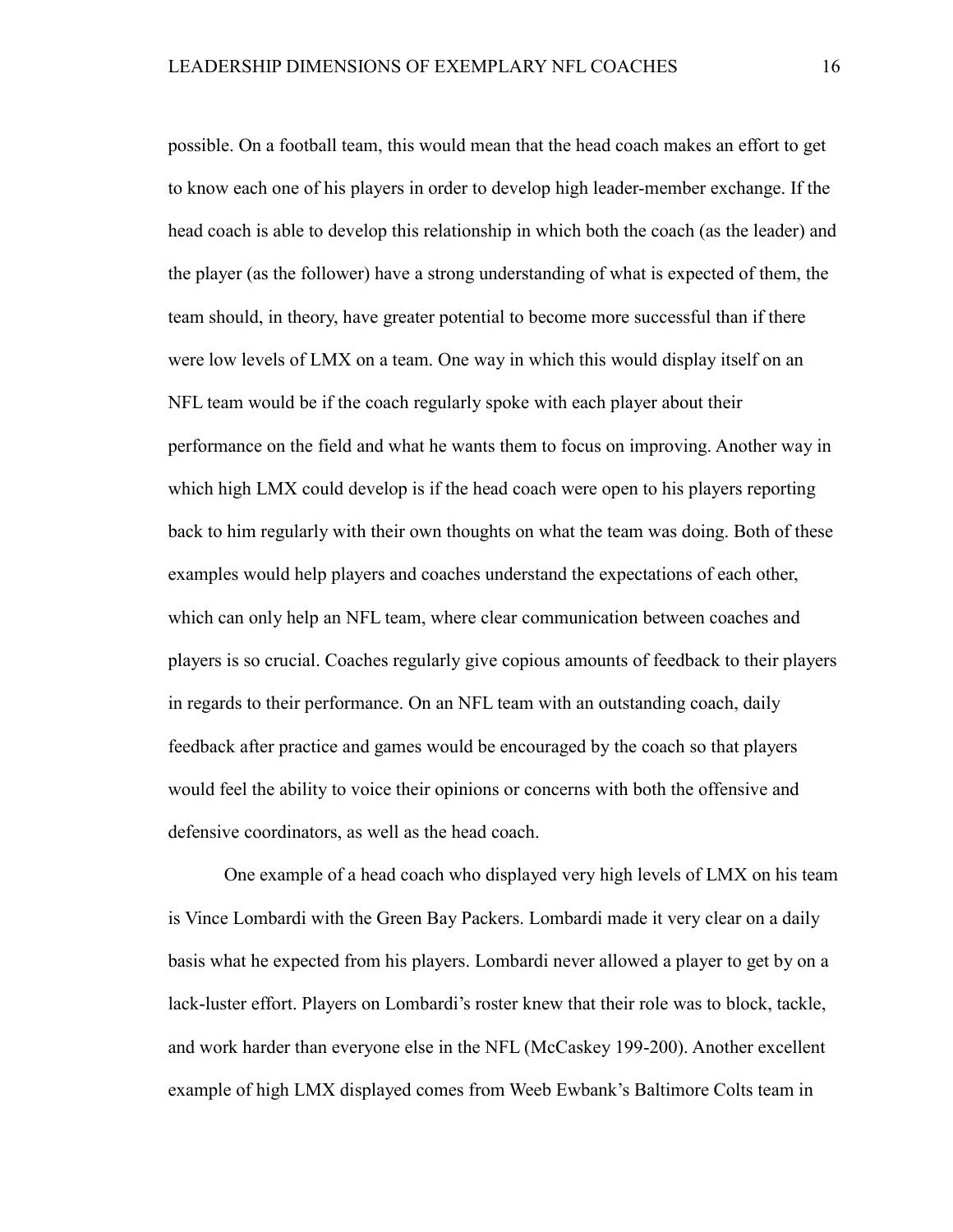the late 1950's and his New York Jets team in the 1960's. Ewbank coached both Johnny Unitas and Joe Namath to Super Bowl championships, despite the fact that these two quarterbacks could not be more different. Managing quarterbacks can oftentimes be difficult for head coaches, however Ewbank seemed to have the perfect recipe for these two. A large part of that may be attributed to the fact that Ewbank was an amazing coach with similarities to those of Paul Brown. However, unlike Brown, Ewbank was incredibly at ease around his players, and openly allowed his players to express to him their opinions. This type of relationship fosters high LMX, and may have helped contribute to the Colts and Jets successes.

Yukl says that "high-exchange relationships are characterized by high-level of trust, liking, and respect, and they involve expectations of mutual exchange. The leader provides outcomes desired by subordinates, such as interesting tasks, additional responsibilities, and larger rewards." Nearly all coaches in the NFL today offer their players "performance-based bonuses" which make it very clear to players what the expectation of the coach is, and exactly how much value the coach puts on the player achieving that goal. Yukl goes on to say that in "exchange for these desired outcomes, the subordinates are expected to be committed to the work and loyal to the leader." While this research on the "average" workplace does share some similarities with the NFL workplace, I do not think that "liking" is as important a factor as respect, for example. Many coaches, like Paul Brown and Bill Belichick, were not liked by their players nearly as much as they were respected by their players. Both men's consistent treatment of players earned the respect of their teams, even if some veteran or "star" players wanted special treatment (McCaskey 115, 350). Because of the physically violent nature of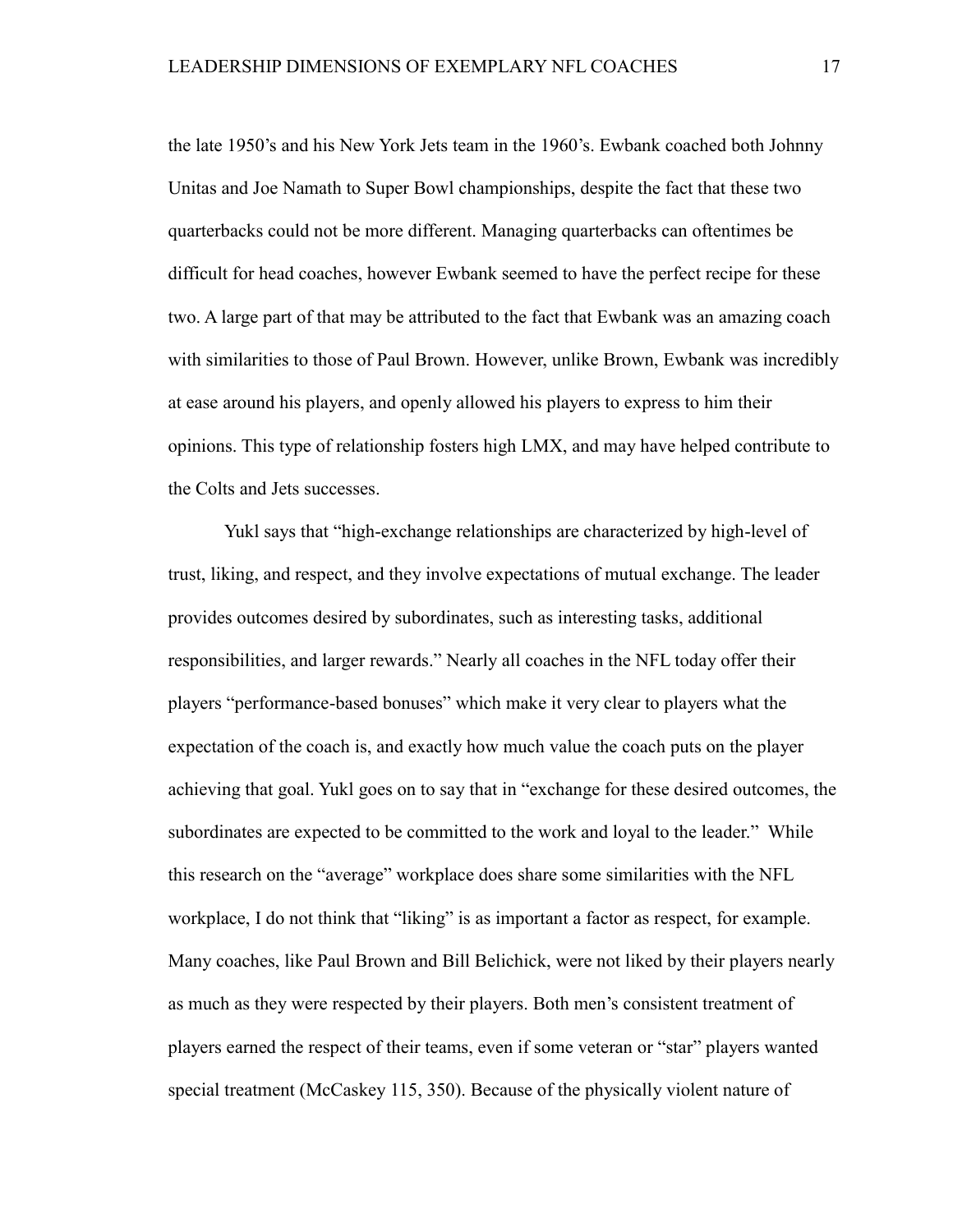football, it may be that high-exchange relationships come more from high levels of discipline, players and coaches trusting each other, and both the player and coach's desires for the player to be an extraordinary performer on the field. Trust has been seen to hold much more value in increasing LMX in the Patriots franchise under coach Bill Belichick. Rodney Harrison, former Patriots player, recalled how "miserable" it was to go into meetings the day after a loss because Belichick was so critical of his players (Orr). However, the Patriots players trusted their coach enough to know that he would do everything he could each week to prepare them to succeed. Belichick has high LMX with his quarterback, Tom Brady who has role clarity and is committed to the organizations success, as Yukl's theory suggests. This high level of LMX brings itself to life in this quote from Tom Brady on preparation: "The games are won by what you do over the course of the week and how you go about your preparation so that you can be prepared for the game on Sunday" (Glauber). Brady speaks clearly of his team's need to prepare in order to be successful in almost the exact way which Belichick would discuss the subject. The highest levels of LMX on teams bring out the greatest amount of understanding there can be between coaches and their players.

There are several key dimensions which are responsible for high levels of LMX. These dimensions are a conditional love from the coach, the setting of very high expectations by the coach out of belief that the players have greater potential than they believe themselves, and a deep respect that is developed by hard work and performancebased rewards. One key reason for high-exchange relationships on an NFL team could be that many of the great coaches love their players. The bond created between a player and coach seems to be significantly stronger when the coach is very hard on his players,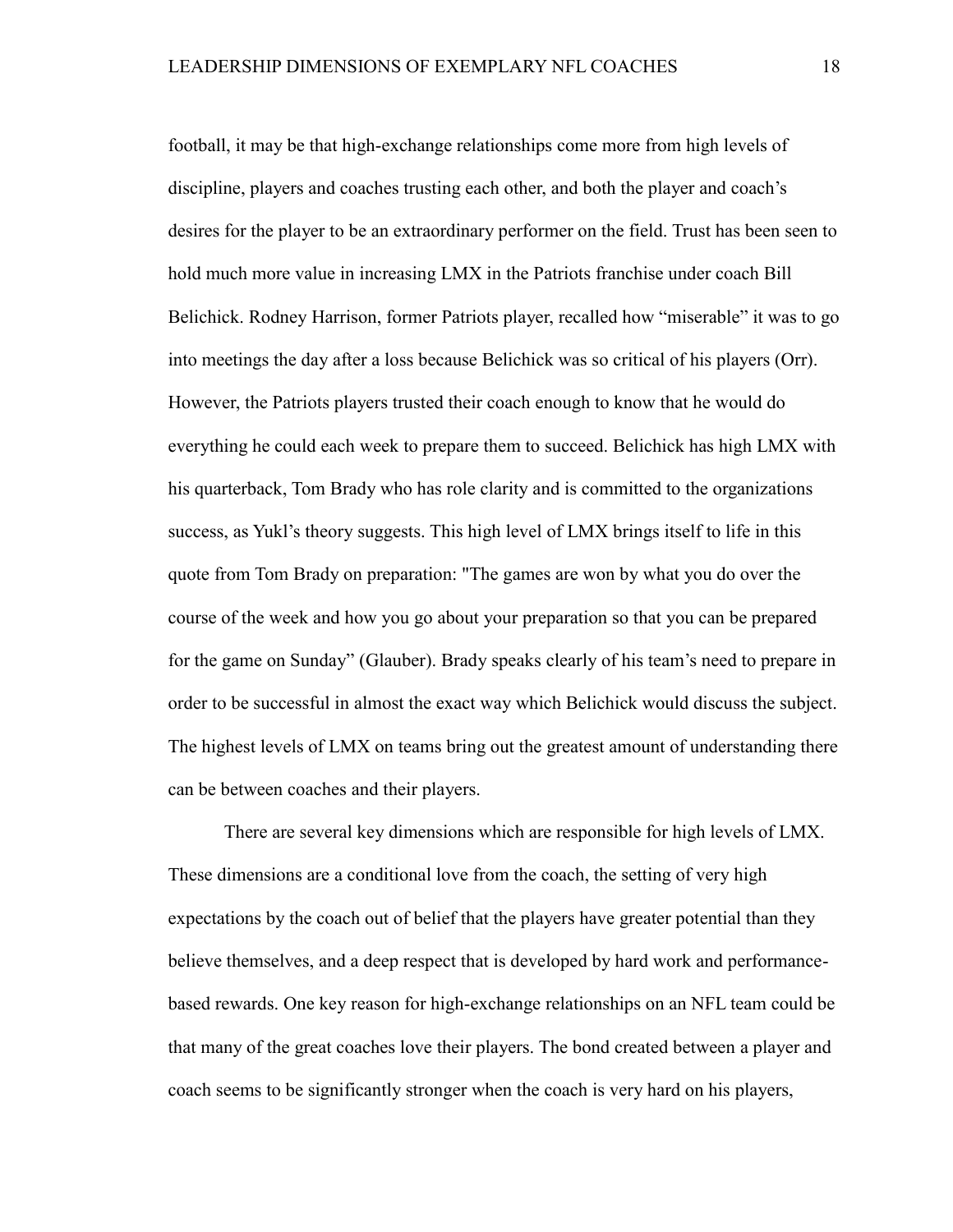driving them to greater successes than the player may have ever thought possible. When a coach "takes it easy" on his players, refusing to discipline them in order to teach them and make them better football players, their players may respect them less. The players may also feel that the coach's lack of disciplining his players is because the coach doesn't see great potential in his players. McCaskey describes Vince Lombardi, possibly the greatest coach of all time, as being like a teacher who is incredibly tough on his students, always correcting them when they fail (205). What set Lombardi apart from many was that fact that he was also the type of teacher who would cry on graduation day as he saw the success of his hard-working students be finally realized.

Respect also plays a huge part in the degree to which there is LMX on a team. All of the great coaches in NFL history have demanded respect from their players, though almost none of them would have ever had to ask for that respect. Respect in the NFL is earned by coaches through hard work, success, displaying high character, and being fair. Early on in their coaching careers, great coaches like Halas, Chamberlin and Lambeau earned the respect of their teammates and players because they had the distinct reality of being both a player and coach. These men were also known to be the most competitive, hard working men within the organization. I do not believe that this has changed much over the last 96 years. Many of the most respected coaches have been the hardest workers within their organization, setting an example and precedent for the players. Lombardi's relentless teaching and discipline on the football field set an example for the Packers which earned him great respect from each of his players. This willingness to work as hard as it took to succeed, paired with coaching talent, is many times in the NFL what seems to make players respect their coaches. Curly Lambeau is an excellent example of a coach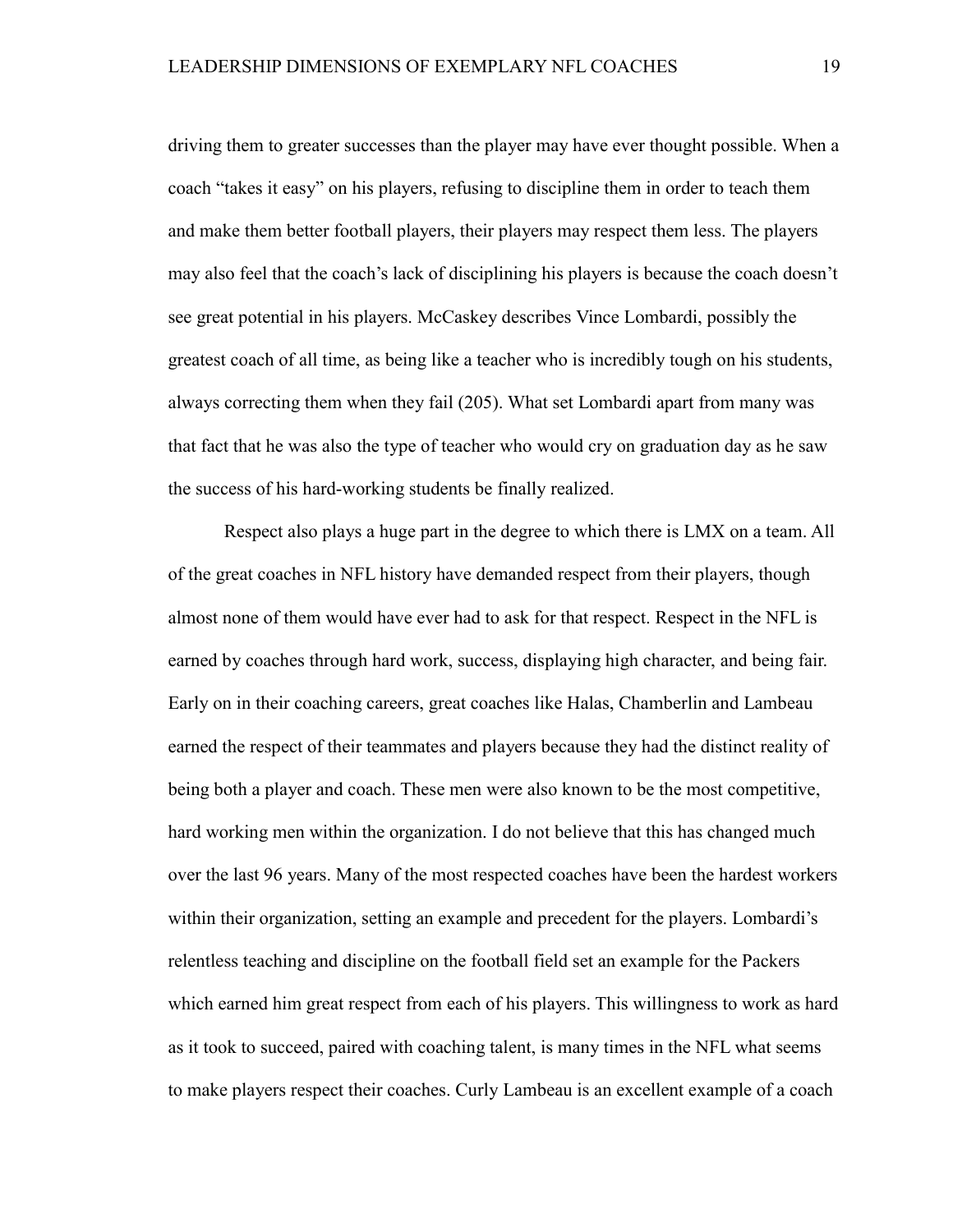who may not have treated his players quite as nicely as they may have hoped, yet they respected him because he was able to motivate his men, train them, and lead them to great successes in Green Bay, despite the difficulties of playing in a near-frozen, small town in Wisconsin.

Earning the respect of all your players as a head coach is difficult enough without superstars on a team. As the NFL has grown, there have been more and more superstars throughout the league. A perfect example of how a star player's lack of respect for the head coach hurt a team is Brandon Marshall during the 2009 season (de la Rosa). Marshall felt that a player of his caliber should be paid much more than his contract indicated. In completely disrespectful and rebellious behavior towards head coach Josh McDaniels, Marshall "refused to run in team drills, punted footballs across the field, and purposely batted down passes." He also sat out of team drills because he did not know the playbook he was given to study (de la Rosa). Disrespect towards the coaches by prima donnas like Marshall can be detrimental to an NFL team's season, as it was to Marshall's Denver Broncos team in 2009 (did not make the playoffs). Because coaches recognize that increasing player performance should earn them more money, players are given raises in salary amounts nearly every year. The average salary for an NFL player is \$1.9 million per year, and the average salary of a head coach in the NFL is \$4.85 million per year. Yet despite the averages, Baltimore Ravens head coach John Harbaugh makes \$7,000,000 per year, while his star quarterback Joe Flacco makes \$29,000,000 per year. It can be hard to treat all players fairly when one player on your team makes \$22,000,000 more than even you, as coach, earn in a year (NFL 2016 Player Salaries). Many coaches have found great success with their players when they treat them fairly. By fairly, this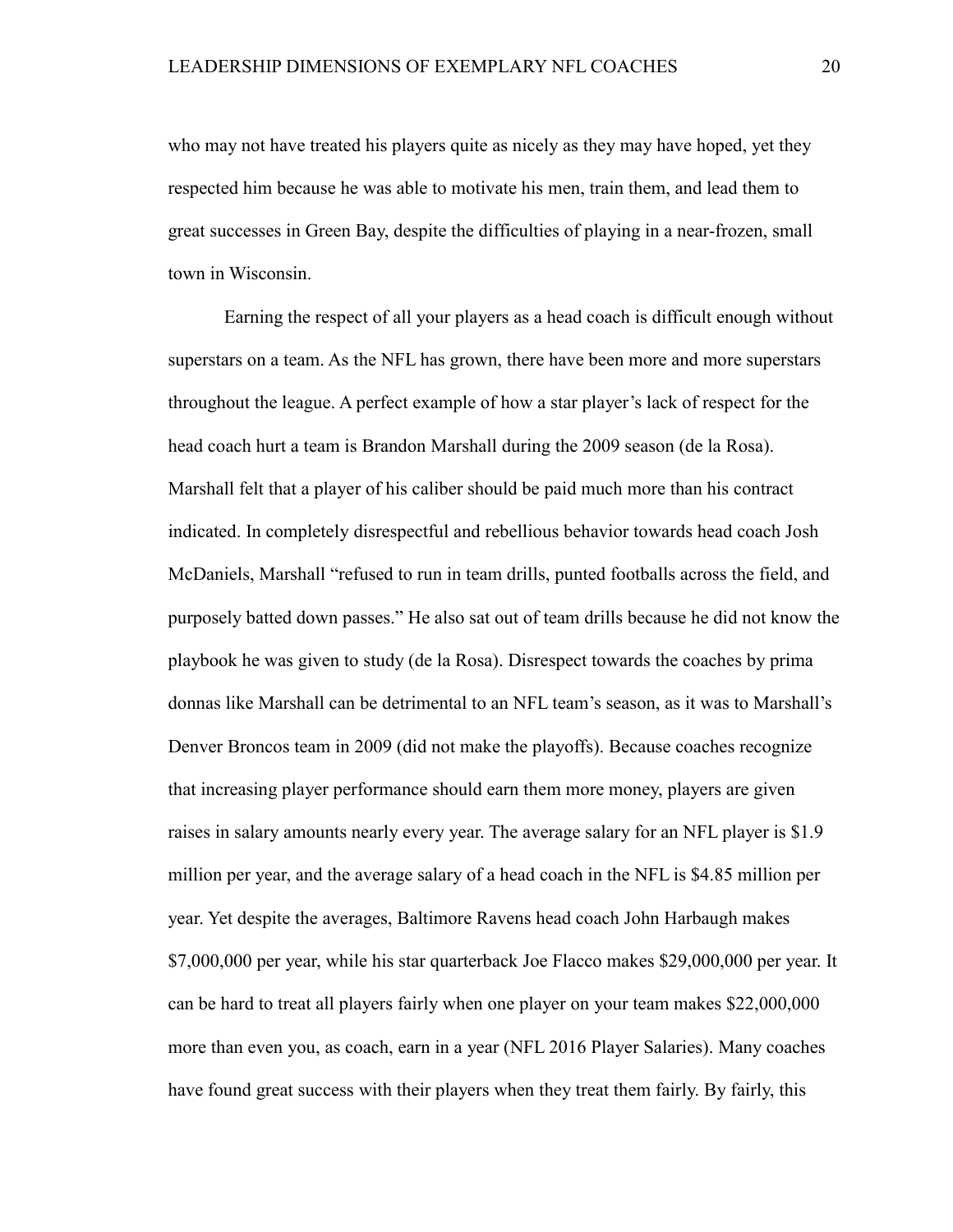means that the players are all treated equally. If a rookie and a star veteran player make the same mistake, the fair action by the coach is to critique, punish, and address both players the exact same way. If a rookie backup quarterback has to run sprints after practice for every interception he throws that day, the veteran starting quarterback should be treated exactly the same way. As soon as prima donna players are treated differently, they often times will walk all over coaches. Star players sometimes have objections to this equal treatment, but it creates a stronger team environment in the locker room when all players feel that their coach will treat them fairly, even if they're a player making a small percentage of their quarterback's salary. Coaches like Bill Belichick treat their players fairly, letting each of them know that he expects excellent effort and execution from each of them equally, regardless of where they're from or how talented they may be (McCaskey 350). Lombardi is another example of a coach who ensured that his players were treated fairly not only by himself, but by their teammates. Lombardi taught players to pursue excellence not only in football, but also in their personal lives as well. This meant that in Lombardi's locker room and on the field, all players were to be treated equally (McCaskey 205). This fairness led his players to know that Lombardi was a man they could trust. As was mentioned earlier, Yukl tells us that high-exchange relationships are characterized by high levels of trust.

"Expectations of mutual exchange" is another characteristic of a relationship with high LMX. Mutual exchange on the football field can express itself in many different actions or words. The ability to motivate is something that all good coaches must have. By motivating their players, coaches are giving the players something to think about which helps them perform. In exchange, the players should be able to use that motivation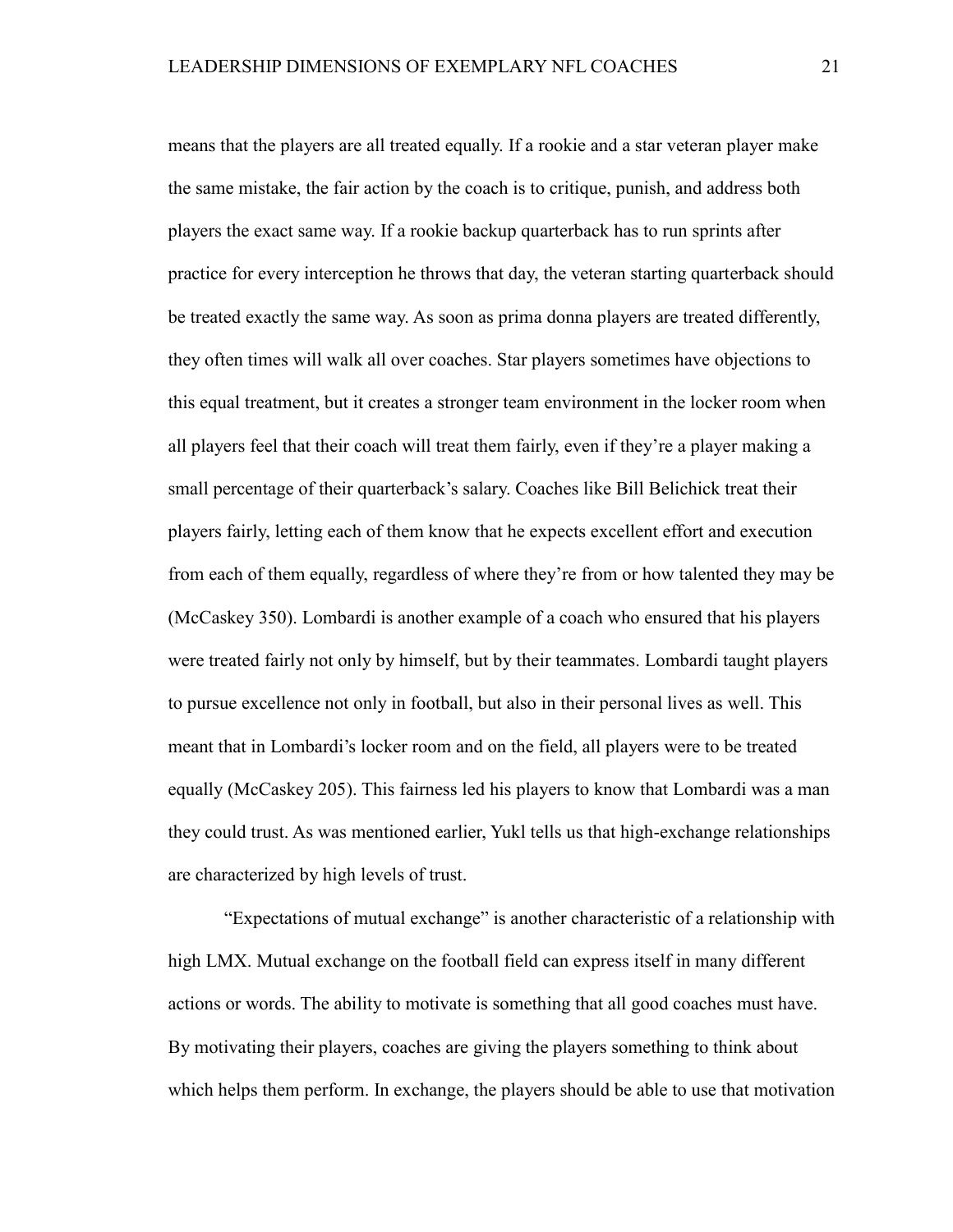to perform at their highest level. Many fans of the sport typically imagine that NFL coaches are incredible, motivational speakers who give loud, emotional pre-game speeches to their players in order to get them inspired to play the game. Contrary to this belief, most of the great coaches are not well known for "exciting" pre-game speeches. They are not "rah, rah" coaches. The great coaches are constantly driving their players to greatness in the difficulty of practice, so that when the game was played, they do nothing other than play exactly as they had practiced, and no pre-game motivational speech is needed. The list of names goes on and on of coaches who told their players to play hard, and "do your job", as Belichick says (McCaskey 350). Many great coaches did their motivating on the practice field. Coaches such as Halas and Lombardi set up practices in such a way that they would create exceptionally competitive environments which motivated their players more than others. These coaches empowered their players through competitive drills, of which the winners would find themselves rewarded with more playing time. Bill Belichick has always given opportunities for undrafted, small-school college players to tryout on his team if he sees potential in them (McCaskey 380). It is actions such as this which foster an incredibly competitive and motivated attitude on the Patriots team, which has been the most dominant in the NFL over the last 15 years.

#### **Role Models**

The difference in intensity of behaviors modeled by the head coach is often the difference between a good coach and a great coach. A coach who successfully acts as a role model is able to get his players to replicate desired behaviors, typically making the players easier to coach. According to Deluga (1992), leading by example is related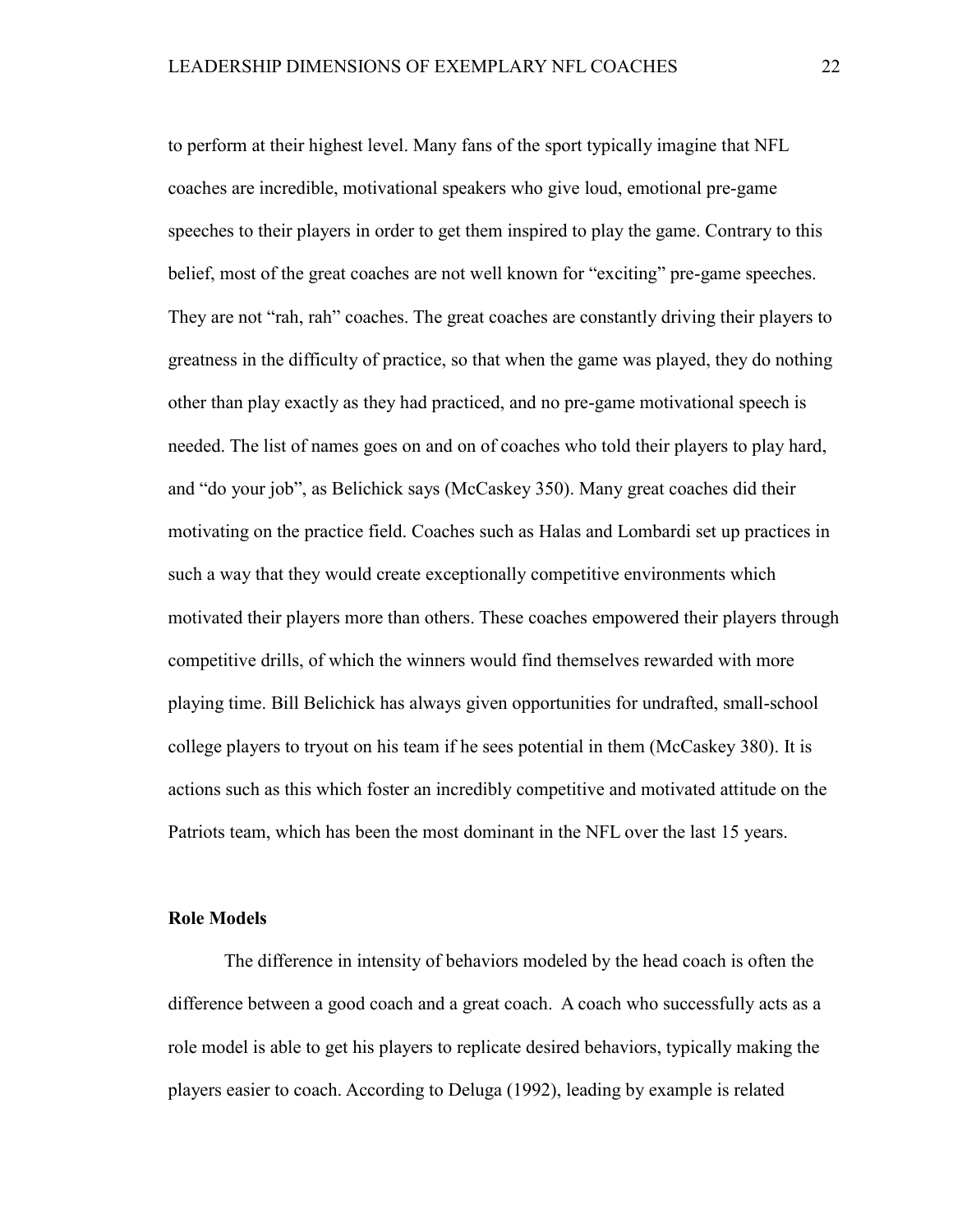significantly to high LMX (Yukl, et al.). Head coaches can use their own behavior to not only dictate the ways in which their players act to an extent, but also to ease the burden of coaching, since their players will be "on the same page" as their coach. The behaviors which the best coaches have role modeled to their players with positive results are humility, confidence, work ethic and commitment, and integrity. Examples of each of these traits will be given in the following paragraphs to better explain why they create the best role models in the NFL from the coaching position. Through these traits, coaches have been able to improve their team's successes as well as the character of their players. Examples of each of these traits will be explored through multiple cases of head coaches, who may or may not have displayed these traits, with mixed results of failure and success in their careers.

Confidence and humility don't seem to work hand in hand in the NFL most of the time. Oftentimes, confidence is confused for arrogance or cockiness. The best players, such as Ray Lewis, and the best coaches, such as Bill Belichick, are able to remain supremely confident in their own abilities and the abilities of their teams while still maintaining a humble persona. One specific way that coaches can display this confidence and humility at the same time is in post-game press conferences. Win or lose, it is the coaches job as a humble and confident leader to give all credit for successes to his players, while also taking responsibility for any mistakes made throughout the game. Humility is something which the most successful head coaches in the NFL have all displayed during their careers. One way in which coaches display humility is through their willingness to change and accept their own tactical or schematic flaws instead of insisting that they are always correct. By having the ability to recognize weaknesses,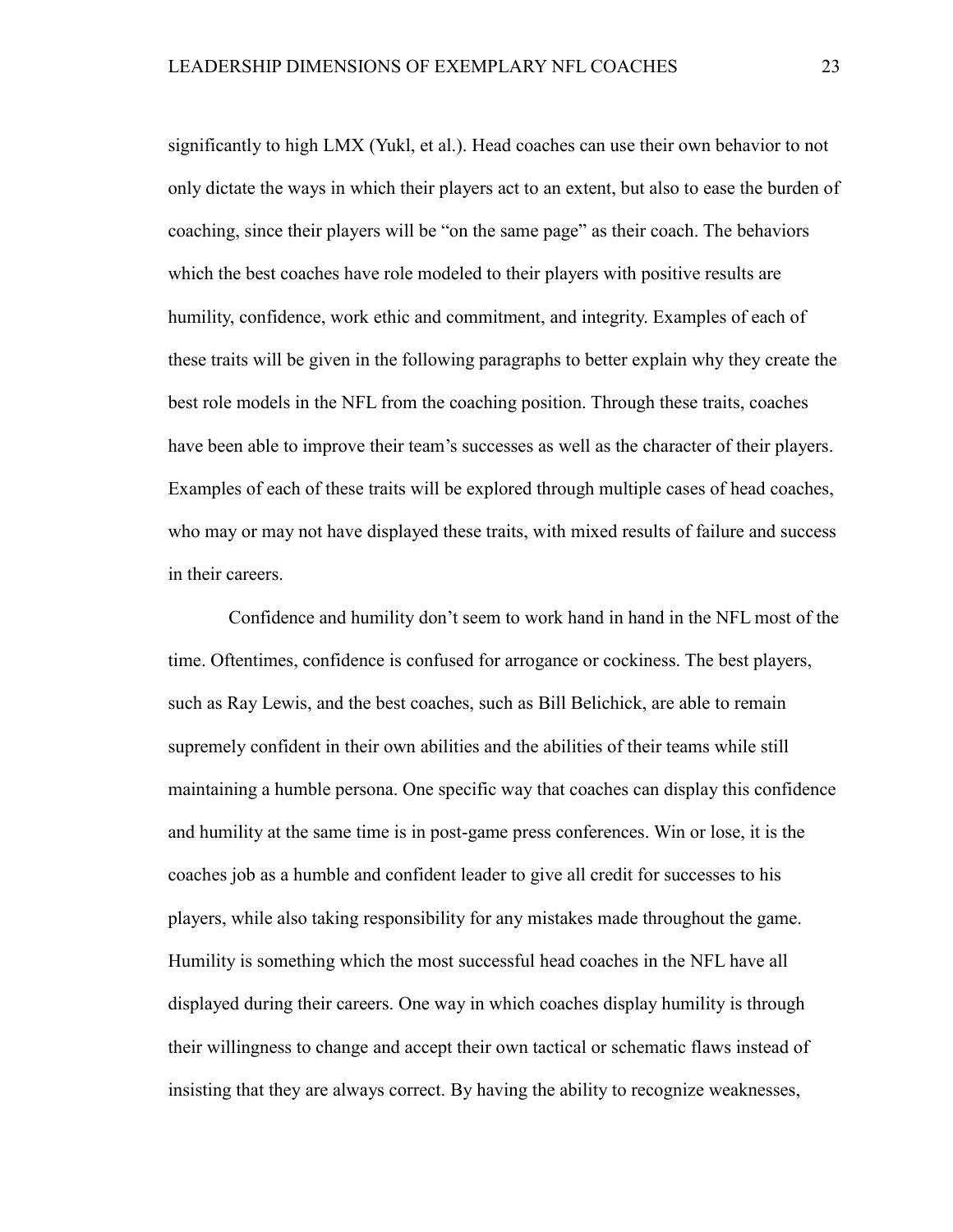coaches can avoid unnecessary losses. Recognizing weaknesses and working to specifically improve in those weak areas causes teams to move forward. Though it would seem wise to maintain at least a humble façade, not all coaches do.

One example of a coach whose humility has allowed him to recognize weakness on his team, improve upon it, and come out successful, is Joe Gibbs. Gibbs knew that his team wasn't good enough to block a player like Lawrence Taylor, a legendary pass rusher. Because Gibbs had the humility to recognize this, he created multiple different offensive formations which would allow for his team to maintain an advantage on the field. Creating winged "H-back" sets, trips formations, and other variations of his offense allowed him to protect his quarterback and set him up for more success in the pocket, which ultimately helped the Redskins offense immensely. It is the head coach's responsibility to recognize strengths and weaknesses on his own team as well as on his opponents' teams. A coach who refuses to adjust for another team's strengths or his own team's weaknesses displays an arrogant mentality which can cause the team to suffer. Former New York Jets head coach Rex Ryan is an incredibly outspoken, overly-confident coach who made "annual guarantees about [the Jets] winning a title" (Brinson). Ryan (son of legendary coach Buddy Ryan), now head coach of the Buffalo Bills has given up on his guarantees of winning the Super Bowl. Ryan may have realized after years of failing to play in the Super Bowl that his post-game interview declarations of success were crossing the line between confident and obnoxious, and perhaps Ryan was putting too much pressure on his teams to perform at the level of Super Bowl champions.

Ryan's antics may also be hurting his team in ways he doesn't realize. His energetic, entertaining, overly-confident interviews with the media are a tactic he's been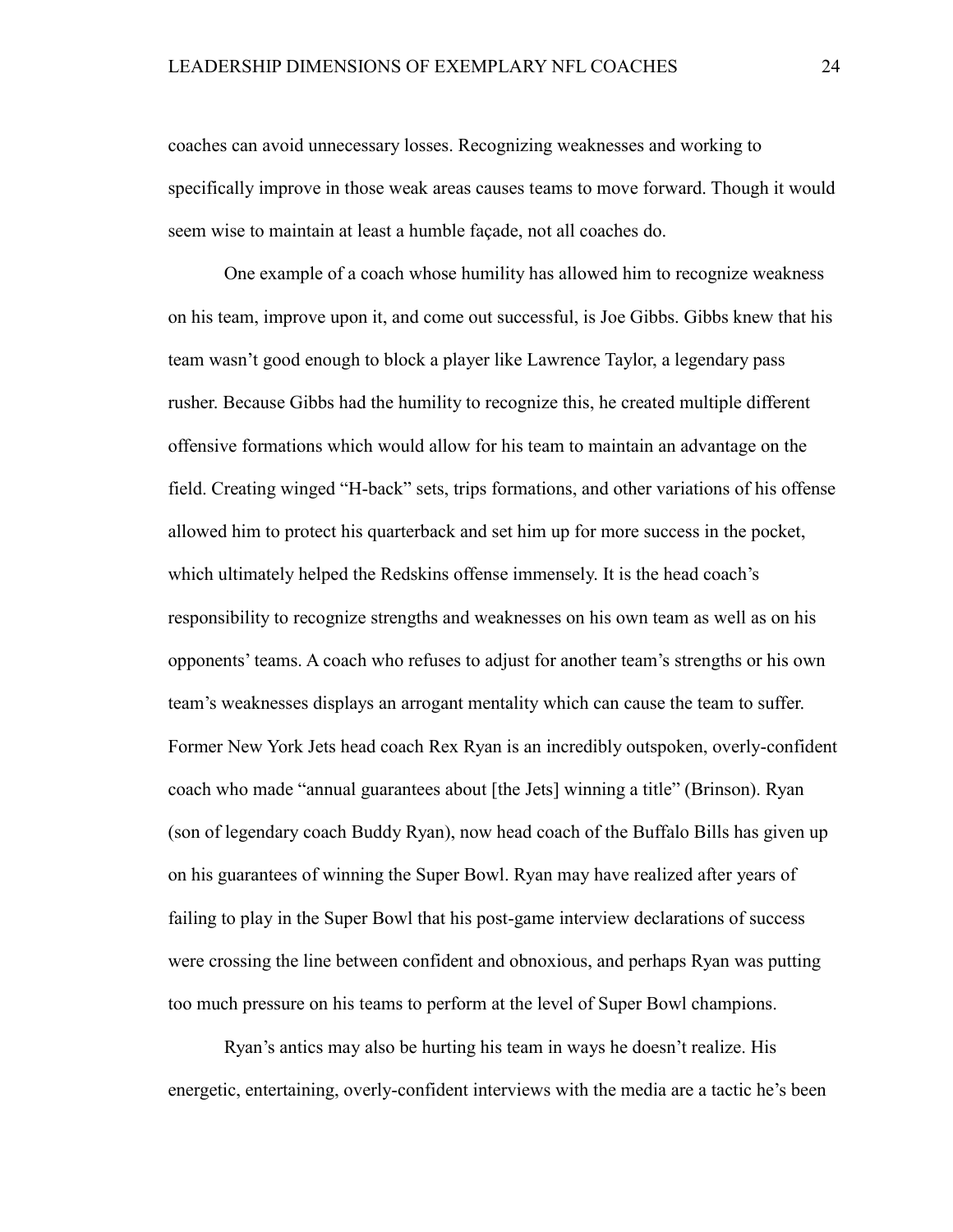using for years. Ryan said in September when he was asked about his upcoming game with the New England Patriots, "I expect to win. I don't care who we play...I don't care if I sound like whoever, I'm just being me" (Glauber). While it is not disputable that this is something Ryan should say to his players, it is debatable as to whether Ryan should be drawing so much attention to himself in regards to the media. Ryan very frequently draws an excess of attention from the media, distracting his players and possibly the organization he works for as a whole. On the other end of the spectrum is Bill Belichick, who very rarely answers any questions unless he believes it pertains to his team. Belichick has often refused to answer any personal questions about himself or his players if he believed it would distract from the Patriots ultimate goal of winning the next game on their schedule. Humility when addressing the media may be less exciting for viewers to watch and the media to report on, however it seems to work for coaches like Belichick who dislike distractions for their teams.

Other recent examples of humility, or lack thereof, in press conferences with the media show a great deal about the who the head coach really is. Arizona Cardinals head coach Bruce Arians showed in September in an interview after losing to the New England Patriots that he was completely willing to place the blame of the loss on his players. After the Sunday night loss, Arians told media that he was "angry, disappointed, embarrassed" by his team. Arians specifically called out rookie Robert Nkemdiche, saying that the young player's performance was "poor". These comments may have had a very negative effect on Nkemdiche. As a first-round draft pick this year for Arizona, they expected great defensive production from him. Since the week 1 loss to New England, and Bruce Arians blaming some of the loss directly on Nkemdiche, the rookie out of Ole Miss has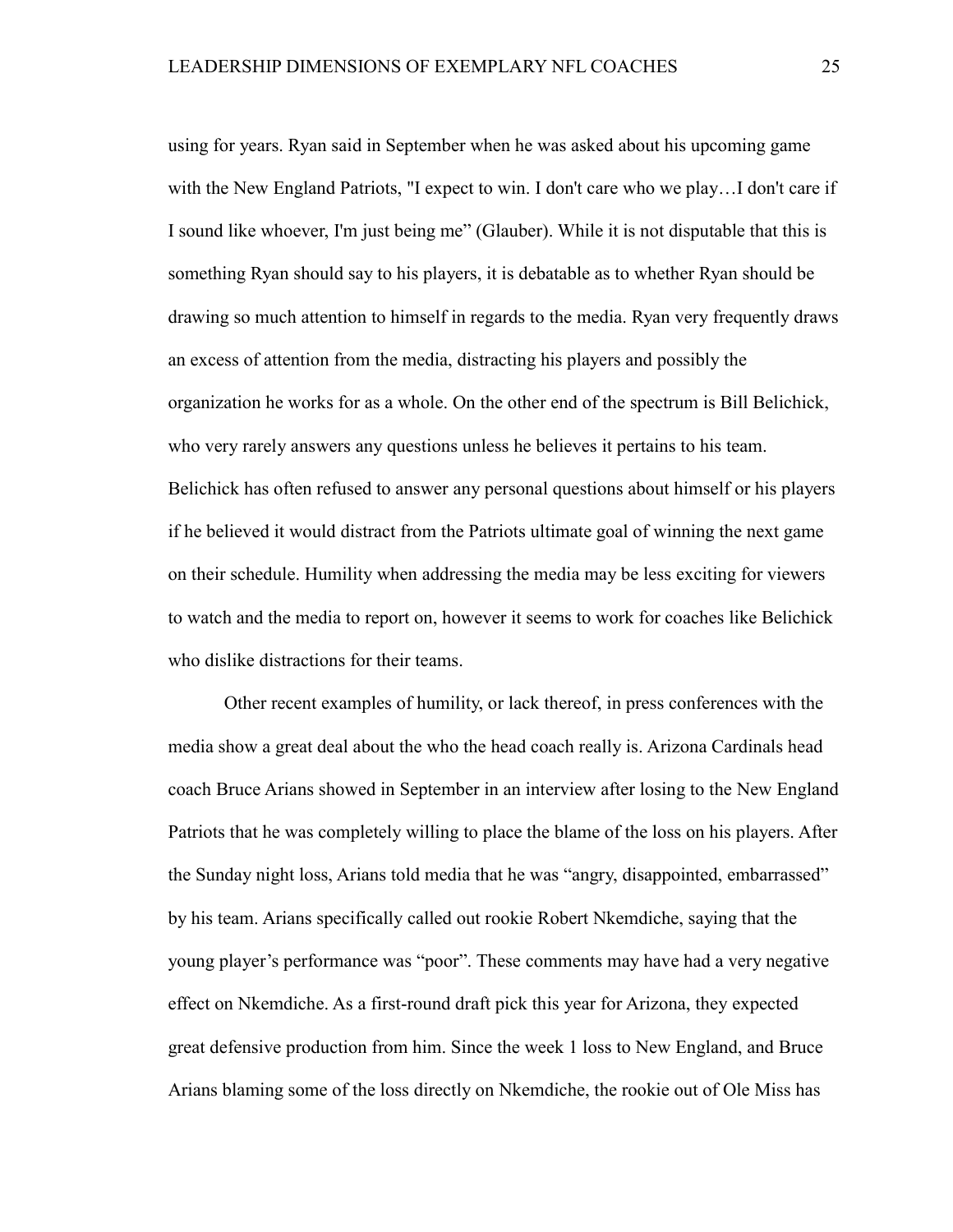had 1 tackle in his other two active games. Blaming players for losses will lower the player's liking of the coach, as well as their trust in him, which will hurt LMX.

Tom Coughlin, the ex-head coach of the New York Giants, won 2 Super Bowls in his time with the team. In his final season with New York in 2015, his Giants lost a close game to the Dallas Cowboys in which Giants' quarterback Eli Manning admitted he made the final mistake of the game which gave the Cowboys a chance to win the game. Despite Manning taking the blame, Coughlin told the media that "there's nobody else to blame but me. I take full responsibility for it because the strategy was wrong at the end" (Rosenthal). It is not to suggest that if the coach is humble and takes responsibility for the failures of the team, then the team will win. The humility of the coach, especially in public, when addressing the media, creates better relationships between the players and the coach, who the players feel is more trustworthy and likeable because he didn't blame the players for the team's failures. This is also not to say that Tom Coughlin is the perfect example of humility, as he, among countless other NFL coaches, has stated his player's mistakes as the reason the team lost. No coach displays perfect humility all the time. However, the coaches who do it more will find themselves having better relationships with their players. Humility then increases LMX, but not necessarily success. There have been very successful head coaches who did not display a great amount of humility, yet their players still performed very well. Humility then, is important, but not required from head coaches who want successful teams.

The next trait, confidence, is fairly common for NFL coaches, as they have coached football for so long before they typically become a head coach that they are confident in their own abilities to coach well. The differentiating factor here is whether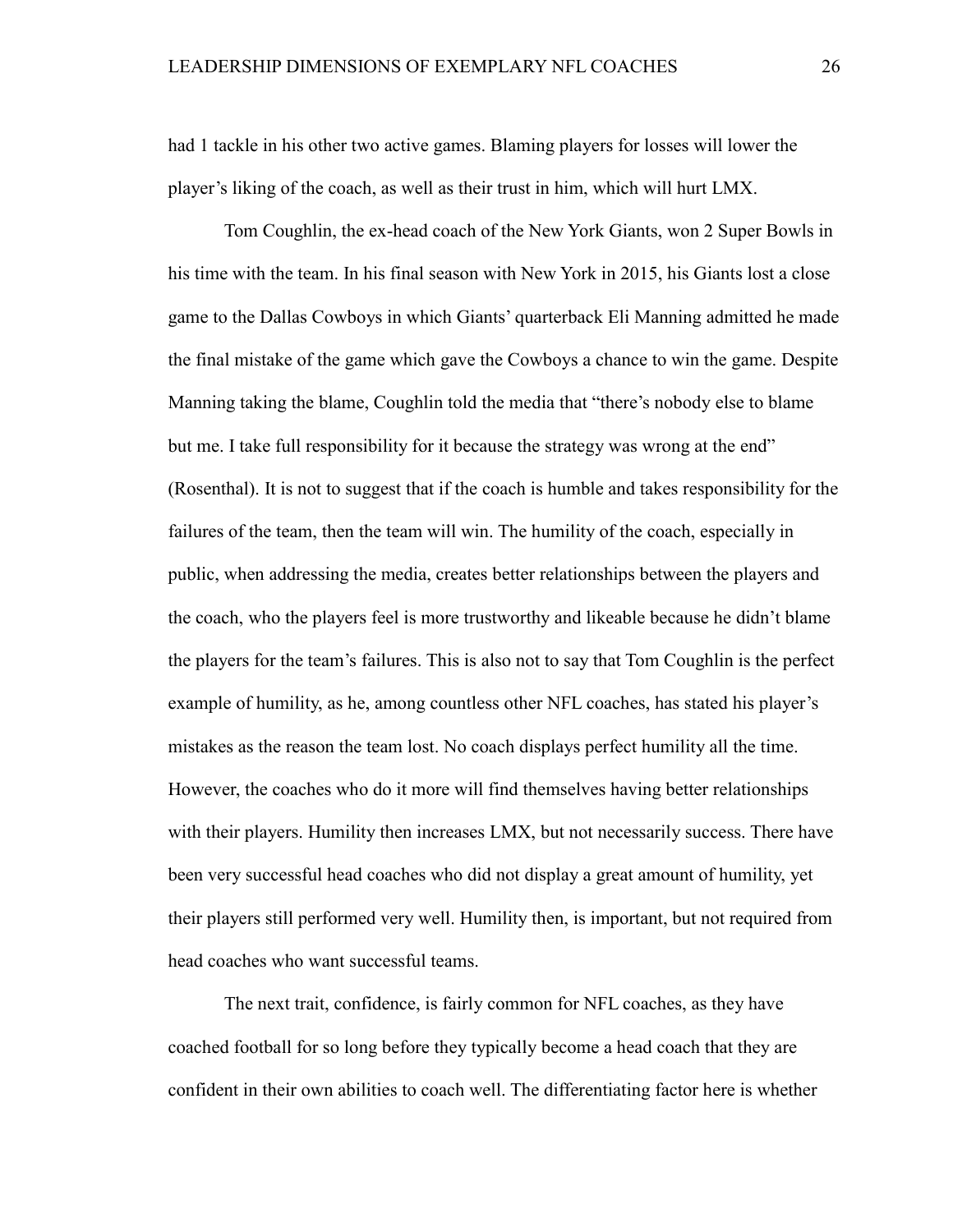they are confident through high stake situations, such as Super Bowls. Confidence in a Super Bowl, for example, can involve changing a game plan at halftime, and having the confidence that you coached your players well enough to execute. Some older coaches, such as Curly Lambeau who coached the Packers during the 1920's, 30's, and 40's, gained confidence early on in their careers because they were excellent players, and because they were pioneers in the professional game, so there were no NFL coaches before them to have set expectations for players McCaskey 79). Coach Paul Brown's confidence stems from his vast wealth of knowledge about the game. Brown never hesitated to teach his players not only how to do things, but also why. His ability to answer any question a player had with sound reason gave him the ultimate confidence as a coach translated to his players displaying confidence about what they were doing on the field (McCaskey 114). Cleveland Browns kicker Lou Groza described Brown as a coach who "set the stage for others to emulate him" (McCaskey 123). Bill Belichick is the current coach who comes to mind when thinking about supremely confident leaders in the NFL in the most important games. Bill Belichick's demeanor on the sideline does not change from week one to the Super Bowl. No matter the stress of the situation, Belichick remains largely the same person on the sideline, which is not always common.

Confidence, however, does not always need to be "real" for a coach to be successful. Bill Walsh led the 49ers to dominance in the 1980's, yet admitted that he was always doubting himself. Walsh studied the game of football as much as anyone, and though he very consistently exuded confidence, he was very shaken by the criticism of players and fans, always unsure if what he was doing would be the best thing for his team (McCaskey 281, 303). Even without this inner confidence that many other successful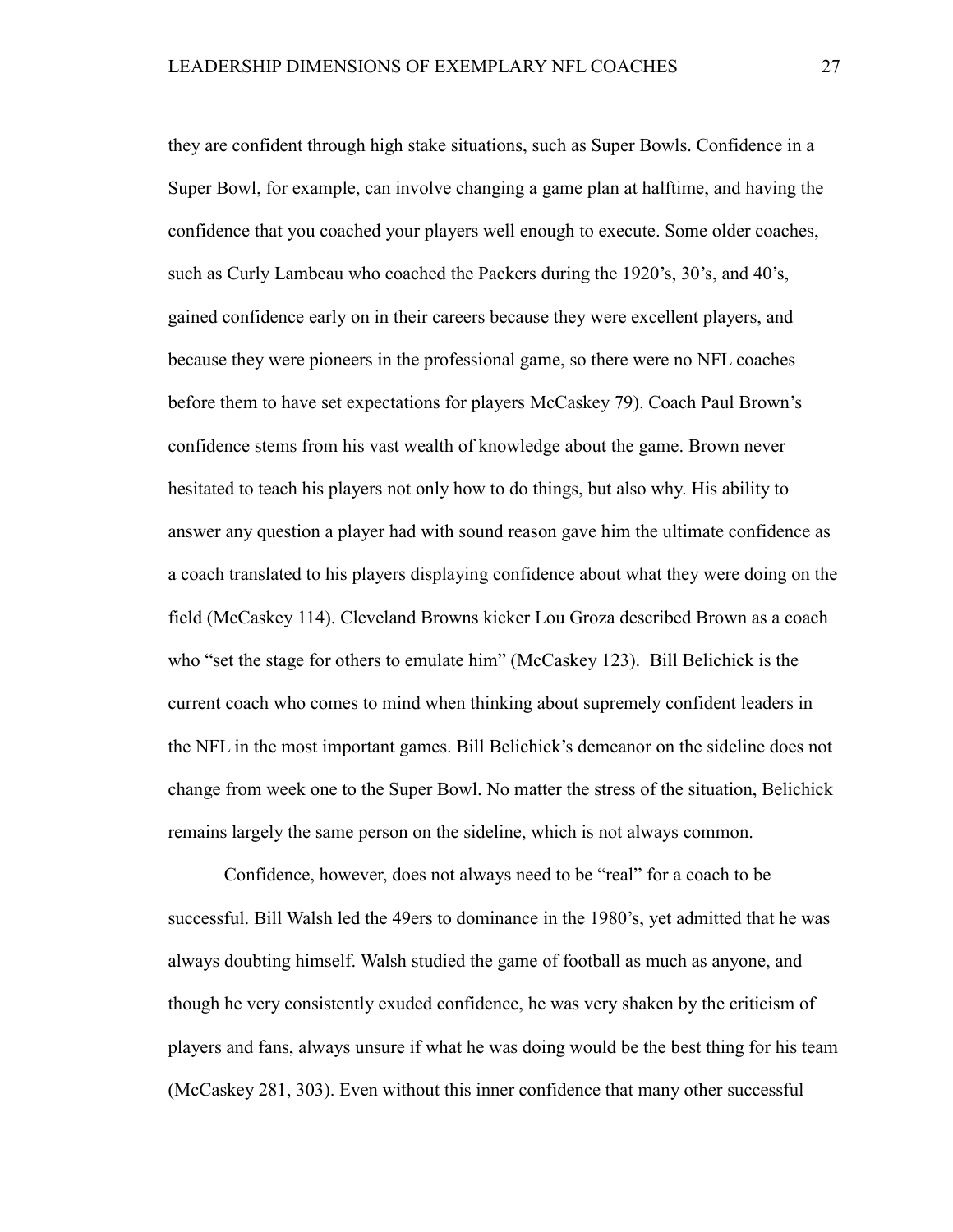coaches had, Walsh was able to win 3 Super Bowls with San Francisco in the 1980's, even when the team was in shambles just before Walsh took over in 1979 (McCaskey 277). Similarly to humility, confidence typically helps coaches succeed, although it is not necessary in order to gain great success.

Another trait which all coaches hope their players will have is strong levels of commitment and a great work ethic. Nothing says "I don't care about this team's success" to a player more than when a coach is lazy and uncommitted. There are no coaches at the NFL level who are lazy or uncommitted, however there are differing levels of commitment and work ethic that coaches can act upon. Because players in the NFL typically worked harder than everyone else in college football to make it to the league, there is an exceptionally high bar set for the expectations of work ethic. When a coach is working harder than his players, it gives those players no excuse not to work just as hard. Coach Paul Brown was the last person to leave the Cleveland Browns facilities during the season, and the first one to be there every morning. His players knew that he wanted to win and was willing to work hard for it. The first of Paul Brown's principles which he taught to his players was: "Players should expect to work hard every day regardless of weather conditions" (McCaskey 113). Even horrible weather would not keep Brown and his team from working extremely hard every day to improve. Brown set the precedent that his players made no excuses, in the same way which Brown himself made no excuses. His fourth principle is noted as "Sacrifices will make this team special". Brown valued hard work and sacrifice, and knew that if he displayed these characteristics, his players would follow. Similar to Brown is Belichick, who has programmed his players to sacrifice for the good of the team, trusting that the head coach knows what that is. In a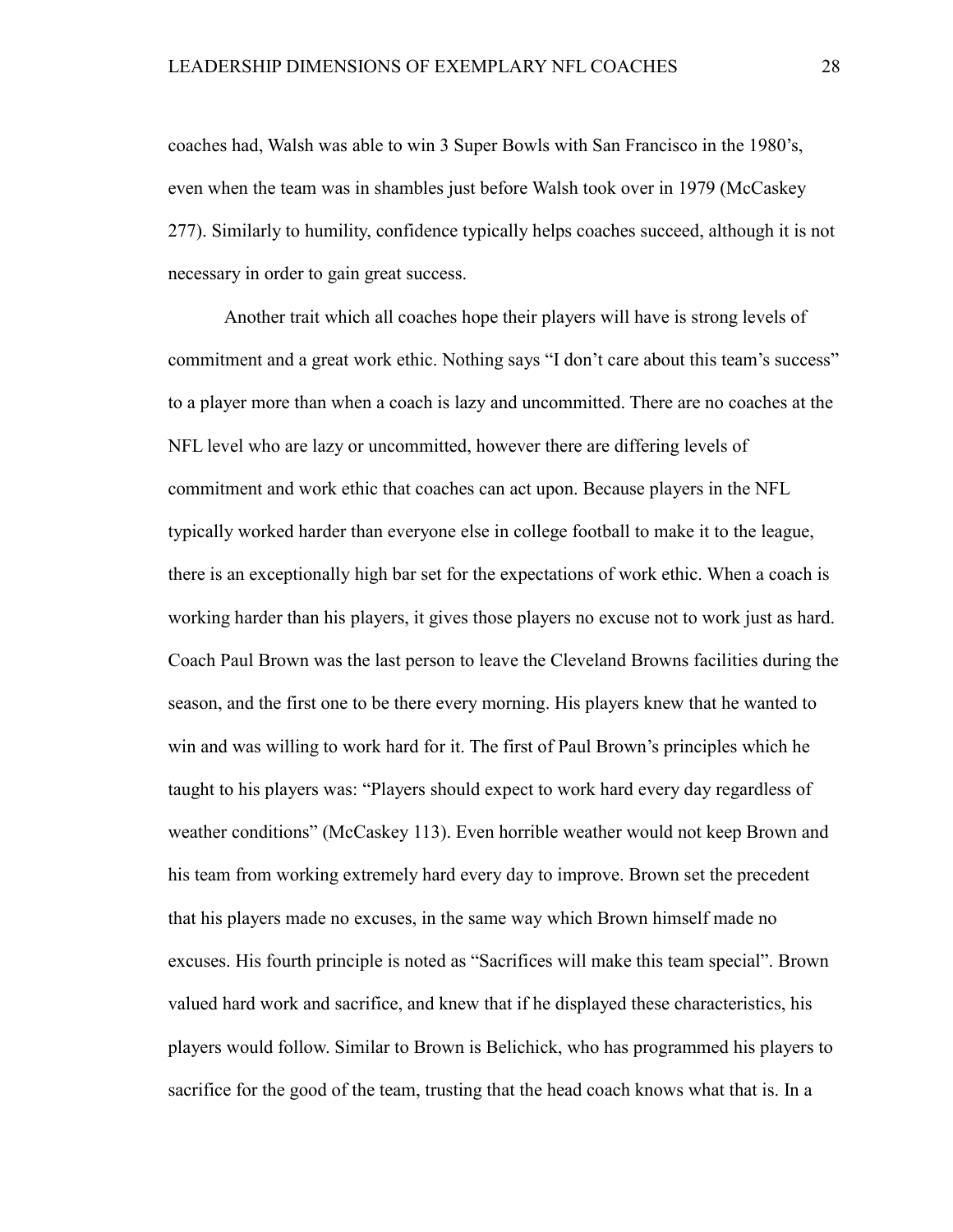2016 interview, Julian Edelman, one of the Patriots leading receivers, told the media that he would 'carry water cups on the sideline with a smile on his face' if Belichick told him to do it (Dubin). Belichick's system has emphasized the value of commitment to the team's goals over one's own successes to the point where a star player is willing to sit out of a game for the good of the team.

The last, and possibly most important aspect of role model behavior for head coaches is their integrity. When coaches display a clear set of values which everyone around them can see, these values are oftentimes adopted by the players. The greatly successful coaches in this respect were the ones whose players could tell you what their coaches values were, because the coach displayed them so often and openly. The coach who will always stand a head above the rest in this category is Vince Lombardi. Lombardi taught "magis". This meant that each player would not simply be a good football player, but a great person (McCaskey 201). He displayed the ethics and values that define a great person- he was honest, fair, and compassionate. With such a strong focus for his players to be "great people", one might think that Lombardi neglected the football side of coaching. This could not be more wrong. Lombardi reminded his players often that "Winning isn't everything; it's the only thing." Yet even with winning set high as the ultimate goal, his players knew that if they ever cheated or played unfairly to win, he would be greatly disappointed with them. Lombardi wanted the desire to win more than anything to come to fruition in personal sacrifice and hard work, never in dishonestly or lack of morality (McCaskey 205). Lombardi consistently led by example, and was a role model that his players could always follow.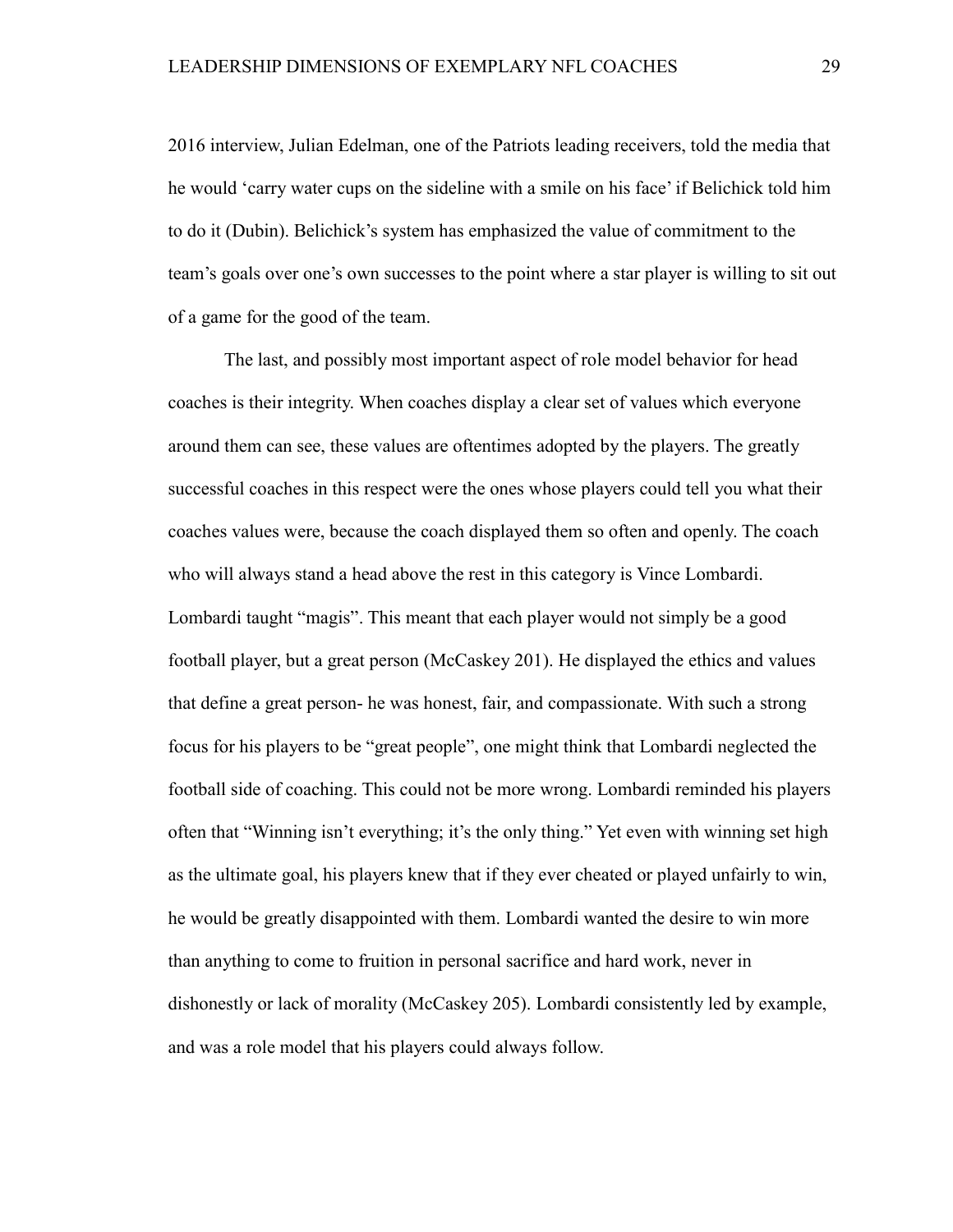Not all coaches display such high role modeling behaviors. Some coaches have either displayed immoral behaviors or a simple lack of ethics, and still find ways to win. Bill Belichick's dynasty with the Patriots is one which has been surrounded by criticism because of several "scandals". First, in 2007 was "Spygate", in which the Patriots were caught filming their opponents signals for weeks, or even years, in order to use them to decode the other team's offensive and defensive play calling. This could have given Belichick enormous advantages over opposing teams, since he might be able to set his team up for success better knowing the opposing team's scheme before each play. In 2015 was "Deflategate", which was much less serious of an infraction, yet still serious enough to see Tom Brady suspended by the league for the first 4 games of the 2016 NFL season. Deflategate is the term the media and league has used to say that Tom Brady was having assistant coaches let air out of the footballs he would be using before games so that he would have a better grip on the ball (Van Natta Jr. and Wickersham). In both cases, it is considered that Belichick is the reason his players and assistants have felt they are able to bend, and even break, the rules in order to gain a competitive advantage. This example shows that not all successful coaches have been entirely ethical role models for their players to replicate during their careers.

In each of the four cases of role model behavior, the traits are not uniform. Many successful coaches have gotten by without one or even two of the four traits, though it is very difficult to find a great head coach completely lacking of all four traits. It may be that rather than these coaches forcing themselves to display behaviors with which others have found success, the great coaches magnify the traits with which they are already most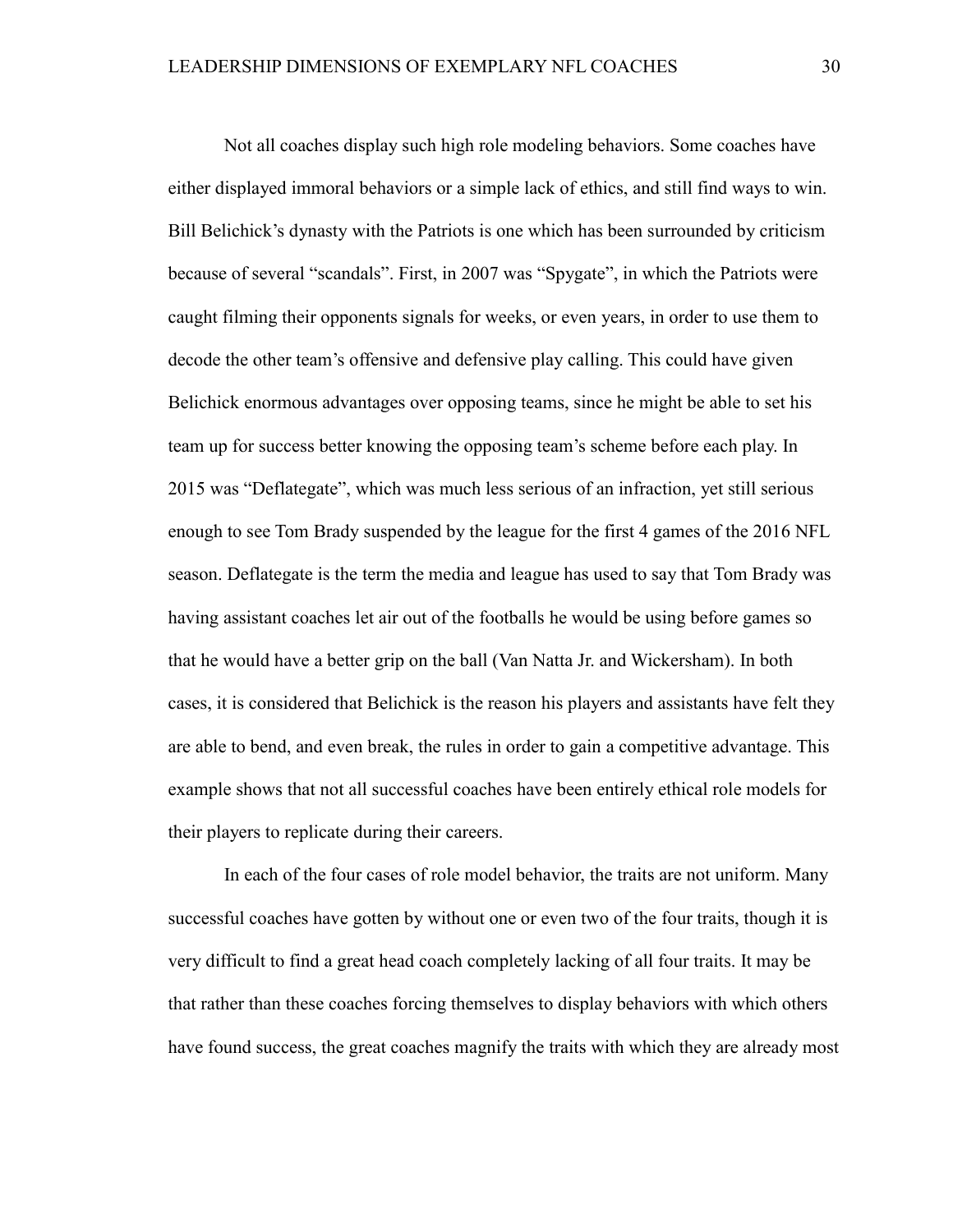comfortable. Chuck Noll had great successes with the Pittsburgh Steelers. When asked about his persona, he said:

"I've never been a good copy at any stage in my life. It's just not my nature. I've always avoided publicity. I've never strived for it because I don't think it's important…every person is unique. I've never patterned myself after anybody. You have to be what you are. That's what I am."

Noll describes the success of his personality within coaching as simply being the best person and coach he could be, while always focusing on what he found important. Many great coaches have always found success following this same logic as Noll (McCaskey 270). Whether these coaches' relationships with their players were more distant like Paul Brown, or close like Vince Lombardi, the best coaches have always been able to leverage their relationships with their players to get the very best effort and execution out of them. The success they found was never without great effort and ability to make their players work hard. These two attributes stand out as key differentiating factors without which coaches would not be very successful in the NFL. As a coach, knowing their own personal strengths within interpersonal relationships is a key aspect to successfully leveraging the relationships they have with their players. Ultimately, coaches need to create high quality relationships with their players, because without the support of the players, the coach cannot control the game and direct his team to a successful outcome.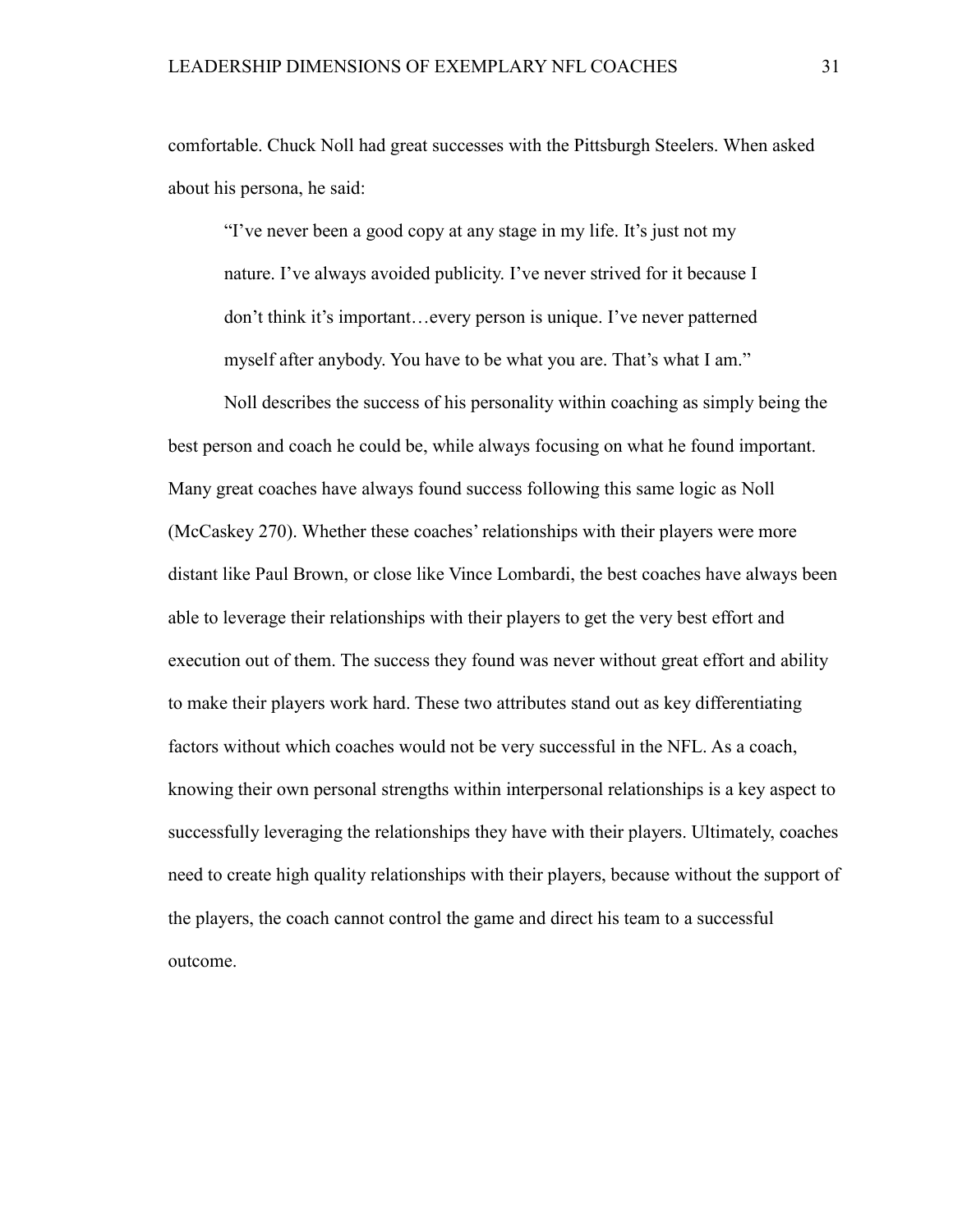#### **The Differentiating Tactical Dimensions of Their Coaching Methods**

Head coaches in the NFL have always had a great number of responsibilities, however some things have changed since the first professional football season in 1921. In the early years, professional football was much less popular than college football. In fact, professional football may not have survived without its early pioneers, many of whom were players and head coaches. In an interview with ESPN's Greg Garber, Mike Ditka, former Hall of Fame Chicago Bears tight end and coach said, "There were a lot of lean years." Ditka credits the survival of football to men such as Tim Mara, Art Rooney, and legendary head coach George Halas, who were all pioneers for the game. In order to understand the role of the head coach in professional football over the past 95 years, you must understand from what the game has evolved.

Professional football originally began as a collection of company football teams (such as the Staley Starch Company and Quincy Railroad Company) that wished to compete in an organized league (McCaskey 5). Everyone involved in the risky investment of professional football was doing everything possible to remain legitimate. One of the ways in which teams organized themselves to save money was by hiring a head coach that would also play on the team. Coaches like George Halas, Guy Chamberlin, Curly Lambeau, and even Tom Landry later in the 1950's acted as both players and coaches on their team (Wikipedia, *Player-coach*). Once the NFL gained more popularity and began to generate more revenue, it made more sense for teams to hire an older head coach with more experience and knowledge than continuing to hire coaches who were expected to maintain their own physical conditioning and skill, while also preparing their team for each season and game. As football has grown, the competition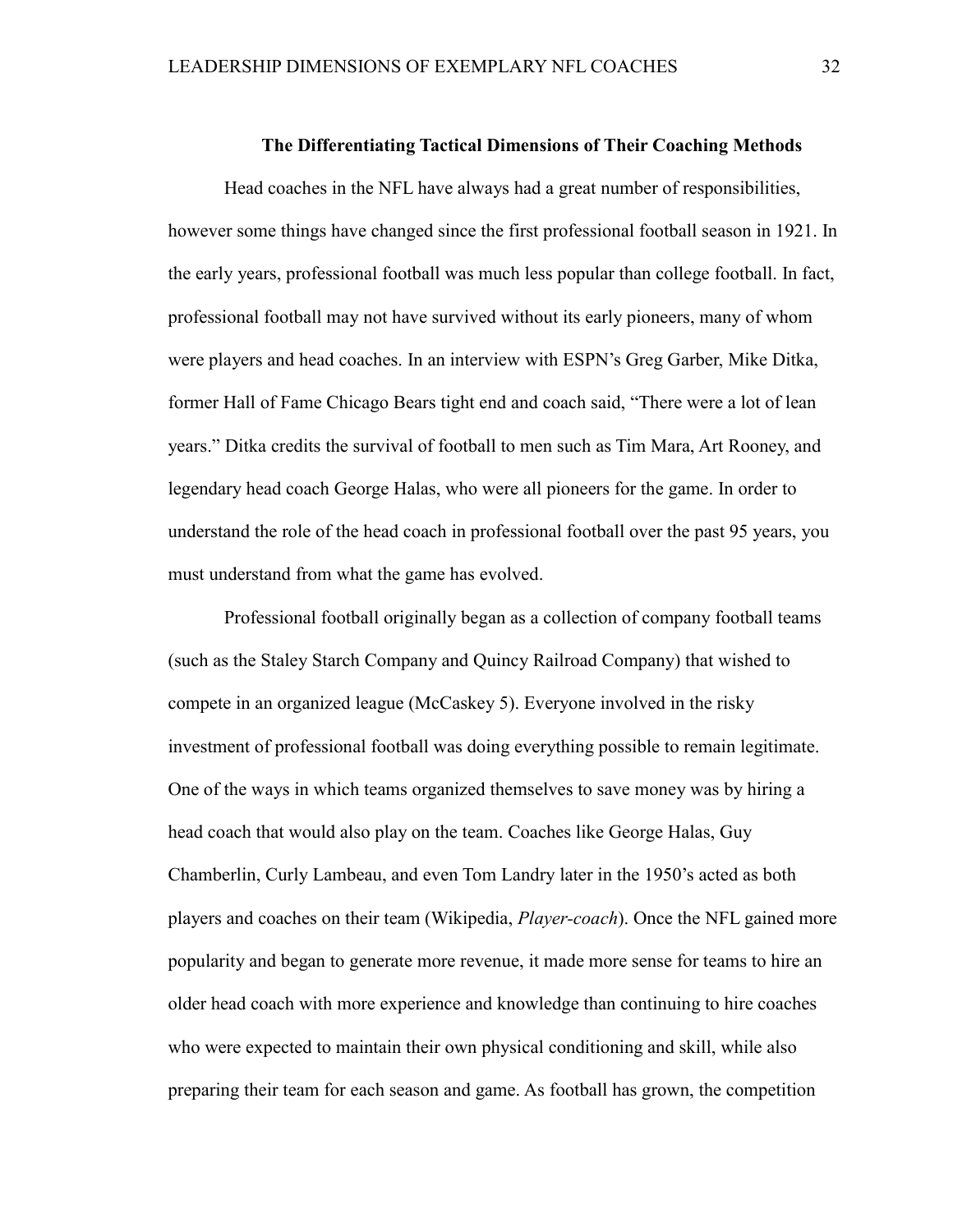and complexity of the game has also increased, and in today's league it would be considered all but impossible for an NFL player to also be the head coach of his team.

Coaches early on were responsible for organizing a team, scheduling practices and games, managing (generally) the entire franchise, and doing all they could to keep their team from failing and disappearing from professional football entirely. Coaches today are still responsible for organizing their team and running practices, however there is a laundry list of responsibilities which are expected from them now. For example, coaches today must come up with the overall scheme for their team, managing their assistant coaches to make sure their offensive, defensive and special teams are all functioning exactly the way they want. On top of being the final word on the team's strategy, the coach is responsible for the decision making, such as which quarterback to play or whether to go for it on  $4<sup>th</sup>$  and goal or to attempt a field goal. Coaches also must break down film on their own team, constantly fixing errors, and break down film on opponents, generating a game plan every week in order to set their players up for success on the field. On top of all of this, the head coach is expected to be the leader of the team who sets an example for what he expects of his players. On aspect that coaches today don't have to worry about because of the owners and general managers of teams now is the survival of the franchise. Many of the original professional football coaches were a player, coach, and the general manager or owner of their franchise. The passing of time has relieved coaches of that duty, and for the most part, a head coach will not make or break an NFL franchise team.

Nearly all professional football coaches do have a lot in common, and what separates the good coaches from the great coaches is oftentimes in the details. As it is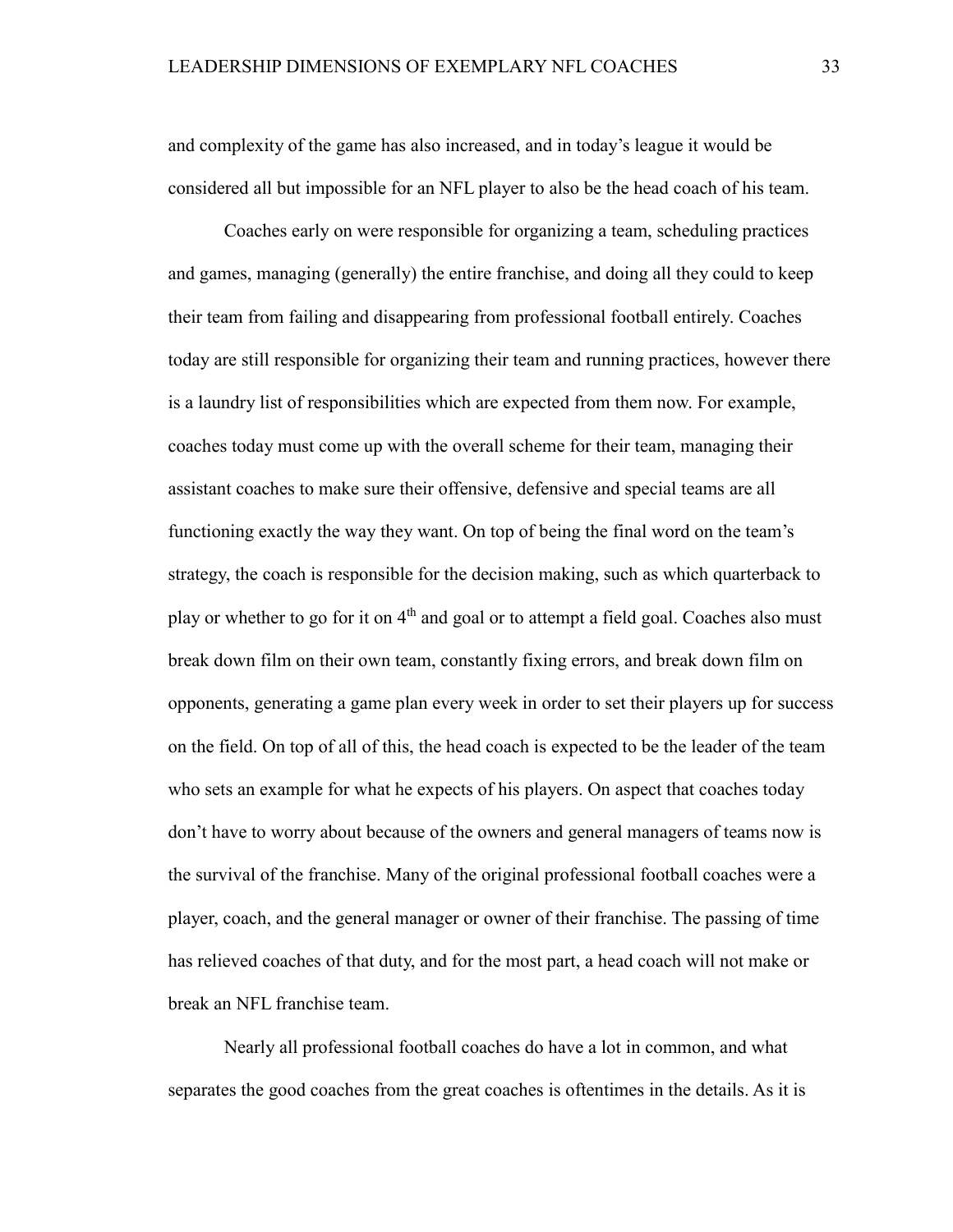with their personal characteristics and the ways in which they treat their players, the great coaches are not doing something differently, they are doing the same thing to a higher degree of intensity or with more care. Some of the simpler differences can be found in the way a head coach drives their team to work hard in practice. Some coaches push their men, and some coaches, such as Vince Lombardi, drive their men to complete exhaustion in order to get every single ounce of effort from each player on the team. When describing the training for the Green Bay Packers, McCaskey says,

"Over the course of training camp, Lombardi will beat down his players. He will constantly challenge their endurance. He will drill them a thousand times on every play, instruct them on every move they must make. And just when his players are ready to explode, he will praise them and acknowledge their achievements." (199)

Many times it was simply the degree of intensity to which a coach drove their team in practice which made them successful. There are other aspects to the strategic and tactical dimensions of coaching which separate the good coaches from the truly great ones. One of those coaching tactics comes before the season even begins typically, in the NFL Draft and free agency. Though others are involved in the process of which players are signed onto the team, the head coach typically is the most influential person in this regard. When signing or releasing players, the head coach must know what is best for the team, even when others disagree.

## **Signing and Trading Players**

One aspect of being a head coach involves attaining the best players to play for your team, and getting rid of players who will hurt the team. This is done in collaboration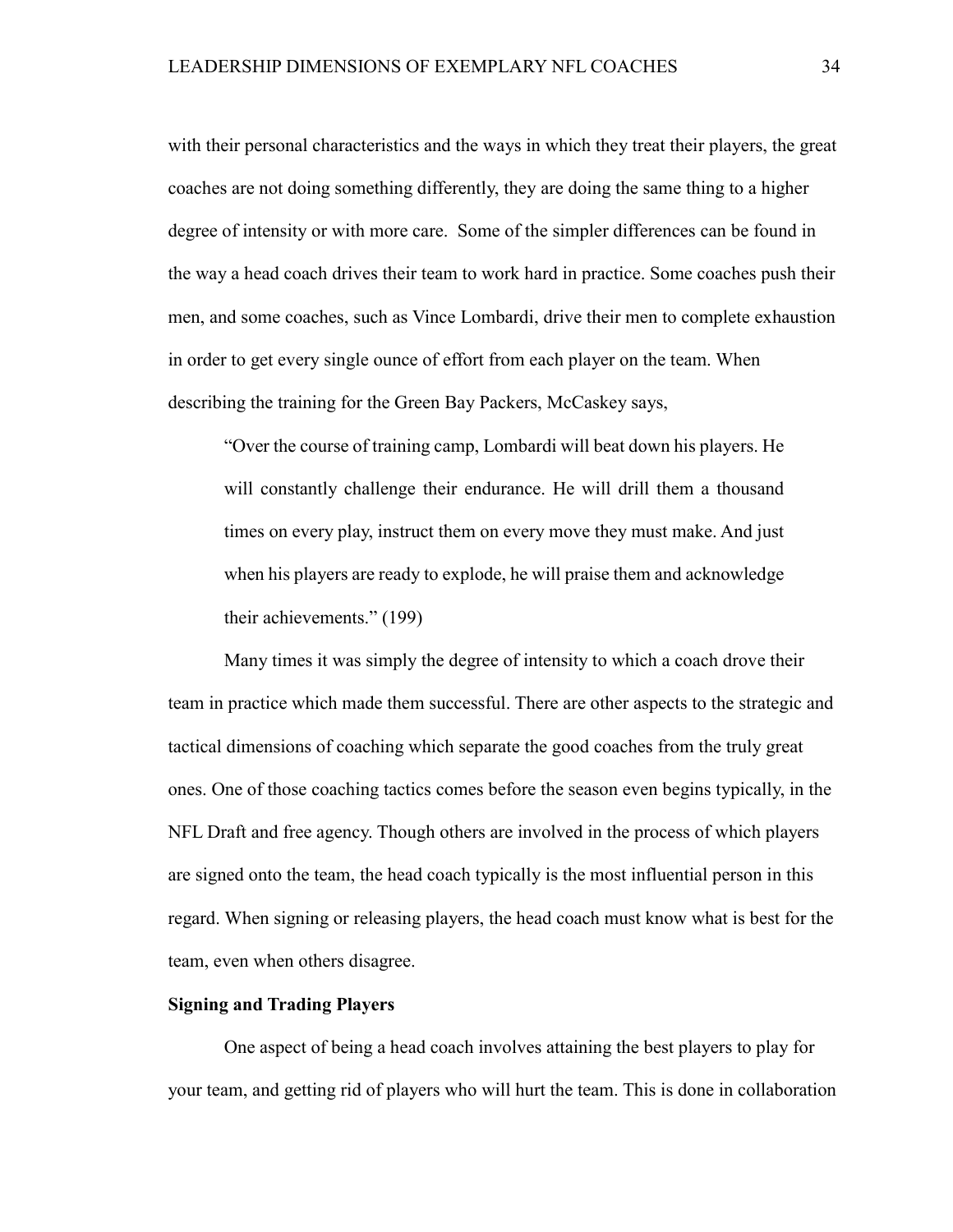with the general manager and owners of the team, however the head coach is heavily involved for several reasons. The best coaches know exactly what type of player they want or need. The key to signing and releasing players is the ability to just talent, character, and work ethic, all while keeping in mind the type of player which you, as a coach, want playing for you. There are several ways to go about this. Some coaches simply draft or sign players out of free agency simply because they are the best players available, and the coach is confident that they can work with them. Other coaches pick players who fit their system well. Whatever the coach's strategy for selecting players and signing them, one key to success is that the great coaches know what it is which they seek. Each technique for selecting players has its benefits when used by a coach who knows the direction his program is going. For example, signing a star player might be a great way to excite fans and increase publicity for the team. If that star player does not fit into the system which your team works, they could cause more harm than good. Below are examples of the techniques used by some of the best coaches the NFL has ever seen, and the reasons behind their strategies.

During the early era of football through the 1940's, coaches such as George Halas, Guy Chamberlin and Curly Lambeau were greatly limited in this area. With the ultimate goal of those first three decades of football being to simply popularize the sport at the professional level (until then, football was only widely accepted at the collegiate level), these early coaches simply did everything they could to get great college players to sign on to their teams (McCaskey 5-6, 60-61, 83-86). This early on in professional football, no one was entirely sure that the NFL would be such a success, and finding a "real" job other than football was a much more dependable living. Because of this, the availability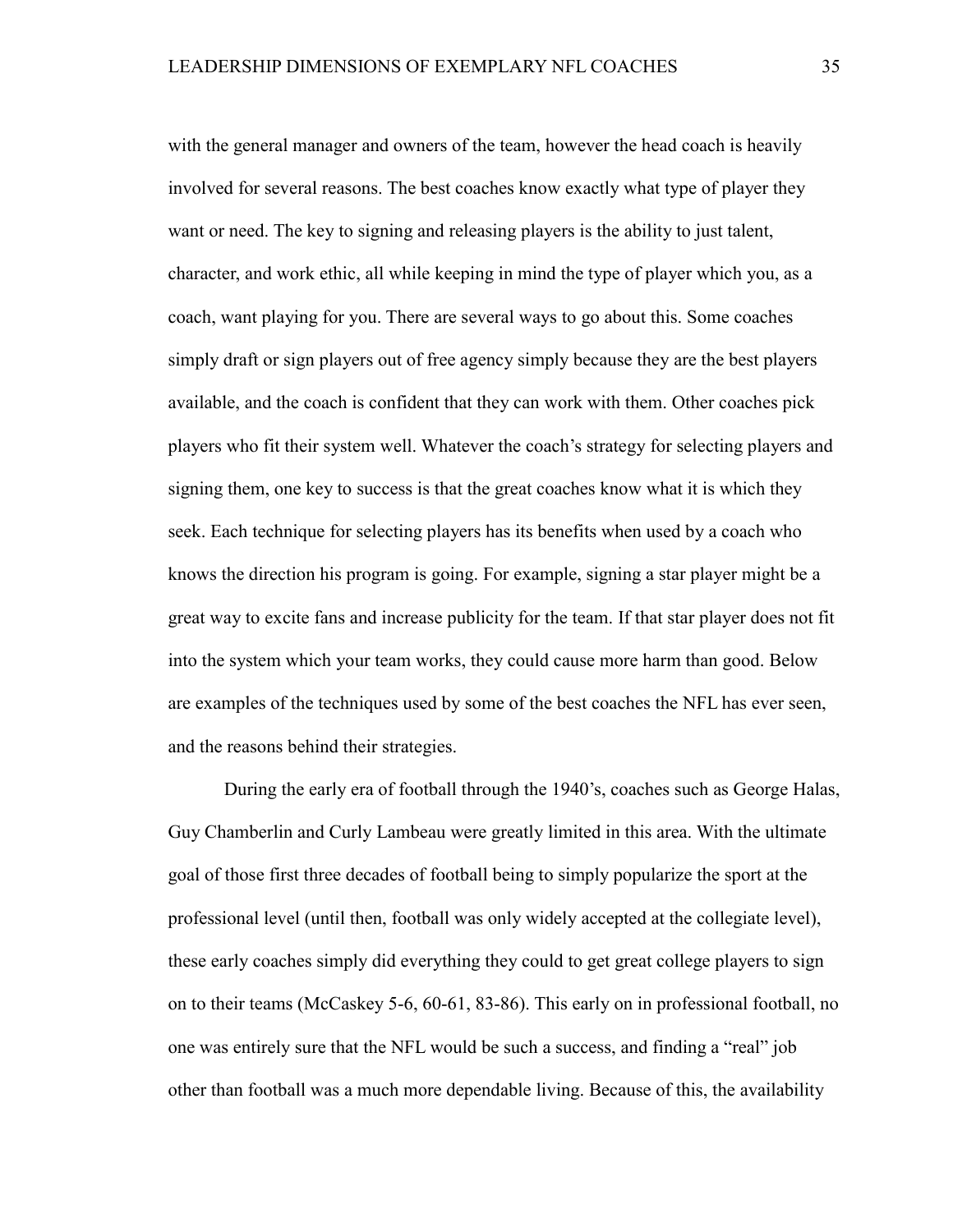of players during this time was so much more limited, and teams without an incredibly influential coach were defined solely by the players who signed with them that season.

There are several excellent examples of coaches who had an eye for great talent, and selected those players regardless of other factors. Paul Brown (Cleveland Browns head coach from 1946 to 1962) wanted intelligent, fast, hard-working players who would be entirely devoted to their team (McCaskey 123). Brown would sign the best players with those qualities with the confidence that he could coach them to be great players. If those players refused to cooperate or did not display the characteristics Brown desired, they would be cut from the team. For example, if a player showed the lack of effort Brown desired in practice, that player would be let go. Players under Brown knew that excellence was demanded on that team (McCaskey 123-124). Brown selected players such as Otto Graham, an incredibly talented quarterback around whom Brown would work tirelessly to use Graham's skill fully and surround his quarterback with great players that accented his style (McCaskey 139). Brown also selected legendary running back Jim Brown in the 1956 draft with the confidence that he could maximize the talent of this young man by surrounding him with an offensive scheme that would be favorable to his running style (McCaskey 140). Another example of a player drafted by Brown in 1956 but less well known is quarterback Milt Plum, who was nowhere near as talented as Brown's previous quarterback, Otto Graham. However, under Brown, Plum was able to achieve a quarterback rating (QBR) of 90.3. Plum was deficient in many areas, yet Brown changed his offensive scheme in order to get the very best out of Plum. It is easier to see just how beneficial Coach Brown's adjustments were for Plum when his QBR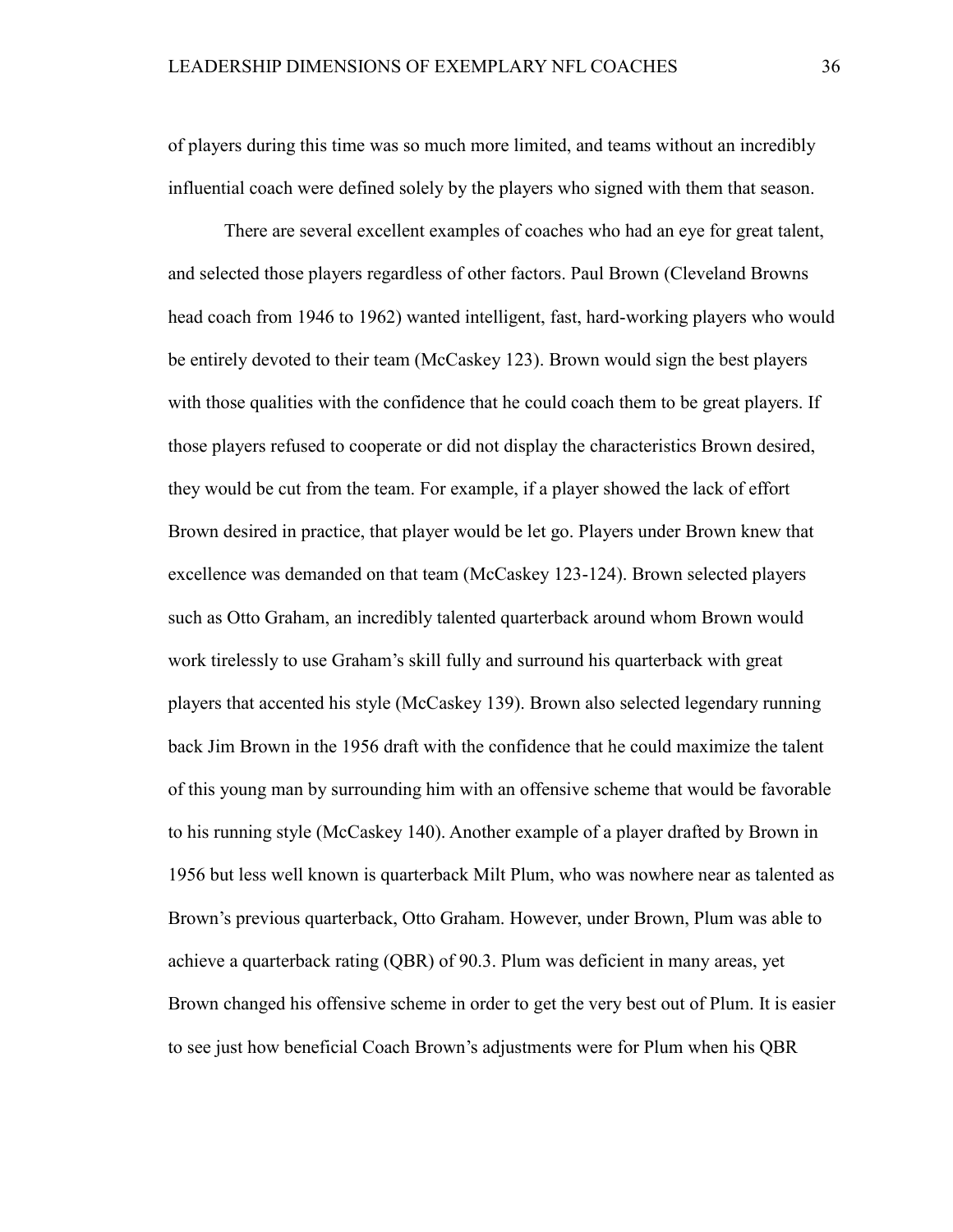under Brown of 90.3 is compared to his QBR in Detroit later in his career of 53.15 (McCaskey 144-145).

Another example of a coach who maximized the talent of the players whom he drafted was Joe Gibbs (head coach of the Washington Redskins from 1981 to 1993). Gibbs was incredibly practical, and made the most of what he had. For example, when hired in Washington, Gibbs was left with fullback John Riggins, for whom Gibbs adjusted his offense. Running backs typically take on pass blocking roles whenever the ball is not run, but because Riggins was a poor blocker, Gibbs added a tight end to his protection and let Riggins avoid his weakness in blocking (McCaskey 343). Gibbs found himself with many heavily built, "bruiser" type running backs in Washington. Because of this, he gave extra attention to his offensive line to ensure that those running backs, such as Clinton Portis and George Rogers, would be successful in a running style with which they were comfortable. Gibbs perfected the counter trey, a running play which best utilized the type of players he repeatedly found himself with as the Redskins head coach (McCaskey 318-319). By highly talented players, Gibbs found success because he knew that he would be able to build plays (such as the counter trey) around those talented players.

Don Shula, the winningest coach in NFL history, was a coach who wanted every star player he could acquire. Shula was correct in assuming that he could take a talented group and lead them aptly to successful seasons. In his 33 seasons, Shula notched 328 wins, and went to the Super Bowl on 6 occasions with 6 different quarterbacks: Johnny Unitas, Earl Morrell, Bob Griese, David Woodley, Don Strock, and Dan Marino (Montecruz). Bill Belichick (the current New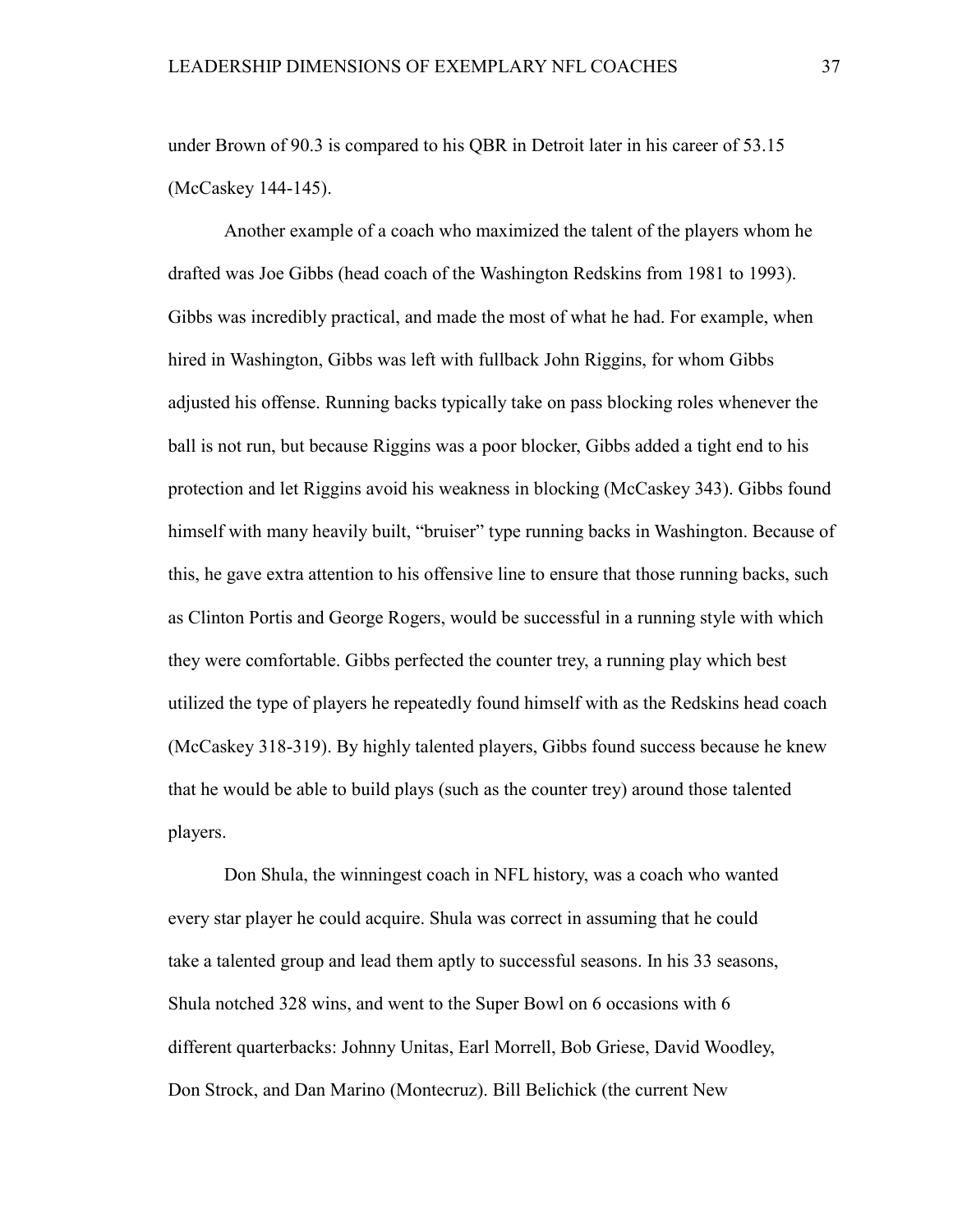England Patriots head coach), widely considered the great NFL coach of his generation, has also taken a team to 6 Super Bowls. All of which have come with Tom Brady as quarterback. This is not to take away from the dynasty which Belichick has created, but rather to show just how incredible it is for Don Shula to manage 6 Super Bowl trips with different quarterbacks. Instead of being systemoriented like Belichick, Shula was player-oriented, and he found immense success in that (Montecruz). Shula could take any player with immense amounts of talent and create plays for him that would result in success. Johnny Unitas, Bob Griese and Dan Marino were all phenomenal players on their own, but they were lucky to have played for Shula, who strategized to emphasize each one of their strengths.

As is seen with Belichick, another coaching method of attaining players is to find players who will fit the system that head coach has put in place. Bill Belichick has created a system in New England which emphasizes a scheme in which any good player can be inserted for another, and the team will be able to find success. Belichick's "just do your job" motto provides all players the opportunity to find success on his team so long as they are able to give everything they have to the higher goal of "team first" (McCaskey 350). The advantage within a system like Belichick's is that it fosters intense competition, and finds itself less affected by injuries than other systems that rely on superstar players to create the team's success. The competition is driven by regular reminders that anyone on his team can earn a starting job if they work hard enough and prove that they can get the job done in games. Men who have been overlooked or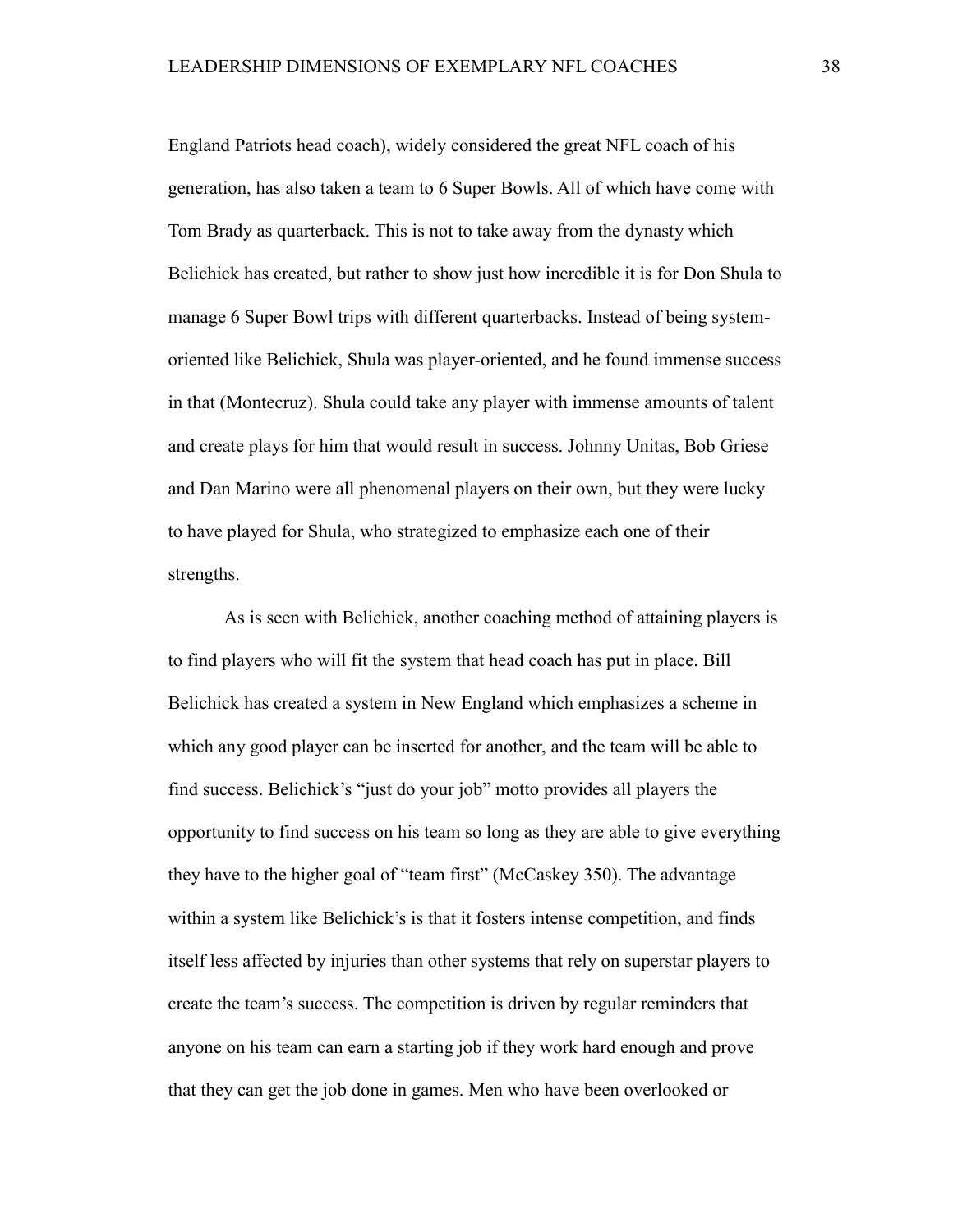undervalued find great success in the hard work and dedication that Belichick wants to see on his team.

Similar to Belichick, legendary coach Vince Lombardi (Green Bay Packers coach from 1959 to 1968) found great success in drafting players that would fit a system. The system for Lombardi however was more focused on the person, and less on a football scheme. Though Lombardi's players could run the power sweep to perfection, it was not his plays for which he is remembered so fondly. Lombardi had an intense focus on improvement of oneself as not just a football player, but in all aspects of life. Stemming from his Jesuit (Catholic) upbringing, he stressed to his players that they needed to not only be great at blocking and tackling, but to be great people as well (McCaskey 205, 233). Lombardi selected players that he believed would do everything they could to reach their greatest potential as a football player and as a person.

Like both Lombardi and Belichick, San Francisco 49ers head coach Bill Walsh found great success in the 1980's using his own system for which he selected players. Originally Walsh created his system on offense, known as the West Coast Offense, in order to make up for the lack of arm strength his quarterbacks had in his time as an assistant coach in Cincinnati (McCaskey 282). However, once established, Walsh would begin to draft very talented players that would fit his style of play perfectly. Walsh often traded away multiple draft picks in order to obtain the exact one or two players he really wanted. This served him very well during his time in San Francisco, and Walsh never failed to make the most of the talent which he selected (McCaskey 283-284). Examples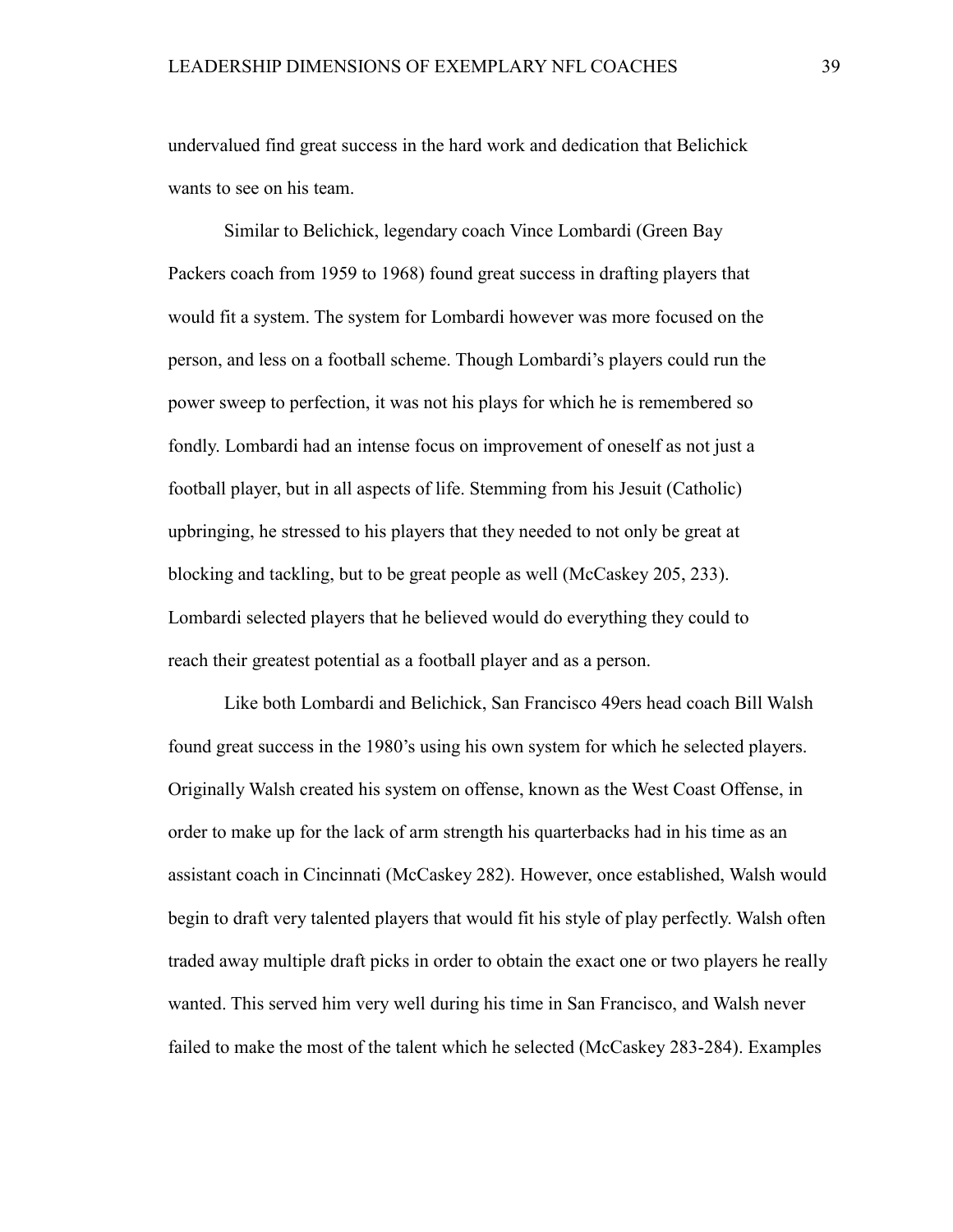of players who Walsh made sure to obtain were Fred Dean, Jerry Rice, Joe Montana, Ronnie Lott, and Steve Young to name a few who stand out (McCaskey 286).

Chuck Noll is an excellent example of a coach who drafted players around whom he believed he could build a dynasty. As said by Paul Zimmerman, Noll had a vision of "beef on [his] line and speed and smarts behind it" (McCaskey 247). Noll had a perfect vision of what he wanted his team to be, and he selected and drafted and traded for the exact players that could make his vision a reality. "Mean" Joe Green, L.C. Greenwood, Ernie Holmes, and Dwight White made up the original defensive line that was described as the "Steel Curtain" (McCaskey 247). Noll drafted players like Mel Blount, Lynn Swann, John Stallworth and Terry Bradshaw who would all live up to the expectation of playing the way Noll wanted (McCaskey 243-246). Noll's approach to selecting players (choosing the best player that fits into the vision of a franchise) is commonly used by teams hoping to achieve long term success. This strategy worked most likely because Noll had an extremely keen eye for talent, and partially due to luck that many of the players Noll drafted were healthy throughout much of their careers. From the very start of the NFL until today, a huge differentiator between good coaches and great coaches is that the great coaches always managed to sign the players they needed in order for their team to win games.

A very recent example of the way in which coaches obtain or let go of players was seen in NFL week 8 when Patriots head coach Bill Belichick traded linebacker Jamie Collins to the Cleveland Browns. Collins was an All-Pro Second team player in 2015, yet Belichick did not see the need to keep him. For most coaches in the NFL, cutting someone who is arguably the best athlete on the defensive side of the ball seems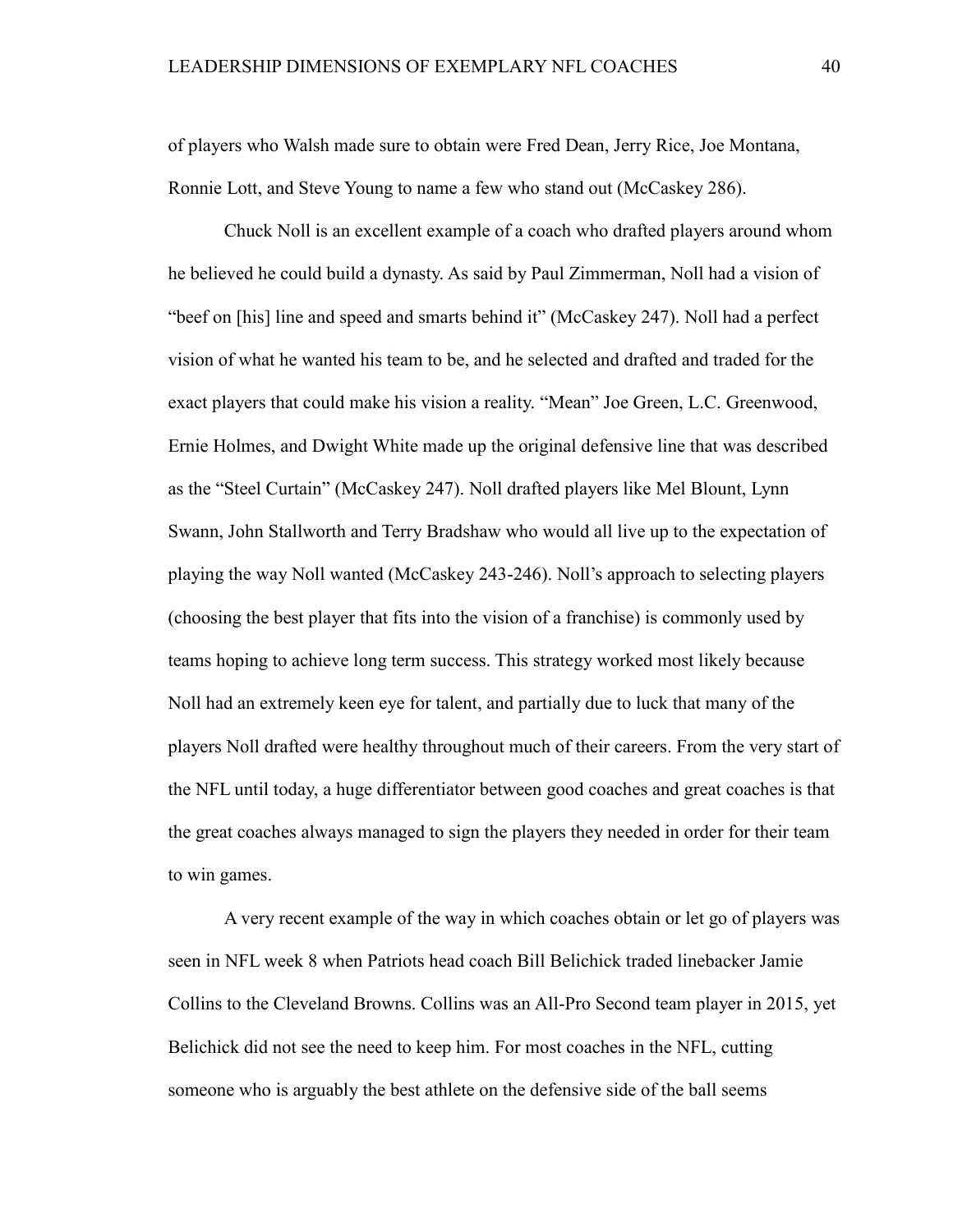ridiculous, especially when your team has a 7-1 record and are the Super Bowl favorites. However, Belichick does not believe that individual talent is more important the team, and though most coaches will say this, Belichick put this on display with this trade. When asked about the trade, Belichick simply said that he made the decision in the best interest of the team (Brinson). Collins' actions on the field and with the team were viewed by many as "freelancing", which is the exact opposite of Belichick's calculated, "do your job" style of football. About the trade, Cleveland head coach Hue Jackson said, ""He can freelance for me then (*laughter*). The way he freelances is OK with me. What happened there is not what is important for us here. We see a player that is very talented and has a tremendous skill set that fits in with what we do so he is a Cleveland Brown now." Bill Belichick has won 4 Super Bowls in the last 15 seasons, and is undeniably the most successful coach of the last 20 years. Hue Jackson has been a head coach for 2 seasons in the NFL. In 2011, Jackson led the Oakland Raiders to a 7-4 start, only to end the season disappointingly at 8-8. This 2016 season is his 2<sup>nd</sup> as a head coach, and he has led the Cleveland Browns to a deplorable record of 0-8. It speaks volumes of the impact a great head coach can make in the success of a franchise through player signings or trades, and shows very clearly why some teams are repeatedly successful (Patriots) and others (like the Browns) are not. Great coaches differentiate themselves from the rest by knowing what is best for their team, and not compromising that for what is best for a single player. Cleveland Browns coach Jackson may be simply looking to jumpstart his 0-8 team with a great defensive athlete, however a player that is not truly best for the team will not be able to lead that franchise to long-term success.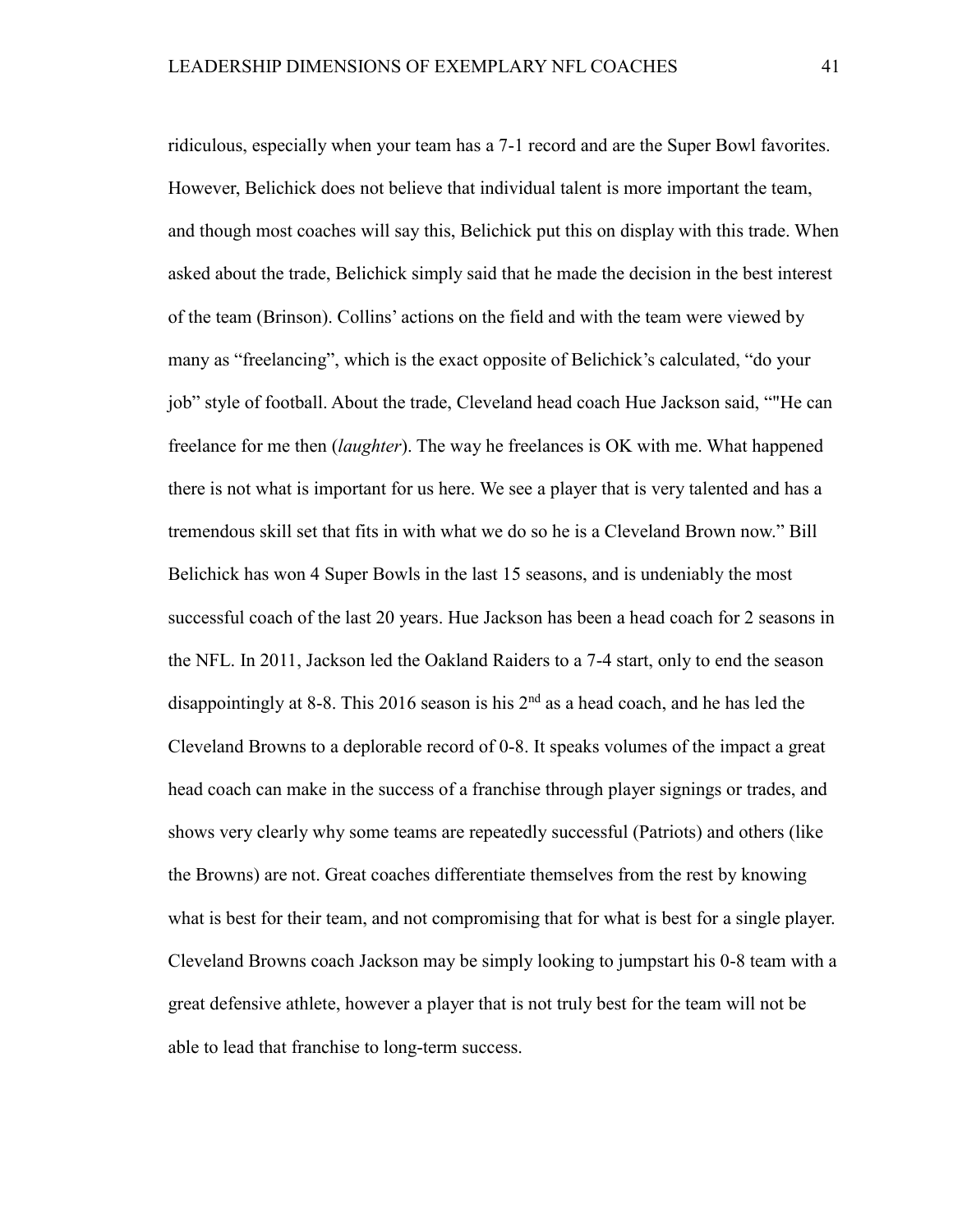It is important to note here that, although some coaches, like Bill Belichick have full control of all football operations within their organizations, many do not. Within some organizations the General Manager, Head of Football Operations, or even the owner himself can be in charge of roster moves, amongst other things. The coaches discussed were those who had or do have control of their rosters and are able to make decisions relatively freely, without input from the team owner, or someone else in the front office of the organization. The way head coaches deal with the front office will be discussed later within this chapter.

#### **Team Management, Preparation, Assessment and Strategy**

Aside from moving players onto or off their roster, head coaches have many other responsibilities involving the management of their team. In order to take care of responsibilities such as studying opponents, game preparation, teaching plays and scheme to their players and maximizing every ounce of talent from those players, head coaches must surround themselves with the best assistant coaches possible. It makes sense that the most successful teams are the ones which not only have a great head coach, but great assistant coaches as well. Oftentimes however, head coaches in the NFL are not entirely comfortable "handing over the reins" to an assistant coach who may act as a coordinator of an aspect of the game. With the right people in place around the head coach, he can focus on these greatly important details on his team. Assistant coaches are also critical in relaying points of emphasis to the players from the head coach. For example, after games, the coaching staff will meet to discuss their own coaching performance as well as their players' performance. In a meeting like this, the head coach will typically tell the position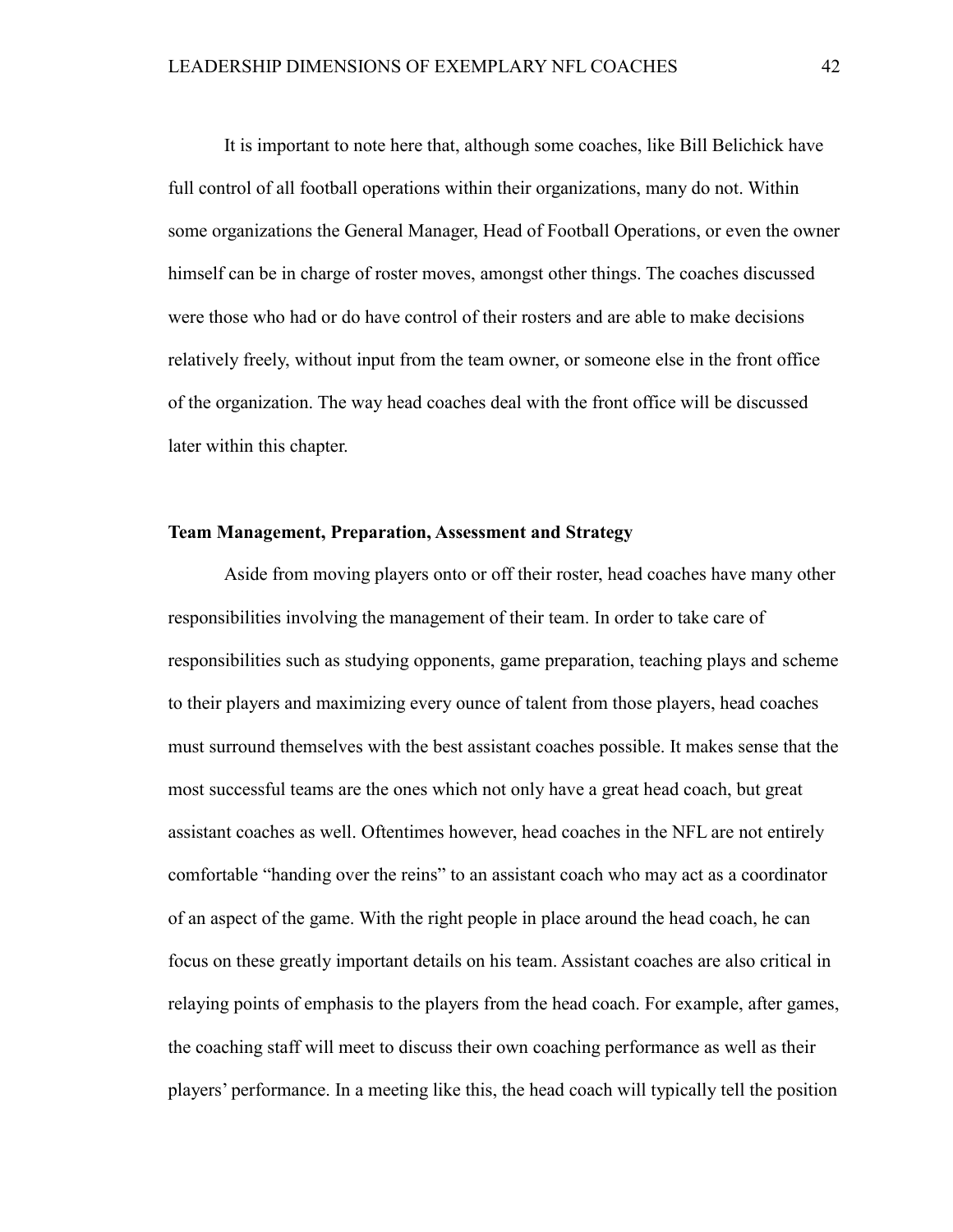coach who works with the wide receivers that they did a great job on pass plays, but were not blocking well enough. It's then the wide receivers' coach's job to make sure that the players in his group practice blocking in practice and improve in time for the next game. Because the head coach has so much to get done in preparation for the coming weeks, he must trust his assistant coaches enough to let them take care of the problems within their own groups. Once assistant coaches are given that responsibility and have proven that they can accomplish the head coach's goal for their groups, the head coach can move on to other important aspects of coaching and team management.

One skill head coaches need is the ability to study their opponents in order to come up with the best game plan. In the early days of football this would involve going to other teams' games to watch them play and writing down what was seen as strengths and weaknesses. One coach revolutionized scouting of other teams though through his execution of intense study. Paul Brown of the Cleveland Browns was known as the Professor, demanding that his players not only know their playbooks well, but that they know why they were doing exactly what they were doing on every play (McCaskey 113- 114). Brown stressed detail with his players, and because of this his teams were incredibly well executing teams, from the 1940's through the 1970's (McCaskey 128- 152). Paul Brown was one of the first coaches to grade his players on their performance in practice and games by watching film and detailing what his players needed to do better on every snap of the ball (McCaskey 155). A technique such as grading film and giving players frequent feedback is just one example of how Brown revolutionized preparation, coaching and player development. Though film is commonplace today even in the lowest levels of football, it is still vital to the success of teams. Every team in the NFL watches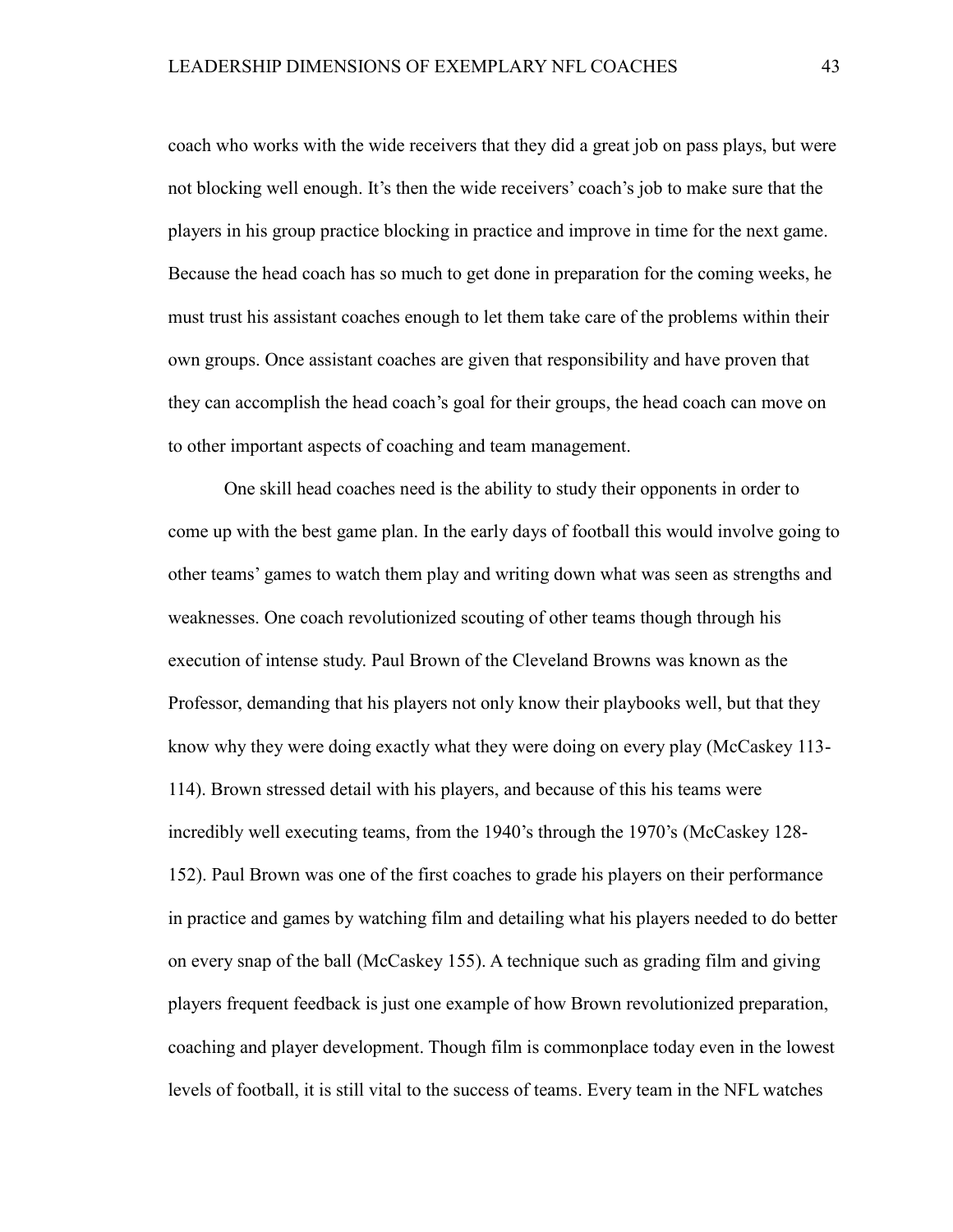film of their practices and games so that coaches can go back to specific mistakes made, show on the film exactly why the action the player made was wrong, and show them on film exactly what they should have been doing. Film eliminates any questions about where physical mistakes were made on the field. The coaches can simply turn on a computer and watch every play frame by frame. Mental mistakes are not as easy to spot however. A player might make an incredibly impressive physical play, but may have made a mental mistake which will cost them in the future. Coaches must also fix these mental mistakes, just as Paul Brown began doing many years ago. Brown would test his players on their playbooks to ensure that they knew their assignments perfectly. Belichick has taken this even further, questioning his players regularly on what the opponent is likely to do in certain situations. By constantly testing their players mental focus and effort, coaches like Belichick and Brown could make sure that their coaching was being absorbed.

In order to fully maximize the potential of each player, Brown would give players individual personality and intelligence tests so that he could develop more personal training methods for each of his players with the overall goal of getting every ounce of talent out of them that he could (McCaskey 155). Brown's old-school approach to teaching discipline and dedication to his players first is one that some coaches have doubted can be successful, however the only dominantly successful coach of the last 20 years, Bill Belichick, seems to be following Brown's example very closely. Because of the discipline and hard study these coaches demand from their teams, coaches like Brown and Belichick, along with other highly successful coaches, have been able to execute highly complex schemes to a pronounced level of implementation. It is this high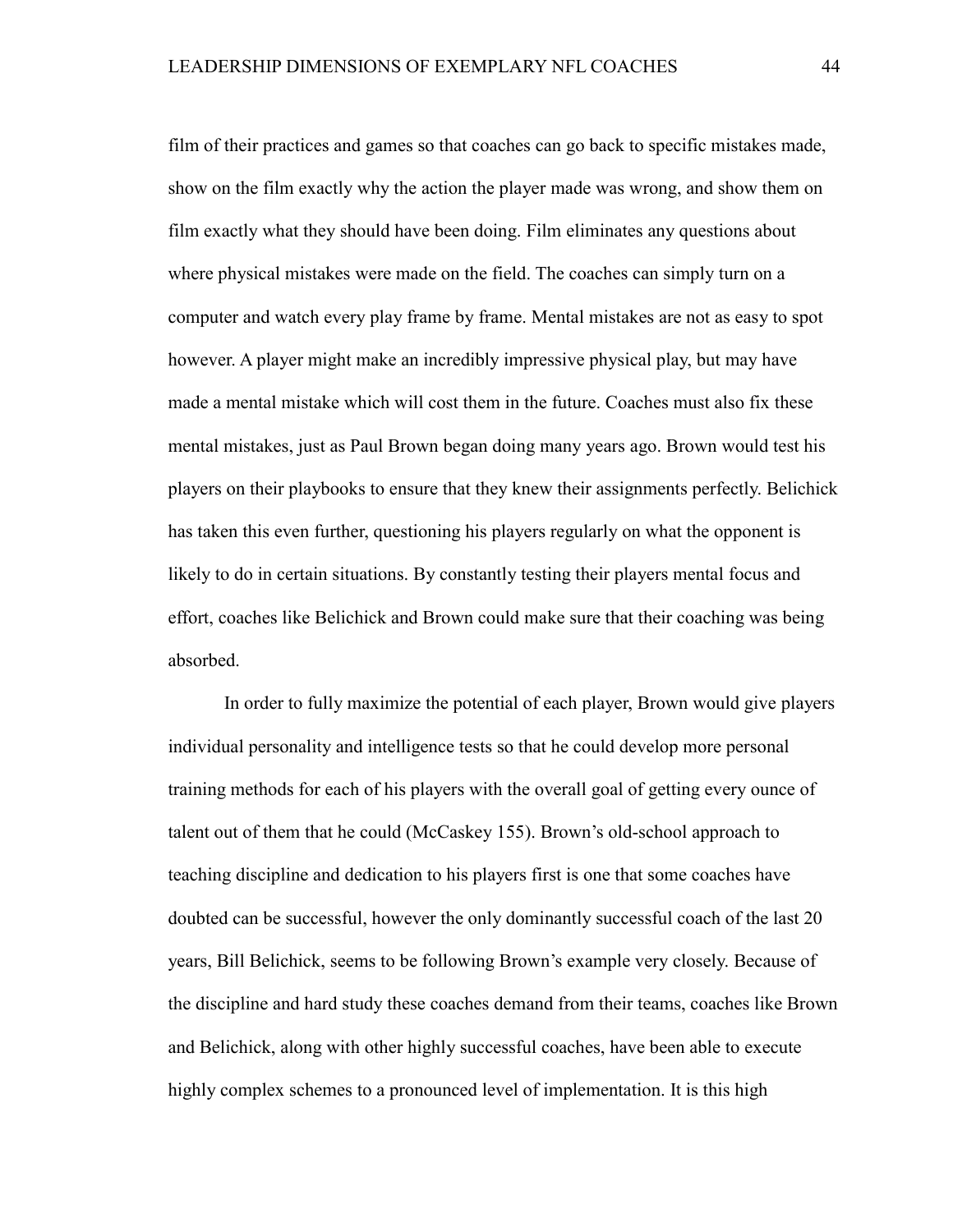functioning execution of complex schemes that oftentimes gives these teams great advantages over their opponents. For example, the Cleveland Browns ran the T Formation with such attention to detail and desire for perfection that it was run successfully more than teams who had used the T Formation for 25 years previously (McCaskey 114). In his 17 seasons as the Browns head coach, Paul Brown only had one losing season (McCaskey 152).

Another great example of development of their players is the Pittsburg Steelers coach between 1969 and 1991, Chuck Noll. Noll won 4 Super Bowls in 6 years while coaching the Steelers. The dominance of the Steelers in the 1970's is comparable to that of the Packers under Lombardi in the 1960's and the 49ers under Walsh in the 1980's. These are teams who played with the expectation of winning. Chuck Noll was very special for several reasons though, one being the way he developed his players. Many of the players whom Noll drafter were not very liked by Steelers fans initially (Joe Greene), and some did not perform very well at the onset of their NFL careers (Terry Bradshaw). Noll had the patience and confidence in himself that he could turn the group of men whom he drafted into some of the best players of their generation (McCaskey 269-270). Noll was a skilled enough coach to teach his players great technique, smart enough to know that they needed to be weightlifting to get stronger, and football savvy enough to make sure that he put his players in the best position to be successful. Bradshaw, for example, began his career with 6 touchdowns and 24 interceptions, yet Noll believed in him, was tough on him, and coached him to become a Hall of Fame quarterback by the time he retired ("Pro Football Reference").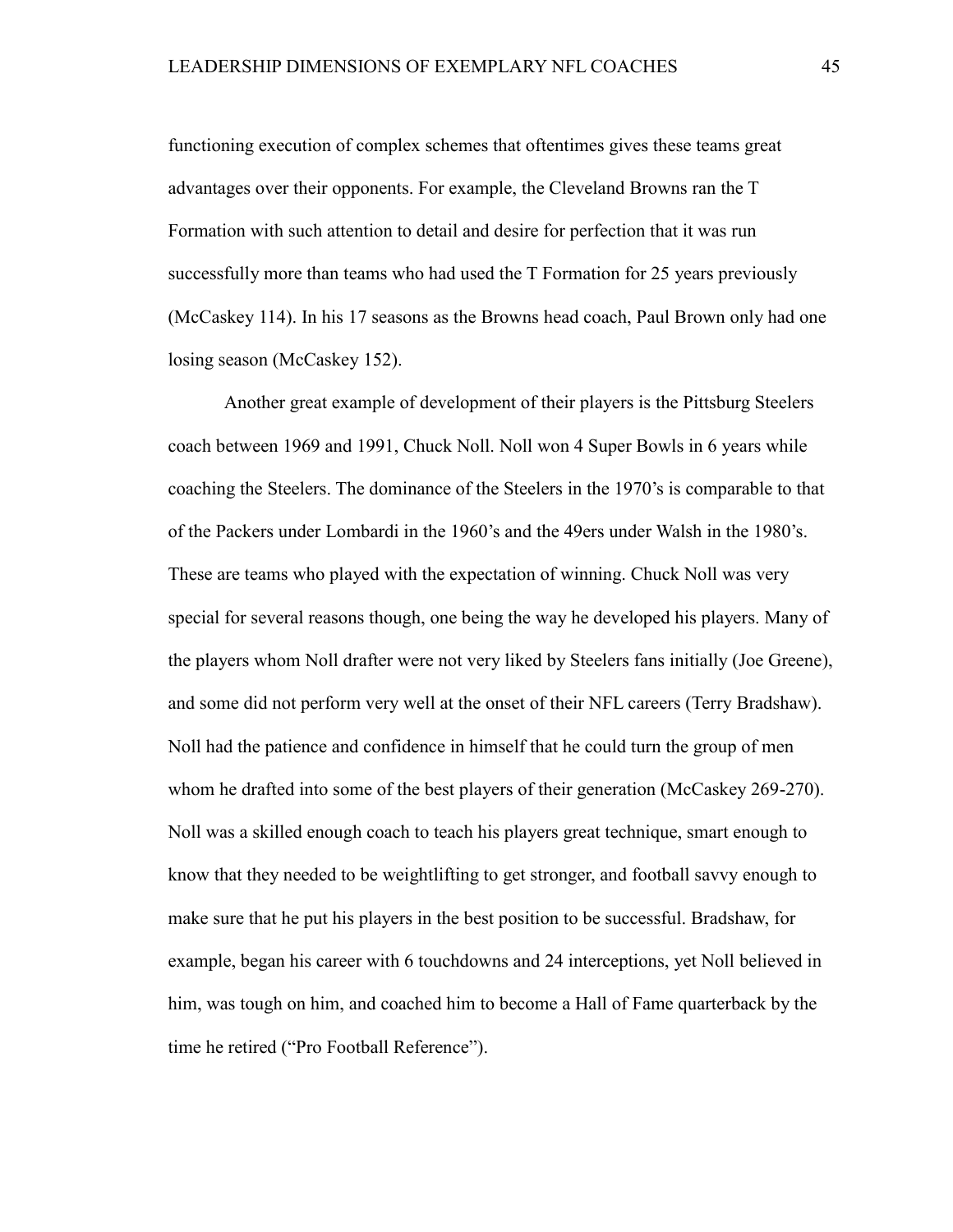Aside from all this comes the intense preparation to which a majority of the great coaches in NFL history subjected themselves and their players. Obviously Paul Brown comes to mind a greatly disciplined and detail-oriented coach, however Bill Walsh is the coach who took Brown's preparation to the next level. Brown had prepared for games more than any previous coach, and had the mental capacity to know which plays to call in which situations (McCaskey 114). Walsh coached under Brown for 7 years, and learned a great amount about organization and planning. When Walsh became the head coach of the San Francisco 49ers in 1979, he brought with him the organizational techniques he learned from Brown, and took offensive game planning to the next level. Walsh is largely credited with the creation of what is called the "First 15" script (Farmer). Before each game Walsh would script the first 15 plays he wanted to run against the opposing team to see what was working, what was not, and how the defense reacted to these 15 different plays. This preparation practice is used by a great number of coaches throughout the country today. Walsh paved the way for the modern day play script. In the NFL today it is nearly impossible to watch a head coach and catch them without a thin stack of laminated pages in their hands. Walsh's preparation for games proved successful in the 1980's, and since many teams have copied his practice of scripting every play that the coach might want to call in every situation. For example, the coach will have the category "3<sup>rd</sup> down" and long", and underneath that he will have a list of plays which he believes his team can execute in order to gain the yards needed for a 1<sup>st</sup> down. Coaches who are as prepared as Bill Walsh was give themselves and edge because they are able to have a clearer head during the game. They give themselves the ability to do a majority of the critical thinking required before the game even begins, while they are not so stressed by the situation of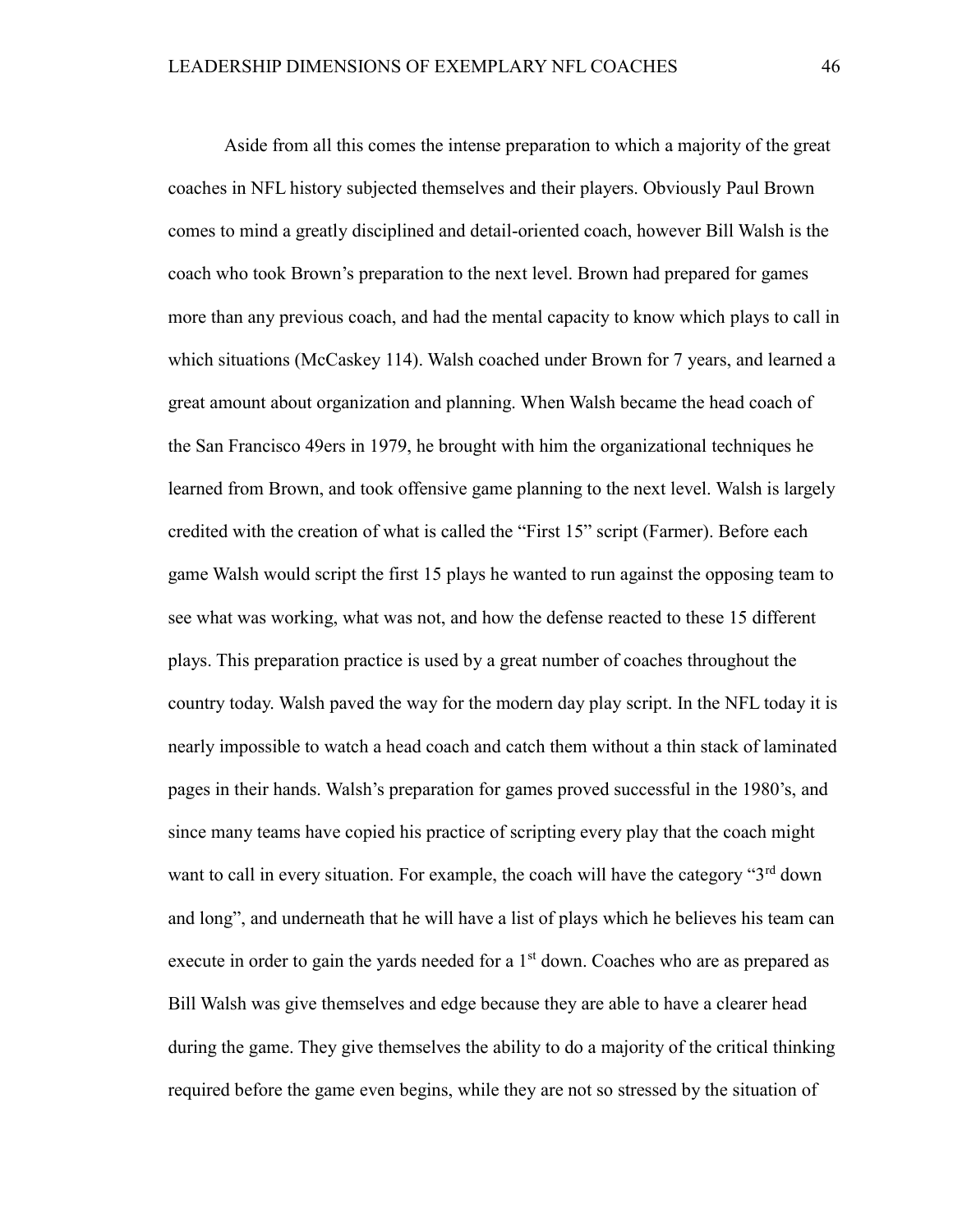the game itself. By properly managing the many aspects of their team and the game, head coaches are typically more successful than those coaches who are not skilled in preparation and organization.

## **Game Tactics**

The knowledge, flexibility, intelligence and creativity of the great coaches is what gave them the competitive edge against other coaches in the NFL when it came to their coaching tactics within games. In the early years of professional football, most coaches were active players on their own teams. During this time, coaches like Halas and Chamberlin led their teams well, in practice and in games, but essentially all of the play calling was left up to the quarterback on offense. These player coaches grew older and retired as players, but continued their careers as coaches and owners (McCaskey). As their role shrank to being simply a coach, they were able to focus more on the details of the game and on managing the tactical play calling during the game, with the advantage of being able to watch the game develop from the sideline. Even then however, the quarterbacks were still calling most of the offensive plays from on the field.

Coach Paul Brown revolutionized play calling in the 1950's and 1960's using "messenger guards" to call his plays on offense. Because Brown had designed the offense and knew it better than anyone else, he felt that it was only right that he be the one calling the plays in the ways which he saw fit. In order to relay his plays onto the field, one of his offensive guards would come to him at the end of each play to get the call from coach, and run back onto the field to tell his teammates (McCaskey 123-127). In today's NFL, the head coach or offensive coordinator relays the play call to the quarterback on almost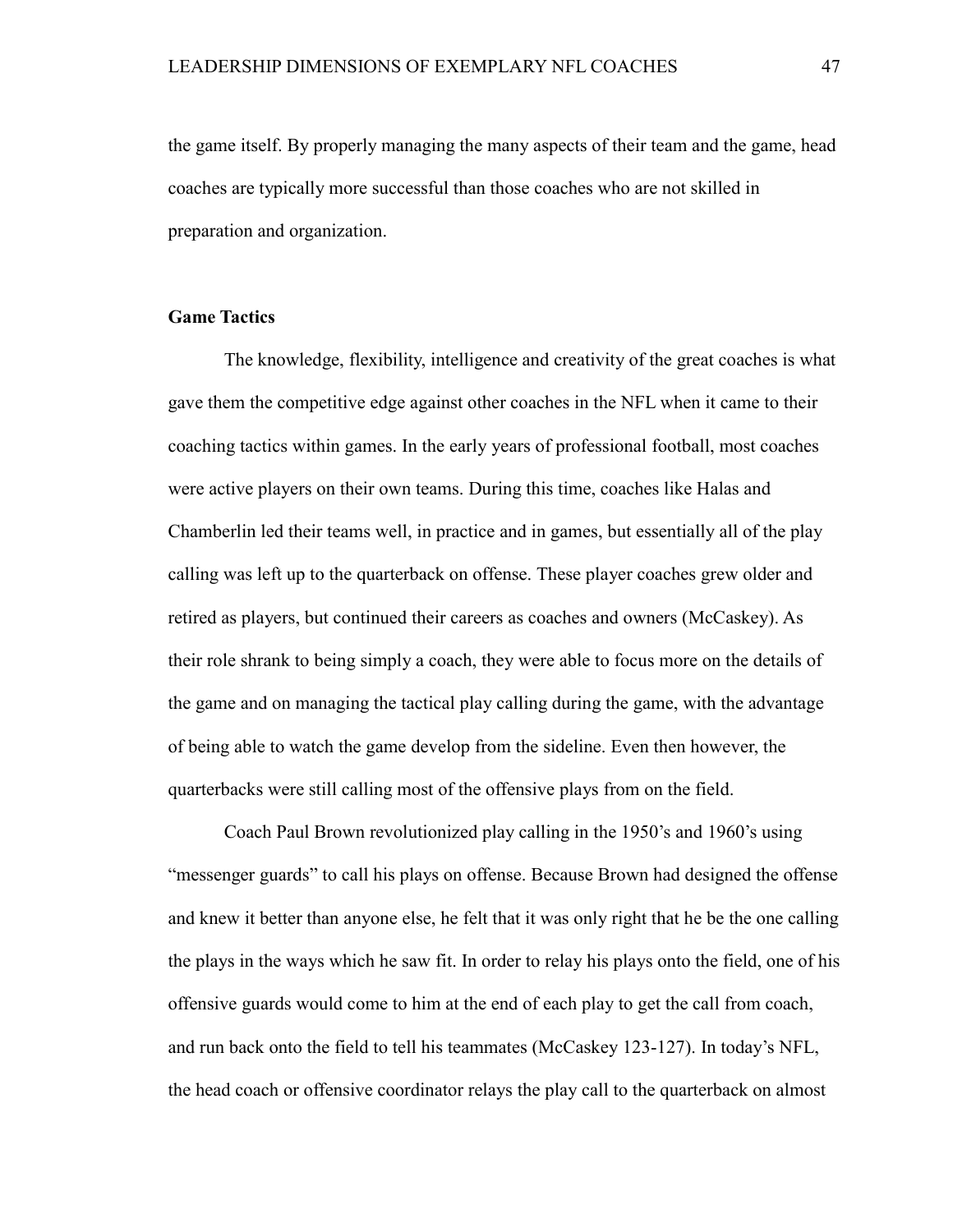every play, and they have coached the players on the field to know when an adjustment is needed in the play based on what the defense is doing before the snap of the ball. The best head coaches have orchestrated their teams in such a way that no matter the situation, their offense should be able to adjust based on something the team has practiced in order to beat a certain defensive look. This all stems from Paul Brown's desire to lead his team the way he thought would bring them the most success. This kind of innovation finds its way into many NFL teams, however few changes have been as impactful as Brown's.

Two examples of coaches who have innovated on the football field can be seen in Bill Walsh and Buddy Ryan. Walsh, the 49ers coach in the 1980s completely revolutionized offensive scheme in all of football when he developed the West Coast Offense as an assistant in Cincinnati under head coach Paul Brown (McCaskey 282). By the time Walsh was the head coach of the 49ers some years later, he had perfected this new style of offense which led his team to great success. As an assistant coach for the Bengals, Walsh needed to come up with an offensive scheme that most benefitted his weak armed but accurate quarterback, Virgil Carter. Up until this time (1968), almost every offense ran the ball in order to gain consistent short yardage, and threw the ball deep down the field as a riskier play in order to gain more yard. In this style of offense, the run game sets up the pass game. This means that by running the ball a significant amount, the defense would focus more on the backfield, and lose sight of wide receivers slipping past them for deep passes. Because Carter did not have the arm to complete long passes, Walsh changed the offense entirely so that the passing game set up the running game. By design, the Bengals offense would complete a great number of short passes,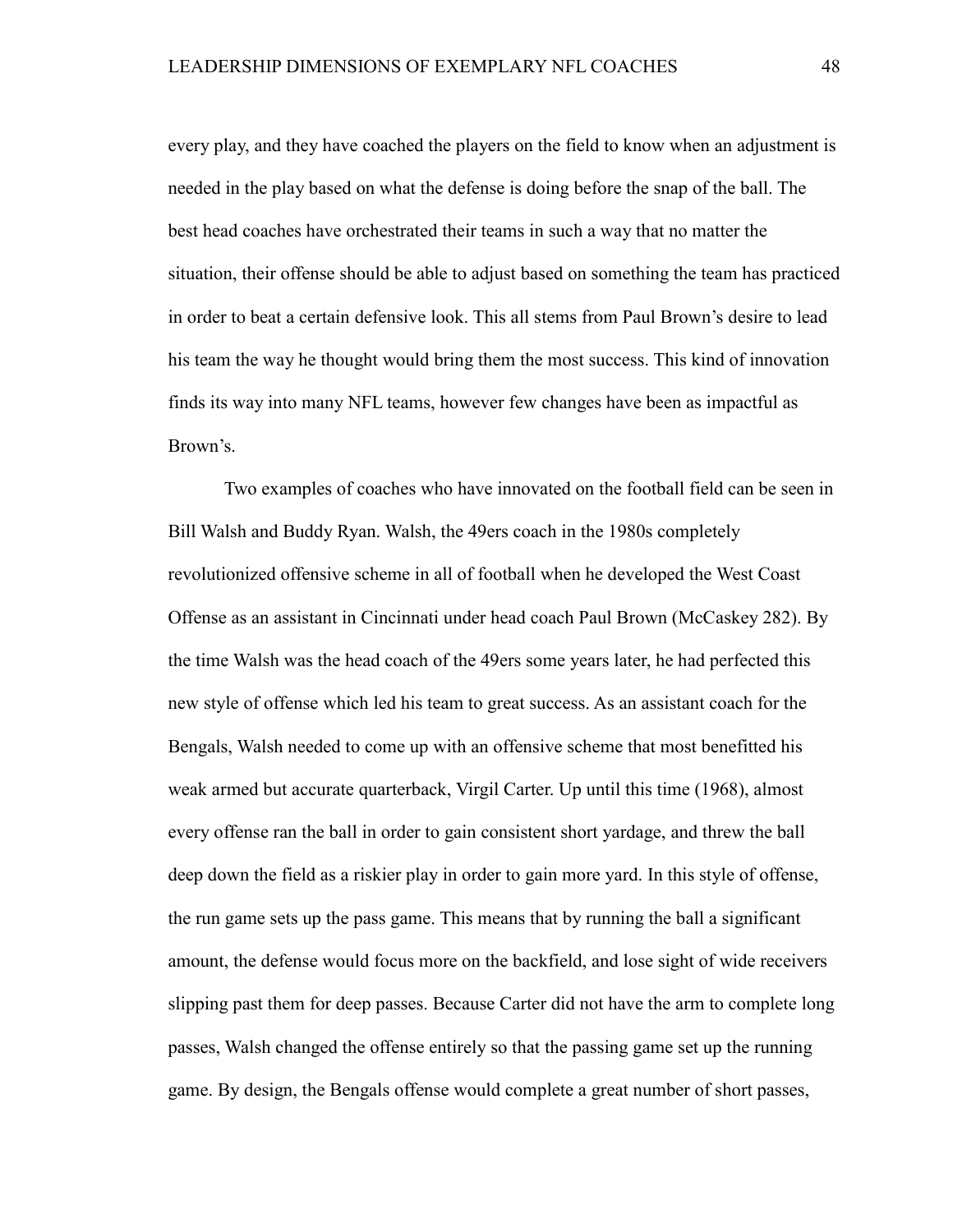spreading the defense out into coverage, and then they would run the ball with much greater ease and success (Theismann).

On the defensive side of the ball, until Buddy Ryan, most teams used some version of a 4-3 or a 3-4 defense (meaning 3 defensive linemen, 4 linebackers), with some form of man-on-man or zone coverage behind those 7 front players. When Buddy Ryan was defensive coordinator for the Chicago Bears he developed the "46 defense" (named after #46, Bears safety Doug Plank), which would change the way defenses are planned and developed (Layden). The 46 defense stemmed from the 4-3 defense, but was an entirely new strategy. It may seem simple, but by moving Plank to the outside linebacker position with the ability to play both in shorter pass coverage and in the run game, offensive coordinators and head coaches in the NFL had no idea how to beat this new defense. The 46 defense's weakness would eventually be exploited by quarterbacks and receivers who took advantage of frequent one-on-one coverage outside. Even with its weaknesses, the 46 remains to be one of the most successful defensive schemes when used correctly, and has influenced defensive coordinators and head coaches for many years. Buddy Ryan however, unlike Bill Walsh, was unable to find any great success as a head coach, finishing with a head coaching record of 55-55-1 (Layden). This exemplifies how innovation and ability to create amazing scheme and tactics can be very influential and change all of the NFL, however it will not automatically bring success. There are an infinite number of reasons as to why Buddy Ryan was unable to find success as a head coach, however one of them may be that he was unable to surround himself with the assistant coaches he needed in order to succeed. The role of assistant coaches and their relationships to the head coaches can have both great positive and negative impact on the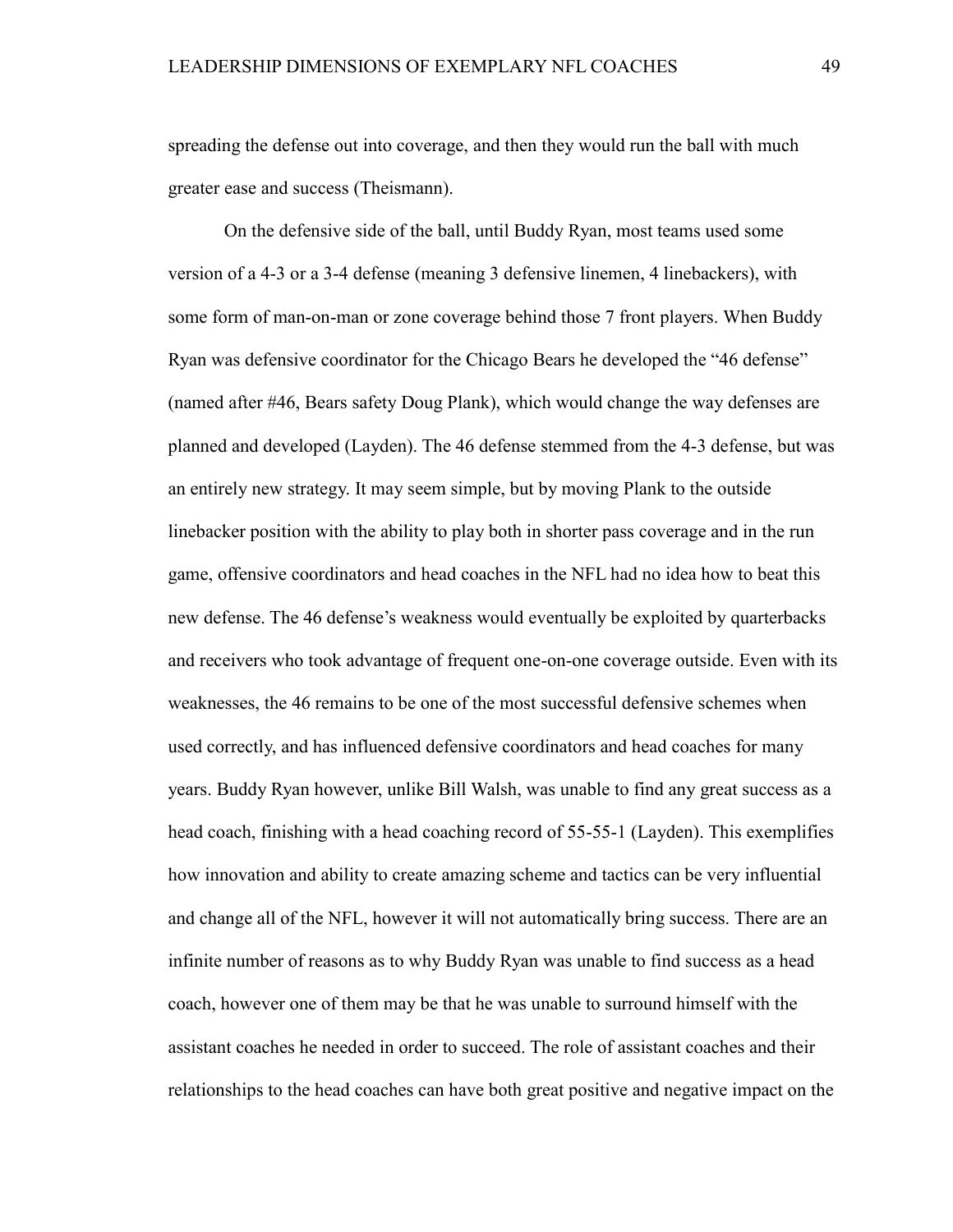results of games, as will be seen in the following section regarding the head coach's role managing the people who surround him.

### **Management of Assistant Coaches and the Front Office**

Buddy Ryan was a mastermind on defense, however throughout his career often expressed his disapproval of what the offense was doing. When coaching the defense of the Houston Oilers, Ryan was seen punching offensive coordinator Kevin Gilbride and yelling at him in criticism of his offensive scheme which Ryan believed was not holding onto the ball long enough, thus hurting Ryan's defense (Layden). Ryan's temperament may not have been right for that of a head coach, despite many of his players recalling that they had very close, meaningful relationships with him (Layden). Coaches like Bill Walsh have been able to coordinate one side of the ball successfully while still managing the team as a whole successfully. Coaches like Buddy Ryan may have been better off if they remained in the roll of coordinator rather than head coach. Many head coaches since Ryan have found success as a team using his 46 defense while Ryan was only able to find success at the defensive coordinator position.

As is seen in the case of Buddy Ryan, if a head coach does not surround himself with the right people, it can be difficult for them to find success for their team, regardless of how talented they are at coaching. Within the NFL, the number of assistant coaches has grown significantly since the 1920's to the point where each NFL team has at least 15 assistant coaches, not including strength and speed coaches. Coaches need to have the good judgement, intelligence, and confidence to hire the coaches that their team needs in order to be successful. Coaching staffs spend as much time together as the players do at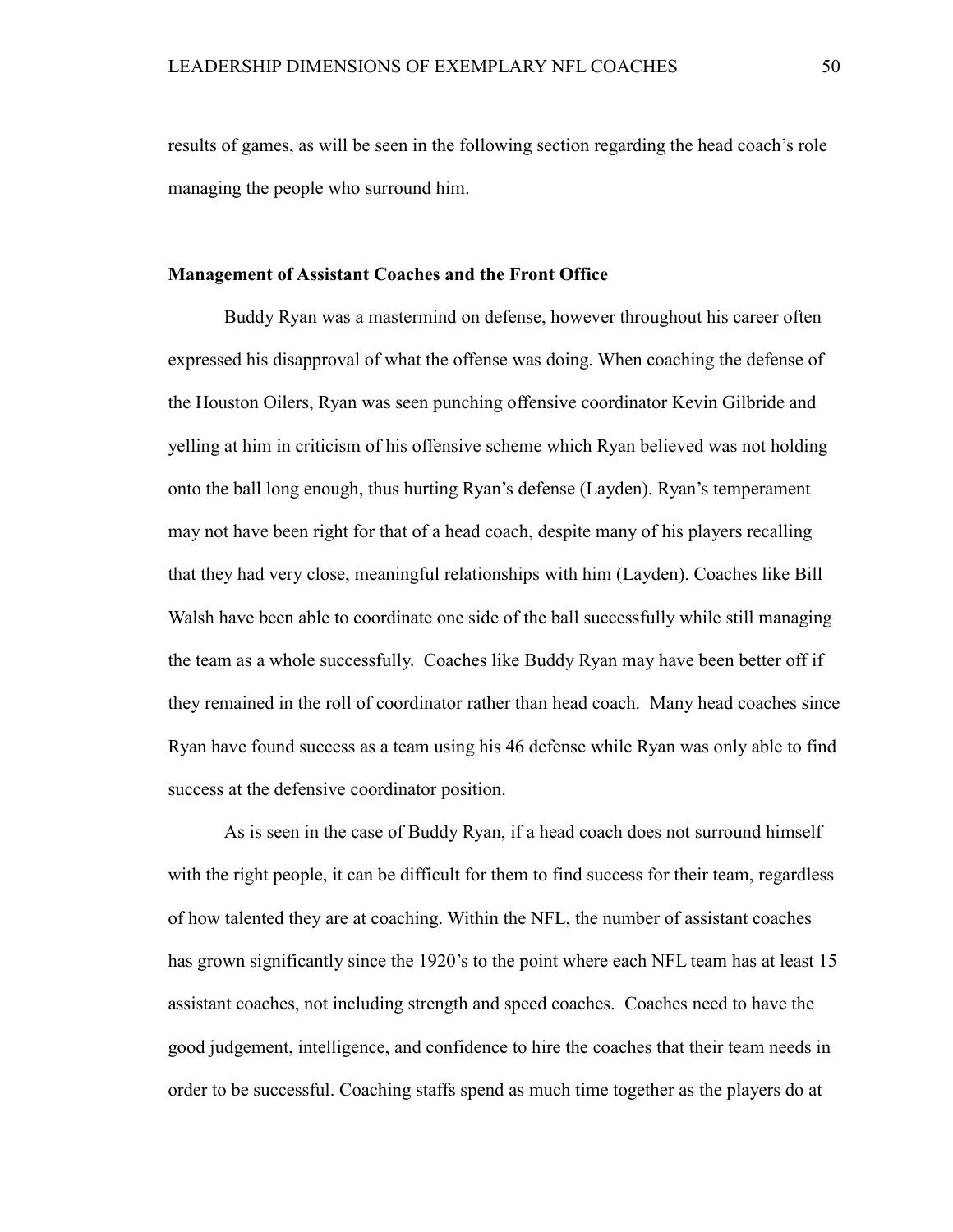times, and they need to get along and work well as a unit in order to maximize their abilities as coaches. For example, the Houston Oilers coach Jack Pardee hired two coordinators who loathed each other. Buddy Ryan (defensive coordinator) and Kevin Gilbride are the perfect example of incredible football coaches who did not work well together. The Oilers, under leadership of Pardee as head coach, made it to the division playoffs that year, only to lose to the Chiefs. The Oilers went to the playoffs in 7 consecutive years, and yet were unable to make the championship game a single time (Smith). This might suggest that the coaching was there to create these incredibly talented teams, however leadership from the head coach may have been lacking, keeping the Oilers from making the push to make the Super Bowl during this stretch.

Bill Walsh is an excellent example of a coach who had full control over his team, yet had the ability to hire assistant coaches who would help him run the team as he saw best, and was confident in the abilities of these assistants. Walsh's 49ers were a rarely paralleled dynasty. In the 1980's, Walsh's team won 3 Super Bowls in his 10 seasons as head coach (McCaskey 304-305). What's even more remarkable is that when Walsh retired in 1989, the 49ers, made up of almost entirely the same group of players and coaches, won their 4<sup>th</sup> Super Bowl in 10 years. Walsh hired the coaches that led that team to another Super Bowl win, and by 1993, 5 of those assistant coaches would become head coaches of their own NFL teams (*Coaching Tree*). It is easy to see how the hiring of the correct assistants can make or break an NFL head coach's successes, as it may have with both Jack Pardee's "choking" Oilers or Bill Walsh's championship 49ers.

The other main entity which the head coach must deal with is the front office, or management of the team as an organization. Each NFL team has an owner or owners,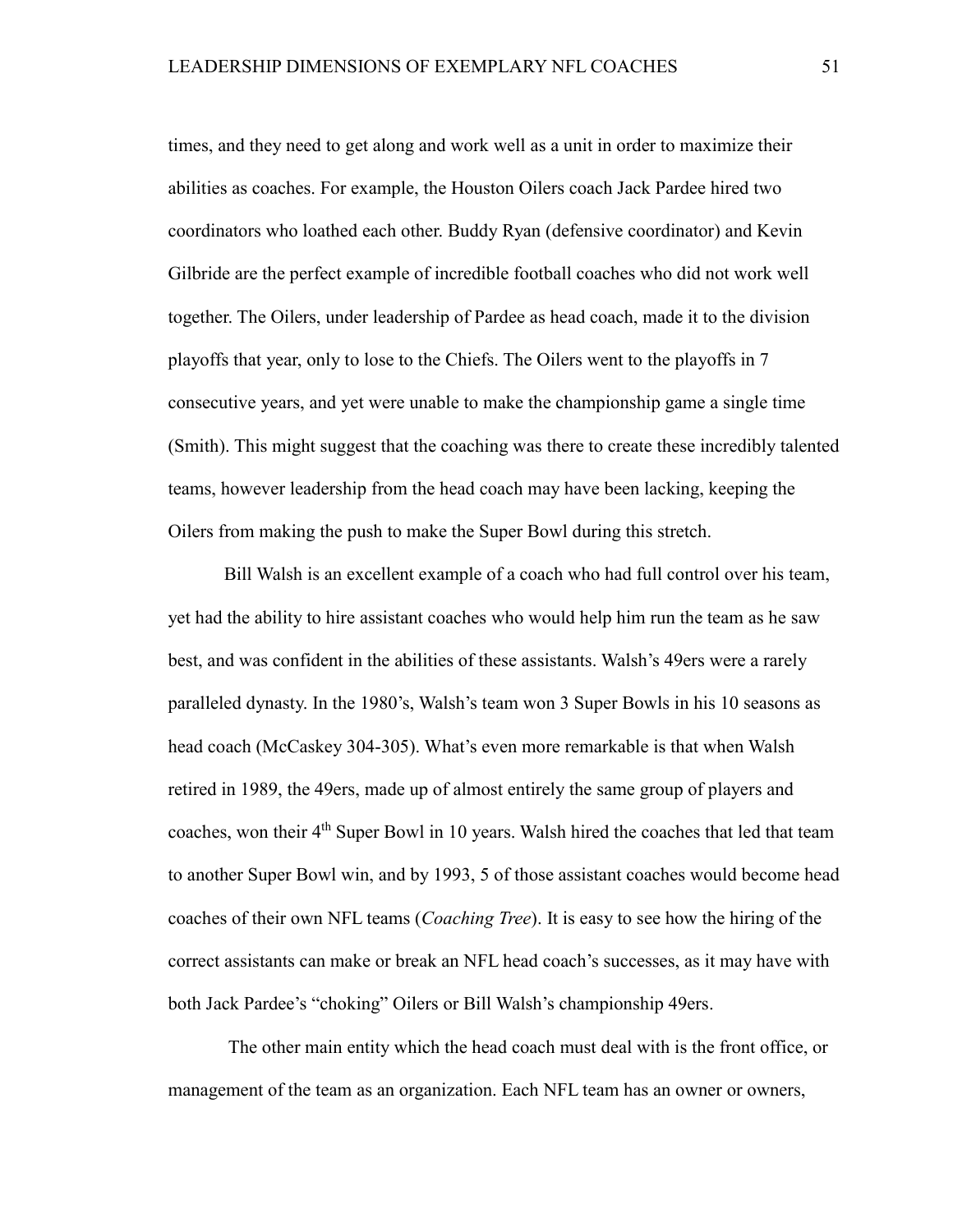who are essentially in control of the entire team because they control the money involved. For example, owner of the New England Patriots Robert Kraft hired Bill Belichick as head coach of the team in 2000, and immediately gave Belichick full control of all football decisions (Graham). With Kraft's support, Belichick has been able to prove that he is one of the best NFL coaches in the history of professional football. On the other side of the spectrum was Al Davis, the former owner of the Oakland Raiders. Davis never gave full control of the franchise to a coach as Kraft is still doing with Belichick, and it has showed. The Oakland Raiders have shuffled through multiple head coaches over the past 15 years very rapidly, and Davis never provided the environment needed for a coach to succeed in the "Black Hole".

It is easy to see just how different a head coaches career in a city can go depending on the management style of the owner. When Chuck Noll was hired in Pittsburg, legendary Steelers owner Art Rooney sat down to meet with Noll. Noll told Rooney that is he was going to run his football team, he needed to be given full control of everything, from the drafting of players to the weight training they would be required to do (McCaskey 242). Because Noll got along so well with the management and the Rooney's were a smart football family that knew Noll was the right man for the job, the Steelers experience successes in the 1970's that were similar to those of Lombardi in the 1950's and Walsh in the 1980's. Oftentimes head coaches in the NFL who are masterminds of the game are unable to achieve great successes because of the people around them. When accounting for those personnel difficulties, it is the coaches who know how to build, manage, and coach their teams best with the greatest advantage.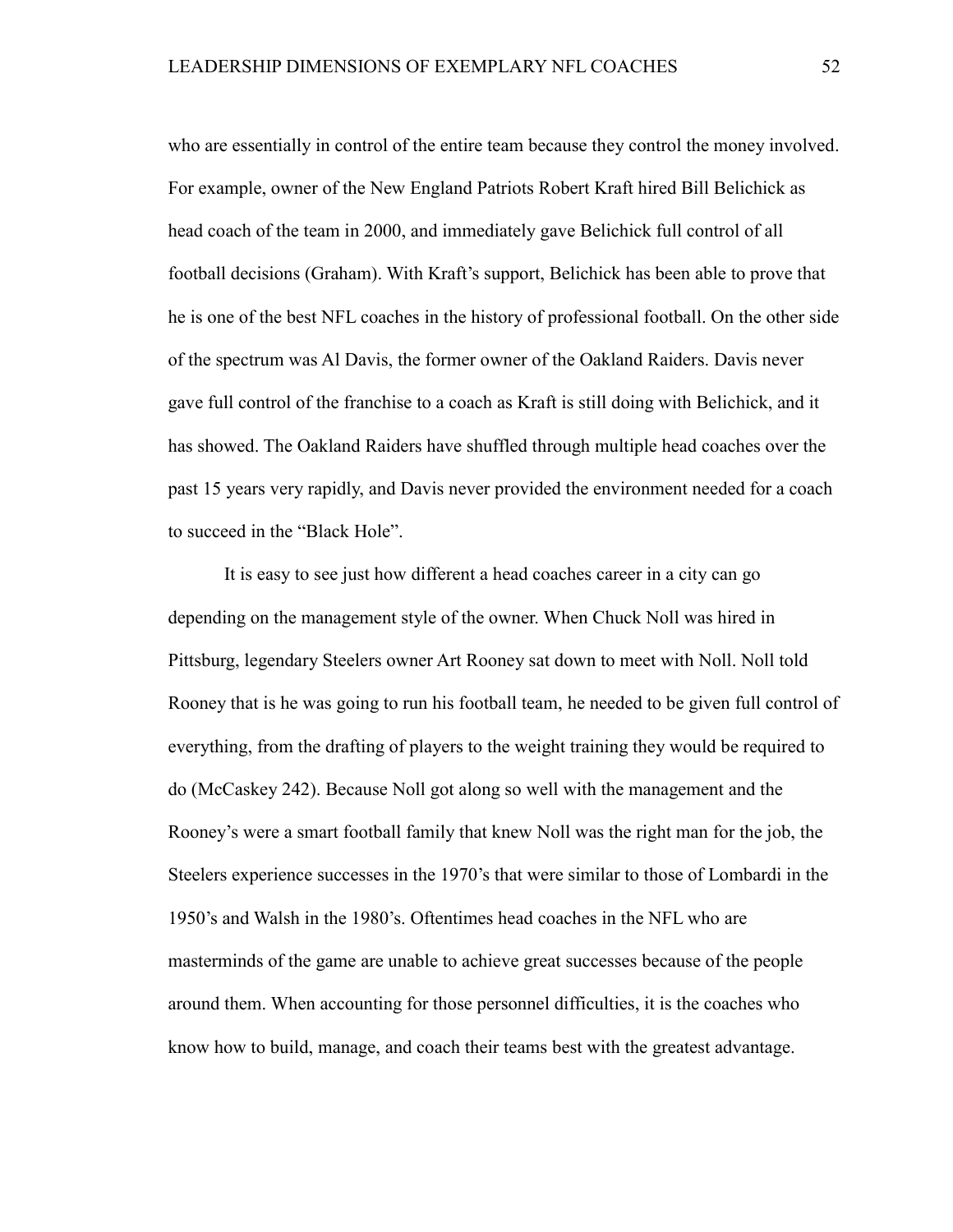# **The Differentiating Factors between Bill Belichick and Other NFL Coaches Today**

The most successful coaches throughout NFL history have all had similarities to one another. They have all had a great understanding of the game, paired with the ability to transfer the necessary knowledge of their scheme and plays to their players effectively. All of these successful coaches have been incredibly hard working. However, many brutally unsuccessful coaches have also had great "football minds" and worked just as hard as the rest. Because every coach is different, it is impossible to say in each case why one coach was successful when others were not. Brad Adler argues that the one mutual characteristic which all great coaches have in common is that, when leading their players, these coaches "have to do it their own way' (2). Luckily, one of the most successful alltime coaches who does things "his own way" is currently coaching in the NFL, which allows for more in depth analysis of why he has been so successful, and also allows for comparisons with other current and past coaches. The 64 year-old New England head coach Bill Belichick currently holds a win-loss record of 194-71 with the Patriots. Though he was much less successful during his first stint as head coach of the Cleveland Browns for 5 years during the early 1990's, Belichick is easily the most successful coach since Tom Landry and Chuck Noll retired around 1990 ("Pro Football Reference"). In Belichick's 22 years of coaching, he has become the  $4<sup>th</sup>$  for most wins by a head coach in NFL history, only behind Don Shula, George Halas and Tom Landry. Belichick's playoff record of 23-10 is unmatched by any coach in NFL history, with the closest active coach to Belichick being Andy Reid with an 11-11 playoff record. Belichick has won the Super Bowl 4 times now with the Patriots (2001, 2003, 2004, 2014), placing him in the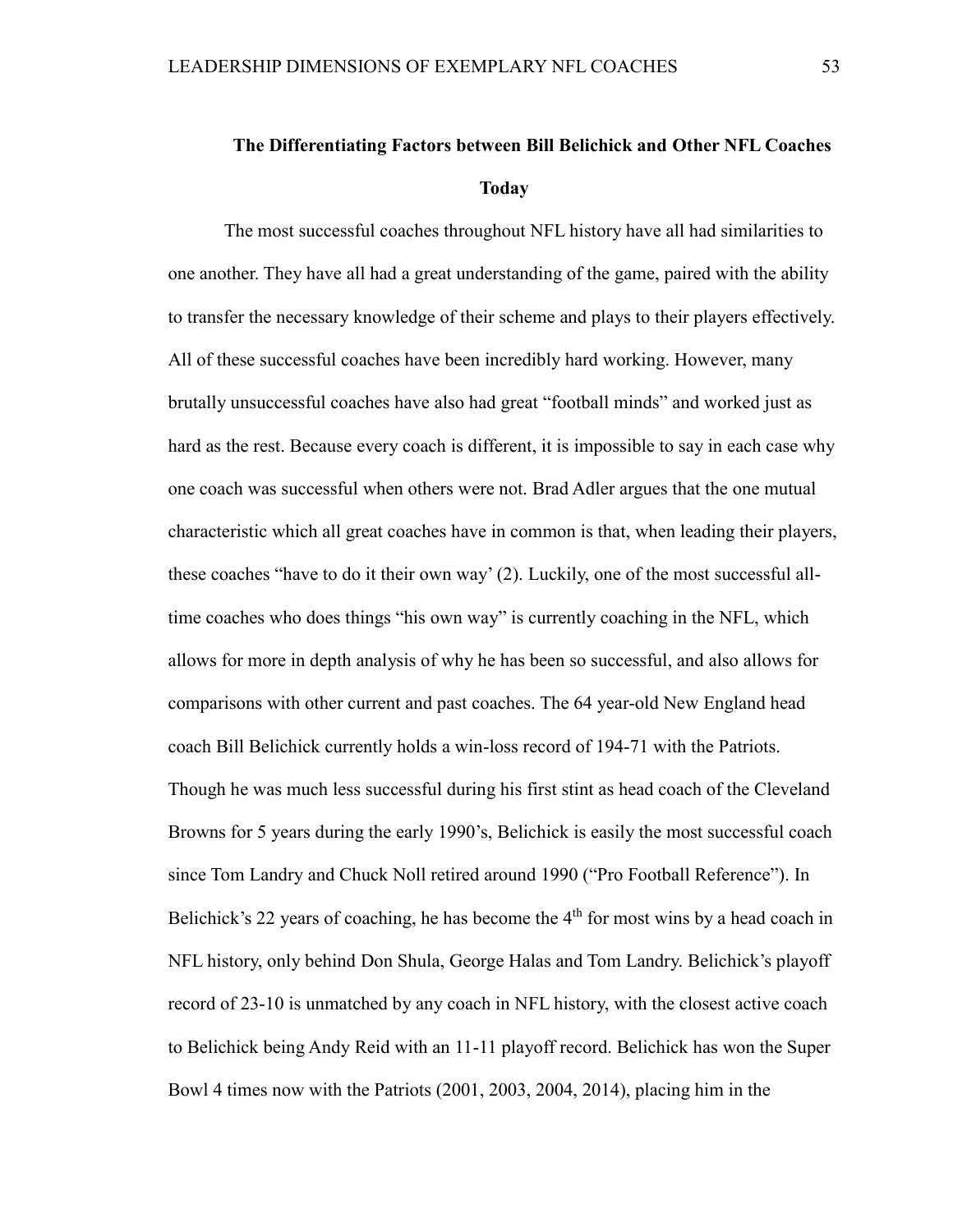company of Chuck Noll as the only two coaches to ever win 4 Super Bowls ("Pro Football Reference"). Some would argue that Bill Belichick is already the greatest NFL coach of all time. Regardless of whether that statement is accurate or not, Belichick's success is not without cause.

In 2003, Brad Adler published his book, *Coaching Matters: Leaderships and Tactics of the NFL's Ten Greatest Coaches*. Bill Belichick, only 3 years into his coaching tenure with the New England Patriots, is not on Adler's list of these 10 greatest coaches. Despite this, Belichick fits Adler's mold of what makes a great coach, and he displays the 3 characteristics which Adler recognizes in every great coach. "First, that the head coach is the most consequential member of a football organization. Second…that great coaches will ultimately win regardless of the talent or conditions that surround them. Third, that the manner in which a head coach communicates his concepts and utilizes his systems and techniques are just as important, if not more, than the quality of the strategies and procedures themselves" (2). A quote from O.A. Phillips, head coach of the Houston Oilers in the 1970's said of head coach Don Shula, "He can take 'hisins" and beat 'yourins', or he can take 'yourins' and beat 'hisins'" (Adler). This quote tells us that some coaches are truly great enough to win, no matter the circumstances. It is under the assumption that Belichick is now within the realm of these great coaches that we are able to assess him and his career to gain the knowledge of what makes an NFL coach successful in the modern era of football.

Over the course of the NFL's history, only 10 coaches have won 3 or more championships (*see appendix*). These coaches are responsible for 41 of the 95 NFL Championship Games ever played. When excluding coach Belichick, the most recently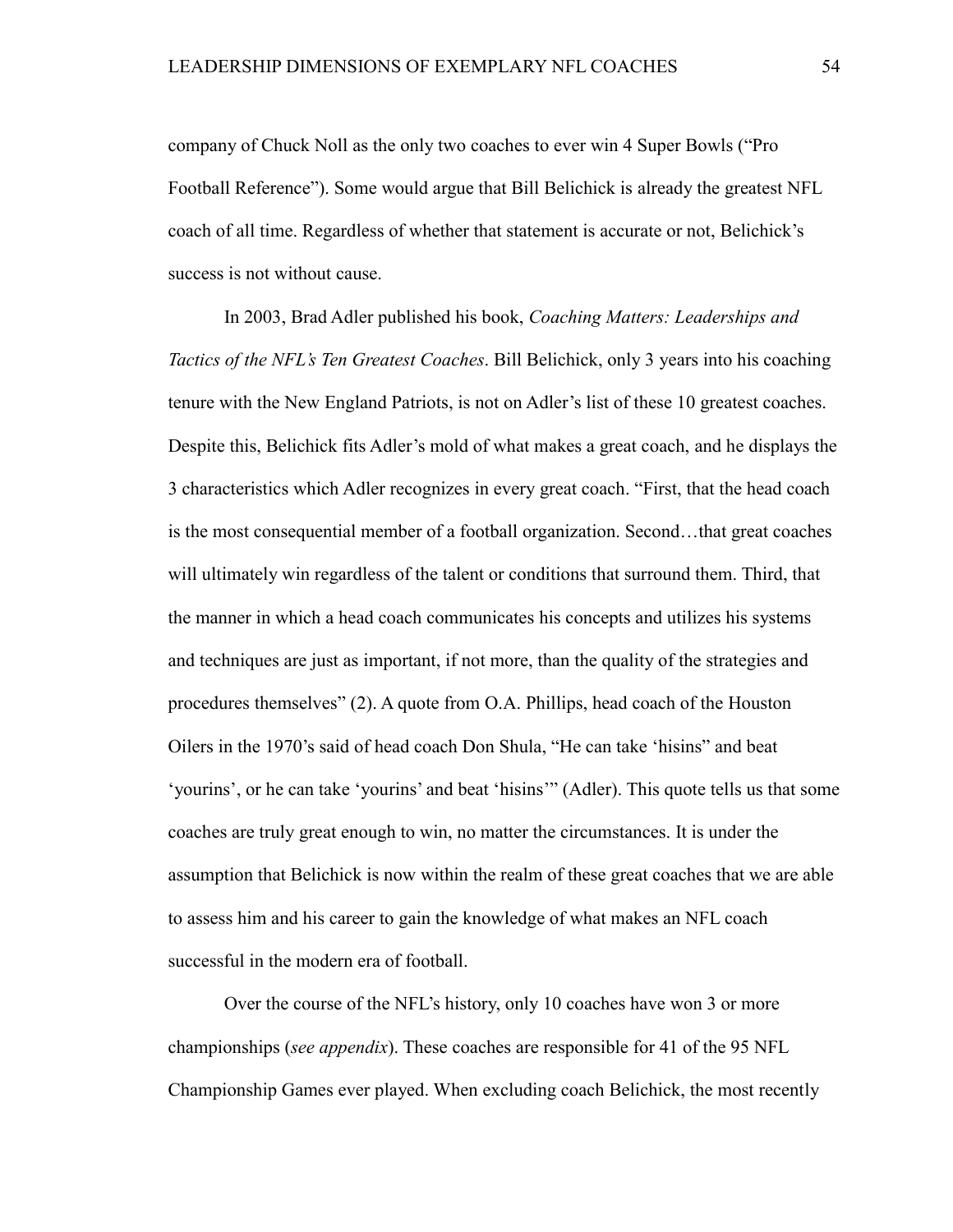active coach of one of the other 9 coaches was 1991, when Joe Gibbs was head coach of the Washington Redskins. Chuck Noll is the only coach who has won as many Super Bowls (4) as Belichick has. Noll's final Super Bowl victory came in 1979. This means that over the 36-year period spanning from 1980 until the present, there has not been a more successful coach, in terms of winning, as Bill Belichick. The first two chapters of this thesis have studied why head coaches have been successful based on personal and tactical dimensions. This final chapter looks to analyze Bill Belichick specifically in order to understand what makes today's greatest NFL coach so successful. Because the game of football is constantly changing due to rule modifications, new strategies, increasing size of the league and many other reasons, Belichick is the most relevant case study for what differentiates a great NFL coach from the rest.

There are several main factors which seem to be driving forces for Belichick's success in today's NFL. First, Belichick's attitude and personality allow him to control what happens in New England better than anyone else in the country can with their own respective teams. Second, Belichick has created a nearly bulletproof system within his team which relies only on the proper character, attitude and work ethic of his players. In comparison, a majority of NFL teams today would fall apart if their star players were unable to play. Belichick has mastered a system in which star players can thrive, but are not critical to the success of the program, should they become unable to play. Third, Belichick knows how to communicate his philosophy, system, schemes and techniques to his players in a way which they are able to understand it and execute. He also never allows players to get by with "maybe knowing or not knowing" exactly what they were taught (Fleming). On Belichick's team, buying in and putting the team first is just as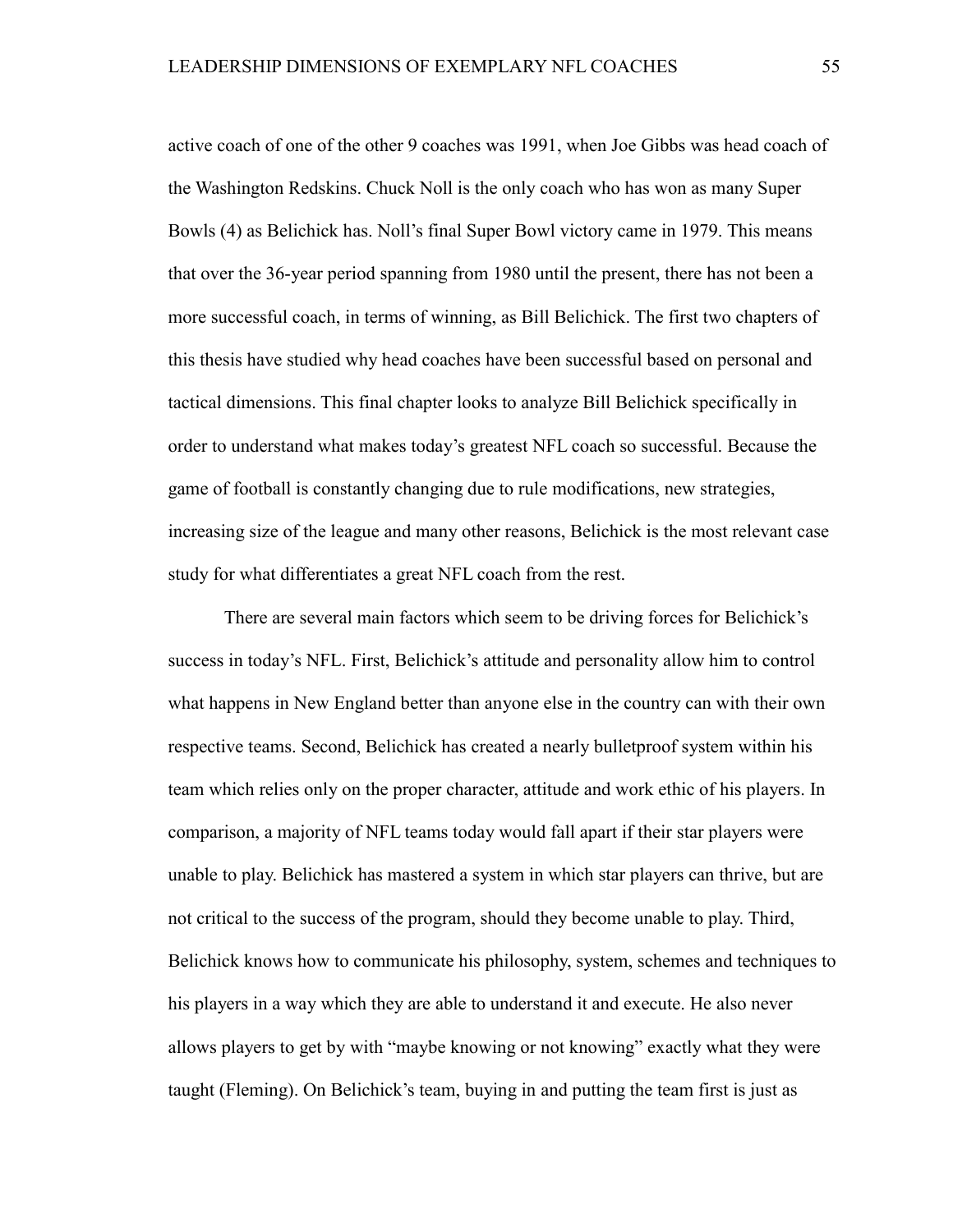important as all the talent in the world. Last, Belichick, like so many other great coaches before him, has created a relationship with his quarterback that fosters collaboration and brings out the best in each of them. Before delving into examples of each of these factors, we must first talk about Belichick's history in order to fully recognize the reasons why Belichick is as successful as he has been and continues to be.

Bill Belichick has been head coach of the Patriots since 2000, when he led the team to a disappointing first season, finishing with a 5-11 record. Since then Belichick has had 15 winning seasons in a row. This kind of consistent winning is hard to find in the NFL, which is intentionally designed through the NFL Draft, salary caps, free agency, and other policies to help losing teams get better each year (McCaskey 43). Despite the design of the league fostering competition from all 32 teams, Belichick keeps winning. Belichick's recipe for success has been developed over many years. Belichick's father Steve raised Belichick on football, instilling in him the values of hard work and sacrifice. Steve Belichick wrote *Football Scouting Methods*, which many coaches used for years when seeking football talent. Belichick's mother was a teacher (McCaskey 351-352). The influence of his parents led him to a lifetime of coaching football. Though it may seem inconsequential, the knowledge and teaching skills Belichick learned growing up may have been the cornerstone upon which Belichick has built his knowledge and understanding of being a head coach in the NFL. Coaching legend Vince Lombardi said of coaching, "They call it coaching, but it is teaching" (McCaskey 199). When it's broken down, coaching is impossible to do if you are unable to teach. Someone may come up with the best defensive scheme in the world, but if that person is unable to teach his scheme to players and other coaches, he will never be a good coach. Belichick's father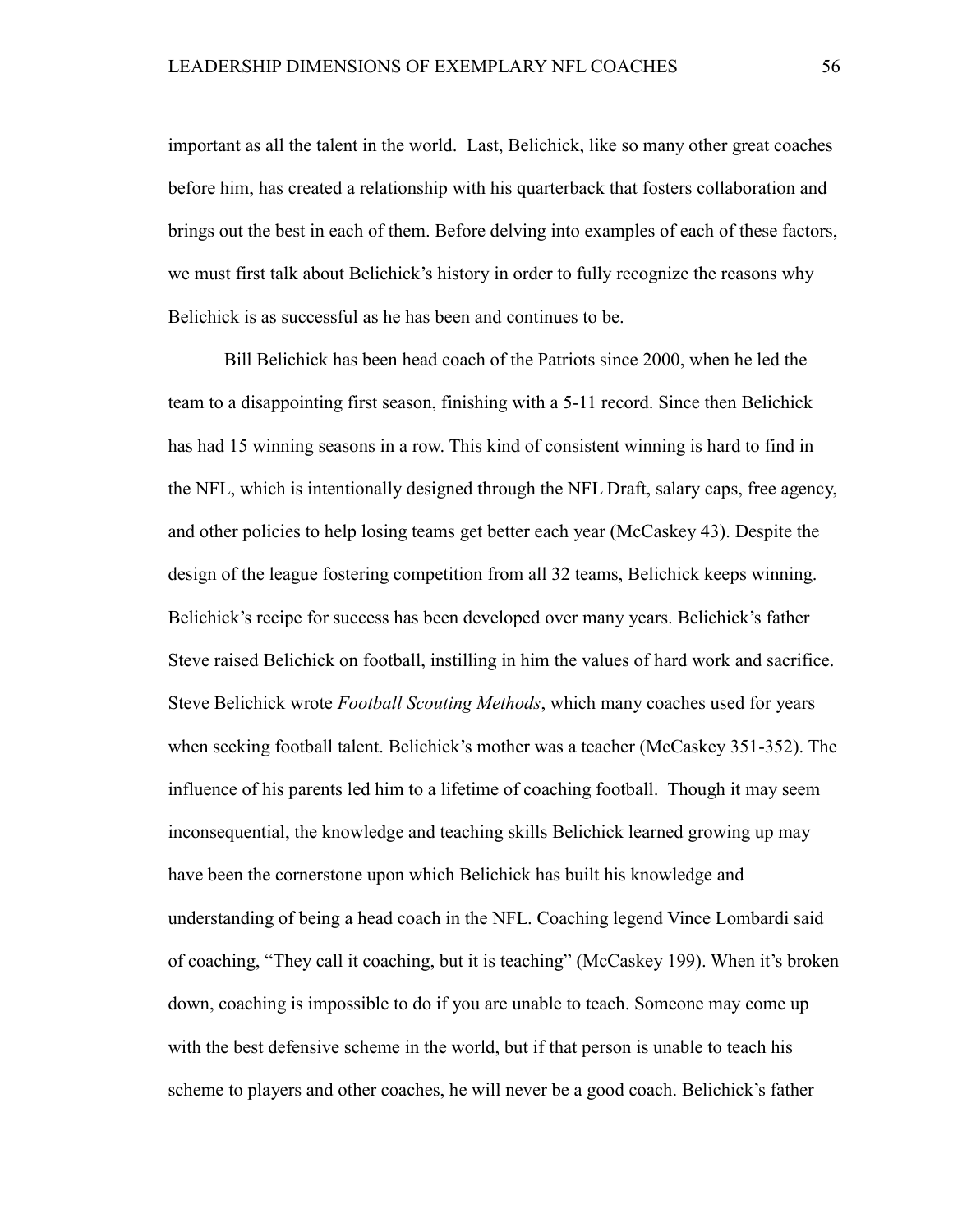provided experiences to him which helped him build a store of football knowledge. His mother provided him the opportunity of watching someone teach young people. The skills Belichick learned watching his mother teach would provide him with tools to teach even his most complex tactics and schemes to players when other coaches failed.

Belichick spent 20 years in the NFL as an assistant coach or coordinator before became the head coach of the Patriots in 2000 ("Pro Football Reference"). He also had 5 years of head coaching experience for the Cleveland Browns in the early 1990's which helped prepare him for his time at the helm in New England. Though there are many more, some of the coaches who would influence Belichick over his first 25 years in the NFL are coaches Rick Forzano, Tommy Hudspeth, Ted Marchibroda, Red Miller, Ray Perkins, and notably, Bill Parcels. Belichick's football knowledge and passion for winning has grown for many years, and many different coaches have helped build his knowledge of the game, giving him the edge he has today as the most veteran coach in the NFL, alongside Jeff Fisher of the L.A. Rams (22 years of head coaching experience in the NFL) ("Pro Football Reference"). However, to credit Belichick's success to experience would be wrong. While he does have much more experience than most NFL coaches, if experience were the deciding factor of success, Jeff Fisher would also be incredibly successful, which is not the case. Jeff Fisher has been coach of the St. Louis/Los Angeles Rams for the last 5 season (as well as coach of the Oilers/Titans for 17 years prior), in which time he has compile a 31-41-1 record (2012-2016). This winning percentage of 0.432 in Fisher's first 5 seasons with the Rams is abysmal in comparison with Belichick's winning percentage in his first 5 seasons with the Patriots (2000-2004)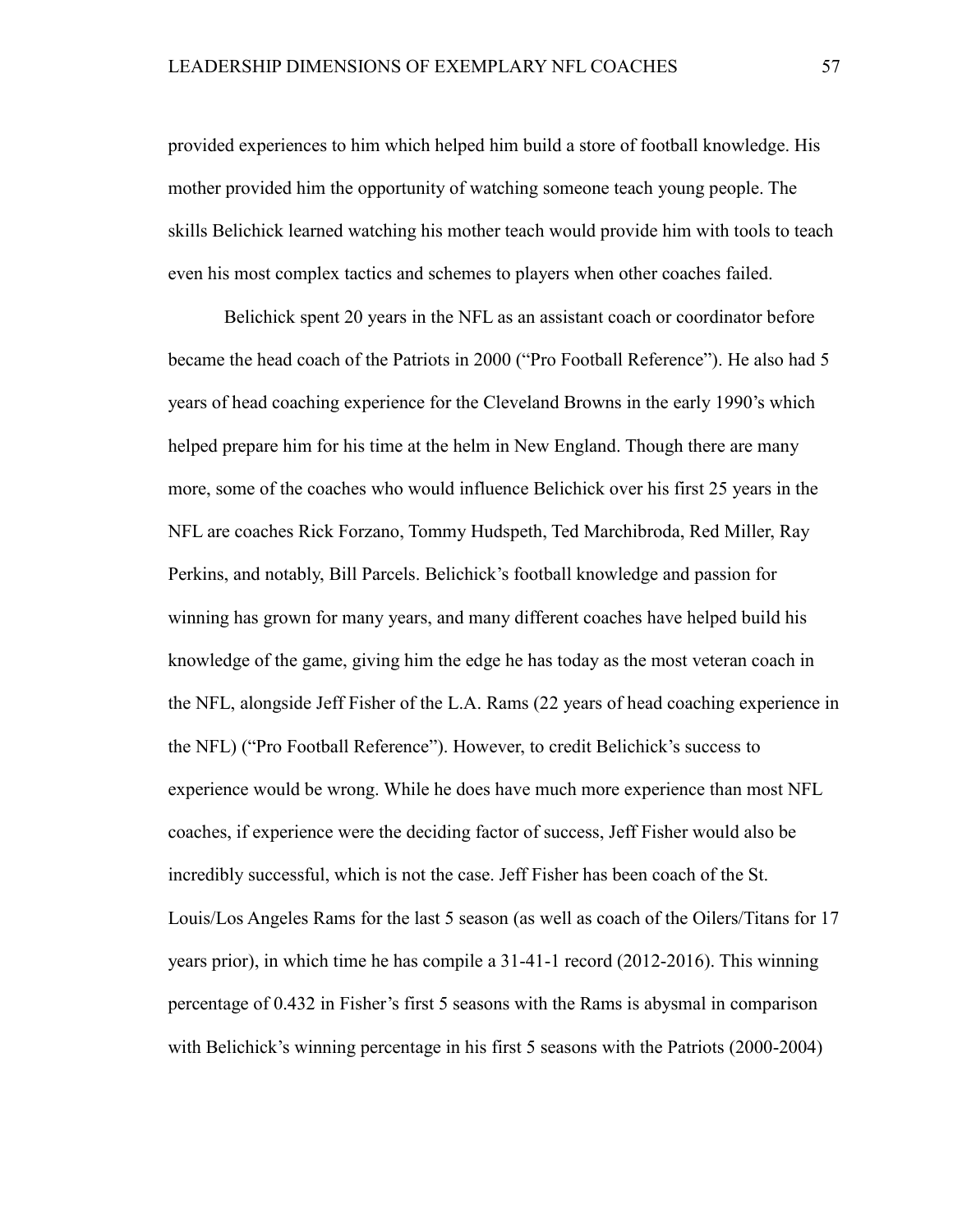of 0.663. With experience out of the equation, we can address the differentiating factors which have made Belichick such a successful leader in the NFL.

## **Personality and Attitude**

As was discussed earlier, there are many personal dimensions which have set coaches apart throughout the NFL's history, yet every coach had his own strengths. Bill Belichick has never been the most "likeable" guy in the NFL, however, his players trust him as much as any player can trust a coach. He's known by many different nicknames, like Genius, Beli-cheat, or even just 'Asshole' by some of his friends (Fleming), each of these speaking to the varying opinions many football fans hold. Though Belichick was not athletic enough to pursue a career in football, from a young age he devoured football film and playbooks and all the nuances of the sport which have developed him to become the "genius" of a coach he is today (Fleming). Yet just as Belichick's knowledge of the game grew, so did Belichick's personality and attitude towards the game and towards coaching.

By watching the NFL Network Film *Bill Belichick: A Football Life*, I was able to understand Belichick's personality as a whole, rather than simply what most people see on the sideline and in interviews with the media, when Belichick might not be the most likeable guy. Early on in the documentary you can see that Belichick is a much more relaxed person than his opponents make him out to be. His extreme preparation for every situation and knowledge of what it takes to lead a team to success allow him the ability to have fun around his team. The first descriptor that comes to mind when you watch Bill Belichick around the Patriots is consistent. Belichick is consistent and predictable. His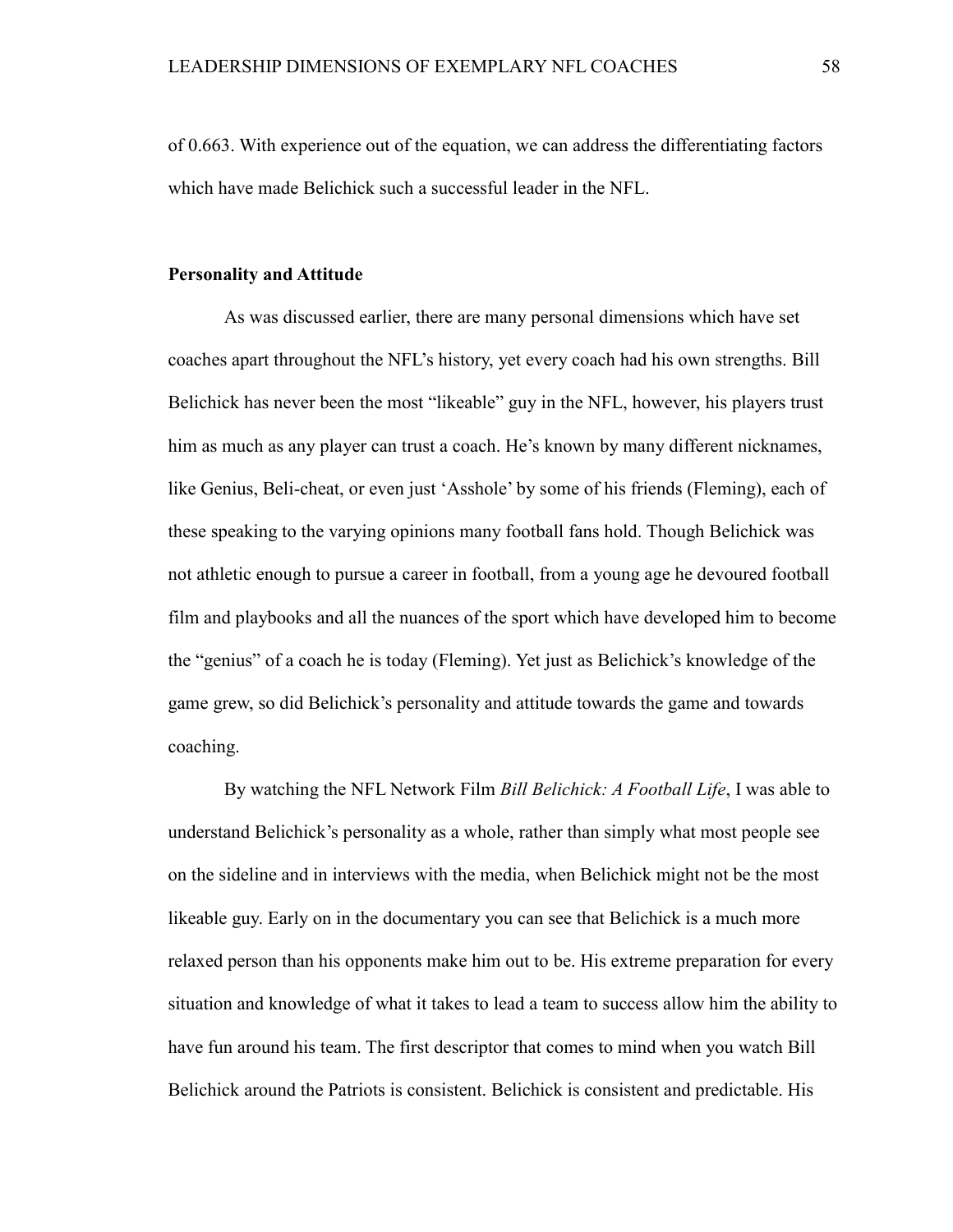players always know that he's going to demand perfection, criticize mistakes, and celebrate successes. More than anything, Belichick is constantly pushing his team to be more competitive than it already is.

Several examples stick out in the documentary which speak to the type of personality Belichick has. During a 2009 preseason game, Julian Edelman ran a punt return back for a touchdown. Wes Welker was nursing a minor injury on the sideline; otherwise, Welker would have been the one returning the punt. Right after the play, Belichick walked over to Welker, and asked him if he knew who Wally Pip was. Welker doesn't know, and Belichick tells him that he was the starting first baseman who lost his job to Lou Gehrig, who went on to be one of the greatest baseball players of all time. In other words, Belichick was reminding Welker that if he didn't elevate his play, Julian Edelman would replace him as the starter. Welker was the NFL's leader by receptions just the year before in 2007, as well as a Pro Bowl player. Julian Edelman was a rookie,  $7<sup>th</sup>$ round draft pick who had nothing to lose. This is the kind of manipulation Belichick used, with his dry sense of humor, to crack a joke with a star player, while reminding that player that his job was never guaranteed. Everyone on the Patriots roster has to prove themselves, and compete for their jobs on a regular basis.

We also see in the documentary how Belichick is a very caring father, as he constantly mentors his son, teaching him a great deal about football. The type of person he is comes on display most when he is around his family. He's seen with his family at a barbeque after a game, laughing, smiling, and having a good time, just being a "regular guy". It's not only his family though, Belichick cares about his players a great deal too. However, Belichick's attitude about football and his desire to compete doesn't let him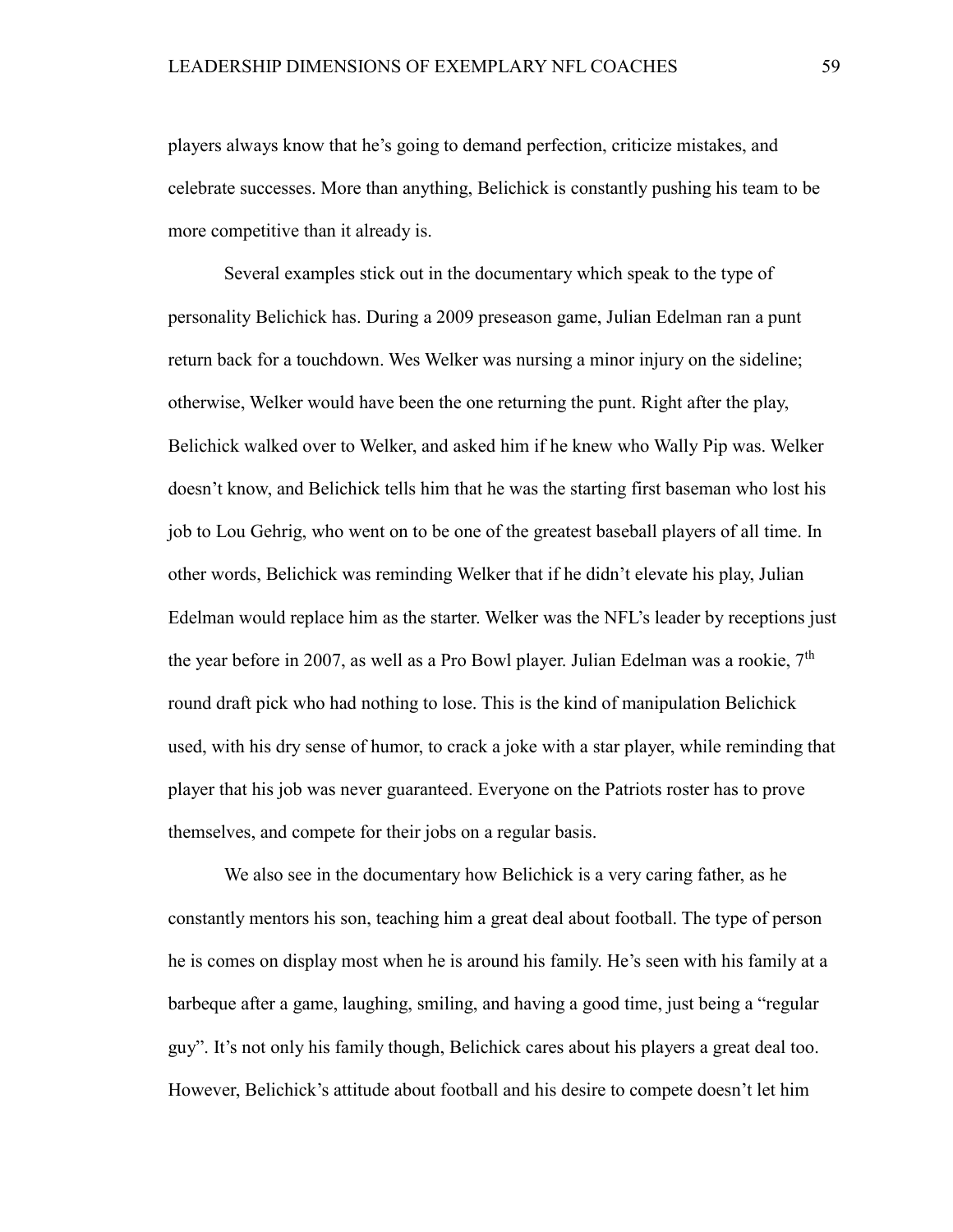show that side of his personality often. For example, when Wes Welker tore his ACL during the 2009 season, Belichick refused to answer questions about it with the media, even after being told that the fans wanted to hear how Welker was doing. Belichick said that Wes was a great player who would work hard to get better as soon as possible. When pressed to say more about Welker and the injury, Belichick said "We're done talking about that, we're on to Baltimore now". His mentality of "on to the next one" can often be criticized as cold and uncaring, however Belichick has never found success dwelling on the past, and has never allowed himself to be controlled by anything which would take his focus off of what is best for the team. Though he cared for Welker, and wanted him to be able to play, the reality of the situation is always something Belichick focuses on, and improving the players he has available is always going to be what Belichick prioritizes.

Personality and attitude are highly important factors when one is looking at the successes of football coaches. There are many reasons as to why this is, but possibly the most telling reason is that many coaches have grown up with similar influences and knowledge of the game, yet have all experienced different outcomes. This may seem obvious or expected, yet some would argue that every coach would be successful if they simply had the knowledge of the game which Belichick has. We know that even with much of the knowledge Belichick had, many coaches who spent years learning from Belichick have gone on to failed head coaching careers of their own. A few of these great football minds who seemed to simply have the wrong personality, temperament, or attitude for the job despite their knowledge of the game are coaches Romeo Crennel, Eric Mangini, and Charlie Weis (Frenz). By looking into personal accounts of people who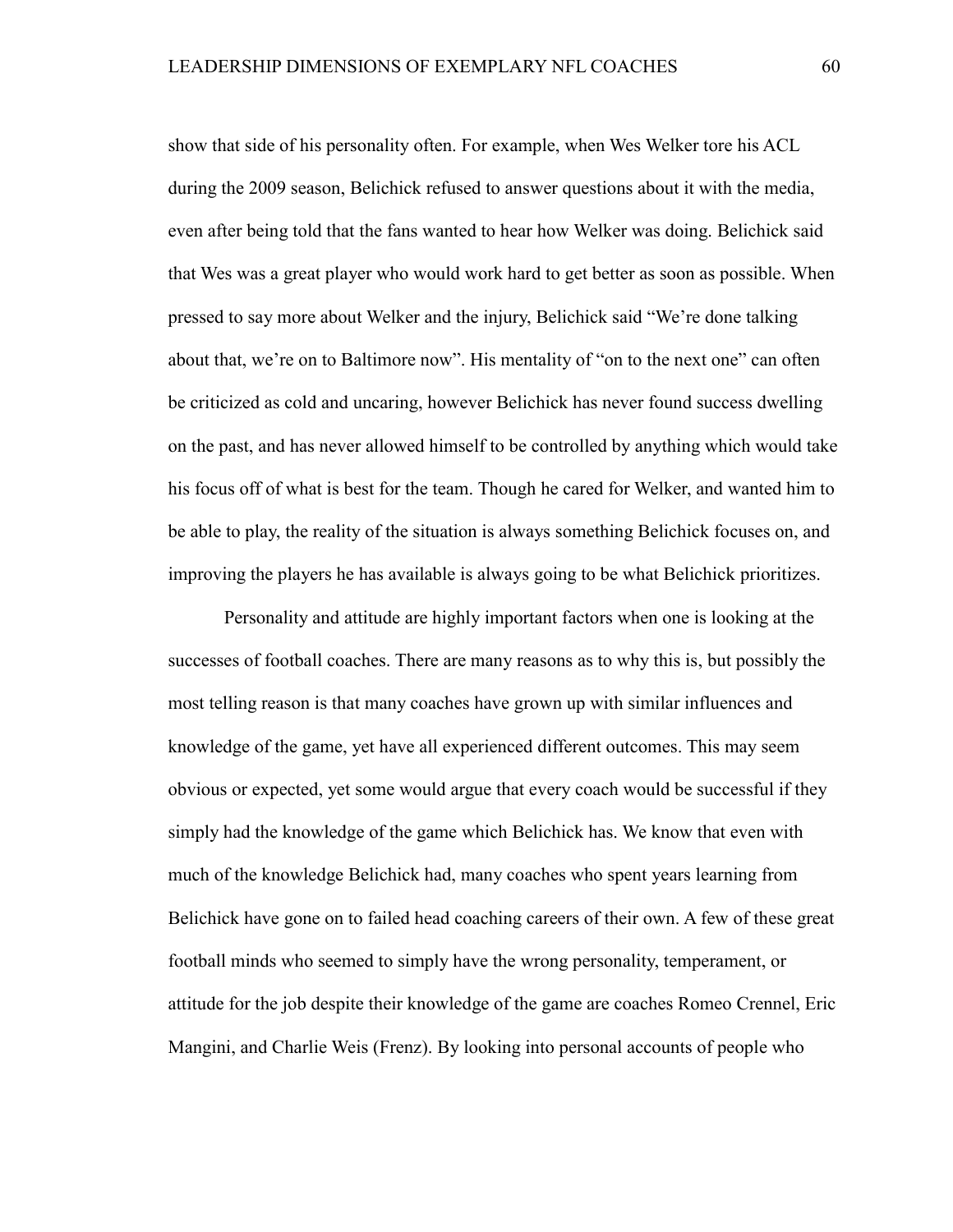have known Belichick over the years, we can begin to understand the personal dimensions which differentiate Belichick from many others.

Based on case studies such as these, it seems appropriate to state that knowledge alone cannot bring a coach success in the NFL, or even in college coaching. Belichick has been a very similar person in in the NFL as a coach as he was in college as a student. According to Dick Miller, a former Economics professor of Belichick's at Wesleyan University, Belichick was the same "focused and intense" man in class that is seen on the sideline during NFL games (Fleming). Belichick's intensity has given him great amounts of authority in the Patriots organization. The way former college coach and friend of Belichick's, Mike Whalen, describes the control and authority in New England says a lot about Belichick's style. "You want to know what kind of influence and control he has over this franchise? Listen to his players. It's totally, exactly the same things Bill says…Same page. Same message. Same culture. When you get to a point when you hear your players talking and answering questions very similarly to the way you would answer, you know the philosophy is in place, they're all in…" (Fleming). Nick Venturi served under Belichick while he coached in Cleveland. Venturi remembers Belichick's players being in a state of "constant emotional discomfort", which is why Belichick's teams never have a "flat" game (Fleming). Belichick is a very observant person who never misses a beat on his football team, and because of this, he's always finding details upon which they can all improve. The discomfort that causes his players to stay "on edge" is created by this constant vigilance. Belichick is known for seeing a mistake happen during practice from across the football field, then running over to the player to tell them what they did wrong and how to fix it (Fleming).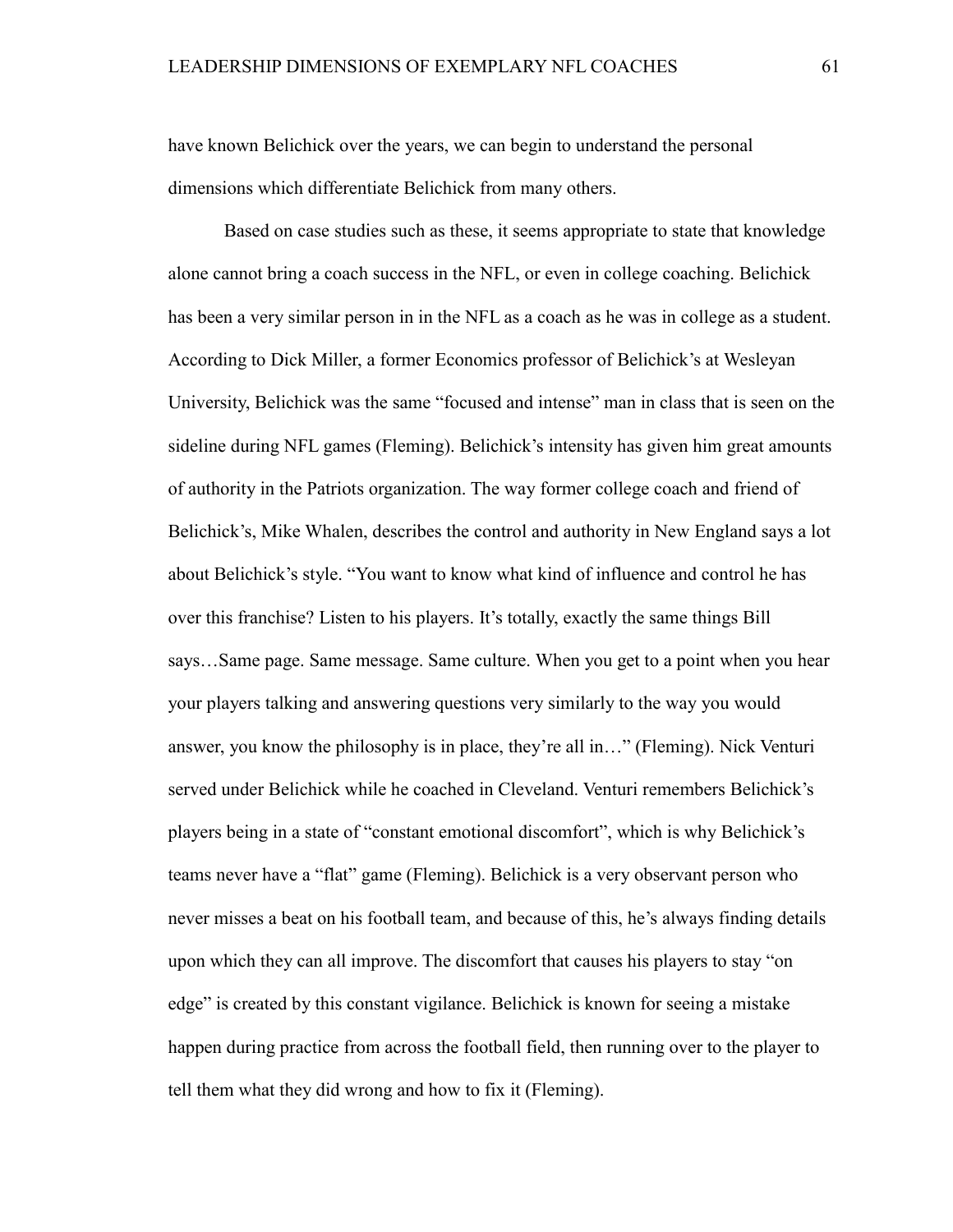Belichick's personality was one which always kept players on their toes. Former Patriots players like Matt Cassel, Don Jones, Heath Evans, Darius Butler and many more have spoken about "Q&A sessions" before practices with Belichick which were always detailed and thoroughly comprehensive of what the coach wanted his men to know. Belichick was always a perfectionist, and when he teaches specific techniques or assignments to his players, he expects them to remember their jobs perfectly. If a player did not learn the playbook, they could not play. Belichick made sure that everyone who played for him was diligent in their study of the game, to the point where, in an extreme case like that of Jamie Collins being traded this year, he would remove them from the team if they refused to study their assignments. This desire for perfection is what drove many of the players on his team to become great at what they did. Nose-tackle Vince Wilfork recalled his time with Belichick as frustrating at times, yet rewarding. Wilfork had never played in a 34 defense prior to his 10 seasons with the Patriots under Belichick, yet he recalls how the coach would work with him every day until he understood his assignment. Even when Wilfork was "pissed off" at his coach, Belichick "never took his foot off the gas pedal" (Fleming).

Belichick's non-stop passion for perfection on the football field is similar to that of another all-time great NFL coach, Vince Lombardi. Lombardi, before one of his first Packers' training camps told his men, "You can stay here and pay the price for winning, or you can get the hell out" (Adler 47). This attitude may seem harsh, however it's one which the most successful coaches in NFL history have had, and it has guided their teams toward winning championships. Despite this "win or go home" mentality, Belichick has never been much of a "fly off the handle and yell and scream at people" person, as Phil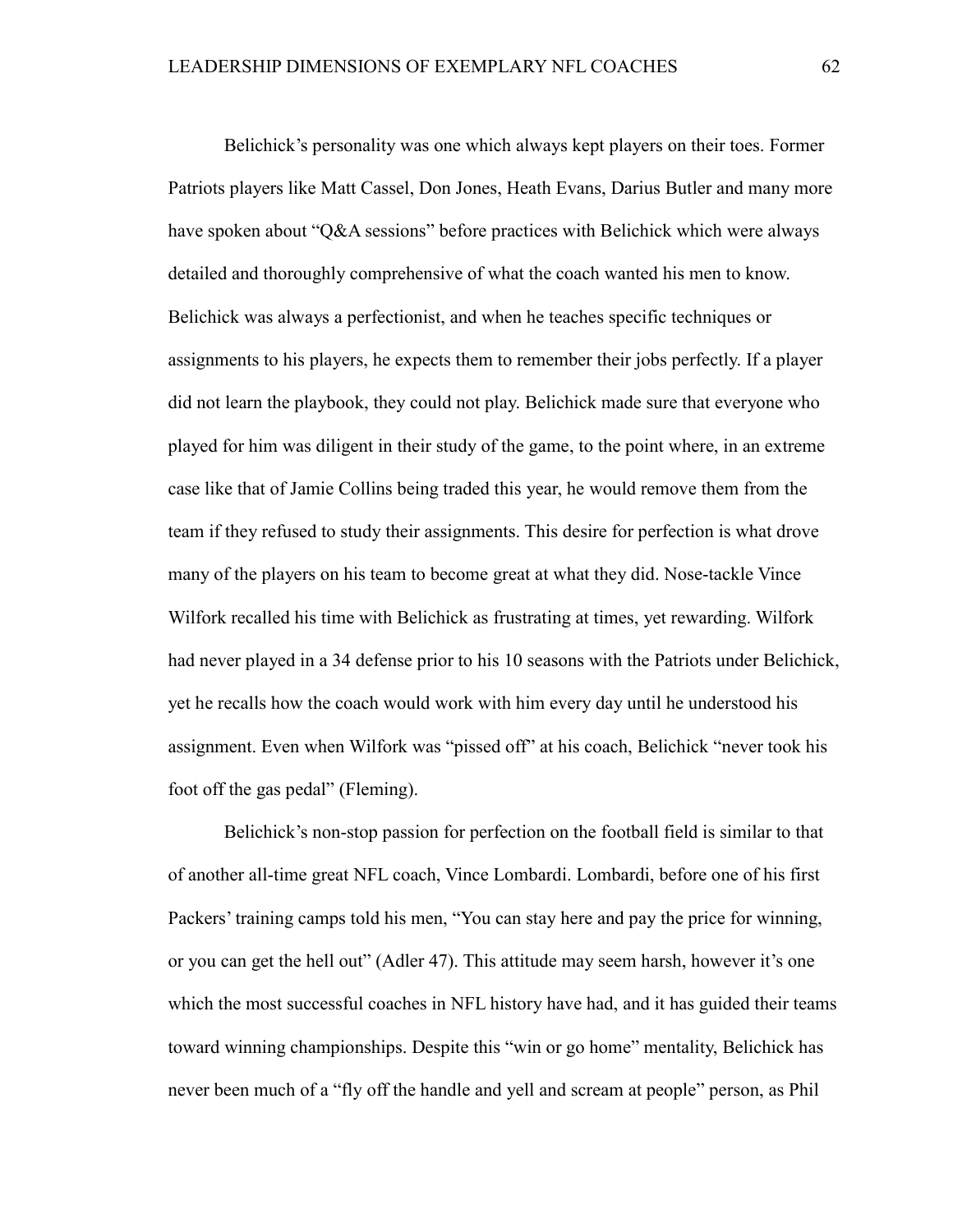Savage recalls (Fleming). Belichick's consistent attitude allowed him to control himself in every situation, whether he was incredibly angry or happy, he was in control. This does not mean that Belichick never shows emotion around his players. During practices, Belichick can be seen yelling at Tom Brady for throwing an interception, demanding that Brady improve, threatening to "get a quarterback from Foxborough High" who could play better than Brady could (Fleming). Though it may seem like Belichick harshly berating Brady for his mistake, it is more so that Belichick cares so much about the success of the team that it's his responsibility to remind players that mistakes are unacceptable. Making fun of a player is part of his personality which can take the shape of insult, but it comes from Belichick's desire for that player being insulted to become greater than he already is. Belichick is an extremely tough coach, who's refusal to let mistakes by any player in his program go unnoticed allows him to constantly improve his team.

As a player, it can be very hard to play for a coach who is constantly criticizing the most minute mistakes you make every time you're "at work". With a personality as rough and ruthless as Belichick's, one might think that players would lose respect for the man and leave New England to play for a coach who treats them more nicely. The reason his players don't leave, in part, is because Belichick is truly a selfless coach. Belichick only cares about winning, and it shows most when the team doesn't achieve its Super Bowl championship goal. After the 2007 season ended with the Patriots losing the Giants in the Super Bowl, Belichick addressed his team in the locker room. Belichick delivered a heartfelt apology to his team, coaching staff, and everyone else involved in the Patriots season for letting them down. His involvement in "Spygate" that year was definitely a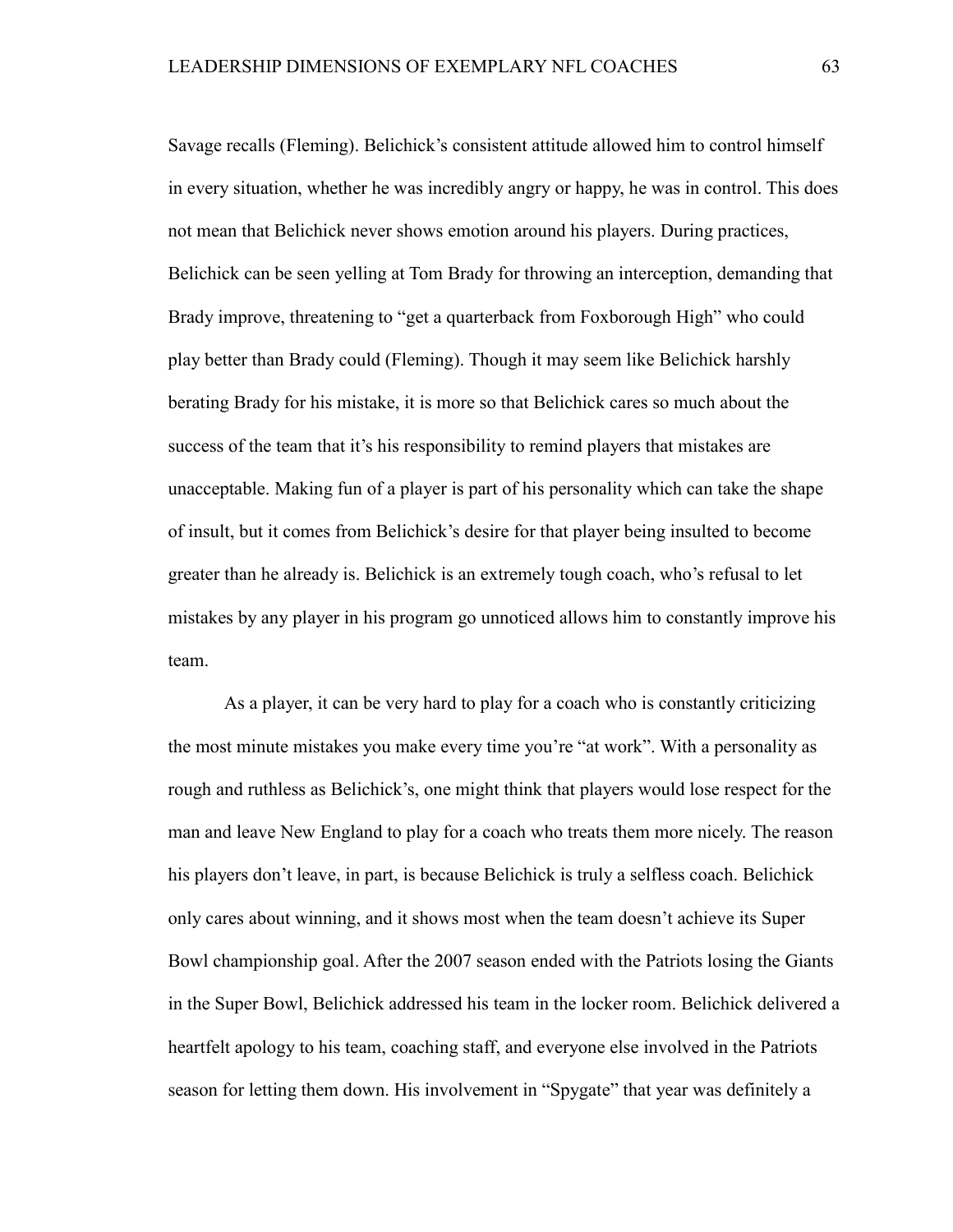distraction for which Belichick felt (and was) personally responsible. Offensive linemen Heath Evans recalls how much he respected Belichick, especially after what he said to the team in that locker room. In an interview with ESPN, Evans talked about how everyone think's Belichick is "so arrogant and so self-centered", but how he's actually "the exact opposite" of that (Fleming). Because he's very short at times with the media, especially after a loss, people have come to the conclusion that Belichick is arrogant. Belichick is so motivated to win that he is sincerely disappointed in himself after losses, regularly stating that he was "outcoached" (Fleming). By taking responsibility for the negative outcomes of games, Belichick gives himself the right to criticize his players as much as he wants. The players on the Patriots team are not blamed for losses; win or lose, Belichick will critique his players the same way, which is significantly more than most football coaches. It can be tempting for a coach to let his players off easy when they win a big game. It's much less work for the coaching staff to move on from a game that they won without finding all the little mistakes their players made. The extra effort to find flaws even in victory are another reason why Belichick's personality seems so pessimistic or highly critical. The determination he has to win overwhelms any desires he may have to cut corners or let his players get away with making mistakes.

## **The System**

The philosophy behind the Belichick system in New England strongly resembles the same philosophy which legendary coach Paul Brown put into place in Cleveland around the time Belichick was born. Brown's philosophy was that the good of the team must be the driving force behind every decision everyone within the organization made.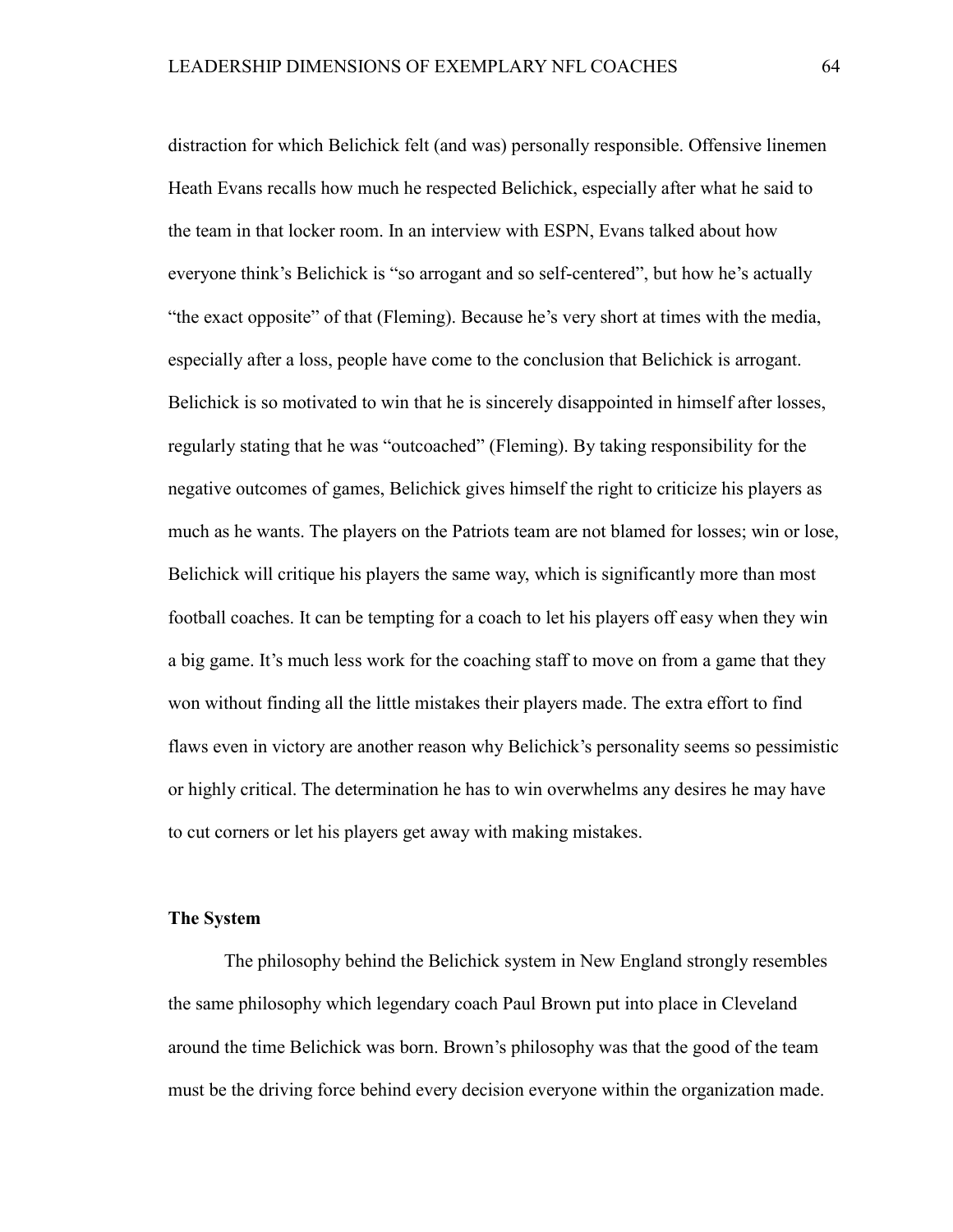Brown felt strongly that the best teams were made up of high quality people who possessed attributes of intelligence, character and diligence (Adler 37). Brown's teams bought into the philosophy that a group of outstanding individuals could never outperform a team that worked in perfect unison and execution with one another towards the same goals. It is Brown's philosophy which Belichick adopted in New England and with it has found great success. Part of Belichick's system has also involved aspects of Lombardi's attitude, which was, "I don't build character…I eliminate the people who don't have it" (Adler 48). By combining the philosophies of great coaches before him, along with his own extensive knowledge of what it takes to build a dominant football team, Belichick has created a system that works better than almost any before.

Belichick's total control over how people act in New England has allowed him to run his team like a well-oiled machine. "Seamless" is a word Belichick uses when asked about how he wants execution on the field to be. In a recent interview, Belichick told reporters that 'you sometimes can't even tell who's in at quarterback', in response to a question about Tom Brady, the NFL's leading quarterback this year by quarterback rating (125.5) (Daniels). Backup quarterback Jimmy Garoppolo played in 5 quarters at the start of this 2016 season while Brady sat out his 4-game suspension. Belichick said in the interview that Garoppolo is completely capable and qualified to play quarterback in New England, and that the transition between Garoppolo and Brady is basically seamless (Daniels). There are few other teams in the league who could win a game if their star quarterback of 15 years was unable to play. Studying the Patriots performance when Tom Brady is or is not playing is an excellent way of testing Belichick's system to see whether it really is as seamless as he claims.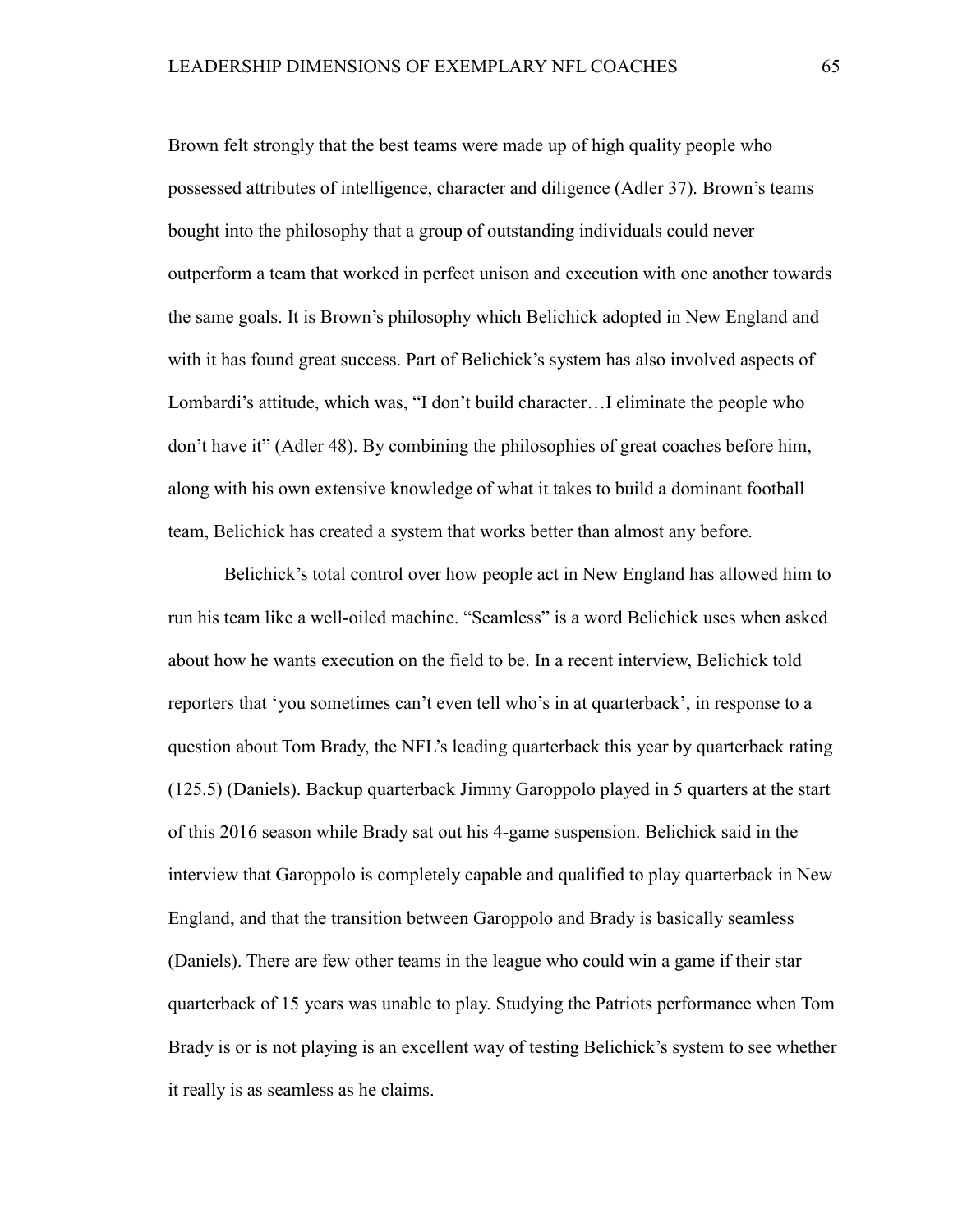When evaluating Bill Belichick, it seems almost more true than ever that he can win with or without any number of players, including Tom Brady. The two main examples which come to mind are the Patriots 2008 season (record of 11-5) and the first 4 games of the 2016 season (record 3-1) in which Tom Brady was not playing. In 2008, Brady tore his ACL during the  $1<sup>st</sup>$  game of the season, and lifelong backup quarterback Matt Cassel took over for the remainder of the 16-week season. The Patriots went on to have a record of 11-5, yet did not make the playoffs (the Patriots were the first team since 1990 to not make the playoffs with an 11-win season). To put this season into perspective, the 2011 Indianapolis Colts lost their star quarterback Peyton Manning before the season started because of Manning needing neck surgery. The Colts went 2-14 that season without Manning, after a 10-6 record just the year before. It is more common for NFL teams to experience a season such as the Colts' in 2011 than that of the Patriots in 2008 after losing a future Hall of Fame quarterback. In 2016, Belichick's Patriots played without a suspended Tom Brady for the first 4 weeks, losing only once before Brady returned to action on the field ("Pro Football Reference"). Bill Belichick has shown that he is successful no matter the circumstance, just as Adler says all great coaches are.

The reason Belichick is able to win with so many different players entering and exiting the lineup, is that Belichick has created an unlimited number of systems within his general system. What this means is that in order to play for the Patriots, you must subject yourself to the hard work and sacrifice for the team which Belichick expects out of you every single day. Once a player is in this system, Belichick will create whatever football scheme necessary to make the players he has thrive. A perfect example of this is the 2016 matchup between the Patriots and Texans. Because Tom Brady was suspended,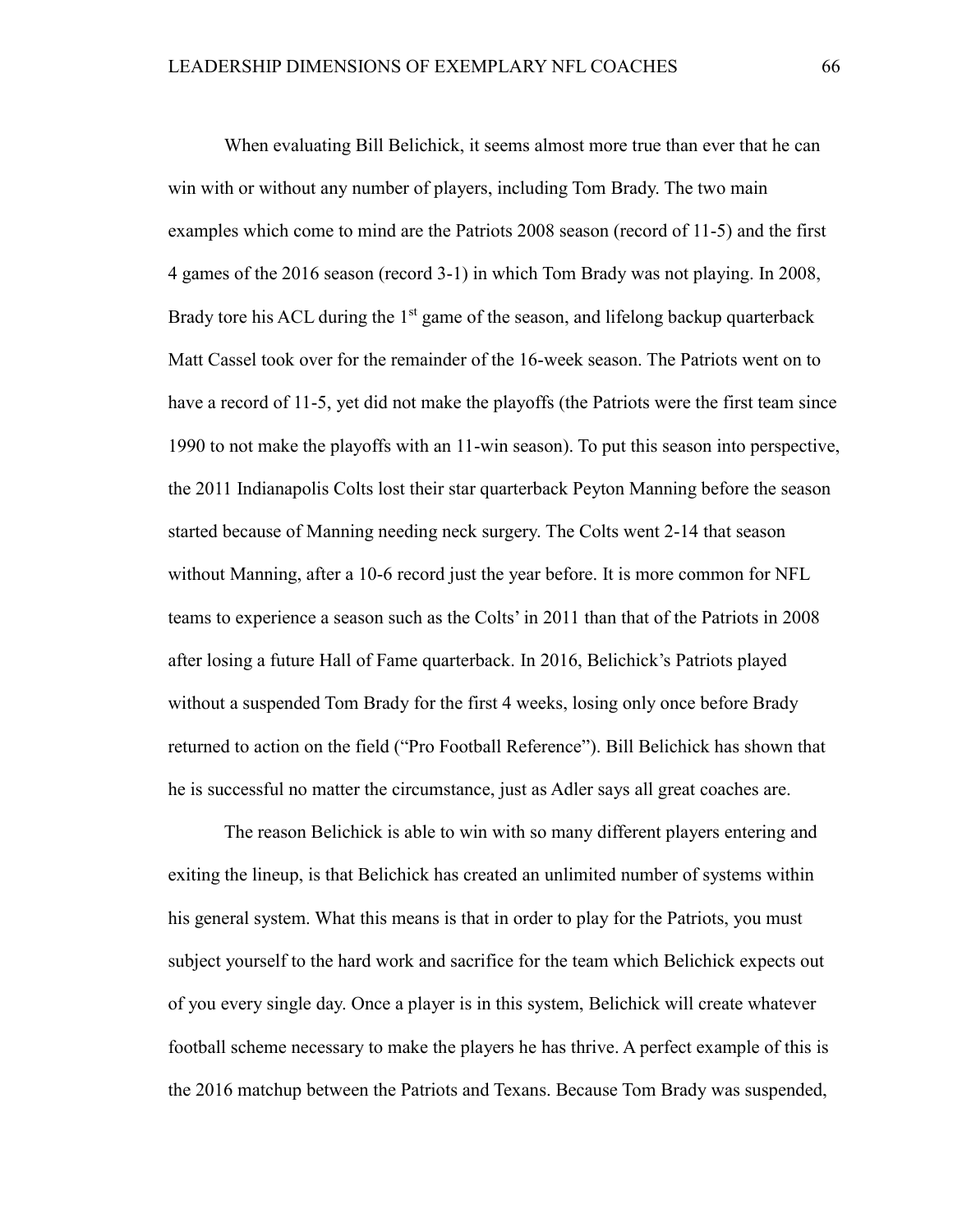and backup Jimmy Garoppolo was hurt, rookie Jacoby Brissett was the Patriots' starting quarterback (Cox). In the game, Brissett ran 27 yards for a touchdown on a naked bootleg play, making Brissett the first Patriots quarterback since 1976 to have a rushing touchdown from that far out (Cox). Not only that, but the Patriots do not run the naked bootleg with Tom Brady. Brady's strength as a quarterback is in the pocket, picking defenses apart from the protection of New England's high-quality offensive line. Most coaches would "play it safe", and have the 3<sup>rd</sup> string quarterback run mostly plays that the team is comfortable with, which are typically plays that the backup quarterbacks have practiced the most. However, Belichick and McDaniels (Patriots offensive coordinator) know that they put enough pressure on their players in practice that they can expect a 3<sup>rd</sup> string quarterback on their team to perform at a very high level.

When looking at the other greatest dynasty of the Super Bowl era, Chuck Noll's Steelers, one would expect Noll to have implemented a similar system to Belichick's. Chuck Noll's Steelers won the Super Bowl in 1974, 1975, 1978, and 1979. A system like Belichick's wouldn't be surprising to find in Pittsburg, in order for Noll to put together a string of 4 championships over 6 years. Belichick's 4 Super Bowl wins have come over the span of 14 years. Noll's Steelers were a very average team during the 1980's, all the way until Noll's retirement in 1991(McCaskey 267-269). No one can take away from what Chuck Noll was able to accomplish in the 1970's, which is something which may never happen again. Noll's success came because Noll was an incredible coach, and because he surrounded himself with great players and coaches. Belichick has able to maintain a much longer, sustained success because of the way his system works. Part of the reason why the Steelers lost their dominance in the NFL is because the star players,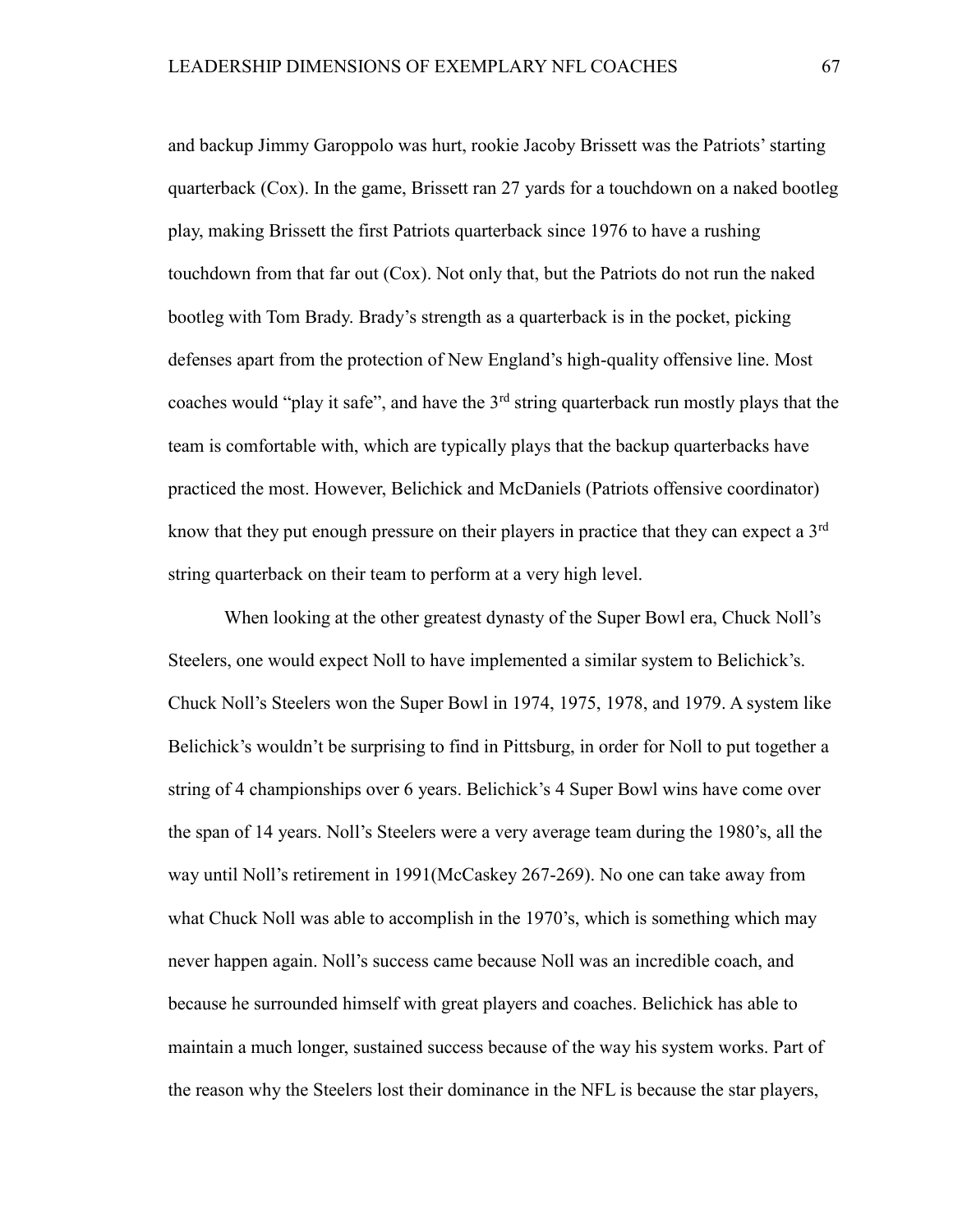around whom Noll developed his team, began retiring from the sport or leaving the team. The 11 Pittsburg Steelers players in the chart below are Pro-Bowl players who retired from football between 1980 and 1984.

| 1980         | 1981         | 1982      | 1983           | 1984          |
|--------------|--------------|-----------|----------------|---------------|
|              |              |           |                |               |
| Dwight White | Joe Greene   | Lynn Swan | Mel Blount     | Franco Harris |
|              |              |           |                |               |
|              | LC Greenwood | Jack Ham  | Terry Bradshaw | Jack Lambert  |
|              |              |           |                |               |
|              | Glen Edwards |           |                |               |
|              |              |           |                |               |
|              | Mike Wagner  |           |                |               |
|              |              |           |                |               |

When these players retired, Noll's team fell apart. After multiple losing seasons, Noll retired in 1991 (McCaskey 266-267). What Belichick's system has created is a team that wins, year after year, regardless of the players that come and go.

### **Coach-Quarterback Relationship**

While Belichick has found success without Tom Brady during his career, it would be naïve to believe that there isn't something special about the relationship Belichick and Brady have. The pair has been working together since Belichick drafted Brady as the 199th pick in the 2000 NFL Draft. Initially Brady was a backup for Drew Bledsoe, but Bledsoe became sidelined with an injury during the 2001 season, and Belichick stuck with Brady from that point on. Belichick "likes Brady's leadership qualities, his knowledge of the playbook, his practice habits, and most everything else about him" (McCaskey 360). Brady bought into the Belichick philosophy and system and has become almost an extension of Belichick. When Brady was asked about Belichick's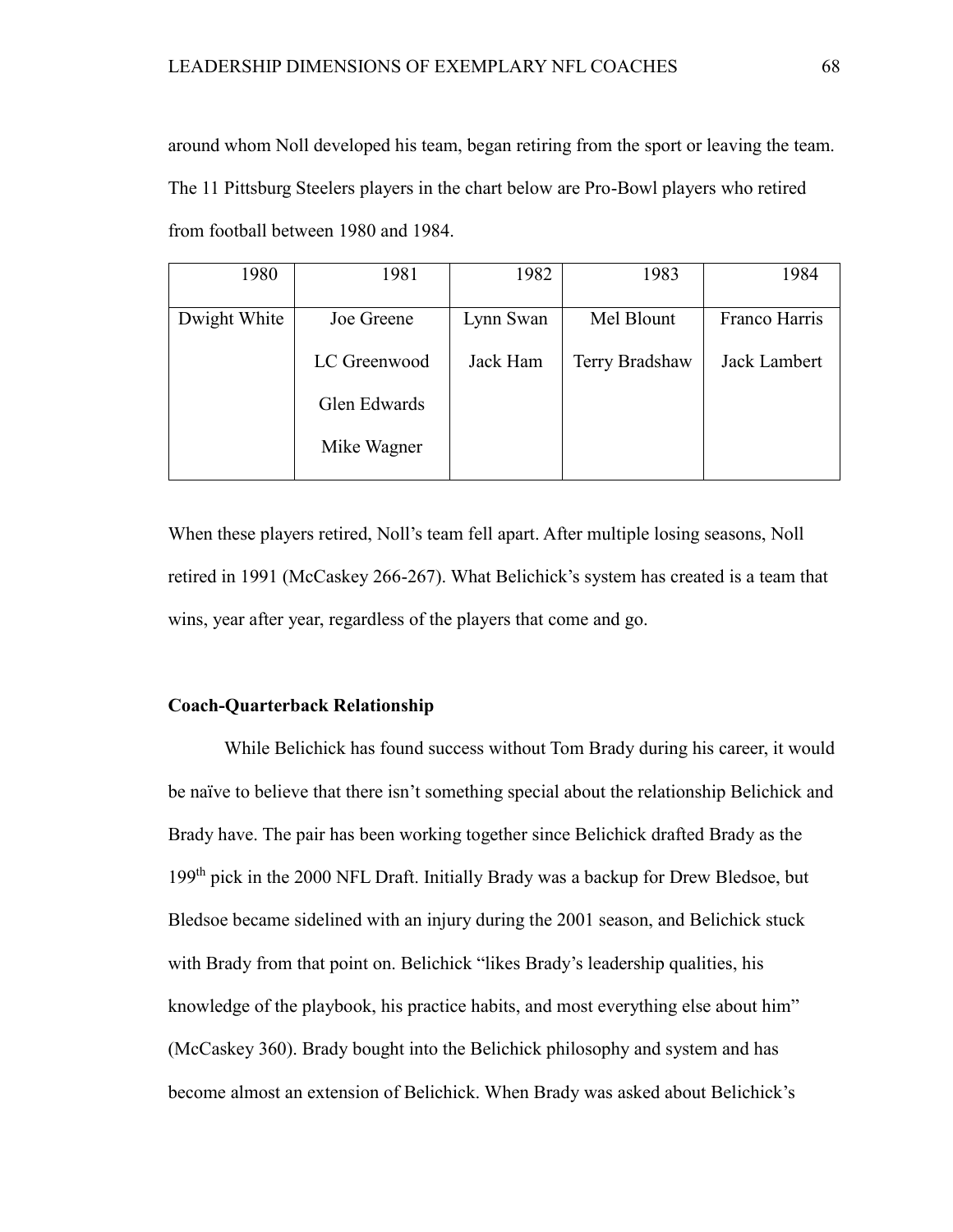comments that the transition from Brady to Garoppolo is "seamless", Brady was not surprised at all (Daniels). In fact, Brady emphasized Belichick's point, saying that he expects the backup quarterbacks to practice and prepare themselves as if they were the starting quarterback. Because of the relationship that they have been able to create together, Belichick doesn't have any issues with his "star" player like other teams do. Though Brady makes over \$20 million dollars a year at quarterback, and Belichick makes about \$7.5 million a year, Brady leads the Patriots team to do everything Belichick preaches ("Pro Football Reference"). Brady's leadership is part of what gives Belichick so much power among the New England players. The media plays a huge role in the way players' views of their coach can sway while they're not together as a team. One way Brady socializes players to follow Belichick's lead is by being an example to follow when speaking with the media. When a player as successful, famous, and influential as Tom Brady is telling the media that if everyone does their job, the team will be successful, Belichick's philosophy thrives. Having a quarterback who supports his head coach's decisions as much as Brady supports and works with Belichick is priceless. In the NFL, money speaks, and players who make a lot of money tend to do a lot of talking. Having Brady in his pocket has given Belichick control over each player in a way that most coaches do not. Quarterback-coach tandems have always been a large part of success within football programs.

Because the quarterback directs all plays on offense, quarterback play is a huge difference maker for teams. When a great quarterback is paired with an exceptional coach, those pairs tend to win a lot of games. A few examples from Adler's book *Coaching Matters* are Sammy Baugh and Ray Flaherty, Otto Graham and Paul Brown,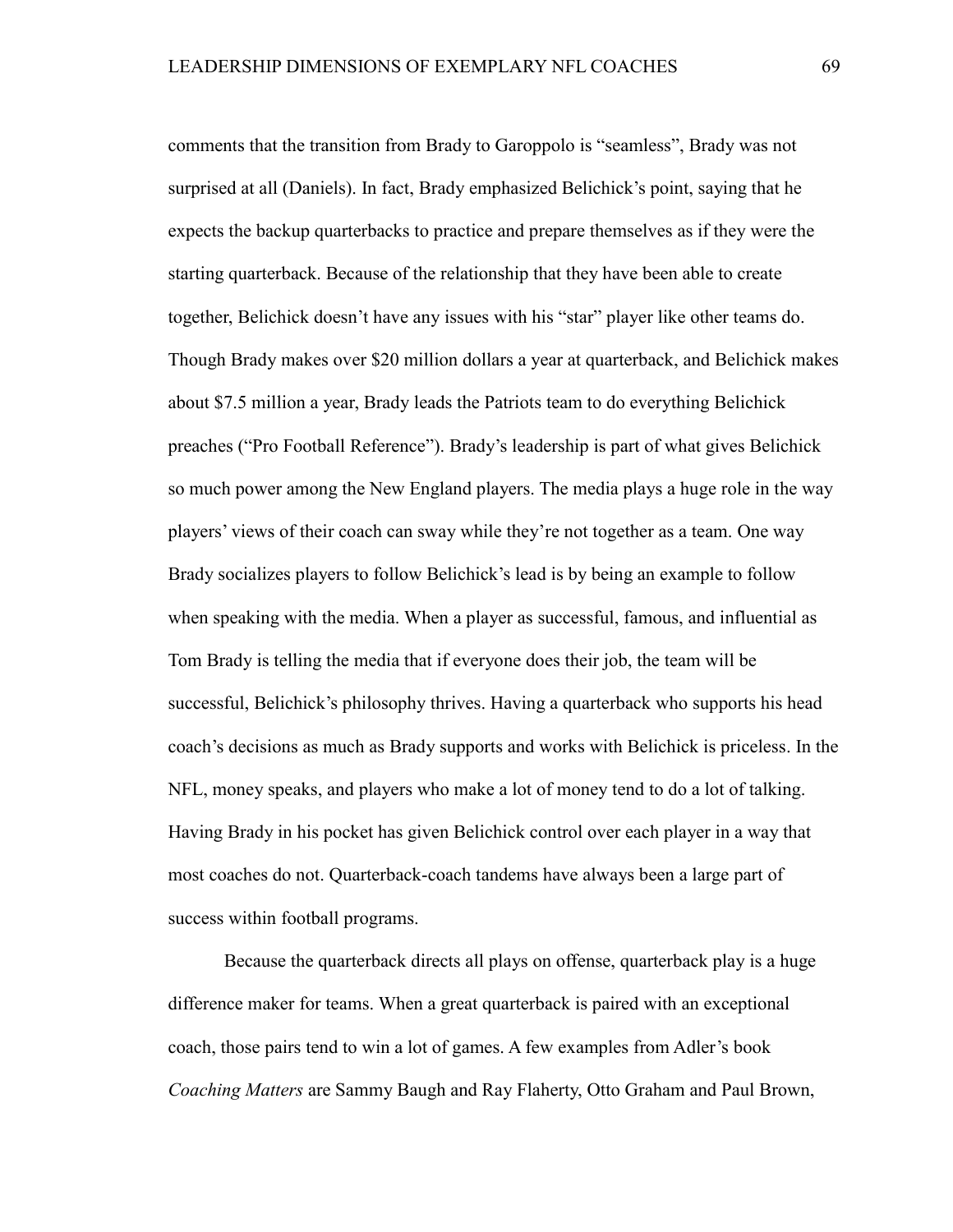Bart Starr and Vince Lombardi, Roger Staubach and Tom Landry, Fran Tarkenton and Bud Grant, Bob Griese and Don Shula, Terry Bradshaw and Chuck Noll, Joe Montana and Bill Walsh, Jim Kelly and Marv Levy, Phil Simms and Bill Parcells, and John Elway and Mike Shanahan (332). All of these players and coaches worked together to create more success than they would have apart. Skeptics say that some coaches are only considered great because their quarterbacks won them a lot of games. This is historically disproven, however, if one simply looks at the performance of the team with the star quarterback and without (Adler 334-336). In almost every case including that of Belichick and Brady, coaches have found success with other players as much as with the named quarterback. The relationship between Brady and Belichick seems to go beyond that of any tandem in NFL history. Despite the fact that many regard Belichick as a football genius, he has gained enough respect for Brady that he regularly asks for and uses Brady's advice on what to do in game plans (*A Football Life: Bill Belichick*). In the NFL network documentary series, Brady and Belichick sit in an office talking about the best ways to run a certain play against Ed Reed and the Baltimore Ravens. The amount of respect that can be seen throughout the film between the two men is something very special, and makes their relationship something that differentiates Belichick as a head coach from the rest of the coaches in the NFL.

When it comes down to it, Bill Belichick's personality and attitude, football system, and relationship with Brady have allowed him to unleash the full potential of his schematic football knowledge. Many coaches are gifted with great amounts of football knowledge, but are never able to realize that potential on the field because they are lacking in one of these categories which Belichick has mastered. Belichick is the only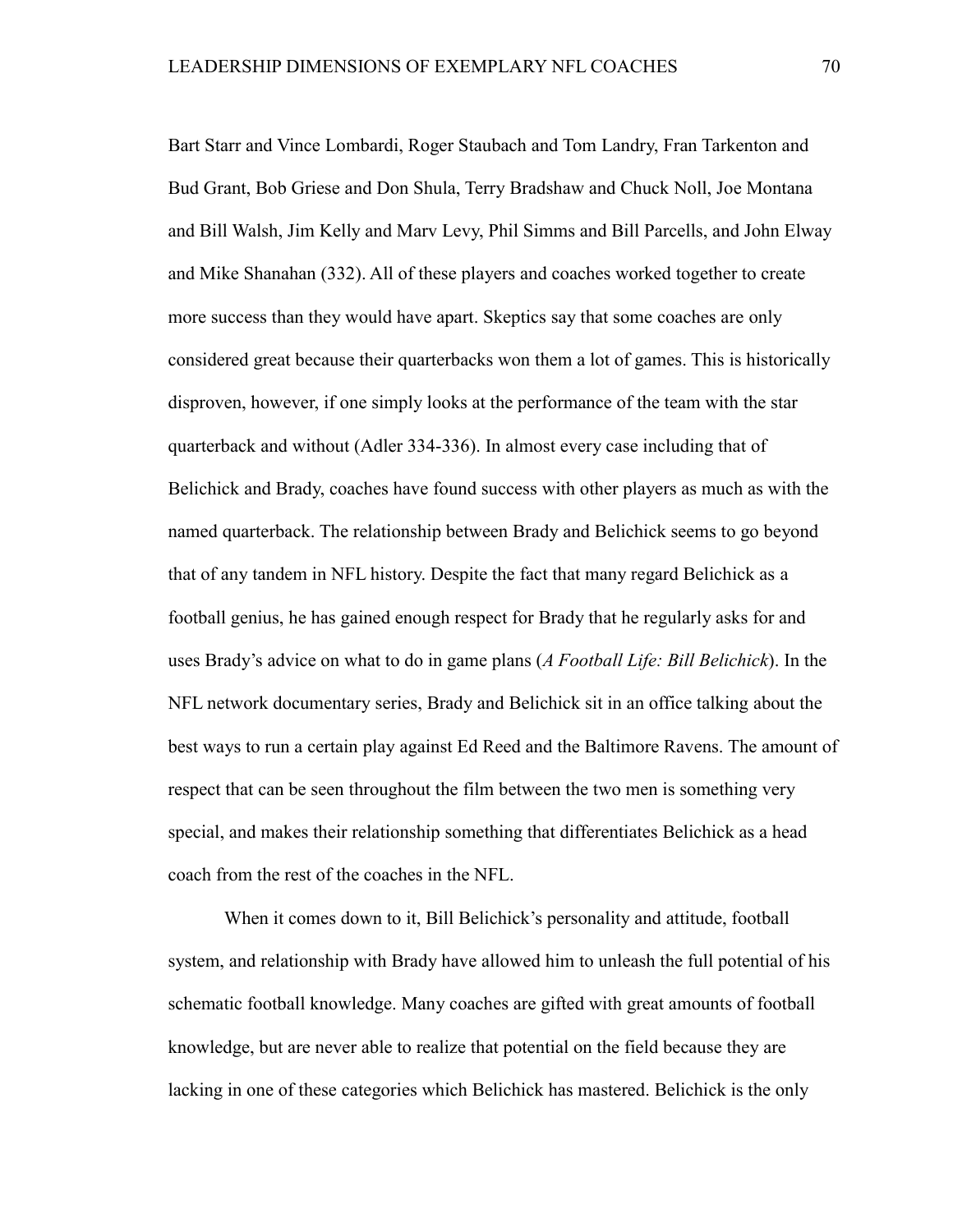coach in the last few decades to have truly historic amounts of success, and the full measure of his success is still yet to be known.

# **Conclusion**

Evaluating the effectiveness of NFL coaches can be very difficult because they are simply one person out of hundreds who are involved in each NFL team's franchise. By evaluating a great number of NFL coaches throughout history, Adler was able to create a reasonable argument that despite the head coach's surroundings, the head coach is the most consequential player in the grand scheme of a team's success or failure. Adler was able to do this through intensive research on 10 coaches whom he recognized as the best of all time. This list did not include Bill Belichick, since it was written in 2003, at which time Belichick had only been at the helm of New England for 3 seasons. Within the list of Adler's 10 selected coaches though, he identified ownership, players, and luck as the most common claims against the head coach as being the team's main reason for success. In each of the 10 coaches' cases, Adler was able to find examples of situations in which each coach was able to win games with his team without either the ownership or players that critics were claiming were more responsible for the team's success. If this is true, the 32 head coaches in the NFL have much more power in this multi-billion-dollar entertainment industry than they realize.

One coach who absolutely knows the amount of impact he has on the success or failure of his team is Bill Belichick. As a student of the game, Belichick knows what coaches before him have had to do to achieve greatness and he does not hesitate to put in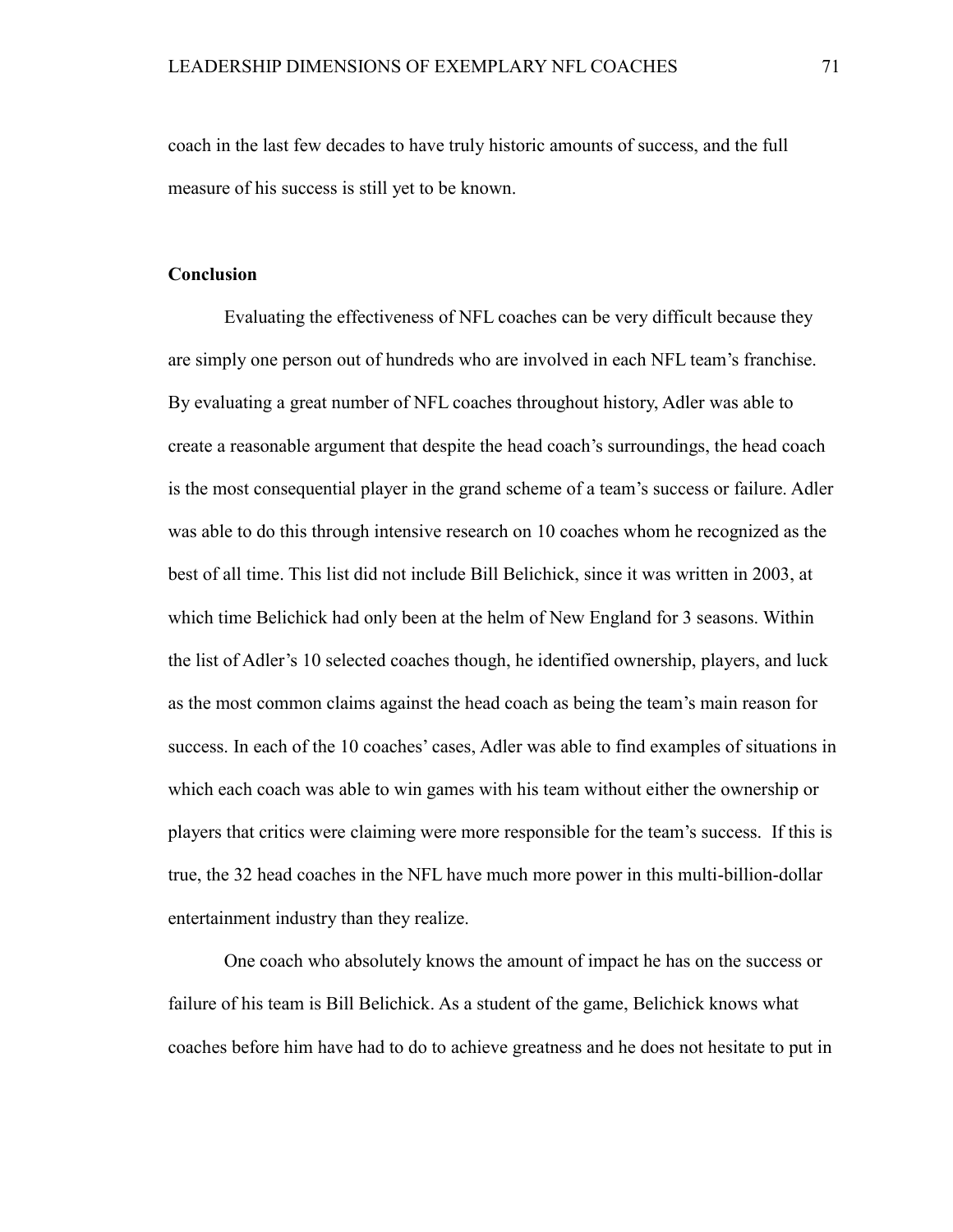the work that it takes. As he has done for his team for many years, Belichick has put himself in the best position to be successful as a head coach.

Belichick constantly talks about how he does everything he can to put his team in the best position to win games. In this exact manner, Belichick's life seems as though it were a strategic plan to set so that he would be in an advantageous position at some point in his life to be a great head coach in the NFL. Through his many years studying the game with his father, to his many duties as an assistant on different NFL teams, Belichick was always learning. He learned about how to put together a team and earn their respect. Both of these tools would be incredibly helpful in Belichick's time with New England.

When looking at Bill Belichick from a distance, it's easy to say that he is just a good coach who has been in the right situation to win a lot of football games. When he's studied on a much more detailed level however, it becomes very clear that Belichick is intrinsically motivated to be more successful than almost anyone around him. He spends as little time in the spotlight as he can. He keeps his Super Bowl rings "in a box somewhere", and dismisses them anytime a reporter asks him about them ("A Football Life: Bill Belichick"). This casual dismissal of the rings, which are symbols of greatness in the NFL, shows that Belichick isn't the type of person who is willing to allow complacency into his life. The only Super Bowl ring he wants is the next one. Whenever he is asked about a decision he made for the team, his answer is that he did what he thought would give his team the best chance to win the game. When he's working, his entire focus is on what he can do to make his team better and win the next game. Though he cares about his players and assistant coaches, he will never allow them to come between his team and a win. Players learn early on with Belichick that he expects 100%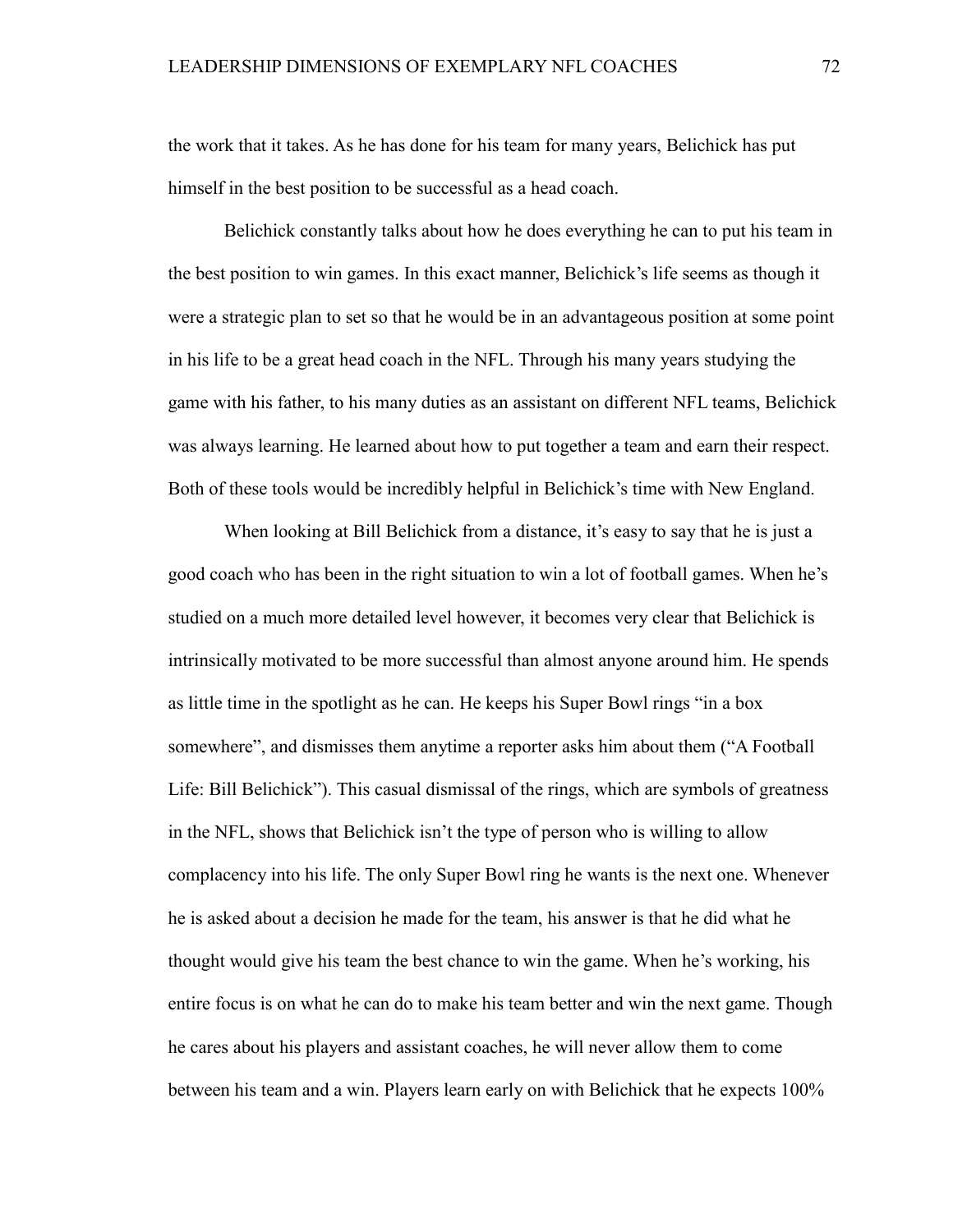effort, all the time if you hope to play for him. Even though Belichick's story seems very convincing, some doubt just how much Belichick contributes to the Patriots' success over the last 16 seasons.

It can be argued that Belichick has been at an advantage at the helm of the Patriots over the years with Tom Brady as his quarterback. However, Belichick has had the ability to produce winning records in 2008 (11-5) and 2016 without his star quarterback. This is something that "good" NFL coaches have not been able to achieve. Belichick's system in New England has been proven to work, and Belichick's confidence in it is unfailing. There are few (if any) coaches in the NFL today who would trade away one of their top players (Jamie Collins, LB) in the middle of the season when their team holds the best record (7-1) in the NFL, as Belichick did just weeks ago. Belichick is respected a great deal by his players. He makes his agenda of "team first, no matter what" abundantly clear. When Collins was traded, the rest of the Patriots moved on and continued to work toward the team's goal of a championship. Because Belichick has never faltered in the way he leads his team, his behavior is as predictable from a coach as any player can ask.

Overall, the personal and tactical dimensions that differentiate Belichick have defined many other coaches throughout NFL history. The difference in many cases in which a head coach was unsuccessful can be found in the details more often than not. Coaches must have both the football knowledge and the ability to teach their players how to execute on the field, otherwise their football tactics and scheme are worthless. In the same way, a coach may care about his players a great deal, but if they don't have respect for that coach, the relationships needed to build a championship team will never be formed. The successful coaches have pieced together all the components needed to have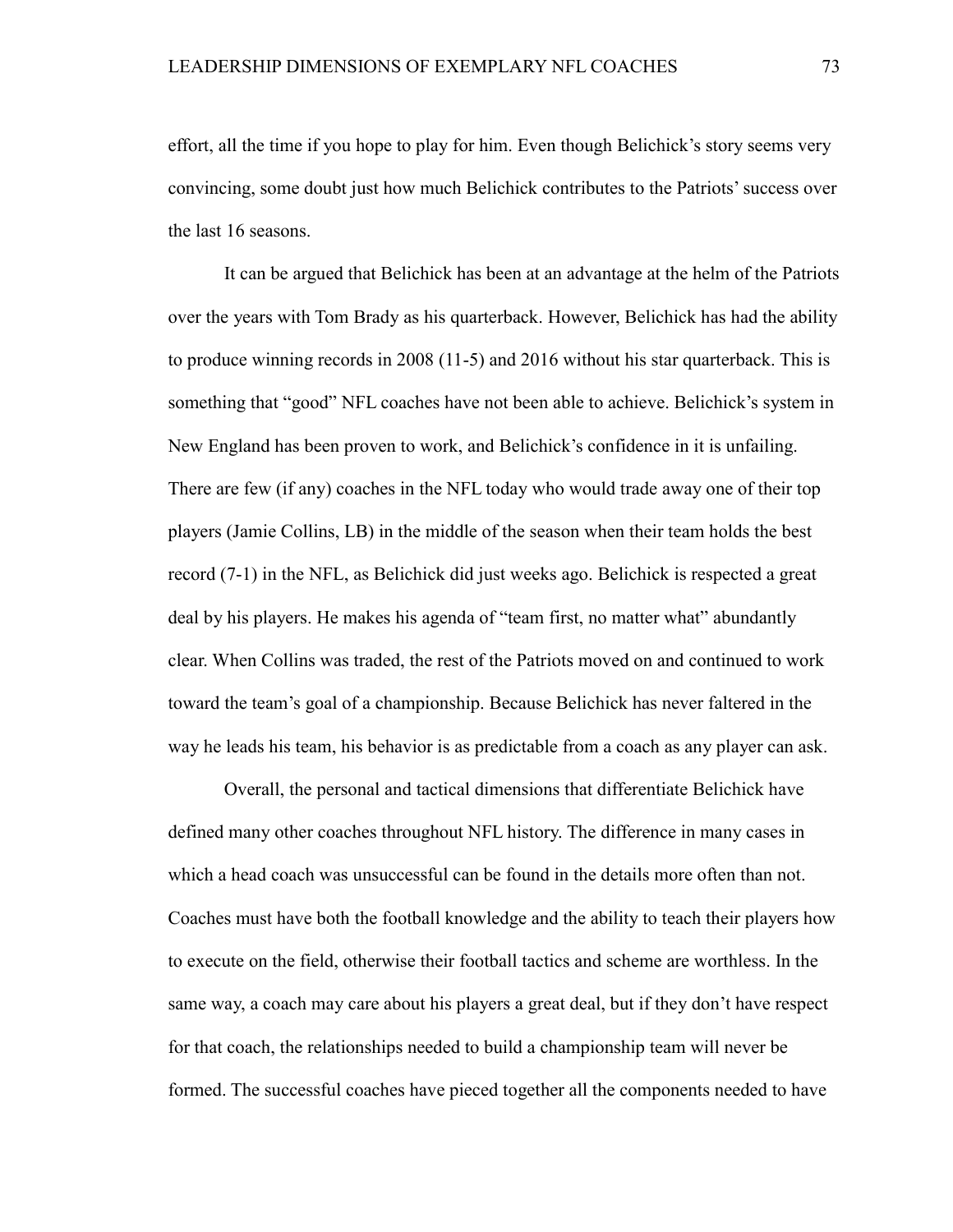the personal attributes and tactical knowledge and creativity to win games consistently, regardless of the situations which surround them.

Bill Belichick is the most successful coach in the NFL today for several reasons. Leader-member exchange between Belichick and his players is higher than anywhere else because of the respect Belichick has earned from his player more than anything else. He may not always be liked, but his players understand what is expected of them and they respond positively to Belichick's expectations with higher performance on the field. Another reason Belichick's teams are so successful is that his players mimic the behaviors which he role models. Because his players respect him and the success he's made for himself, they embrace his messages of "do your job" and "team first" and it shows when Patriots players are interviewed after games, as was seen previously in an example of Tom Brady's responses closely matching Belichick's responses to questions about the team in separate media interviews. The last, and possibly most intriguing reason for Belichick's success is that he has managed to take vast stores of football knowledge and apply the information he needs at will to adjust the system he's made in New England so as to best suit the players who are available to him. By confidently and consistently using his system, Belichick has maximized the potential of each player on his roster. This system is not one in which a new player is plugged into a vacated spot and is expected to perform the exact same tasks. Though the system is structured, Belichick will adjust his offensive or defensive scheme to best fit the players he has available, never putting his men at a disadvantage he could foresee on the field. The other half of the puzzle which Belichick does better than anyone, is use his own system and its strengths in whichever way he feels takes away the opposing team's strengths.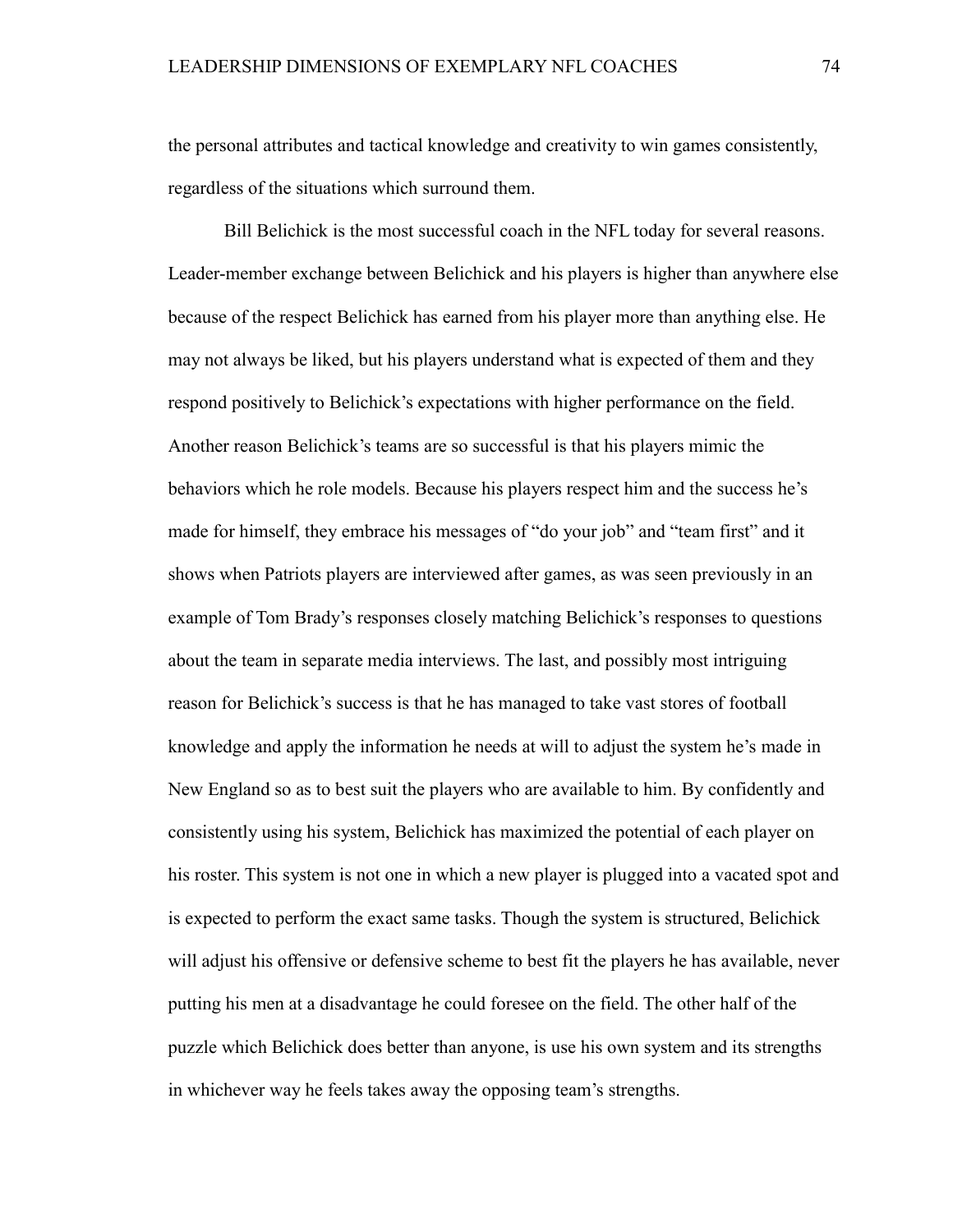Understanding why Belichick is so successful cannot be pinpointed to any specific practice or technique. If one of the reasons for Belichick's success is taken away, he would not have found near the amount of success he has today. Because of the competition level and amount of money on the line in the NFL, a head coach cannot expect to last long without mastering his own formula for success. Because of the complexity of the NFL and the differences in every team from year to year, it is impossible to say what factors are exact causes for a coach's success. In the future, if an NFL owner wanted to be in a better position to hire the best coach possible for his team's success, it would be wise for that owner to invest in this research.

Among the collection of all-time great coaches, there have been several common behavioral aspects which repeatedly show up throughout history. Each of the successful coaches studied was organized in the way they went about hard work. These coaches push their players to the limit to make them better, but never without a greater lesson being involved in the training. Each of these great coaches has hundreds of short term goals that, if accomplished, lead their team to perform at the highest possible level. Along with high levels of organizational abilities, these coaches were all gifted communicators. This is not to say that their public speaking skills were exceptional, but rather that when they communicate with the players, coaches, and others around them, the message gets across. As would be expected, each greatly successful head coach was blessed with not only the ability to understand a great deal about football, but also the ability to recognize his own weaknesses in the area of football knowledge. The great coaches knew what people to surround themselves with so as to fill any gaps in their own football knowledge. Humility is necessary for this, and present in each great NFL coach. For many of the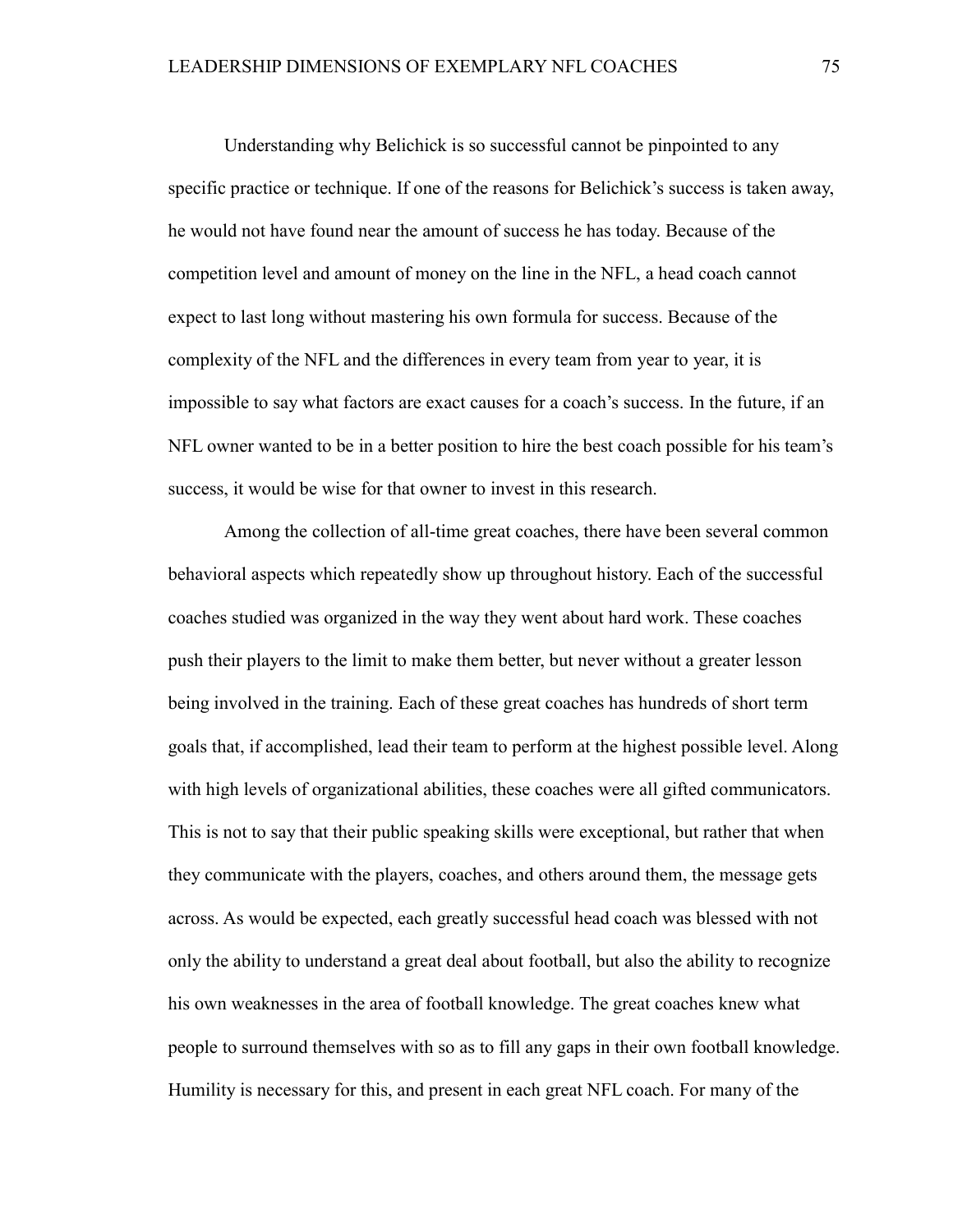great coaches, this humility came from a place of complete confidence. The great coaches knew what they were doing, how to do it, and that maintaining a humble persona would be beneficial to the relationships they would have with their players.

Interestingly, integrity does not always show up in the category of commonalities of the great head coaches of NFL history. Though they all seem to be "good" people, probably half of them repeatedly engaged in actions which some would considered questionable. Bending the rules, or even cheating, is something that most of the best NFL coaches have been accused of during their careers. It's very common for great coaches to find out where the line is, in terms of certain NFL rules, and getting as close as possible to crossing that line. Bill Belichick is the perfect example of a great coach today who likes to bend the rules whenever he gets the chance.

Another interesting inconsistency between great head coaches lies in their backgrounds. Though all of them have had extensive learning experiences as assistants in the NFL, or head coaches in high school or college football, not all coaches have actually been successful football players. Of today's 32 NFL coaches, the best 5 are, arguably, Bill Belichick, Pete Carroll, Mike McCarthy, Mike Tomlin, and John Harbaugh. None of these coaches actually played football in the NFL (Seifert). In fact, in the last 20 years, few great coaches were great players. More today than in the past, there seems to be little correlation between ability to play in the NFL and being able to coach in the NFL.

The next great coach of the NFL may be a current coach that simply hasn't had enough time to show his coaching greatness. 13 head coaches are in their  $1<sup>st</sup>$  or second season with their specific team this year. The most successful of these 13 coaches are Gary Kubiak (Denver Broncos), Jack Del Rio (Oakland Raiders), and Ben McAdoo (New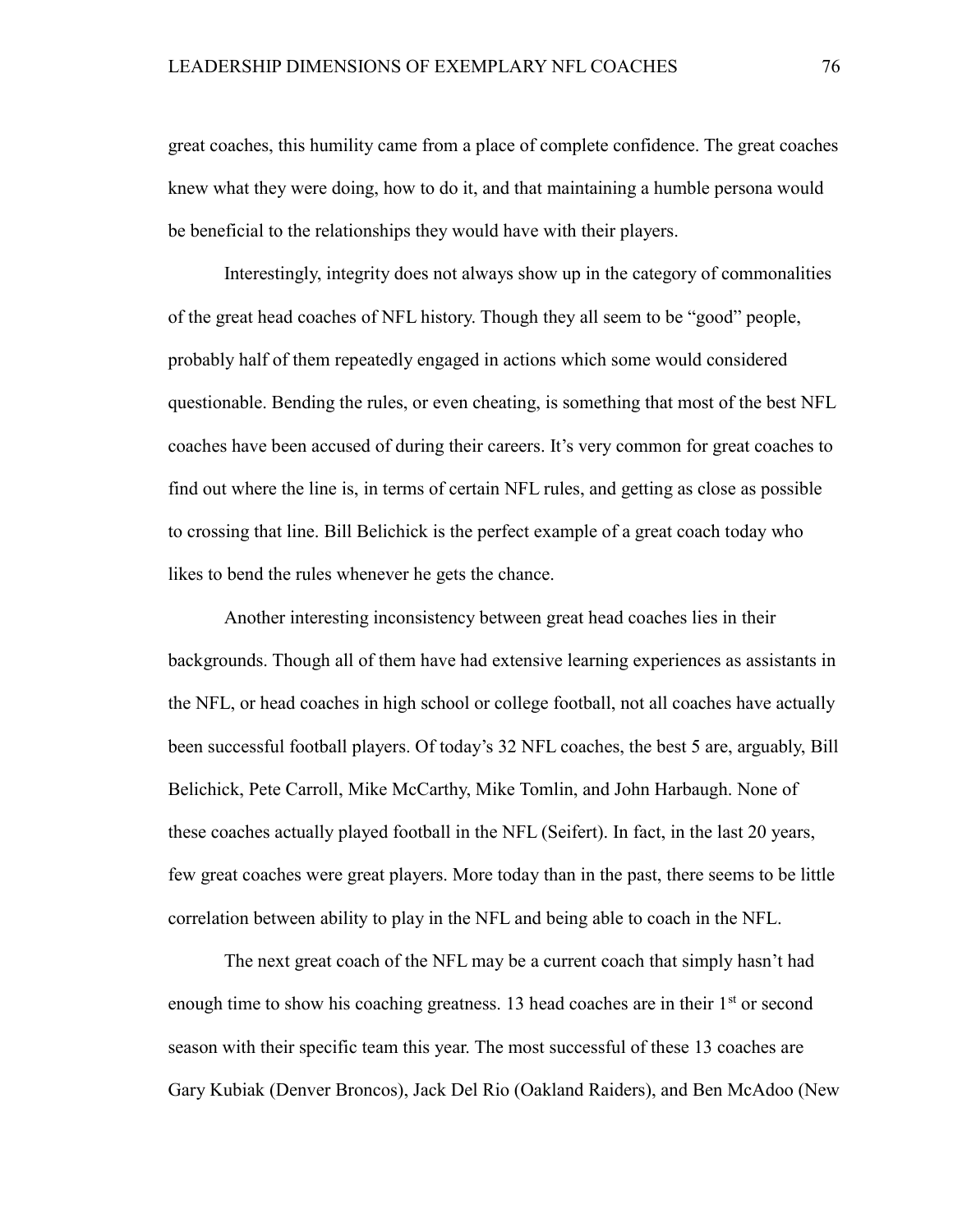York Giants). Throughout history, several great coaches began their careers by turning around teams that were notoriously poor for 10 or more seasons. Vince Lombardi (Green Bay Packers), Paul Brown (Cleveland Browns) and Bill Walsh (San Francisco 49ers) have each turned around failing teams. Jack Del Rio's Oakland Raiders have the potential of becoming the next poor team to run around if they continue the success they've found in 2016. Del Rio's commitment to bringing success back to Oakland has been fruitful during this 2016 season. In an interview with TV show host, Colin Cowherd, Del Rio talks about how much he has improved as a coach and how he understands players in a better way than he ever has, and how's that's helped him become a better coach. Along with McAdoo and Kubiak, I believe Del Rio has the highest potential of any coaches today to become the next great coach.

Within the field of studying NFL coaches, future research could involve psychological testing of NFL players and coaches to better understand their relationships. For example, future research on player-coach relationships could be done in the area of predictability of actions. Though it has never been researched at length, consistency of a coach's action could have a great deal to do with the trust players have for their coaches. This paper provides context for future research that hopes to uncover what causes success in the NFL, or even sports in general.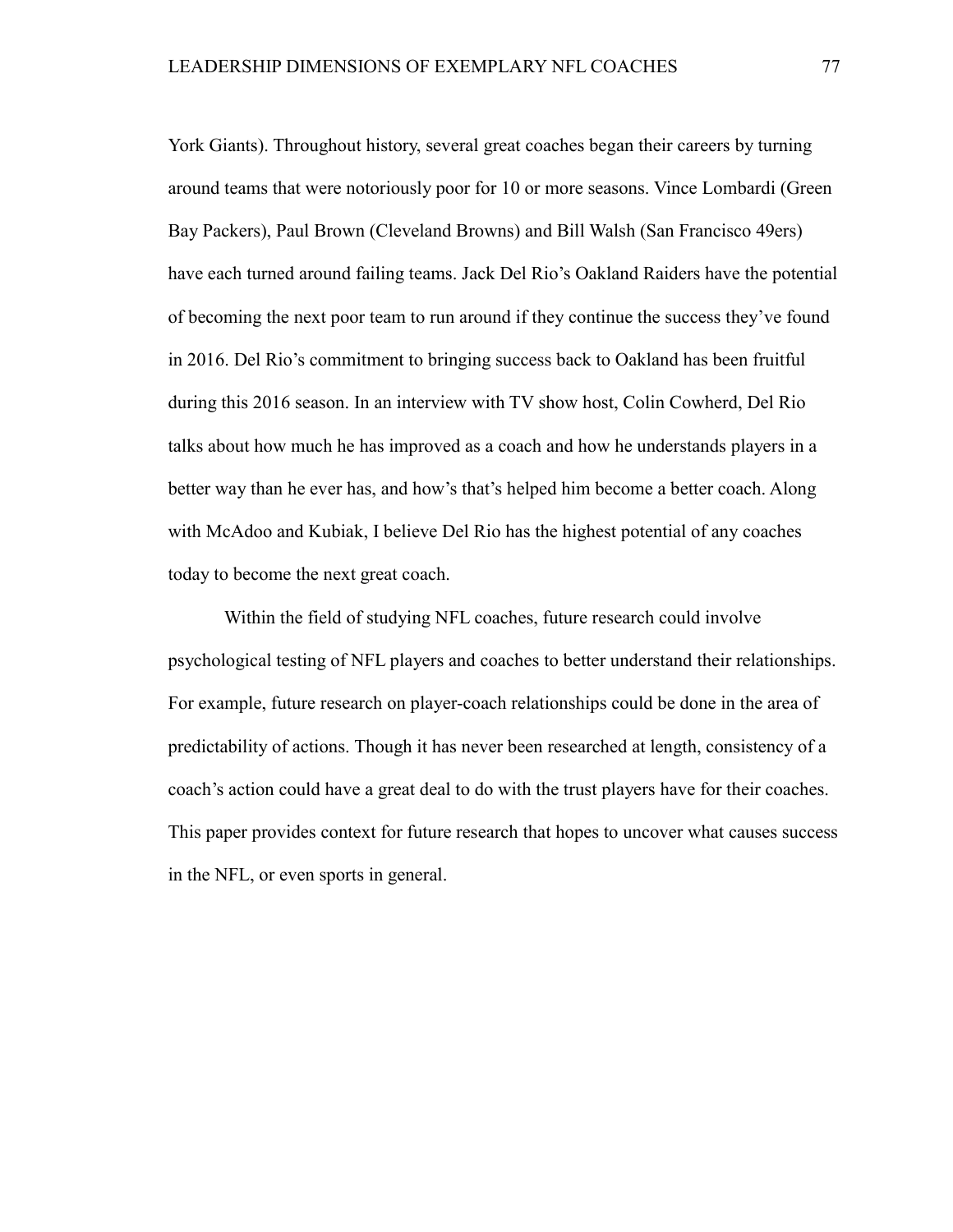# References

- A Football Life: Bill Belichick. Perf. Josh Charles. NFL Network, 2011. 15 Sept. 2011. Web. 21 Nov. 2016.
- Adler, Brad. Coaching Matters: Leadership and Tactics of the NFL's Ten Greatest Coaches. Washington, D.C.: Brassey's, 2003. Print.
- Belzer, Jason. "Thanks To Roger Goodell, NFL Revenues Projected to Surpass \$13 Billion in 2016." Forbes. Forbes Magazine, 29 Feb. 2016. Web. 28 Nov. 2016.
- Brinson, Will. "Bills Coach Rex Ryan on Winning a Super Bowl: 'It's Going to Happen'" CBSSports.com. CBS Sports Digital, 18 Aug. 2015. Web. 14 Nov. 2016.
- Brinson, Will. "This Jamie Collins Quote Might Provide Insight into Why Bill Belichick Traded Him." CBSSports.com. CBS Sports Digital, 01 Nov. 2016. Web. 02 Nov. 2016.
- Brown, Scott. "Legendary Steelers Coach Noll Dies at 82." ESPN.com. ESPN, 14 June 2014. Web. 18 Oct. 2016.
- "Coaching Tree, Legacy of Walsh, Holmgren." ESPN.com. ESPN, 10 June 2013. Web. 07 Nov. 2016.
- Cox, Zach. "Jacoby Brissett Rushes For Longest Touchdown By Patriots QB Since 1976." NESN.com. New England Sports Network, 22 Sept. 2016. Web. 20 Nov. 2016.
- Daniels, Mark. "Bill Belichick Gives High Praise to Jimmy Garoppolo When Talking about Tom Brady." Providencejournal.com. Providence Journal, 18 Nov. 2016. Web. 20 Nov. 2016.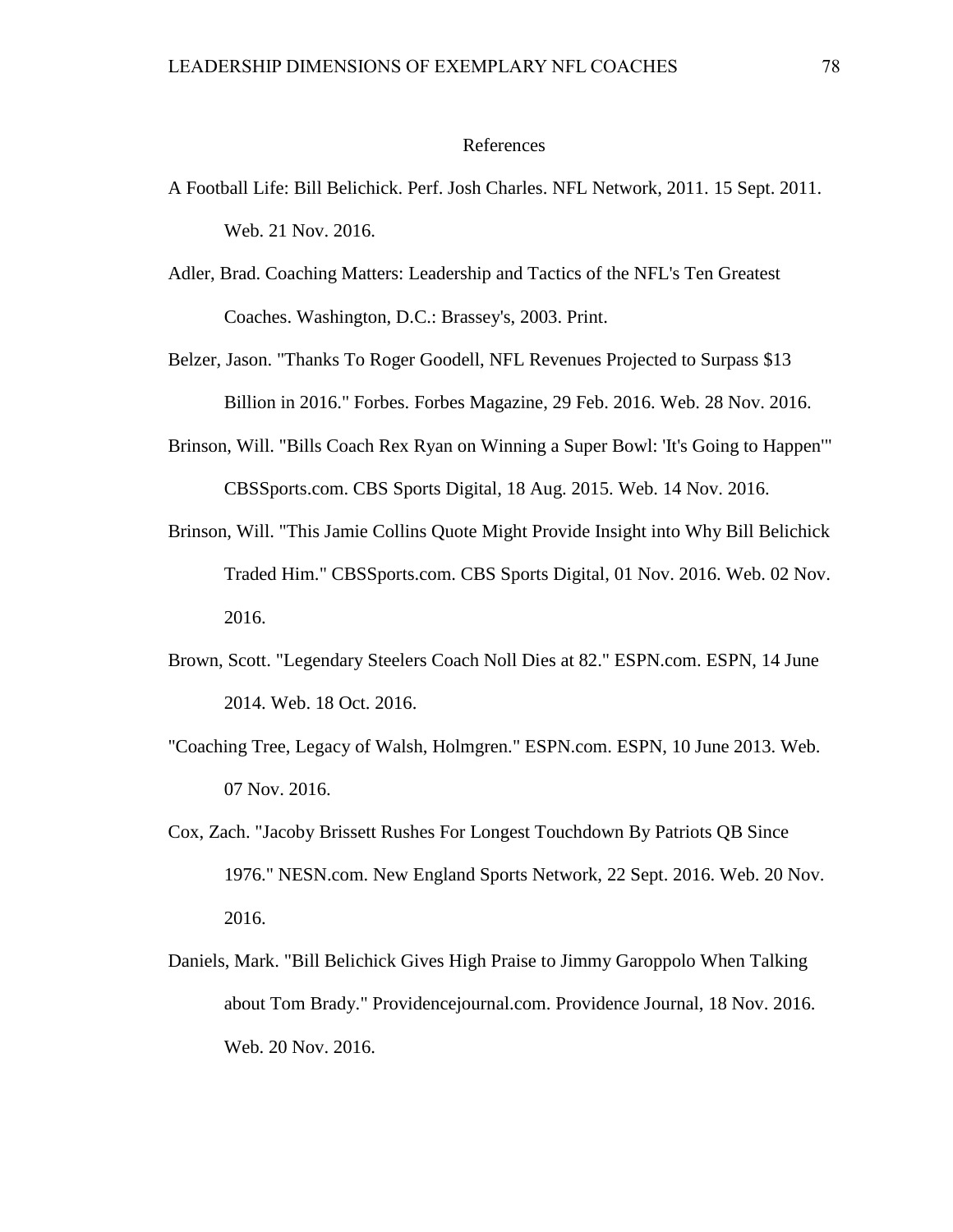De La Rosa, Poch. "Top 15 Worst Locker Room Cancers in NFL History."

TheSportster.com. The Sportster, 7 Jan. 2015. Web. 21 Nov. 2016.

- Dubin, Jared. "WATCH: Rex Ryan Poses as a Reporter to Ask Julian Edelman If He'll Play QB." CBSSports.com. CBS Sports Digital, 28 Sept. 2016. Web. 14 Nov. 2016.
- "Evolution of the NFL Player." Nfl.com. National Football League, n.d. Web. 21 Nov. 2016.
- Farmer, Sam. "Ask Farmer: Why Do Teams Script Their Plays, like the 49ers' First 15?" Los Angeles Times. Los Angeles Times, 1 Nov. 2015. Web. 06 Nov. 2016.
- Forbes. "Total Revenue of All National Football League Teams from 2001 to 2015 (in Billion U.S. Dollars) \*." Statista - The Statistics Portal. Statista. September 2016. Web. 28 Nov 2016.
- Fleming, David. "The Building of Bill Belichick." ESPN.com. ESPN, 4 Oct. 2016. Web. 18 Nov. 2016.
- Frenz, Erik. "Bill Belichick's Coaching Tree Has Branches Both Lush and Barren." Boston.com. The New York Times, 3 Jan. 2015. Web. 16 Nov. 2016.
- "Game Notes: Annual Achievement Patriots Earn 16th Straight Winning Season." Patriots.com. New England Patriots, 27 Nov. 2016. Web. 28 Nov. 2016.
- Gantt, Darin. "Bruce Arians Was Willing to Call out Players by Name After loss." ProFootballTalk. NBC Sports, 13 Sept. 2016. Web. 14 Nov. 2016.
- Glauber, Bob. "Glauber: Rex Ryan Still Harpooning Belichick." Newsday.com. Newsday, 19 Sept. 2015. Web. 14 Nov. 2016.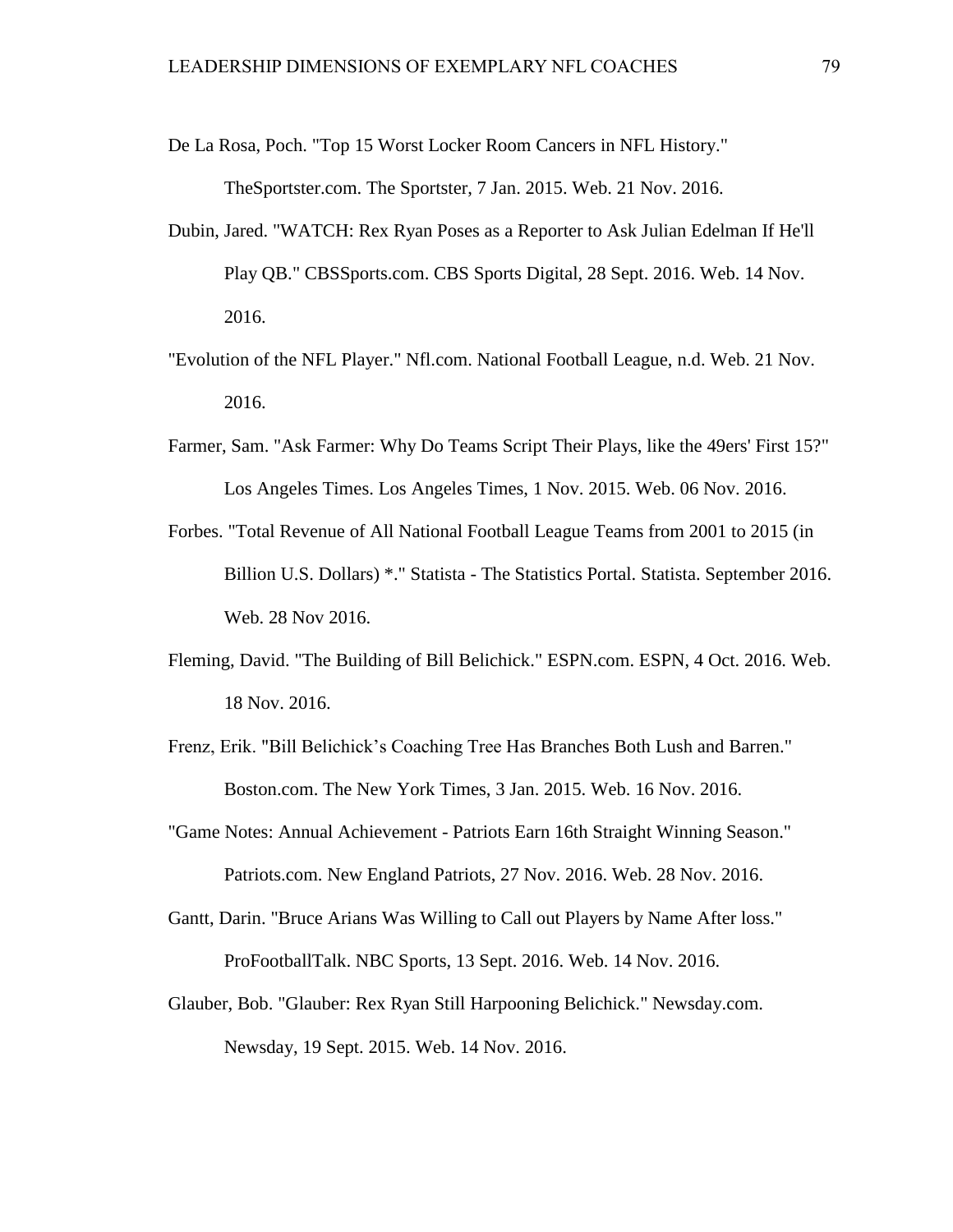Graham, Tim. "Flash Points: Franchise-turning Events." ESPN.com. ESPN, 26 May 2011. Web. 07 Nov. 2016.

"Greatest Coaches in NFL History." ESPN.com. ESPN, n.d. Web. 21 Nov. 2016.

- "History of Football." Www.profootballhof.com. Pro Football Hall of Fame, n.d. Web. 27 Nov. 2016.
- Kienzler, Max. "George Halas vs. Vince Lombardi: Who Affected Pro Football More?" BleacherReport.com. Bleacher Report, 12 June 2009. Web. 28 Nov. 2016.
- Kinkhabwala, Aditi. "So What Makes Belichick Great?" WSJ. Wsj.com, 14 Jan. 2011. Web. 16 Nov. 2016.
- Layden, Tim. "The Ryan Family Defense: How Buddy Ryan Invented the 46." SI.com. Sports Illustrated, 28 June 2016. Web. 7 Nov. 2016.
- McCaskey, Patrick. Pillars of the NFL: Coaches Who Have Won Three or More Championships. Crystal Lake: Sporting Chance, 2014. Print.
- Montecruz, Lazaro. "Shula vs Belichick: Who Is the Greatest?" PhinPhanatic.com. FanSided Inc, 24 Aug. 2016. Web. 01 Nov. 2016.
- McKinney, James. "Don Shula: A Brief History and A Very Happy 85th Birthday." The Phinsider. Vox Media Inc., 04 Jan. 2015. Web. 20 Oct. 2016.
- "NFL 2016 Player Salaries." Pro-Football-Reference.com. Sports Reference, n.d. Web. 11 Nov. 2016.
- Orr, Connor. "Harrison: Pats Coaching Staff Outsmarted Themselves." NFL.com. NFL Enterprises LLC, 14 Nov. 2016. Web. 15 Nov. 2016.
- Pro Football Reference. "Coaches." Pro-Football-Reference.com. Sports Reference, n.d. Web. 06 Nov. 2016.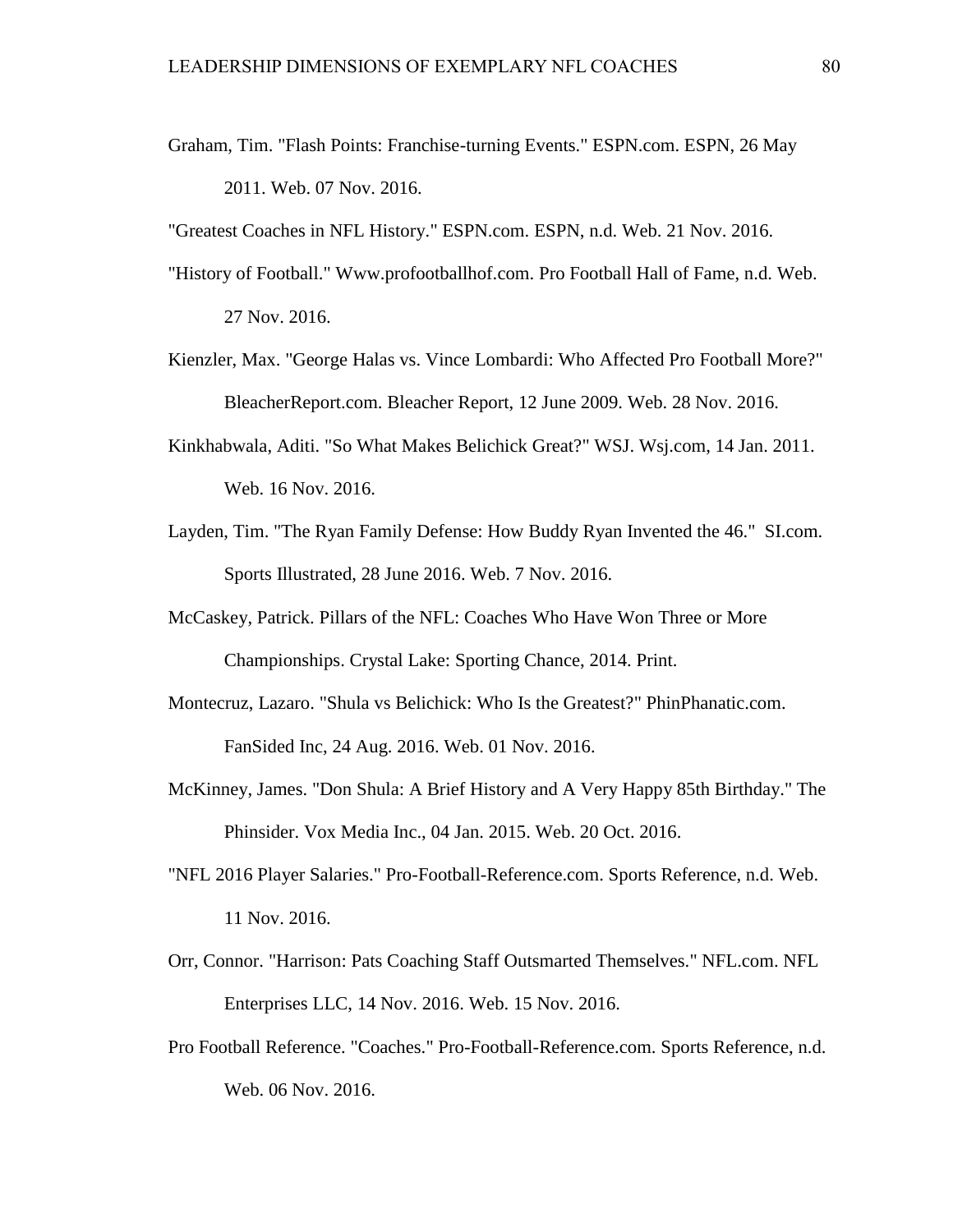- Pro Football Reference. "Terry Bradshaw Stats." Pro-Football-Reference.com. Sports Reference, n.d. Web. 06 Nov. 2016.
- Rosenthal, Gregg. "Tom Coughlin: There's Nobody Else to Blame but Me." NFL.com. NFL Enterprises LLC, 14 Sept. 2015. Web. 14 Nov. 2016.

Schottey, Michael. "How NFL Became Sports' Most Competitive League."

BleacherReport.com. Bleacher Report, 27 Nov. 2016. Web. 28 Nov. 2016.

- Seed, Shawna. "Bill Walsh: Offensive Patriarch." ESPN.com. ESPN, 10 June 2013. Web. 17 Oct. 2016.
- Seed, Shawna. "Chuck Noll: Key to a Franchise." ESPN.com. ESPN, 7 June 2013. Web. 17 Oct. 2016.
- Seed, Shawna. "Paul Brown: New Ways to Win." ESPN.com. ESPN, 6 June 2013. Web. 16 Oct. 2016.
- Seed, Shawna. "Vince Lombardi: Simply the Best." ESPN.com. ESPN, 11 June 2013. Web. 17 Oct. 2016.
- Seifert, Kevin. "Ranking the Playing Careers of All 32 NFL Head Coaches." ESPN.com. ESPN, 23 June 2016. Web. 29 Nov. 2016.
- Smith, Brian. "Oilers' 1993 Season unlike Any Other." Houston Chronicle. Hearst Newspapers, 27 Dec. 2013. Web. 07 Nov. 2016.
- Stone, Kevin. "Curly Lambeau: Packers Founder." ESPN.com. ESPN, 1 June 2013. Web. 15 Oct. 2016.
- Stone, Kevin. "Don Shula: Unmatched Winner." ESPN.com. ESPN, 9 June 2013. Web. 15 Oct. 2016.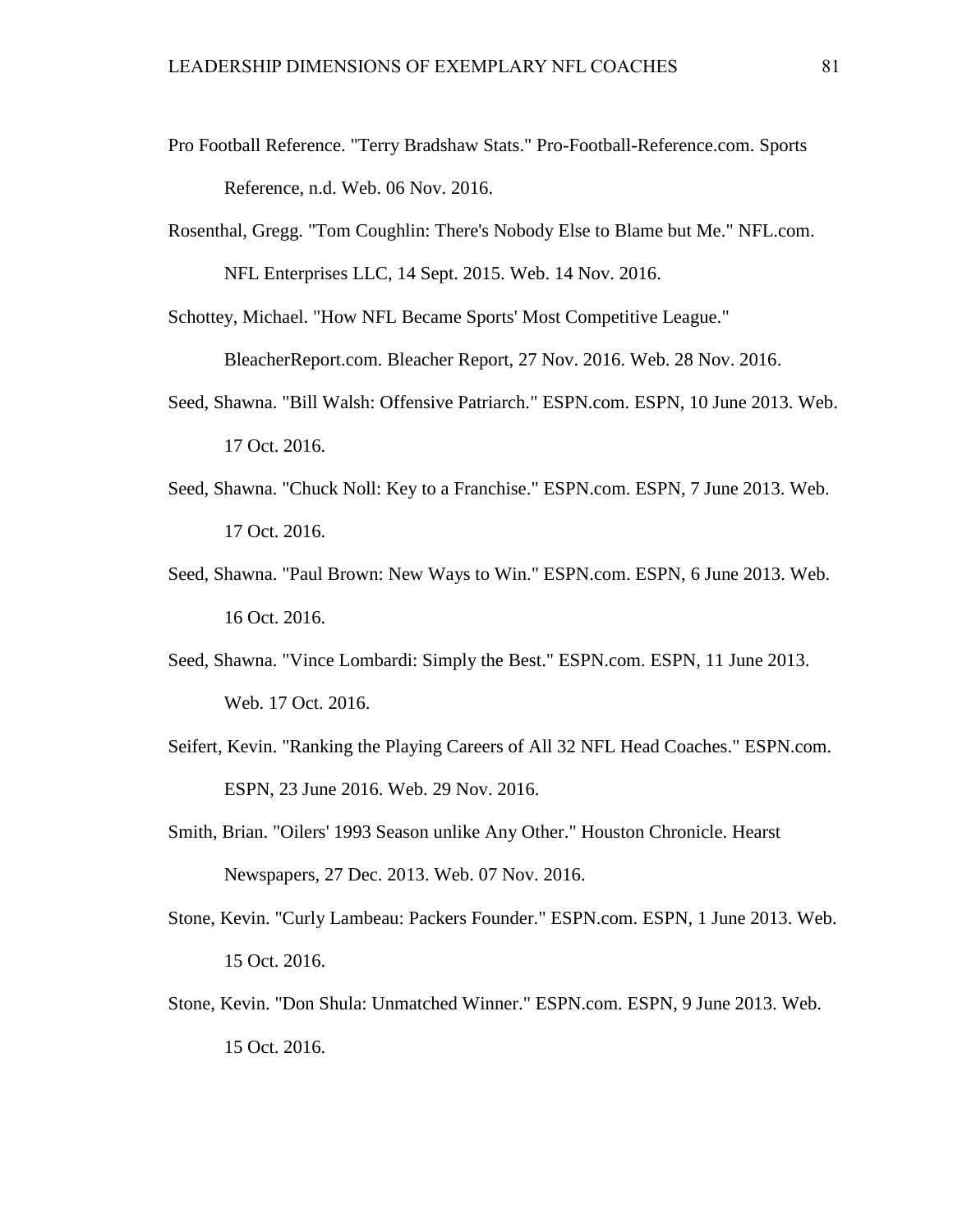- Stone, Kevin. "George Halas: There from the Start." ESPN.com. ESPN, 8 June 2013. Web. 15 Oct. 2016.
- Theismann, Joe, Sean Salisbury, and Mark Malone. "Offense Sets Up QBs to Succeed." ESPN. ESPN Internet Ventures, 17 Oct. 2016. Web. 07 Nov. 2016.
- Van Natta Jr., Don, and Seth Wickersham. "Spygate to Deflategate: Inside What Split the NFL and Patriots Apart." ESPN.com. ESPN, 7 Sept. 2015. Web. 15 Nov. 2016.
- Wikipedia contributors. "Player-coach." Wikipedia, The Free Encyclopedia. Wikipedia, The Free Encyclopedia, 21 Jul. 2016. Web. 21 Jul. 2016.
- Gary Yukl, Mark O'Donnell, Thomas Taber, (2009) "Influence of leader behaviors on the leader‐member exchange relationship", Journal of Managerial Psychology, Vol. 24 Iss: 4, pp.289 - 299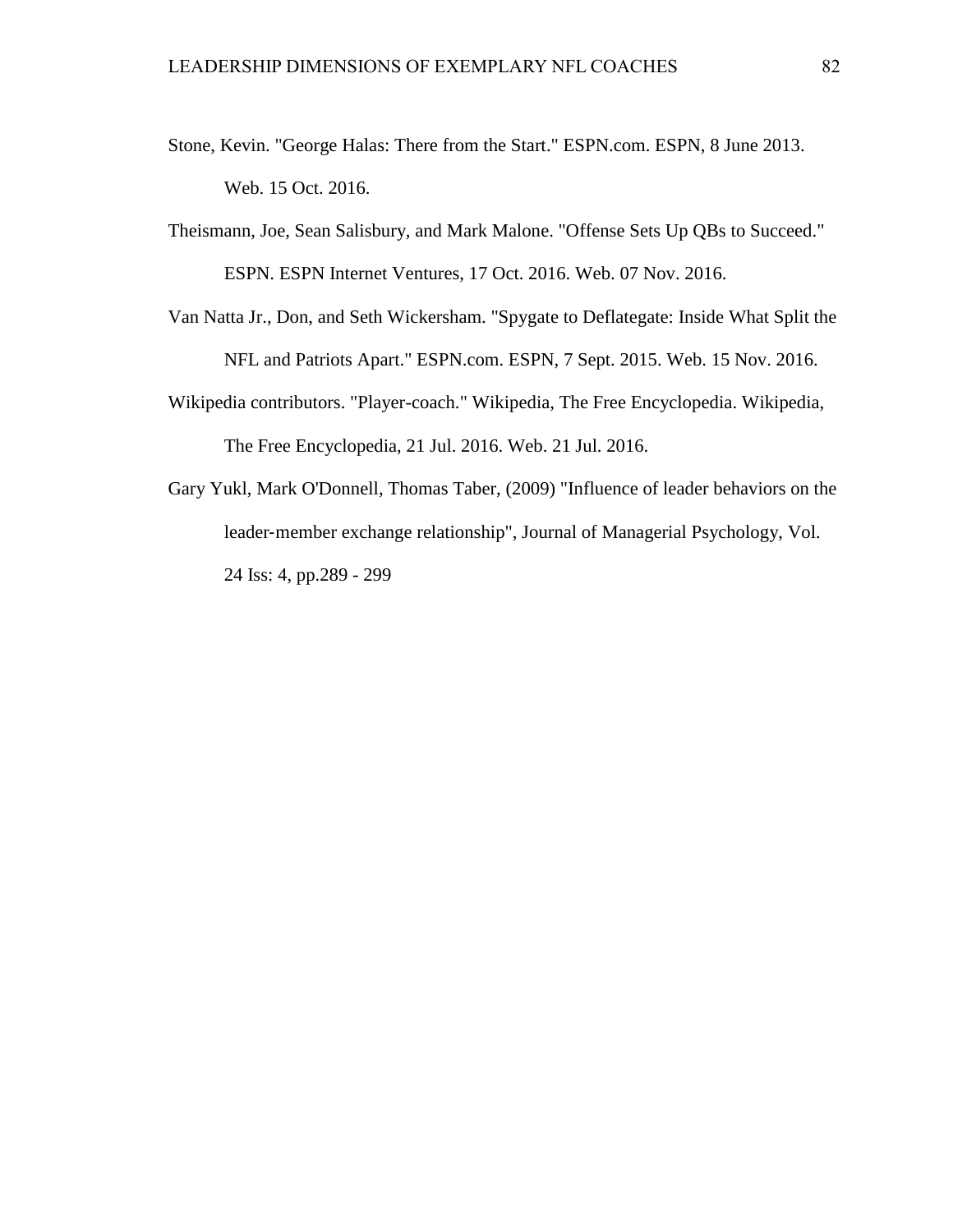Appendix: History Behind the 10 NFL Coaches with 3 or More Championships **HALAS**

George Halas, also known as "Papa Bear", is considered one of the fathers of professional football. He co-founded the American Professional Football Association (APFA) in 1920. The APFA would become the National Football League (NFL) in 1922 (Stone). Originally hired to Coach the Decatur Staleys, Halas would end up moving the team to Chicago and naming them the Bears out of respect for the Chicago Cubs baseball team who allowed Halas to share Wrigley Field for a home stadium (Stone). Halas coached the Bears until 1928, when he changed positions to co-owner. He became the sole owner of the Bears in 1932, and resumed his head coaching job in 1933. When World War II began Halas enlisted in the Navy (Stone). Halas returned to coaching in 1946 upon his return, and would do so until 1955. After taking a few years off, Halas would again return to coach the Bears from 1958 until 1967 (Stone). Halas would finish his time with the Bears having coached 40 seasons and been an owner for 8 (McCaskey 48). Halas was voted into the Pro Football Hall of Fame in 1963, finishing his professional coaching career with a win-loss-tie record of 324-151-31 (McCaskey 48). The 324 wins which Halas captured over his 40 seasons would remain a record for most wins as a head coach in the NFL for 27 years until it was broken by Don Shula in 1993 (Stone). Halas won a total of 6 championships, in 1921, 1933, 1940, 1941, 1946, and 1963 (McCaskey 387-388).

*"He's the founder of the National Football League, no matter how you look at it. Guys like George Halas and Art Rooney and Tim Mara, they started out and persevered… You don't have a game of football if you don't have those pioneers. There were a lot of lean years."*

*– Mike Ditka (Former Bears tight end, coach and Hall of Famer)*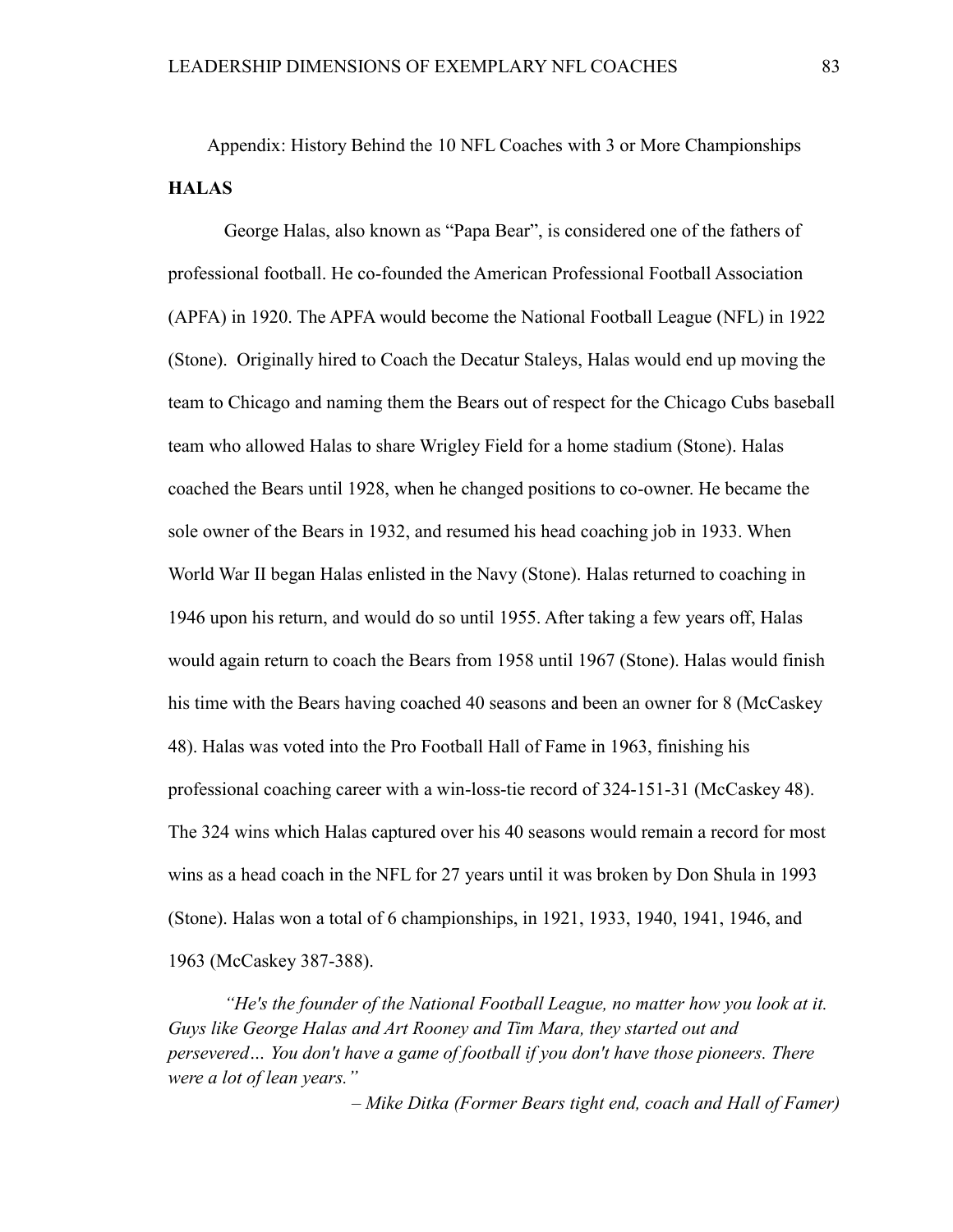# **LAMBEAU**

Earl Louis "Curly" Lambeau was a player/coach in the NFL for the Green Bay Packers. Being a player coach was fairly common in the NFL's early years, as football at the professional level had not yet gained significant attention. Lambeau was the Packers head coach for 29 seasons, the first nine of which he was also a player (Stone). Lambeau was there from the start for the Packers in 1921 who were accepted as an NFL franchise after being financed by Acme Packing Company (McCaskey 86). Lambeau and Halas are in a large part responsible for the intense rivalry between the Bears and the Packers. These were two of three teams to survive the transition into organized professional football, and the two coaches had a personal rivalry that fueled their desire to win in the NFL that much more (McCaskey 90). Lambeau was the coach in Green Bay from 1921 to 1949. Following his resignation as coach of the Packers before the 1950 season, Lambeau coached the Chicago Cardinals in 1950 and 1951, and the Washington Redskins in 1951 (McCaskey 89-104). Lambeau won a total of 6 NFL championships during his head coaching career, all with the Packers, in 1929, 1930, 1931, 1936, 1939, and 1944 (McCaskey 387). Alongside Halas, Lambeau was a member of the inaugural 1963 Pro Football Hall of Fame class (Stone). Lambeau passed away after a heart attack in 1965 at the age of 67, and the Packers stadium would soon after be renamed in his honor (Stone).

*"Curly Lambeau's knowledge of the game helped make him great, but he also knew exactly what he wanted. He was as strict as they come. He wanted things done a certain way. He wanted you to be on time for everything. And he didn't want you out carousing in the evenings."*

Ken Kranz (*Former Green Bay Packers Player*)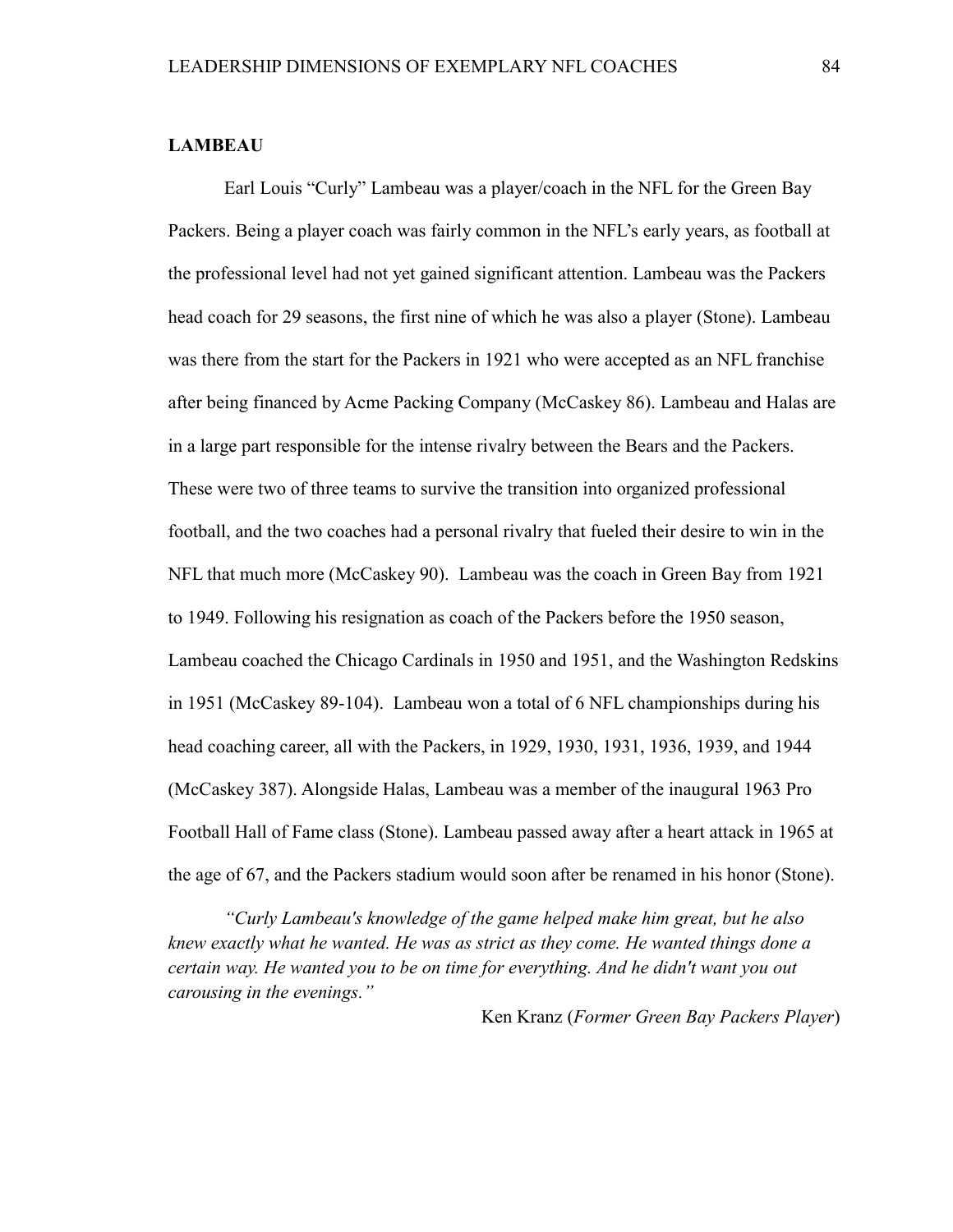# **BROWN**

Paul Brown originally coached high school football following his graduation from Miami University, at which time he was also a history and English teacher (McCaskey 115-116). Nicknamed the "professor", Brown never did stop teaching, he simply transitioned to teaching football to professional athletes. After amassing an 80-8-2 record as a high school head coach in Ohio over the course of 9 years, Brown would take the head coaching position at Ohio State University, and in 1944 a coaching position for the Great Lakes Naval Station (McCaskey 117-119). Following his military service during WWII at Great Lakes, Brown was signed on as the head coach of a brand new Cleveland Browns professional football team in 1946 (McCaskey 121). The Browns, under the leadership of Paul Brown, quickly rose within the ranks of professional football. Brown was the head coach in Cleveland from 1942 to 1962 (Stone). Even though Brown's record in Cleveland totaled 53-30-3, Brown was fired and moved to La Jolla in southern California with his wife to settle down (McCaskey 145). Brown however couldn't stay away from football very long, and soon expressed his desire to start a new NFL franchise with some friends and colleagues (McCaskey 146). Through the mayhem which was the NFL-AFL merger in the 1960's Brown managed to find himself as the head coach of the 1968 Cincinnati Bengals team (McCaskey 146-147). Brown coached the Bengals until 1975, at which point he began to focus his efforts on front office work with the franchise (McCaskey 151). Brown would retire with and NFL head coaching record of 222-108-9. Brown continued to work with the Bengals front office until 1991 when he passed away (McCaskey 152). He would be inducted into the NFL's Hall of Fame in 1967. Brown's 3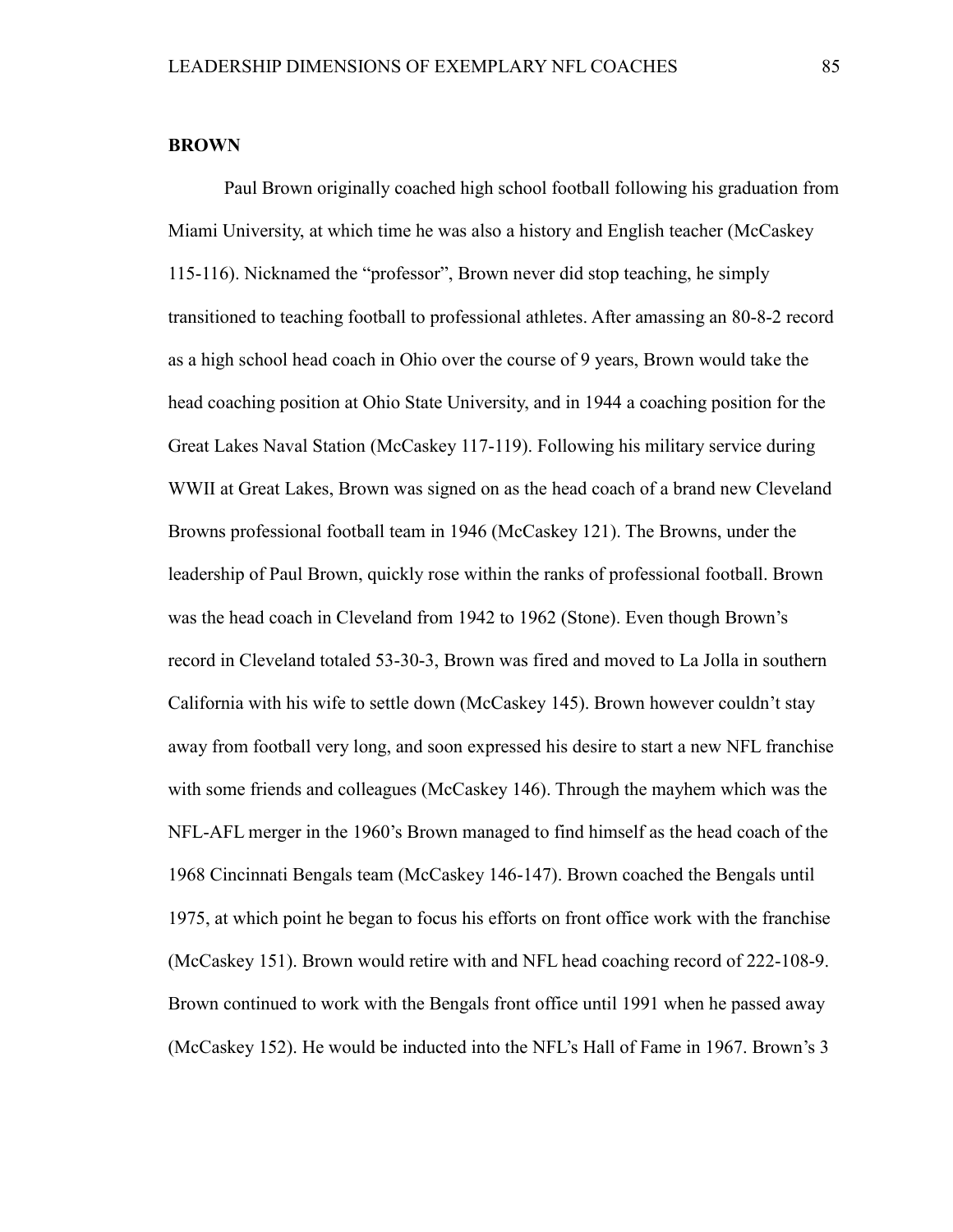championships all came while he was coaching the Cleveland Browns in 1950, 1954, and

1955 (McCaskey 391).

*"I was brought up on Paul Brown football. I played college ball at John Carroll, a small school outside Cleveland. I think our coach, Herb Eisele, went to every clinic that Paul Brown ever had… When I was drafted by the Browns, it was just a continuation of the same Paul Brown system, just a lot more sophisticated. Then I got traded to the Baltimore Colts, and the coach there, Weeb Ewbank, was a Brown guy, too. My 33 years [as an NFL head coach], that was pretty much from the Paul Brown playbook. Chuck Noll, same thing. He took it and did some pretty good things in Pittsburgh, won four Super Bowls.*

*To be a successful head coach, you have to have a lot of self-confidence, you have to believe in yourself. And be able to teach. You could have all the skill and knowledge that there is about that game, but if you can't transmit it to the people you're responsible for, it's not doing you any good."*

-Don Shula (*Former Browns defensive back and Hall of Fame coach*)

#### **EWBANK**

Wilbur Charles "Weeb" Ewbank was another NFL coach who began his career at the high school level. After playing football at Miami University in Ohio (the "Cradle of Coaches"), Ewbank spent 13 years teaching and coaching high school football (McCaskey 165). When WWII began, Ewbank enlisted in the Navy, only to be assigned to the Great Lakes Naval Station and named assistant football coach to Paul Brown. Ewbank and Brown became friends at Great Lakes and would eventually work together in professional football as well. Ewbank's professional coaching career began as the line coach for Paul Brown's Cleveland Browns team in 1949, where he would remain until 1953 (McCaskey 167). After his very successful stint with the Browns, Ewbank moved on to take the head coaching job for the newly re-franchised Baltimore Colts for the 1954 season (McCaskey 168). From there he coached the Colts through the 1962 season, when he was fired and quickly hired to jumpstart the New York Jets franchise in 1963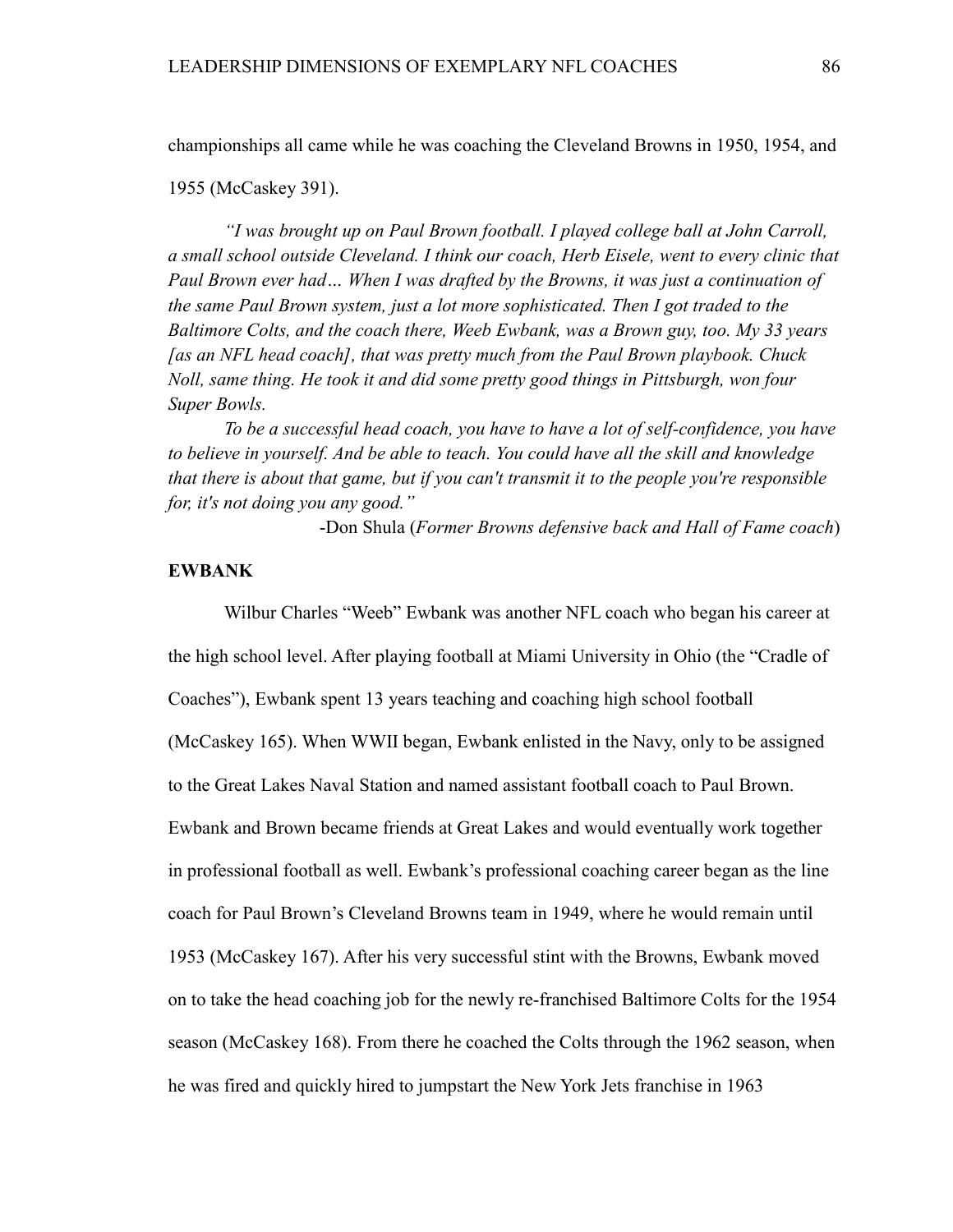(McCaskey 177-182). Ewbank remained the head coach for the Jets through the 1973 season, at which time he decided to step down from his position (McCaskey 190). Ewbank retired and moved to Oxford, Ohio with his wife where he resided until his death in 1998 at age 91 (McCaskey 191). He finished his professional coaching career with a win-loss-tie record of 134-130-7, having won 3 professional football championships, one of those being a Super Bowl win. The championships came in 1958 and 1959 with the Baltimore Colts in the AFL, and in 1968 with the New York Jets in the NFL at Super Bowl III. Weeb Ewbank was inducted into the Pro Football Hall of Fame in 1978 (McCaskey 193-195).

# **LOMBARDI**

Vincent Lombardi played college football at Fordham University before beginning his coaching career first as a high school coach, and a few years later as an assistant coach at Fordham (McCaskey 203-204). Following the 1948 season at Fordham, Lombardi accepted an assistant coaching position at the US Military Academy at West Point, where he would develop a great amount of his coaching knowledge from legendary West Point coach, Colonel Red Blaik. Working with Col. Blaik for the next 5 years helps Lombardi establish much of his coaching style for his later years with the Packers (McCaskey 204). Following West Point Lombardi was hired by the New York Giants as offensive coach. Also hired at the time was Tom Landry, who coordinated the defense, and would go on to become one of the NFL's great coaches as well. Lombardi learned a great deal about defense from Landry in his 5 years in New York (McCaskey 204). In 1959, Lombardi's final season with the Giants, the Green Bay Packers held a record of 1- 10-1, and were desperately in need of a new head coach to push the franchise in the right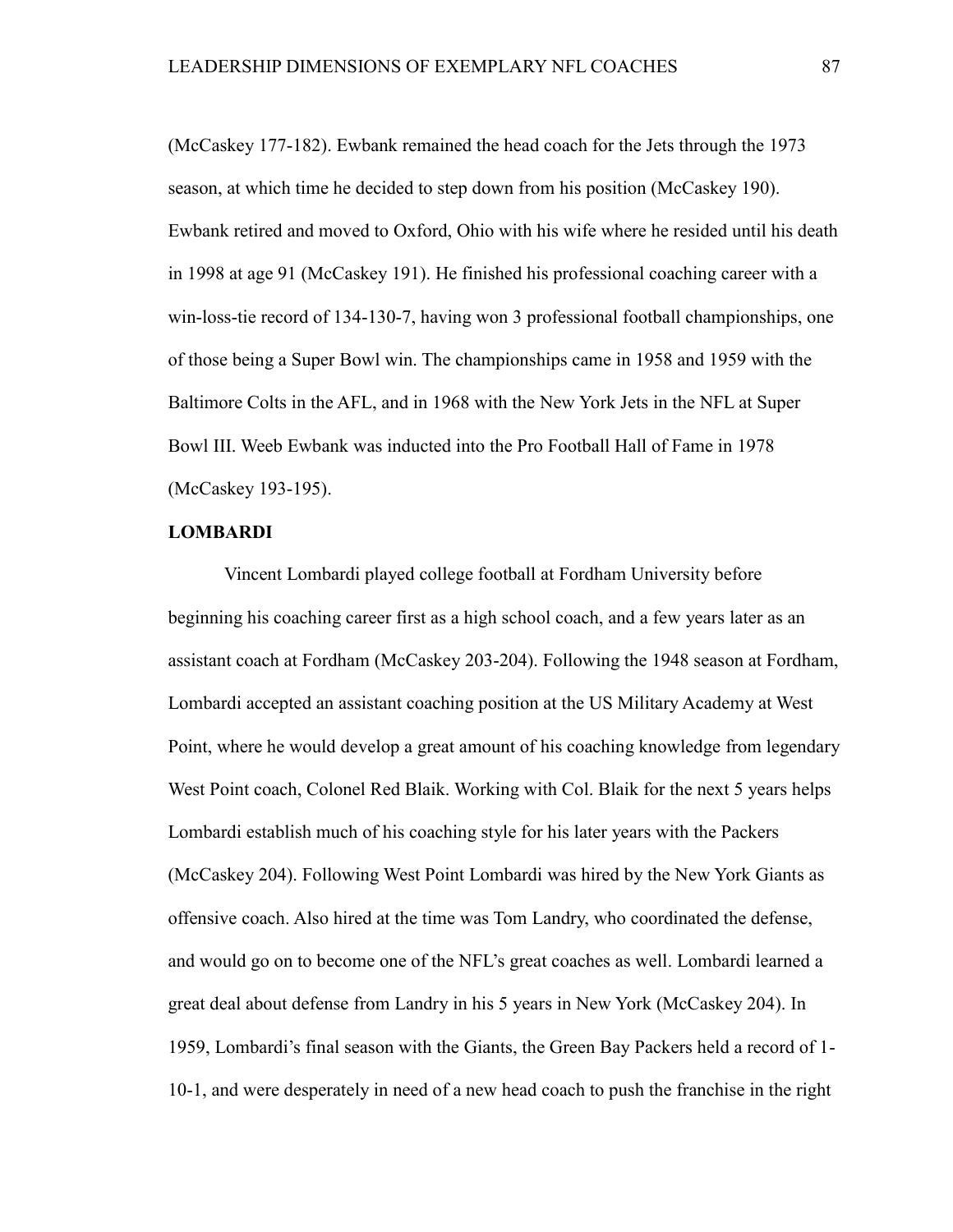direction. Lombardi would only stand as head coach the Green Bay Packers for a relatively short amount of time, from the 1959 season through the end of the 1967 season (McCaskey 234-235). In those 9 season with the Packers, however, Lombardi was able to capture 5 NFL championships, including wins in both Super Bowl I and II. Lombardi's playoff percentage of .900 is still the highest of any coach in professional football, and he held an overall record of 105-35-6 during his head coaching career (Seed). His championships came in 1961, 1962, 1965, 1966, and 1967, for a total of five, which is more championships than all but Lambeau and Halas (McCaskey 391). Lombardi tragically passed away in 1970 only months after being diagnosed with cancer (McCaskey 232). Vince Lombardi was posthumously inducted into the Hall of Fame in 1971 and in his honor, the winners of the Super Bowl every year receive the "Lombardi Trophy" (McCaskey 235).

"*His charisma, his manner was very, very impressive. One of the first things he said was, "We're going to RELENTLESSLY pursue perfection -- even though we know full well that we won't catch it, because nothing is perfect." Put the <sup>p</sup>elentlessly' in capital letters because that's how he said it."*

-Bart Starr (*Former Packers quarterback and Hall of Famer*)

#### **SHULA**

Donald Francis "Don" Shula is the winningest coach in NFL history. His 347 career wins with the Baltimore Colts and Miami Dolphins is unmatched by any other coach, even when including the AAFL and pre-NFL merger teams (Stone). Shula's football player career started in high school, and he played on scholarship for John Carrol University in the Cleveland area. He was drafted to the NFL by the Browns, and would play for several years before retiring from playing football in 1957 (McKinney). During Shula's career he played for both Paul Brown and Weeb Ewbank, which would have an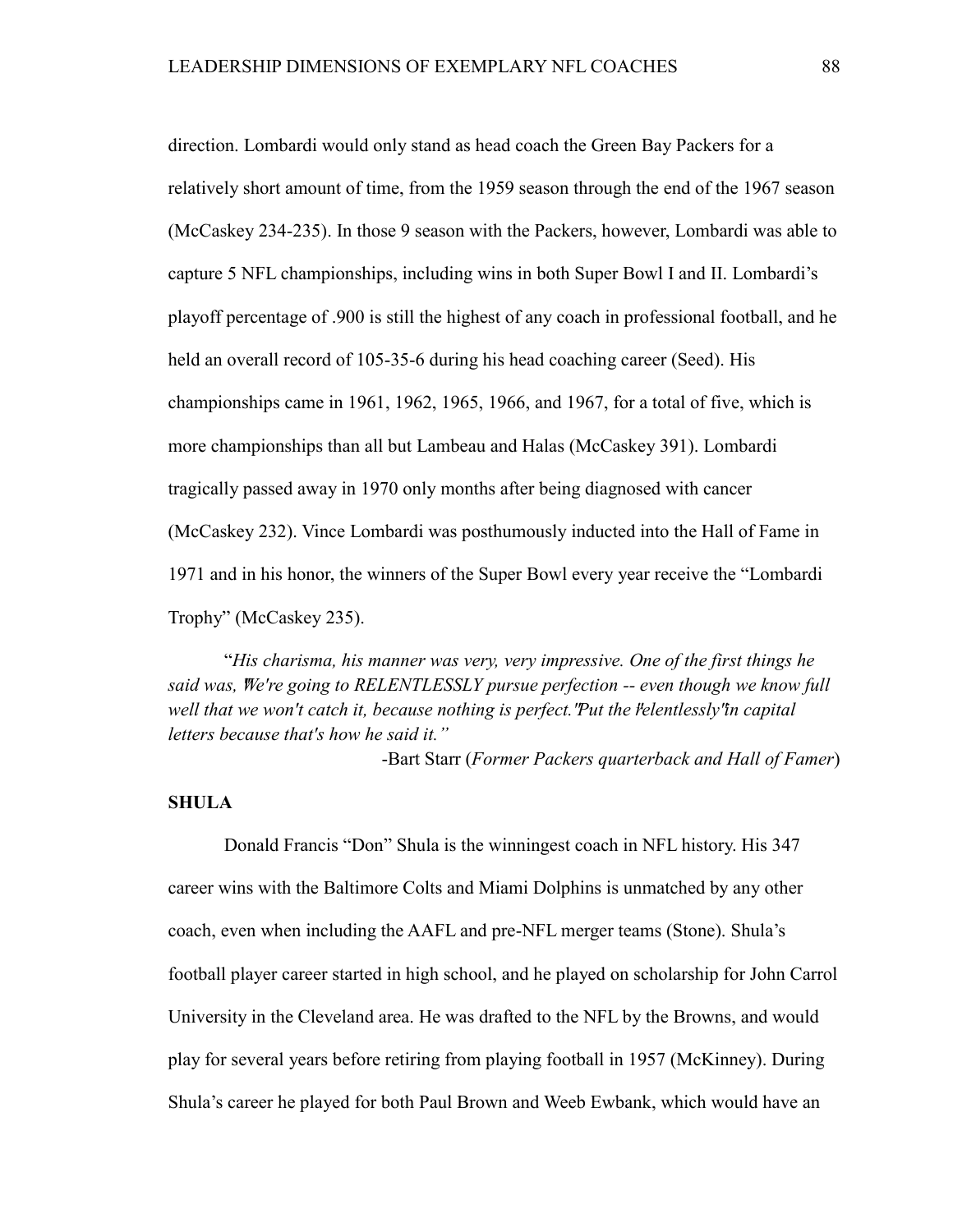influence on his upcoming coaching career (Stone). Shula left the NFL to assistant coach for University of Virginia, and later the University of Kentucky. Following a brief college coaching career Shula accepted the defensive coordinator position for the Detroit Lions, which he acted as for two seasons (McKinney). At the age of 33 in 1963, Shula replaced his former coach, Ewbank, as the head coach of the Baltimore Colts, where he would remain until 1970 (Stone). Shula spent the next 26 seasons with the Miami Dolphins, until 1995, by which time he had accumulated his historic number of wins. Shula's Super Bowl wins came in back-to-back seasons, 1972 and 1973. He was inducted into the Pro Football Hall of Fame in 1997 (Stone).

*"He was a guy on the rise and really hungry to win…And he was smart. We could tell he wanted to win and, very soon, we knew we were going to win. He said we're going to run a lot more and work hard -- which none of us minded." -Bob Griese (Former Dolphins quarterback and Hall of Famer*)

**NOLL**

Charles "Chuck" Noll did not take his time to make his way into NFL coaching. After playing careers at University of Dayton and in the NFL for Coach Paul Brown in Cleveland, Noll began coaching as an assistant for Sid Gillman for the LA/SD Chargers in 1960 (McCaskey 241). From 1966 to 1968 Noll would move to Baltimore to coach underneath Don Shula for the Colts. In 1969 Shula would recommend that the Pittsburgh Steelers hire Noll as their head coach (McCaskey 242). Noll remained in Pittsburgh for the next 23 seasons as head coach, winning Super Bowls in 1974, 1975, 1978, and 1979, turning the Steelers into an NFL dynasty (Seed). The Steelers "Steel Curtain" remains one of the most respected and feared defenses in football history (Seed). Noll retired from coaching in 1991, and lived a quiet retirement until his death in 2014 (Brown).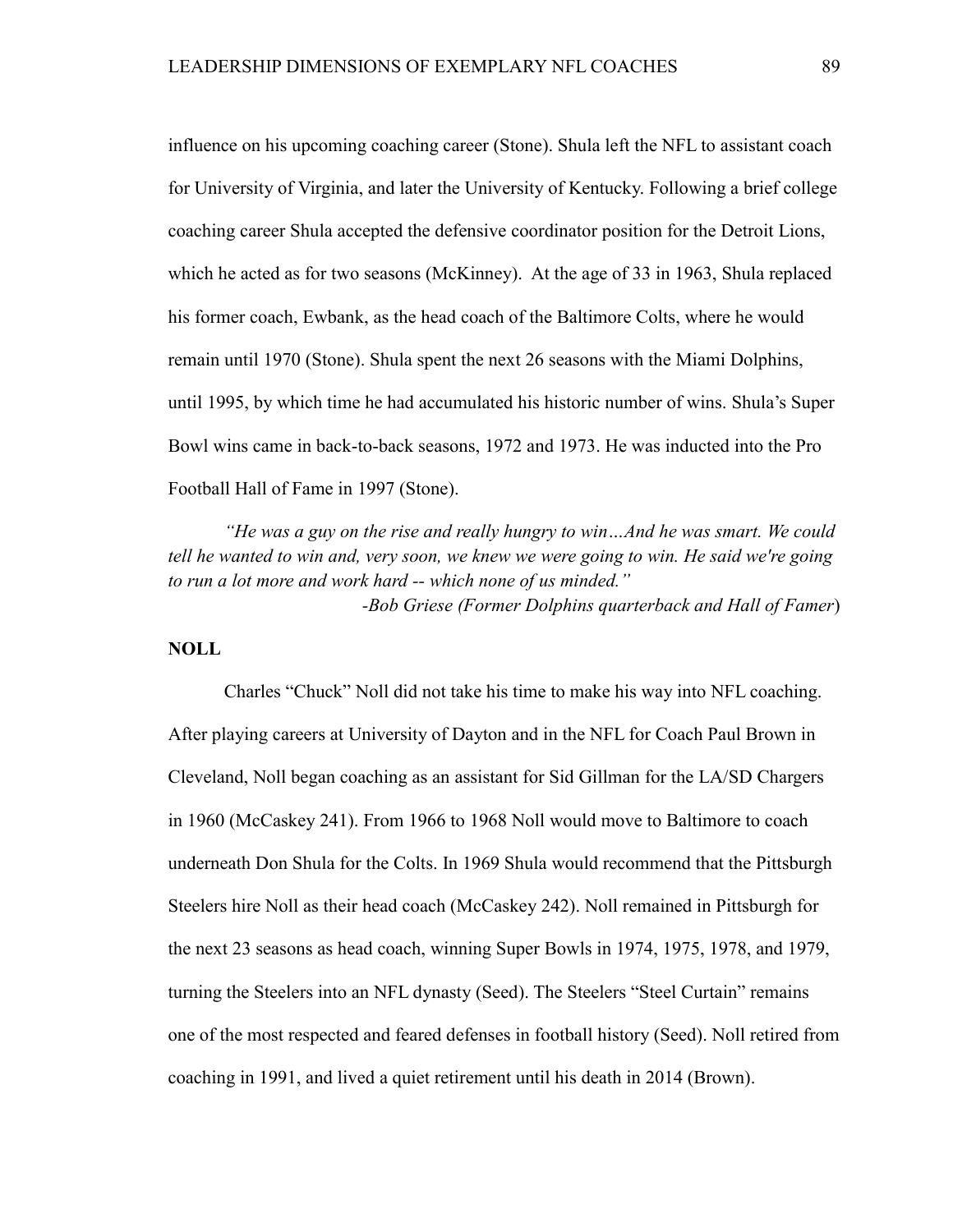*"I don't see current coaches dealing with players the way he did. It's a different game now, and I see a lot of coaches getting caught up in the media with the way they deal with players. You see it on the sidelines. Chuck Noll was always consistent. You wouldn't see him give a high five if you made a great play or get in your face if you made a bad play. I guess that would make Chuck Noll a dinosaur now."*

-Mel Blount (*Former Steelers defensive back and Hall of Famer*)

#### **WALSH**

William "Bill" Walsh was originally a boxer as well as football player in college at San Jose State (McCaskey 279). After college, Walsh coached high school swimming and football while obtaining his master's degree from San Jose State. Walsh then accepted assistant coaching positions at UC Berkeley and Stanford between the years of 1960 and 1965. Walsh's professional coaching career began with 2 seasons for the Oakland Raiders, 8 seasons for Paul Brown and the Cincinnati Bengals, and one season for the San Diego Chargers after having head coached a minor league football team called the San Jose Apaches in 1967 (McCaskey 281). Under the tutelage of Brown, Walsh learned a great deal about coaching that he would combine with his own creativity to develop his "genius" style of offensive play (McCaskey 282). Walsh took his offense from the NFL back to Stanford for 2 years where he would be successful as a head coach. In 1979 though, Walsh accepted the head coaching and general manger positions for the San Francisco 49ers (McCaskey 283). Walsh coached the 49ers through the Super Bowl XXIII victory in 1988, with his other Super Bowl wins coming in 1981 and 1984 (McCaskey 302). Walsh may have retired prematurely. The 49ers went on to win the Super Bowl in 1989 as well with essentially the exact team and system that Walsh had left behind (McCaskey 301). Walsh could only stay away from coaching for about 3 years, before he accepted the head coaching job at Stanford for a second time. He retired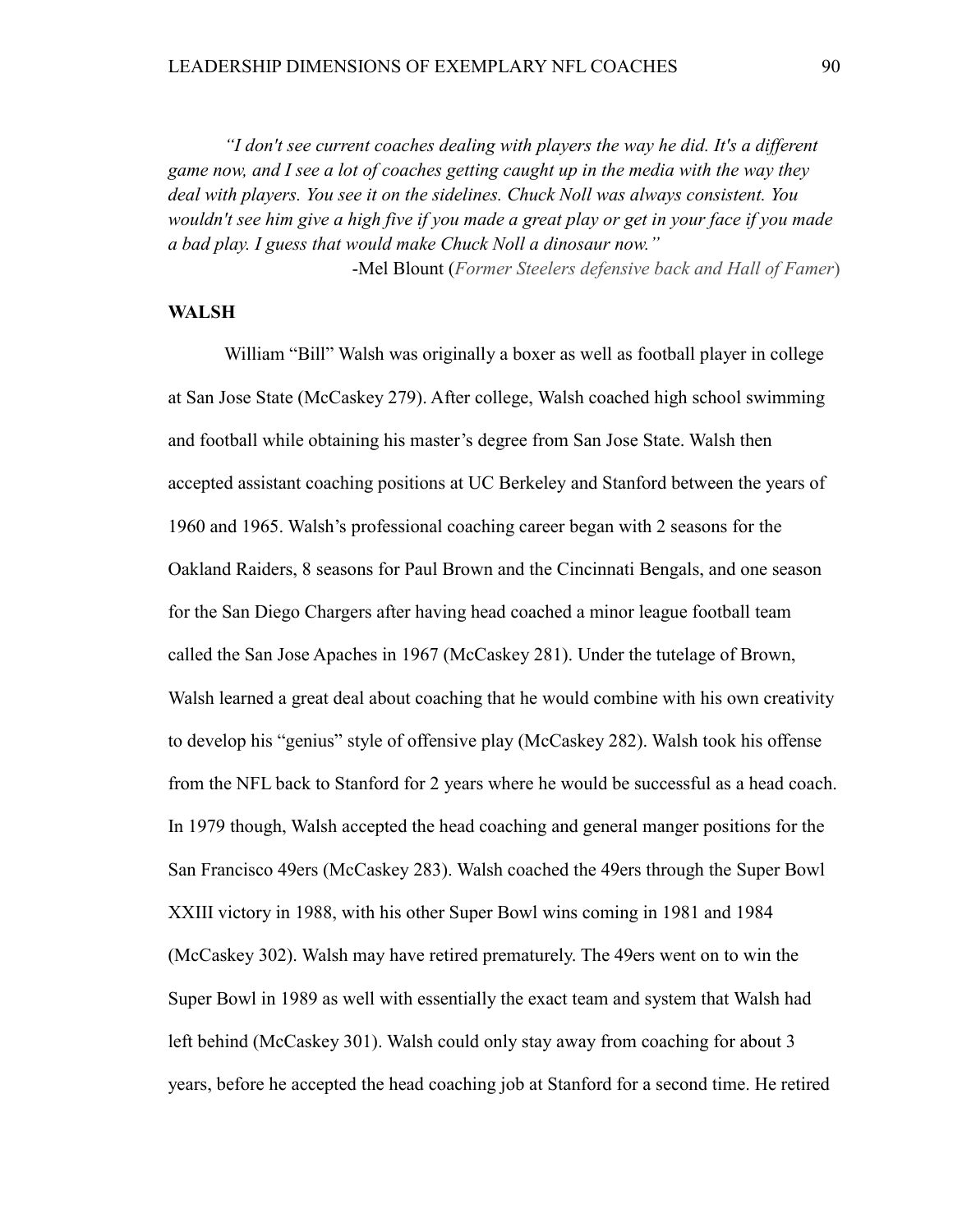from coaching completely in 1994, having been inducted into the Pro Football Hall of Fame already, in 1993 (McCaskey 302-303). Bill Walsh continuously gave back to his community in many ways until his death in 2007 (McCaskey 303).

*"The thing about Bill Walsh is he had this certain swagger about him. I know they called him a genius for his play calling, but really it was the way he carried himself."* -Jerry Rice *(Former 49ers wide receiver and Hall of Famer)*

# **GIBBS**

Joe Gibbs played college football at San Diego State University under head coach Don Coryell. After college Gibbs would volunteer as an assistant coach for Coryell, before being offered the line coaching position there in 1966 (McCaskey 311). Because he was highly sought after as an assistant coach, Gibbs spent 1967 to 1972 assistant coaching for the Florida State Seminoles, then the USC Trojans, and lastly the Arkansas Razorbacks (McCaskey 312). His professional coaching career began in St. Louis, again under head coach Don Coryell until 1977. Gibbs then became the offensive coordinator for the Buccaneers in 1978, and shortly after the offensive coordinator in San Diego for none other than Coryell who had become the Chargers head coach that year (McCaskey 312). Gibbs time in San Diego would be cut short when he received an offer for the head coaching job of the Washington Redskins (McCaskey 313). Gibbs went on to coach the Redskins from 1981 to 1992 before his first retirement. Gibbs never lost his interest in football though, and when the opportunity came, Gibbs accepted a new head coaching contract, and would coach in Washington again from 2004 to 2007 (McCaskey 335-338). Joe Gibbs retired from coaching football for good after a playoff wild card game loss to the Seahawks in 2007 (McCaskey 340). His final record coaching the Redskins was 154- 94-0. He led the Redskins to Super Bowl victories in 1982, 1987, and 1991. Gibbs was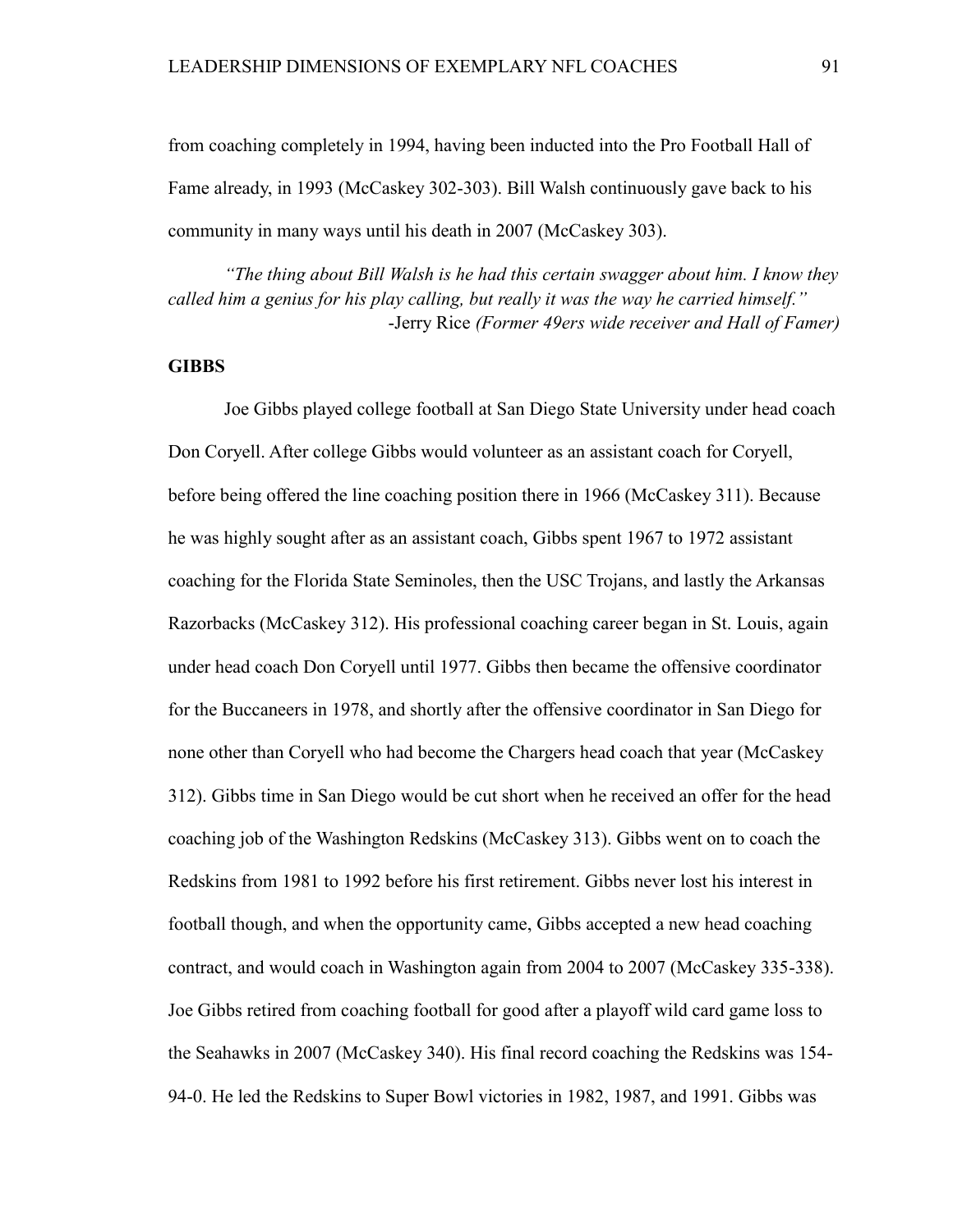inducted into the Pro Football Hall of Fame in 1996 during his break from coaching in the NFL. Gibbs has, since his retirement from football, enjoyed a very successful and meaningful family life (McCaskey 341).

# **BELICHICK**

Bill Belichick was destined to be a football coach from a young age, as he was the son of Steve Belichick, a passionate assistant football coach who specialized in scouting talented football players (McCaskey 351). Bill Belichick was not handed anything, however. He graduated from Wesleyan University and promptly began his career in the NFL in 1975 as an assistant for the Baltimore Colts. Belichick showed incredible promise even as a first year assistant, and the next year took on a job with the Detroit Lions where he was a personal assistant to the head coach and spent countless hours meticulously breaking down film (McCaskey 354). The next year Belichick moved on to Denver, where he assisted on special teams and defense. From 1979 to 1990, Belichick would work for the New York Giants in various roles, eventually taking over the defensive coordinator position under head coach Bill Parcells (McCaskey 354). Following New York, Belichick accepted the head coaching position for the Cleveland Browns, where he would find some success from 1991 to 1995 (McCaskey 356). 1996 found Belichick having left his job in Cleveland for another assistant coaching position for Parcells, who was now in New England. Parcells then took the head coaching position for the NY Jets, and Belichick followed, serving as defensive coordinator there from 1997 to 1999. An awful 1999 Jets season caused Belichick to quit his job for the Jets, and was picked up by the Patriots as their new head coach (McCaskey 357). Belichick's Patriots have been a dominant force in the NFL since 2000, and in those 15 seasons they have won 4 Super